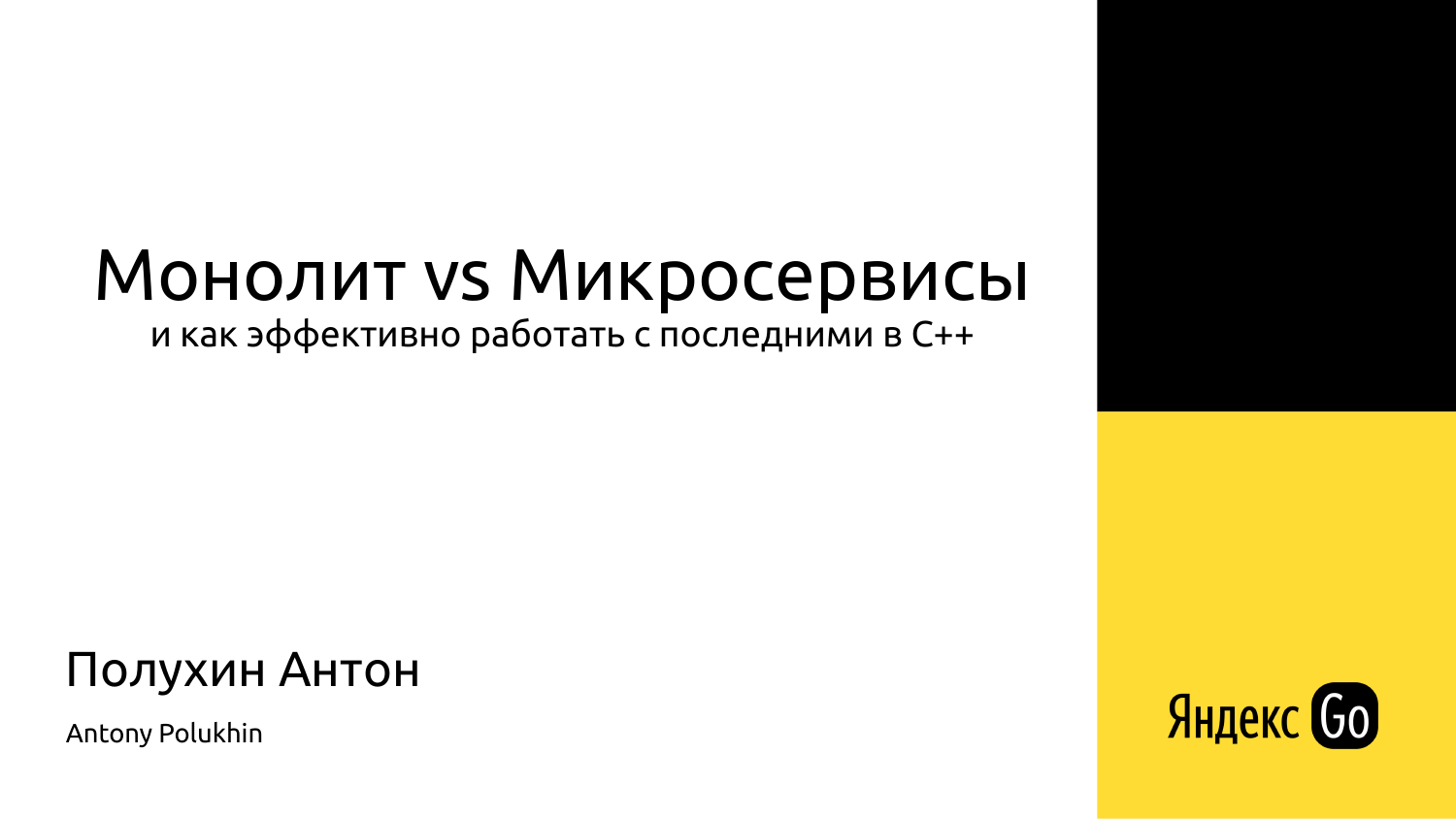### Содержание

- Архитектуры
	- Монолит
	- Лучшая архитектура!
	- Микросервисы
- Выбор фреймворка
- Latency
- Динамические конфиги
- Фичи
- С++ хардкор с логами







Комментарий, пожелания

Способ оплаты Команда Яндекс. Такси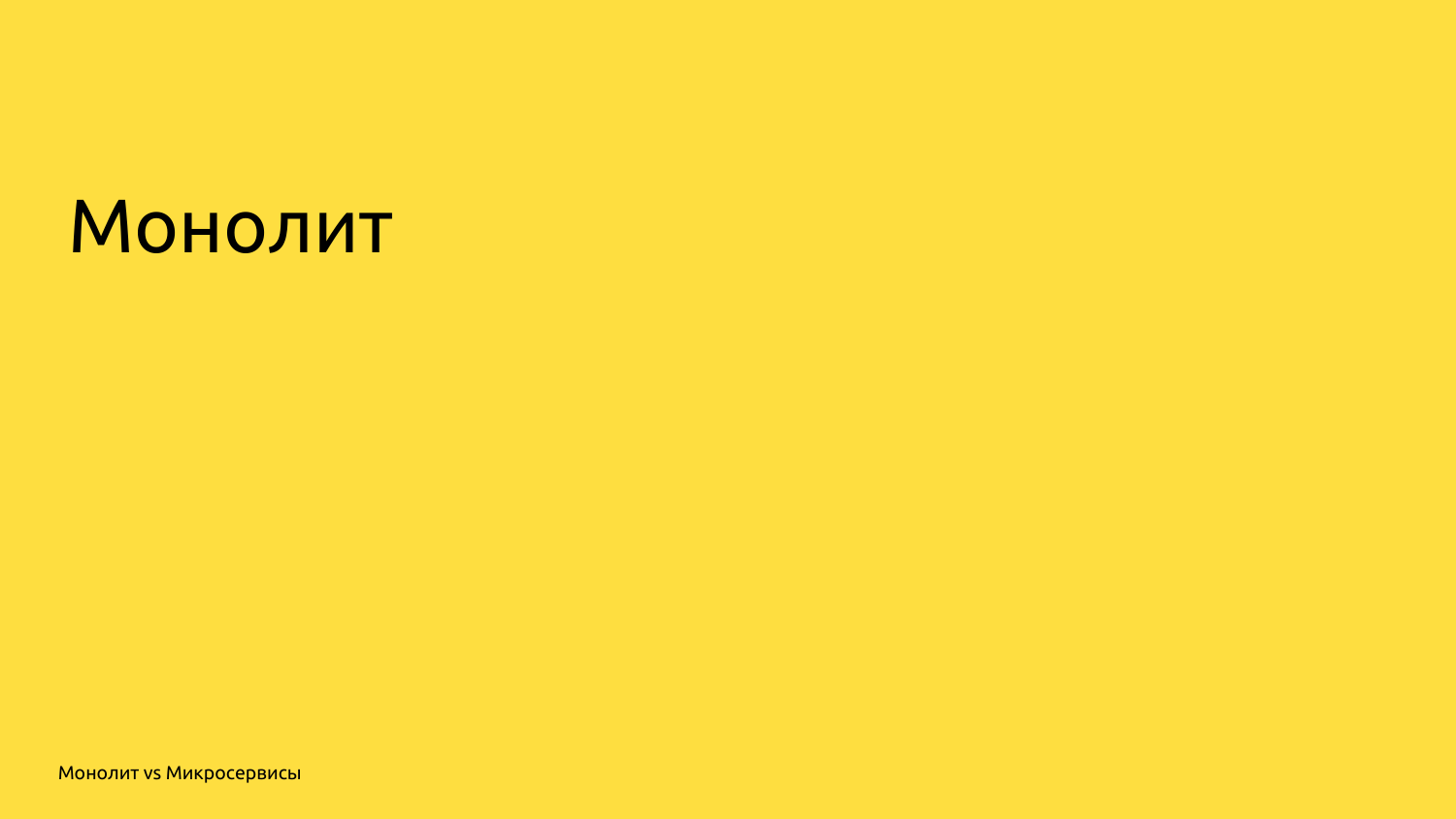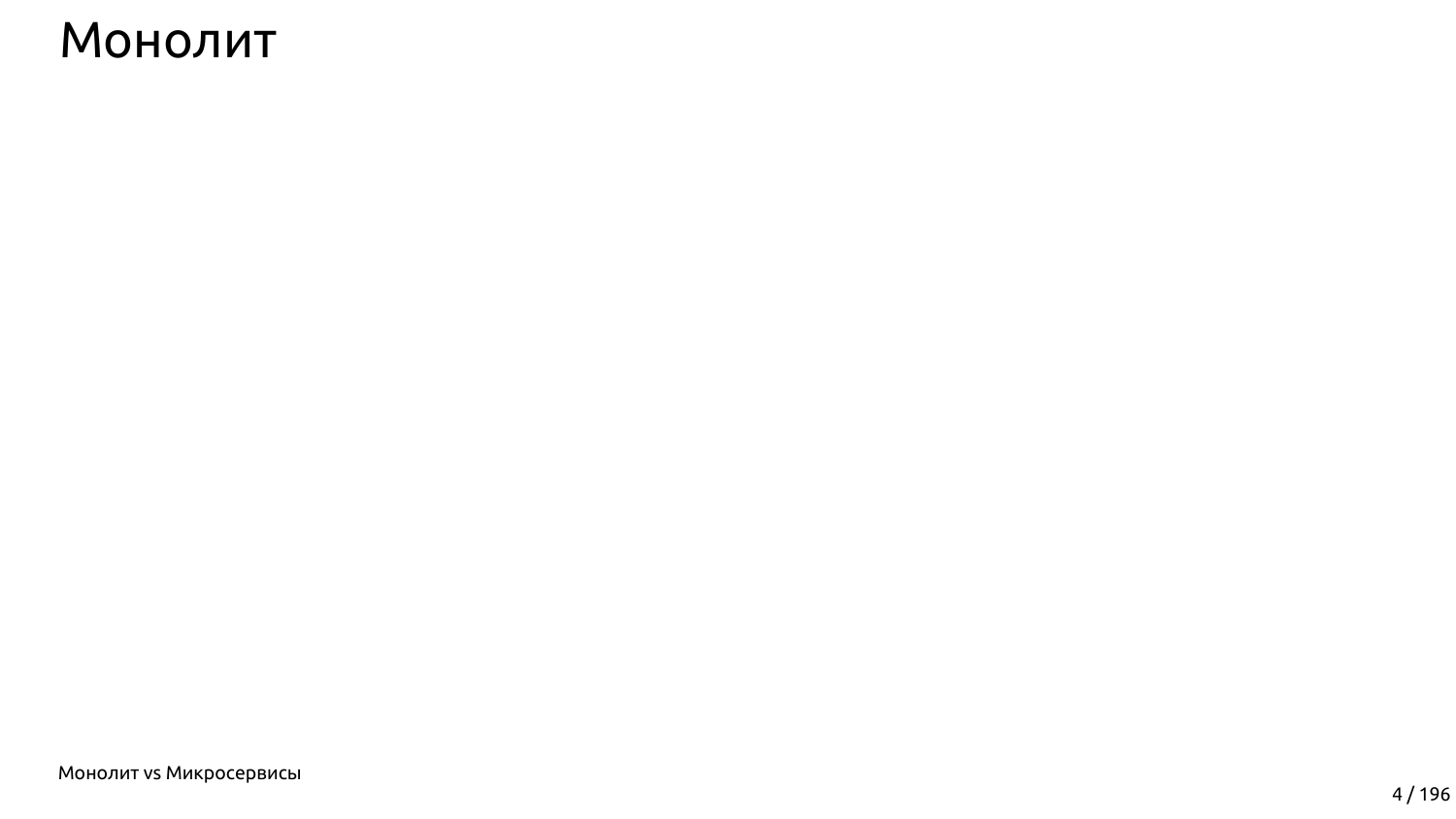

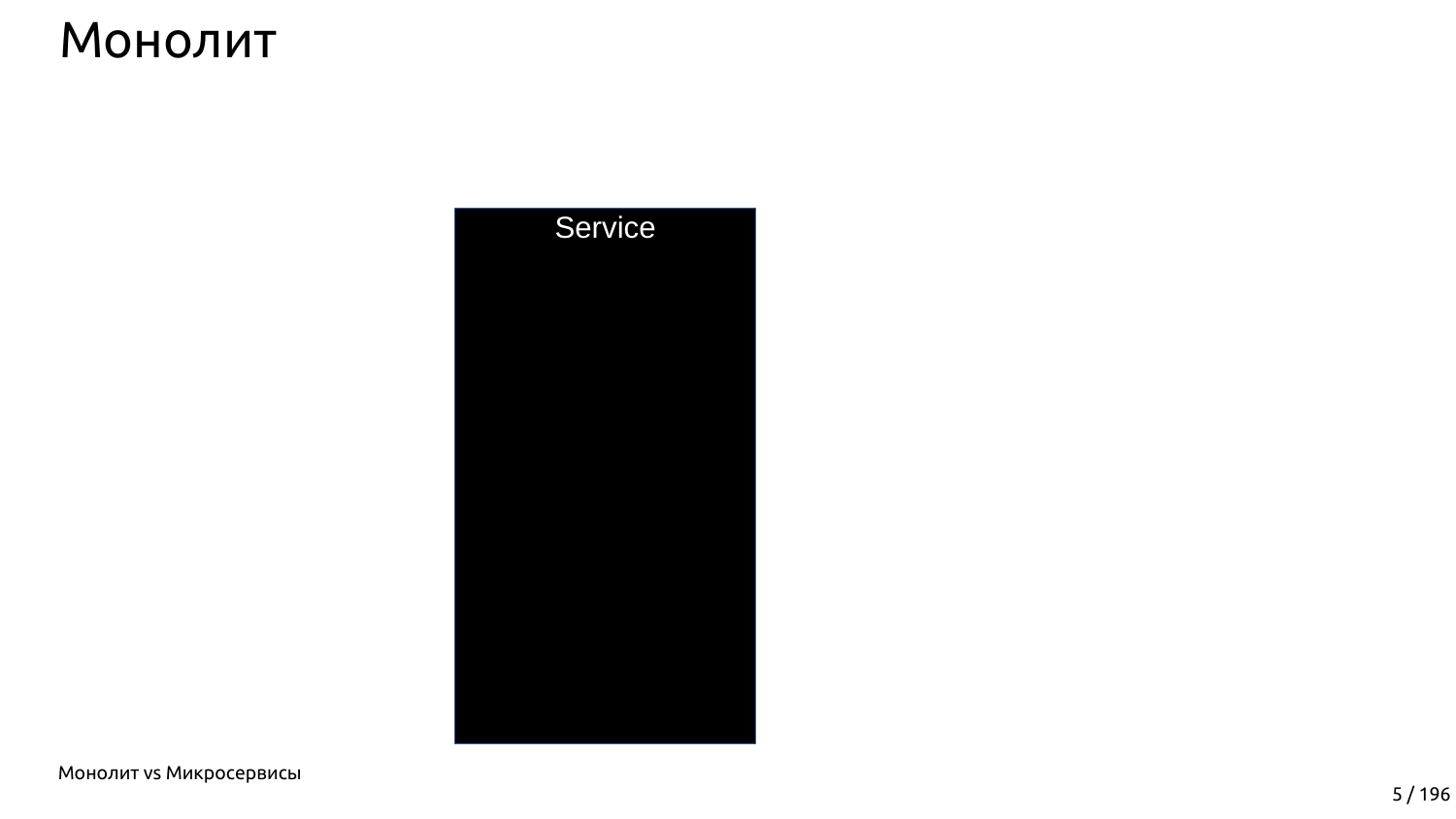

Service

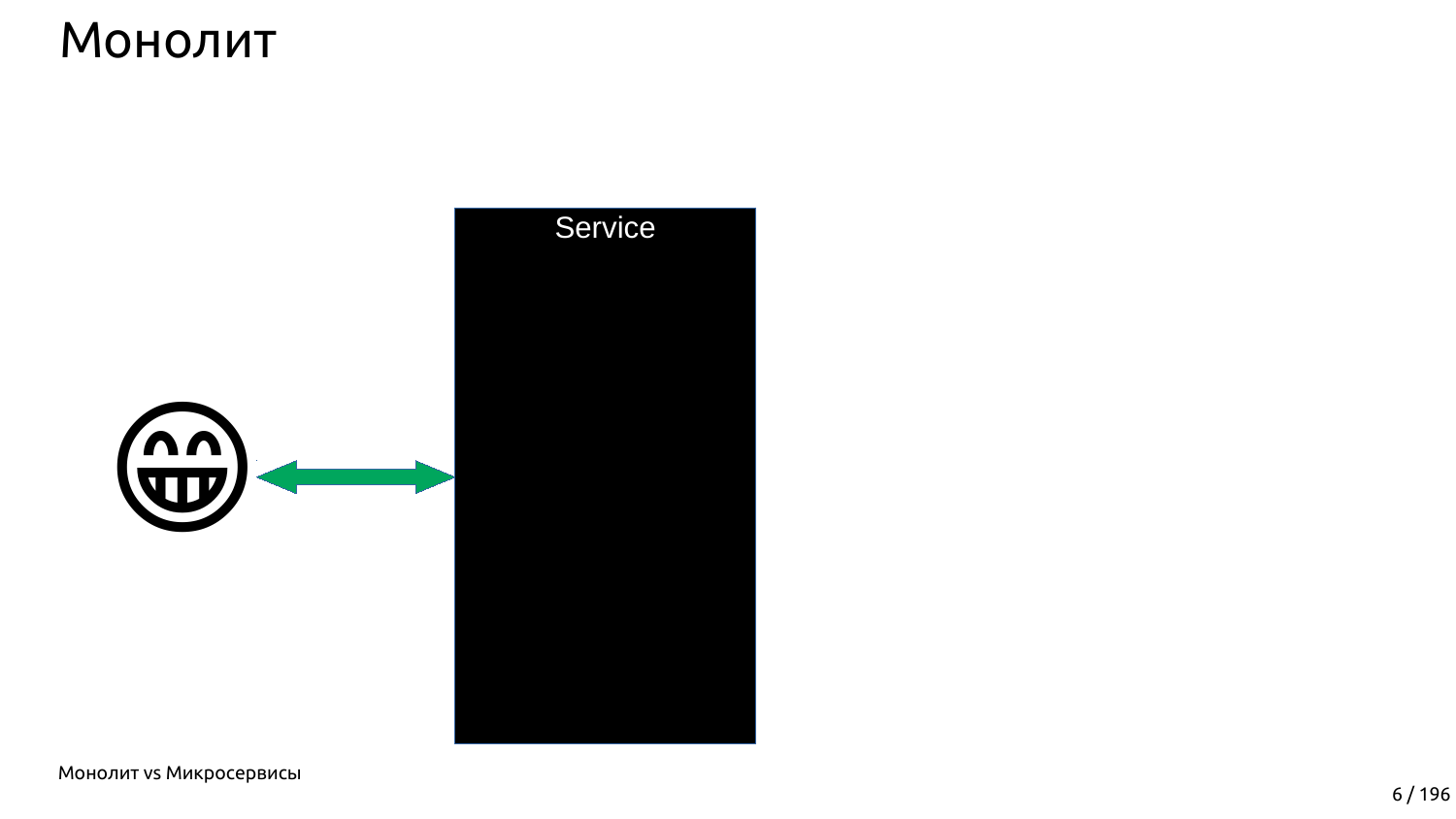

Service



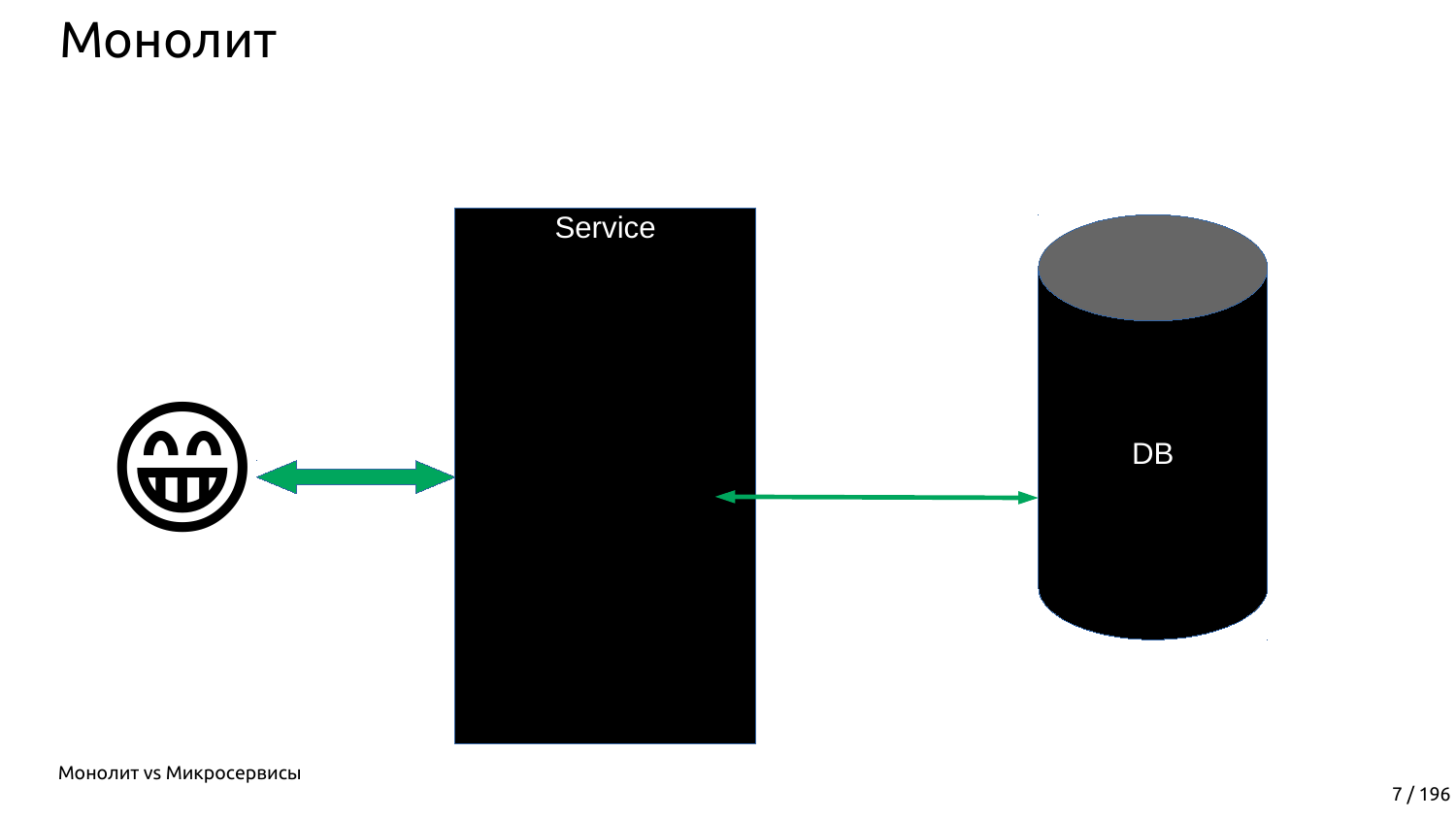

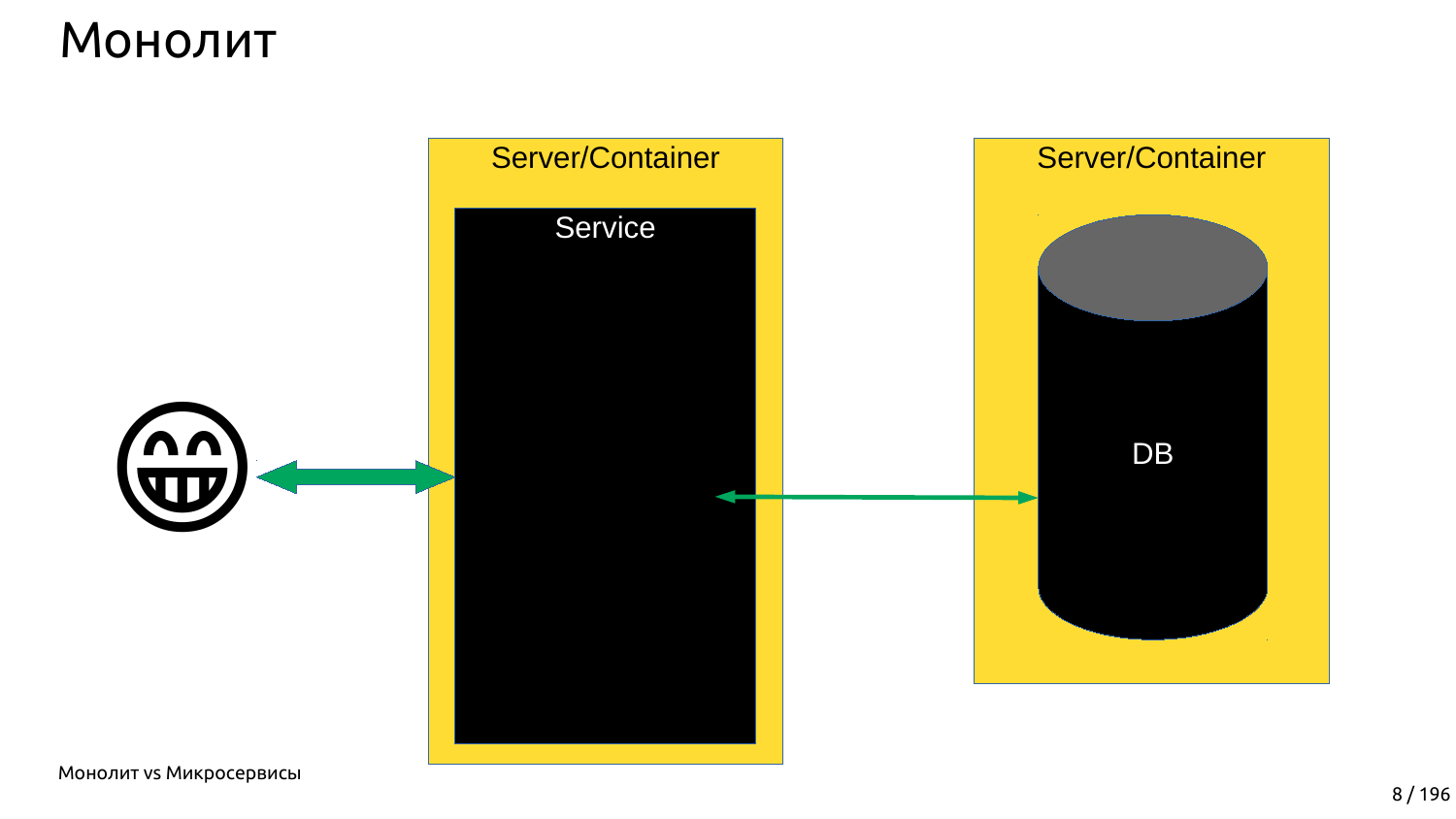



Server/Container

#### Service

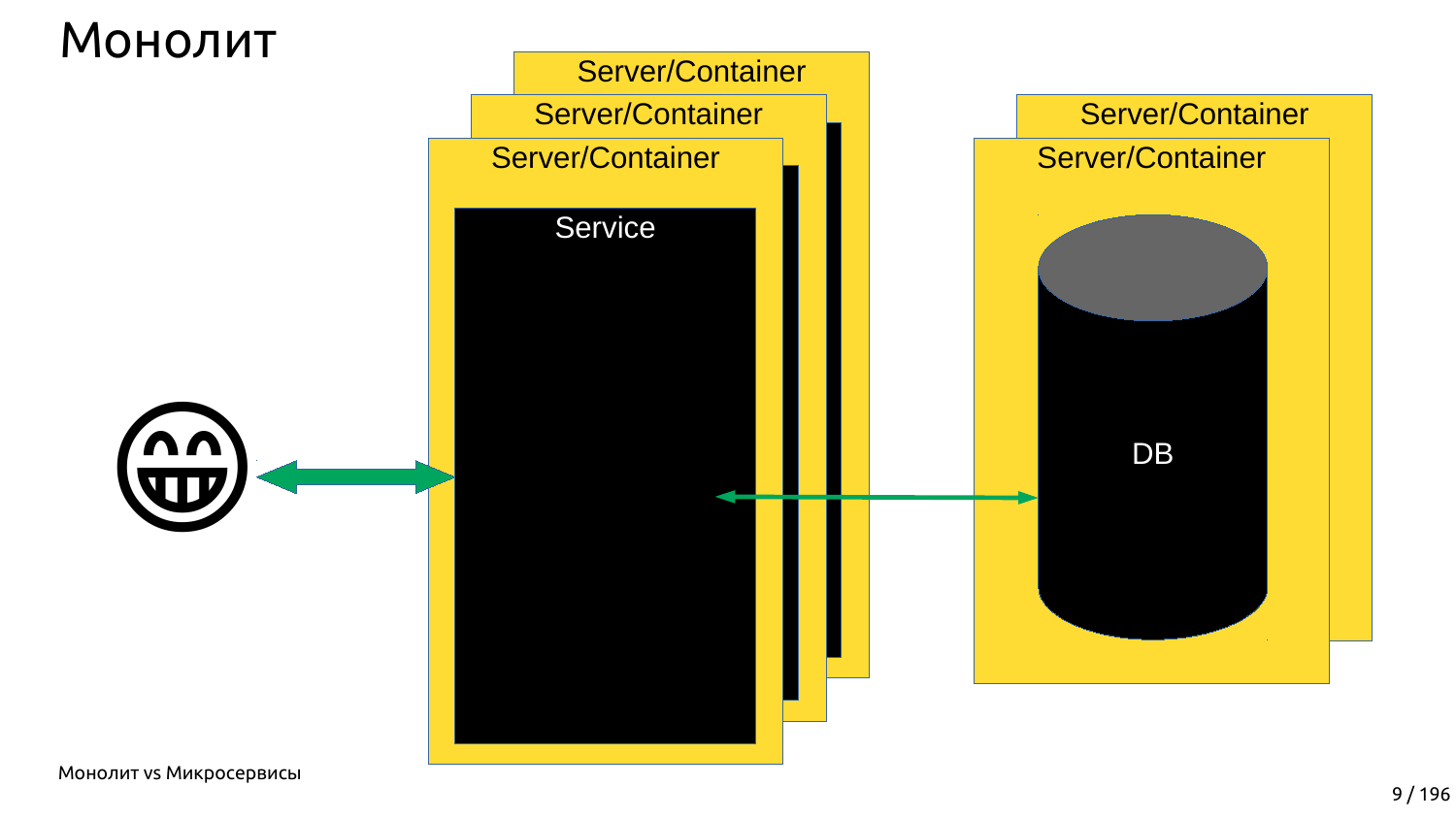



Server/Container Service A B

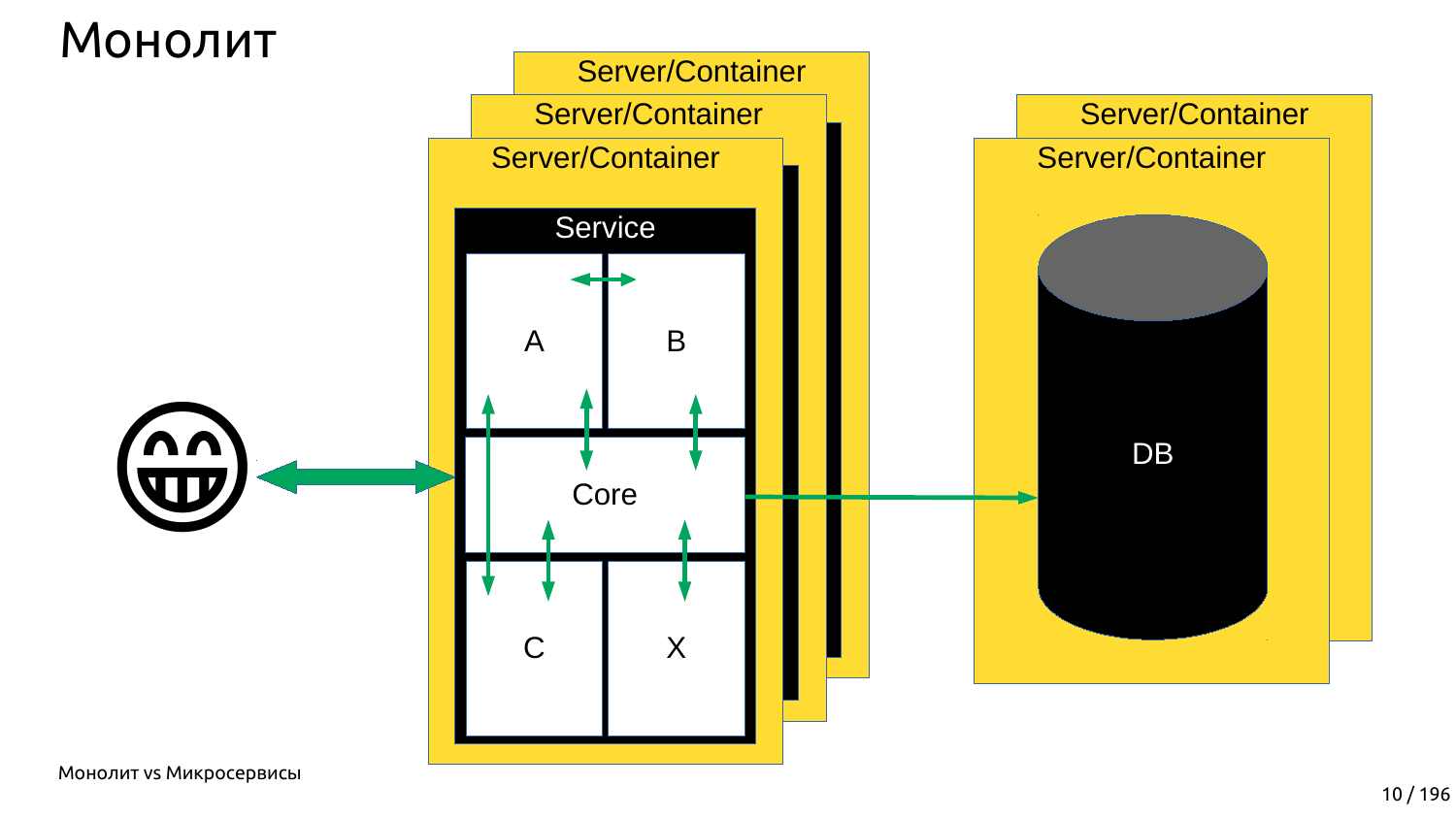# Минусы: доступность

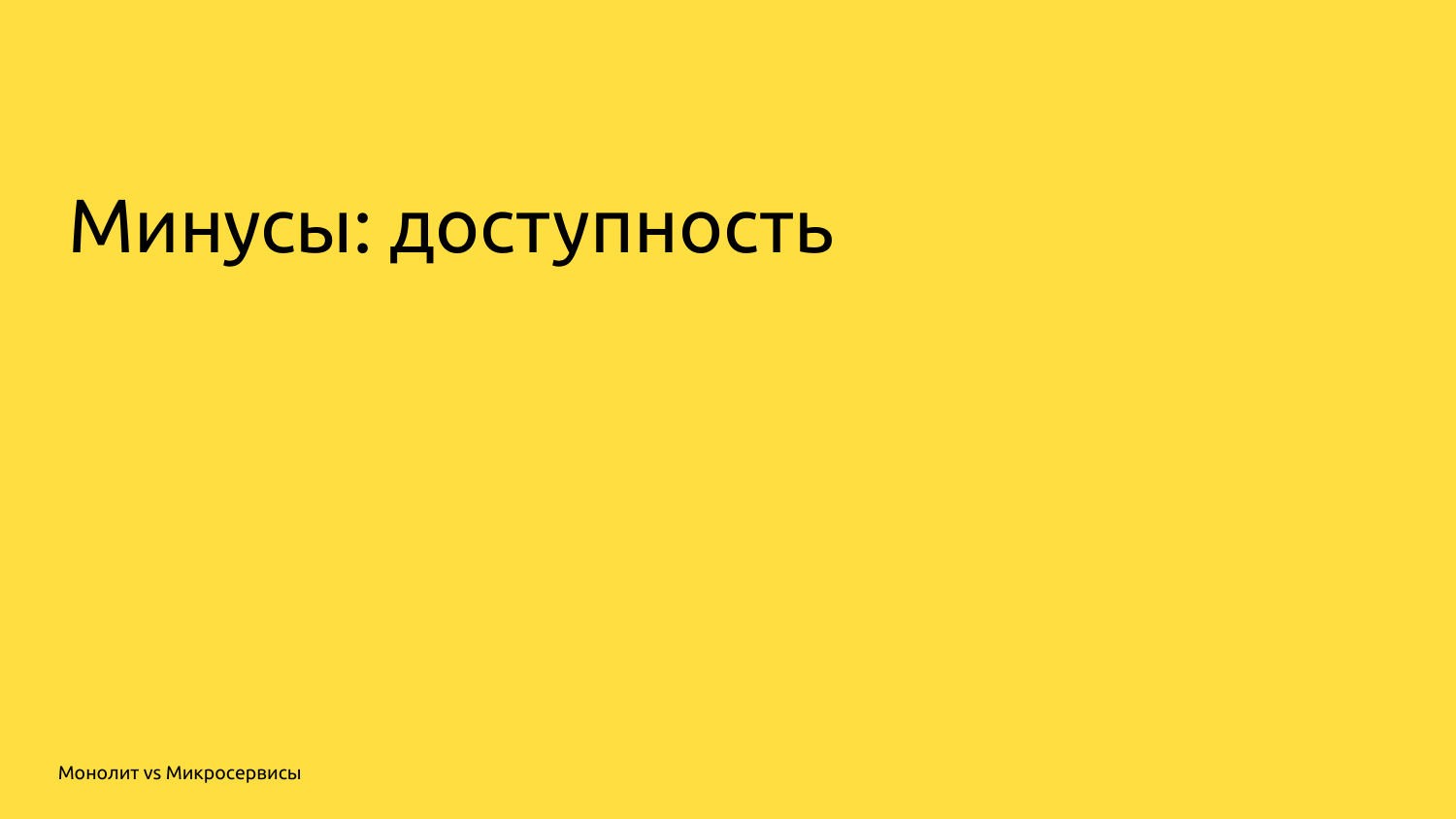



Монолит vs Микросервисы



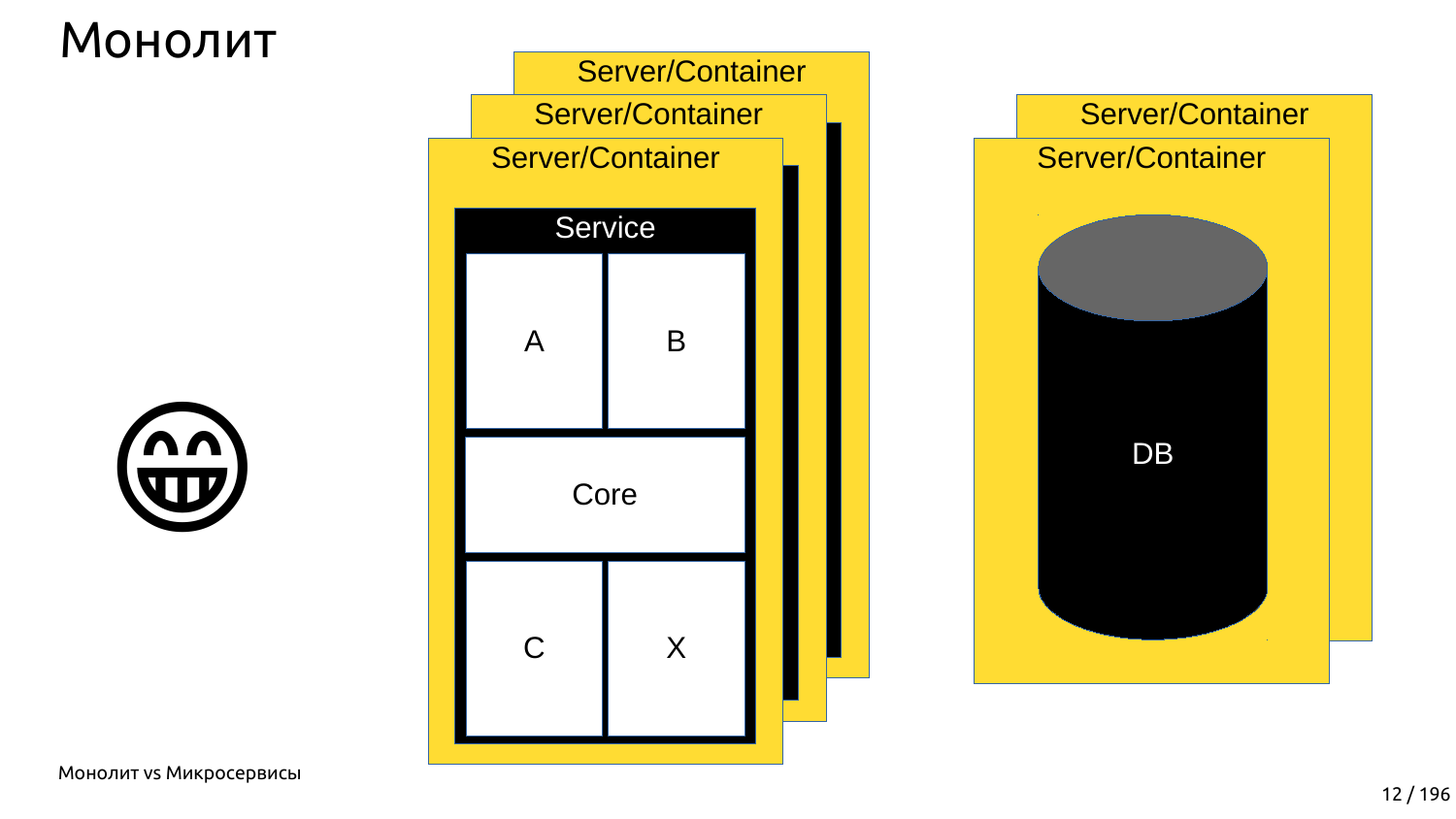



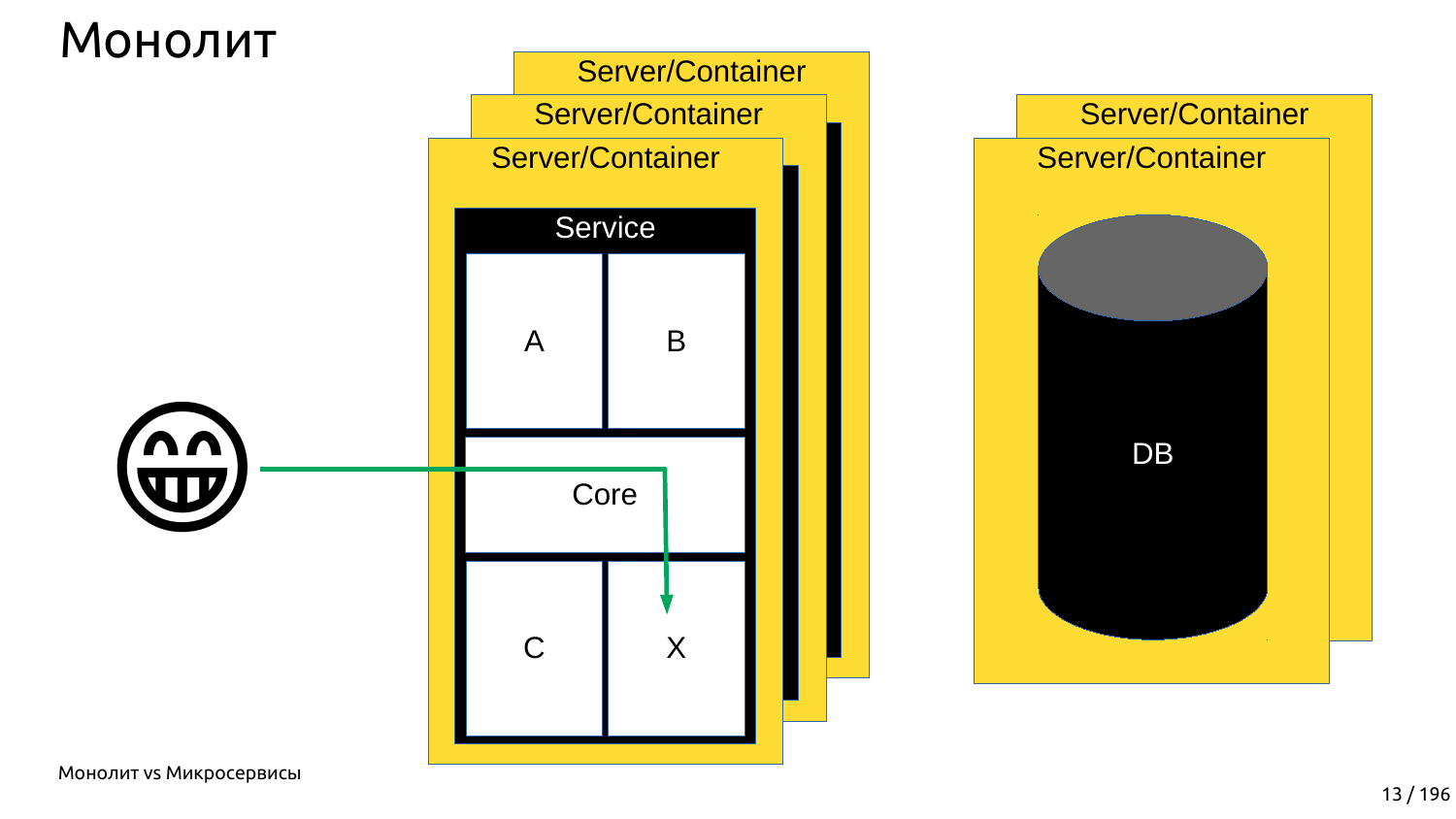



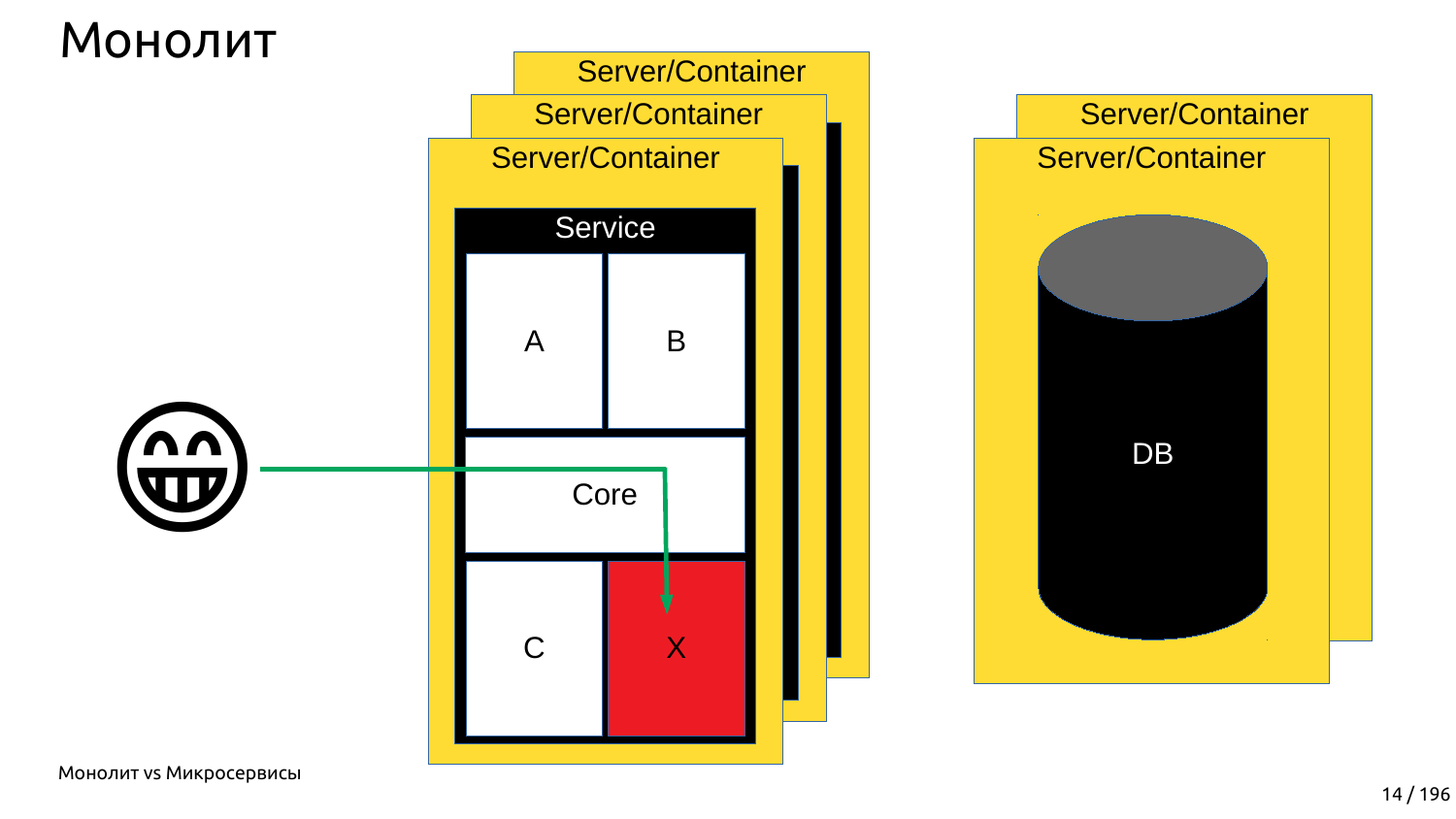



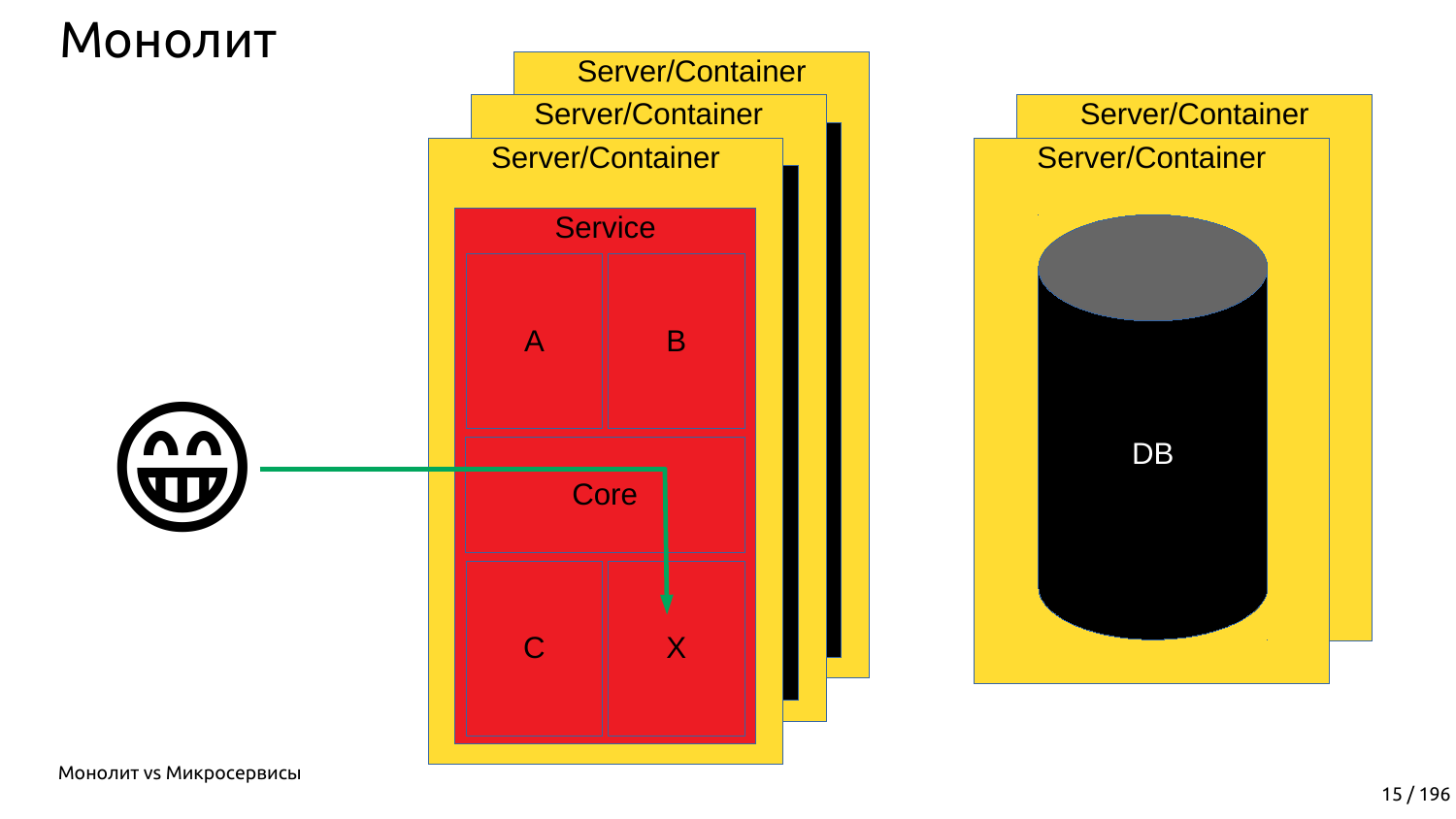



Монолит vs Микросервисы



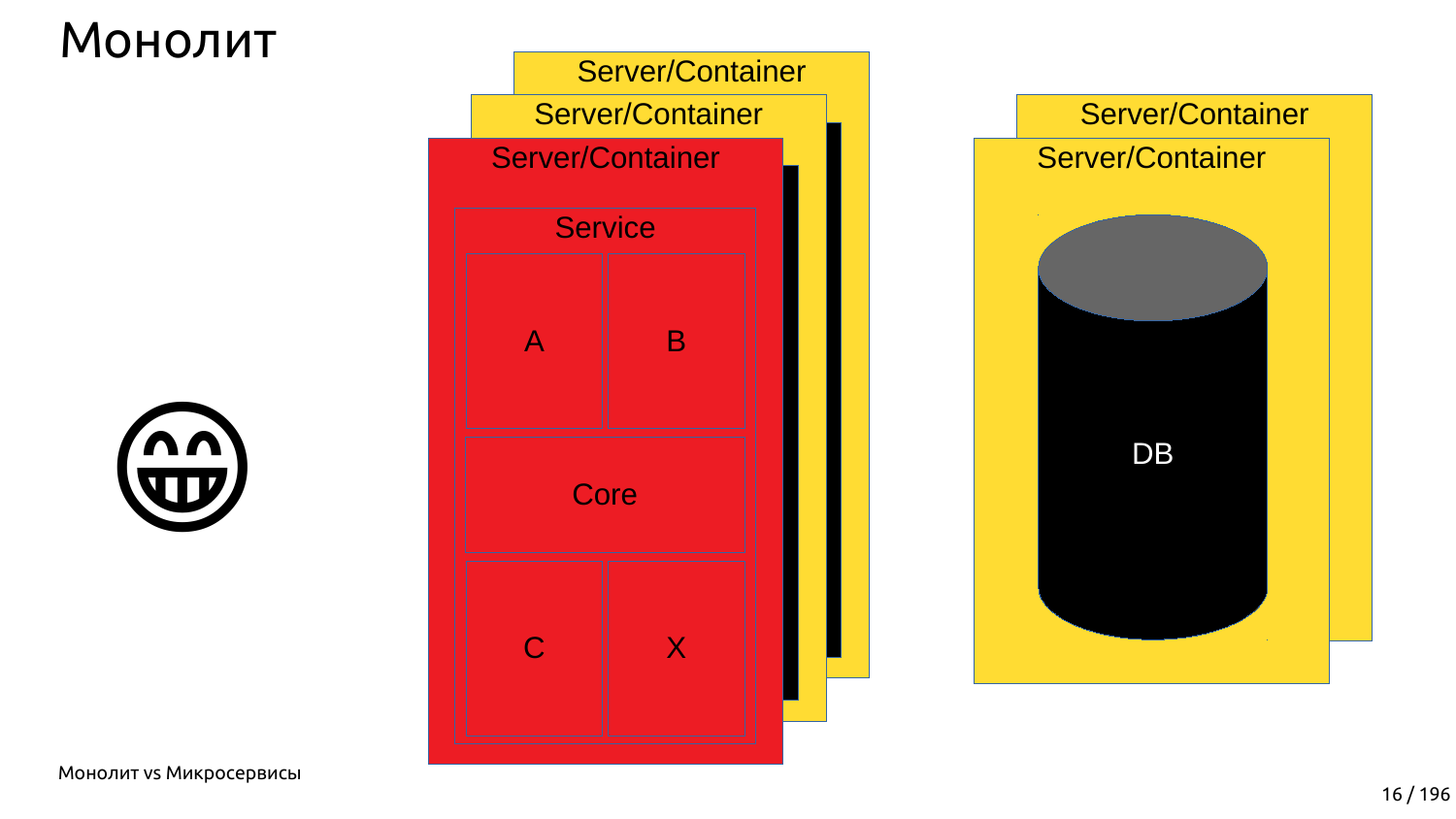



Монолит vs Микросервисы



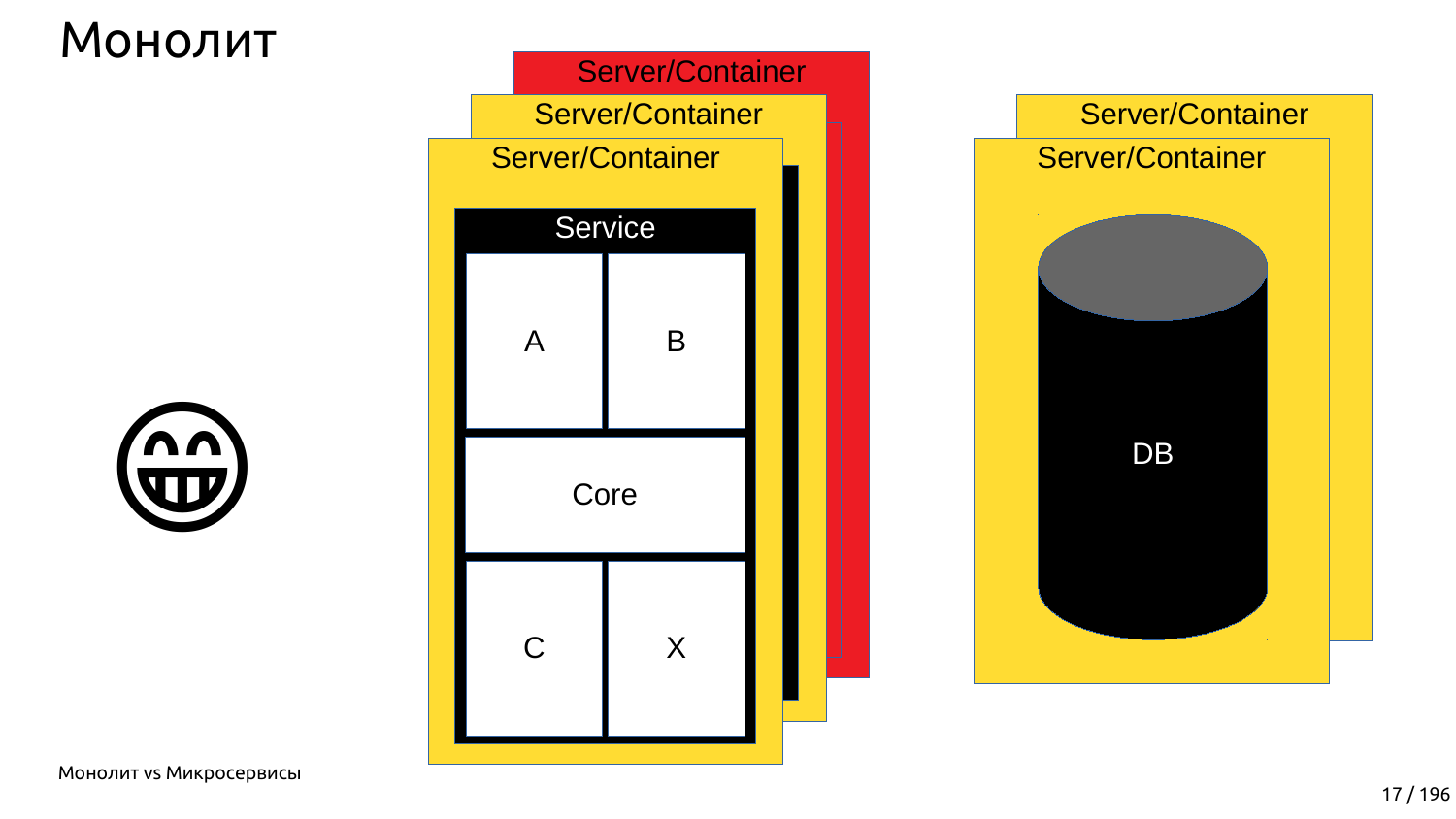



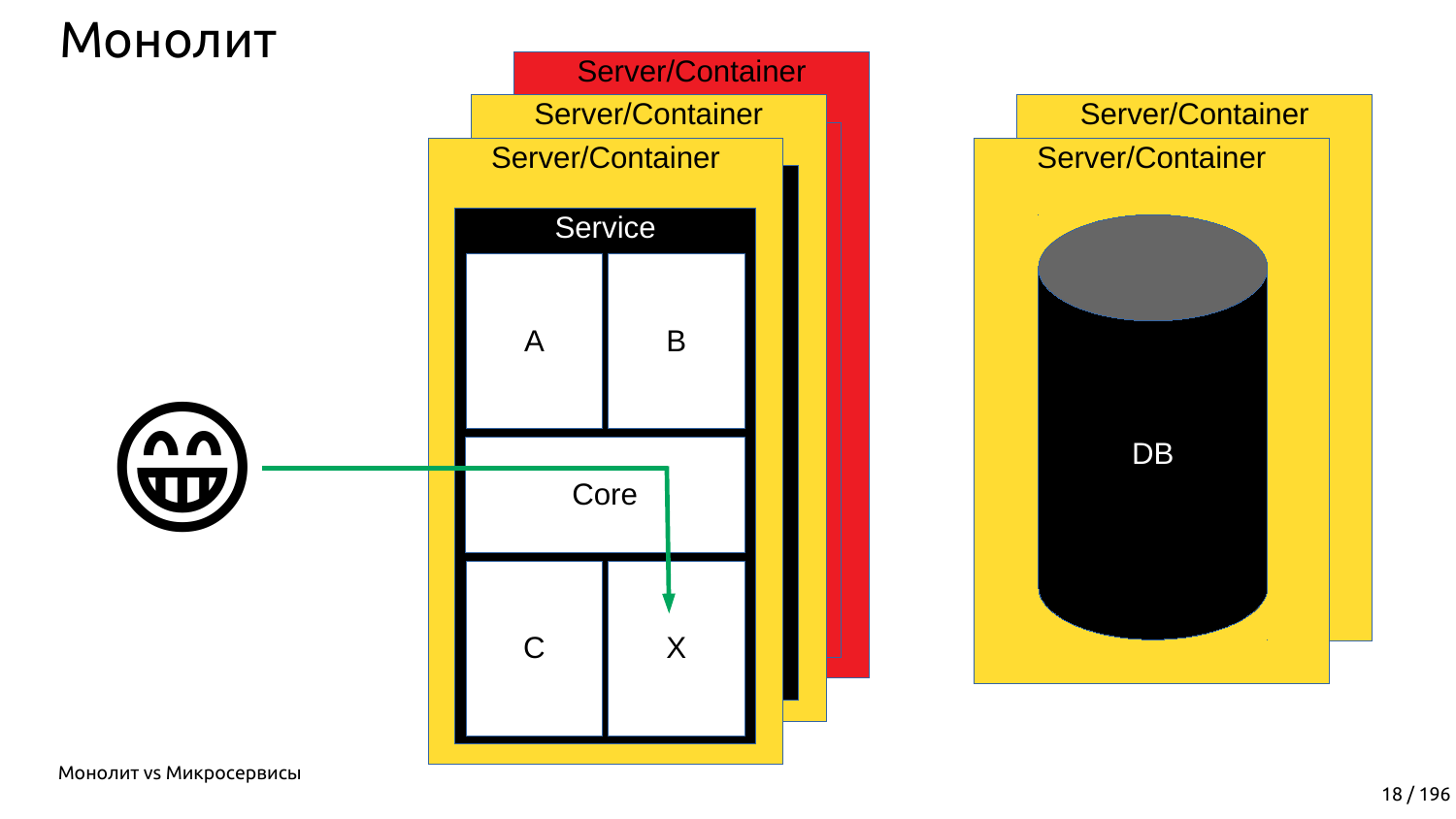



Монолит vs Микросервисы



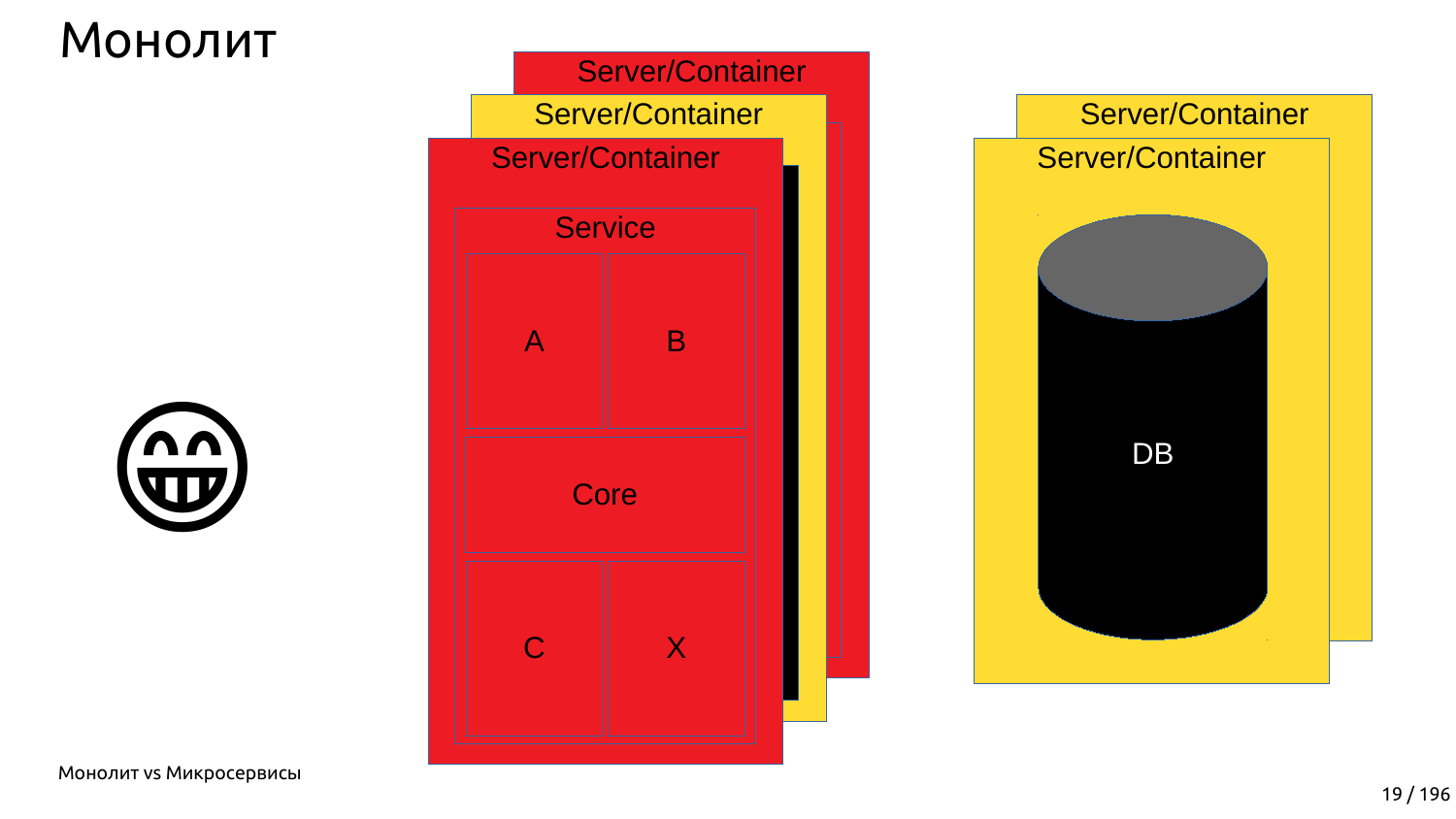



Монолит vs Микросервисы



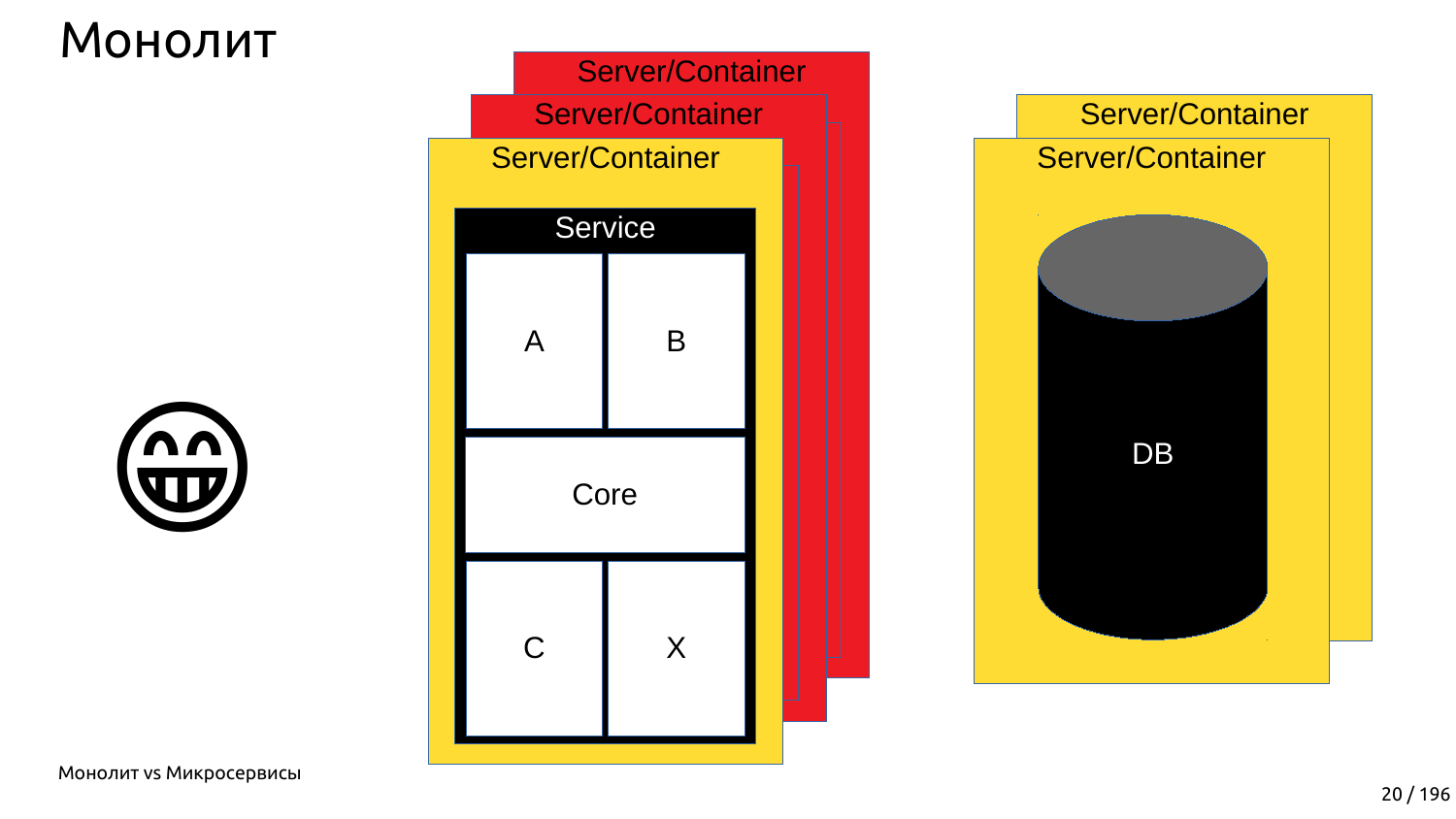



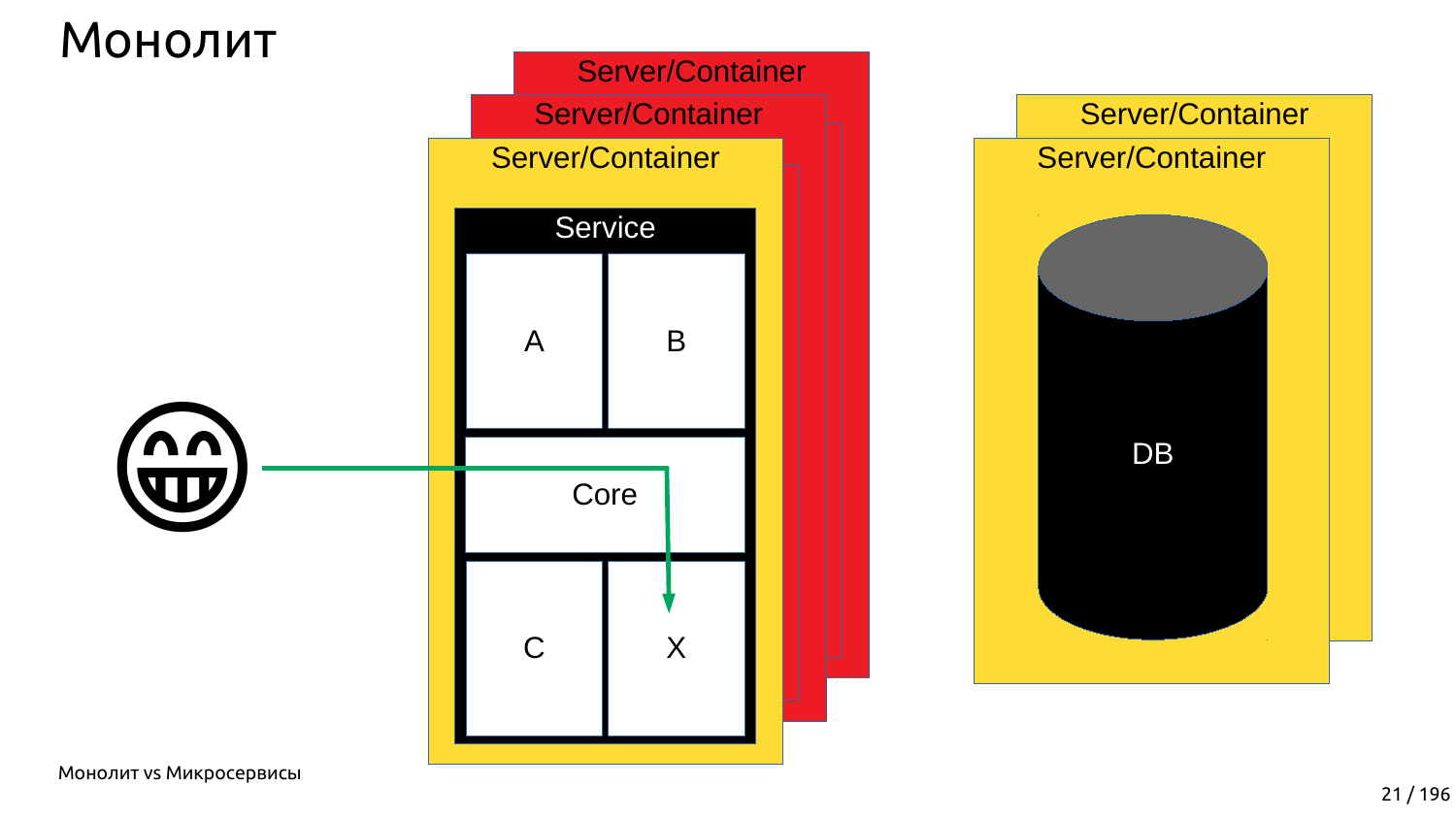



Монолит vs Микросервисы



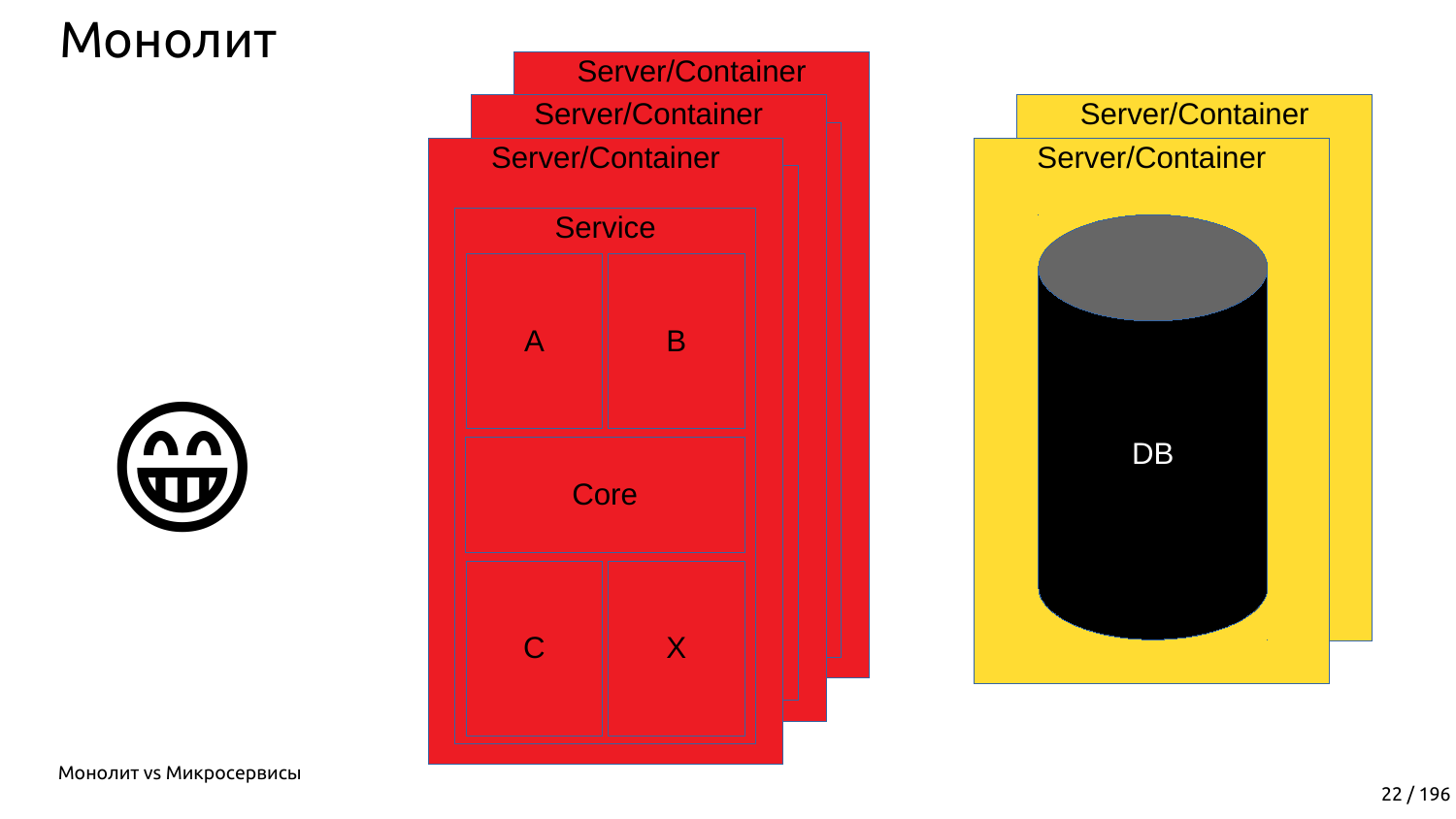



Монолит vs Микросервисы



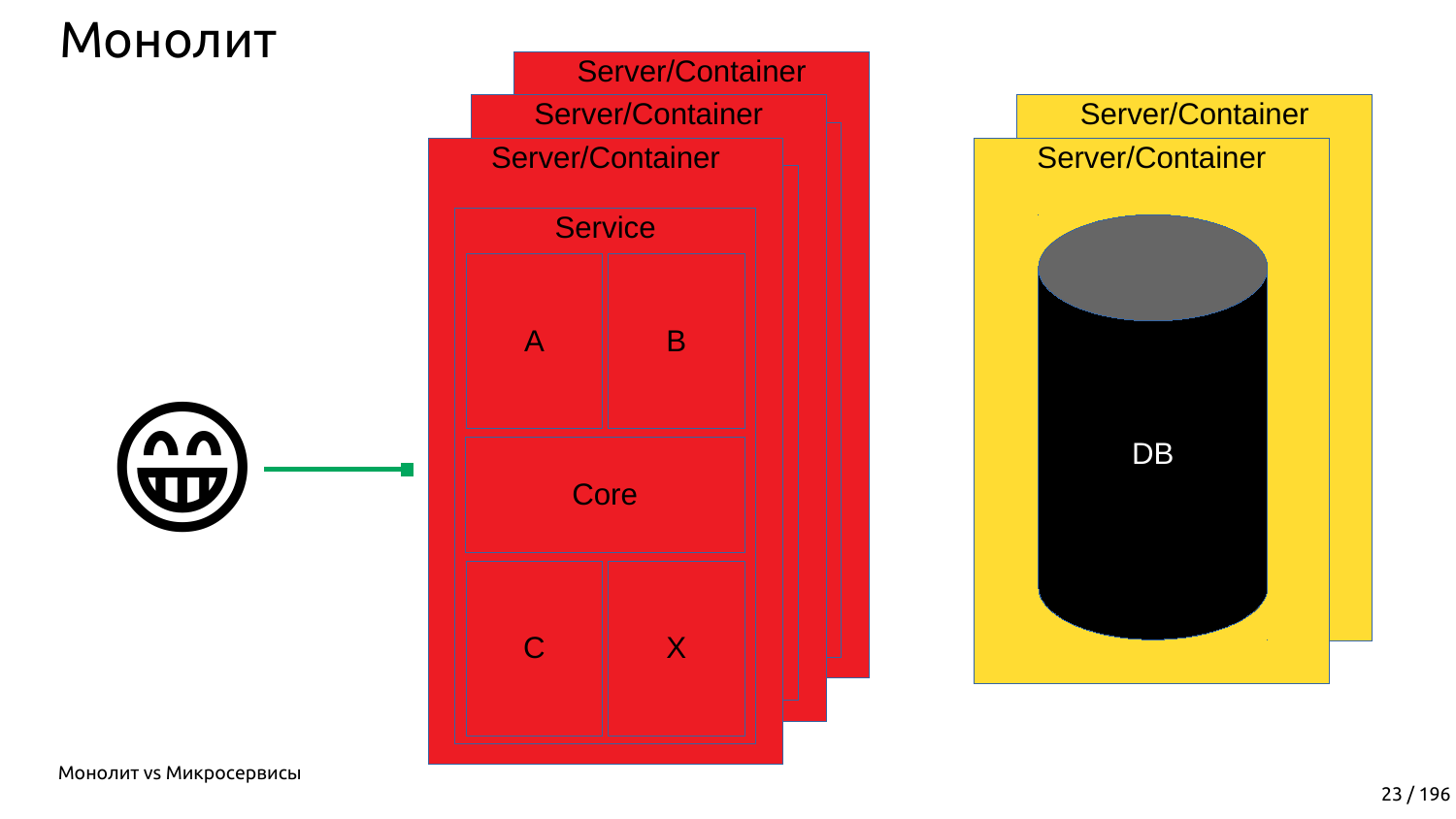

Монолит vs Микросервисы

#### Server/Container Server/Container



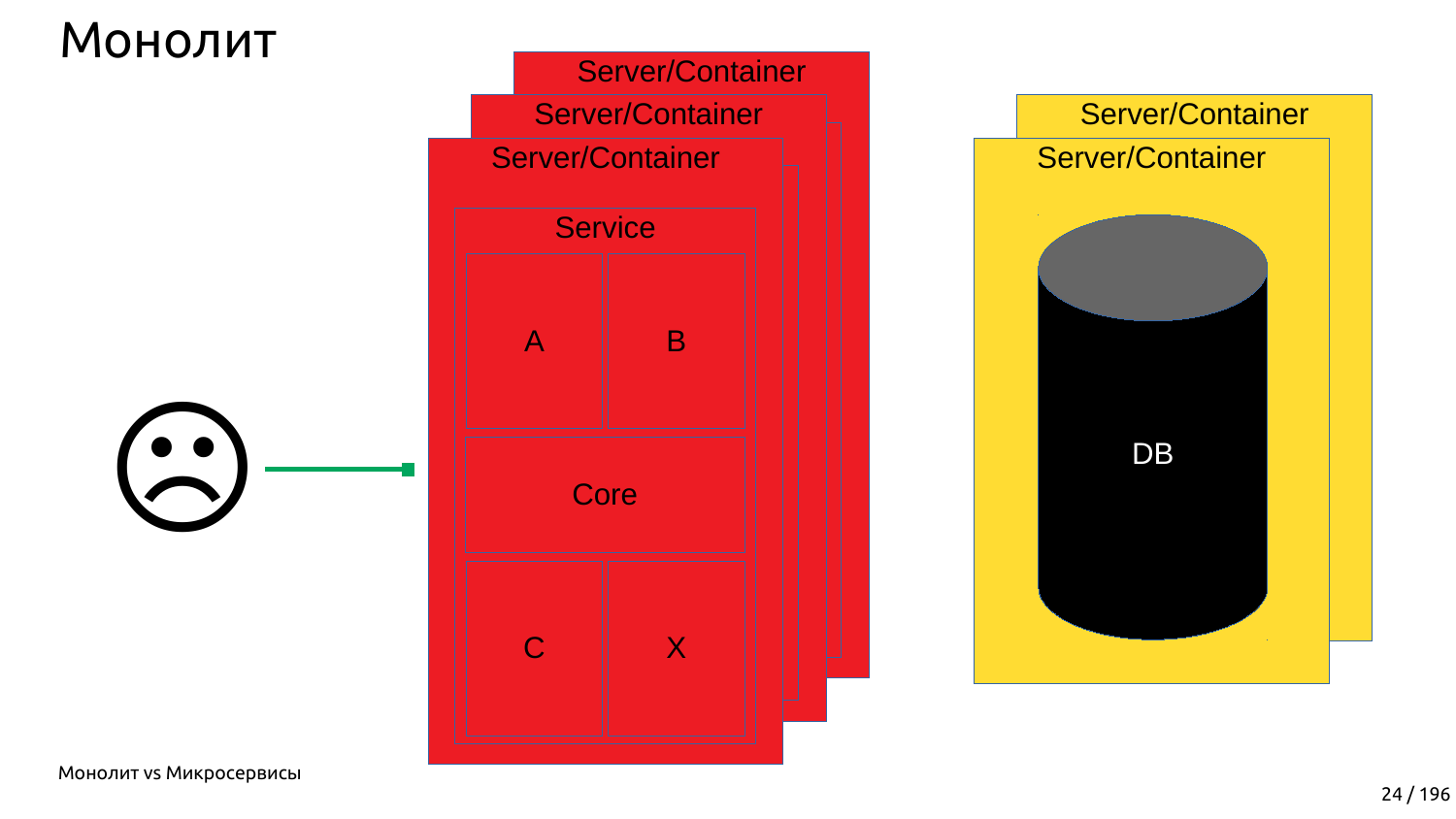

#### Server/Container Server/Container



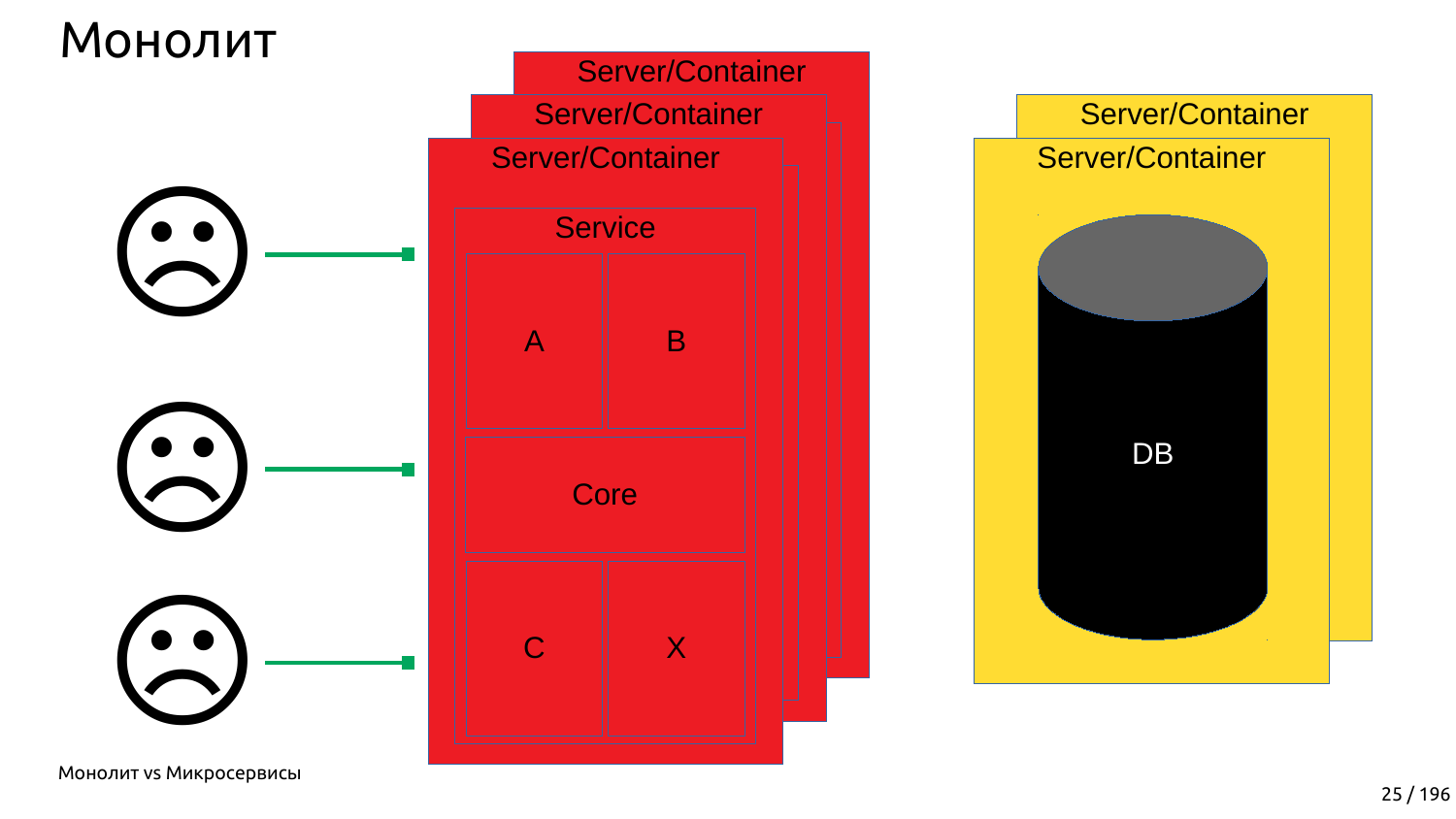# Минусы: время деплоя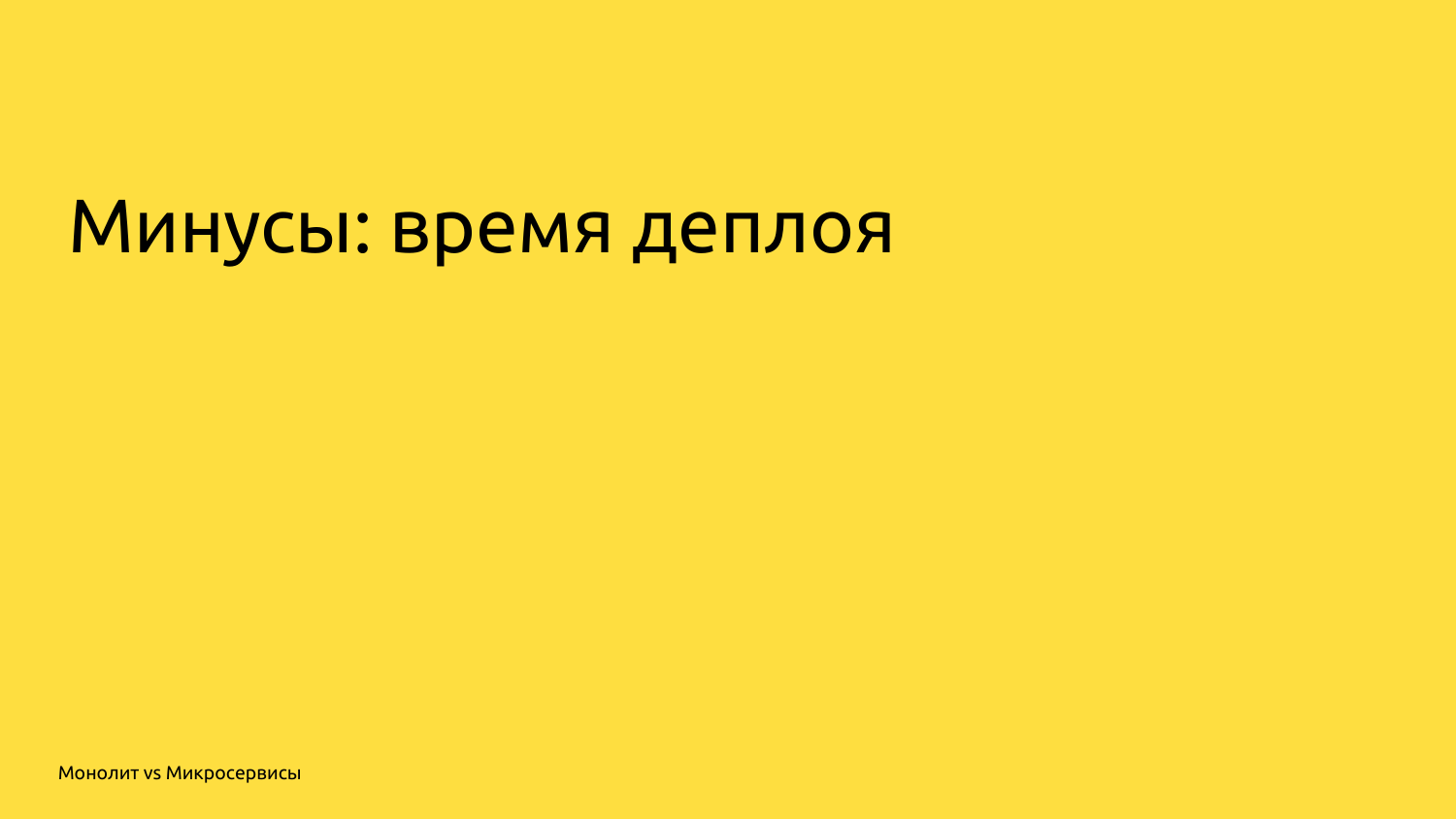

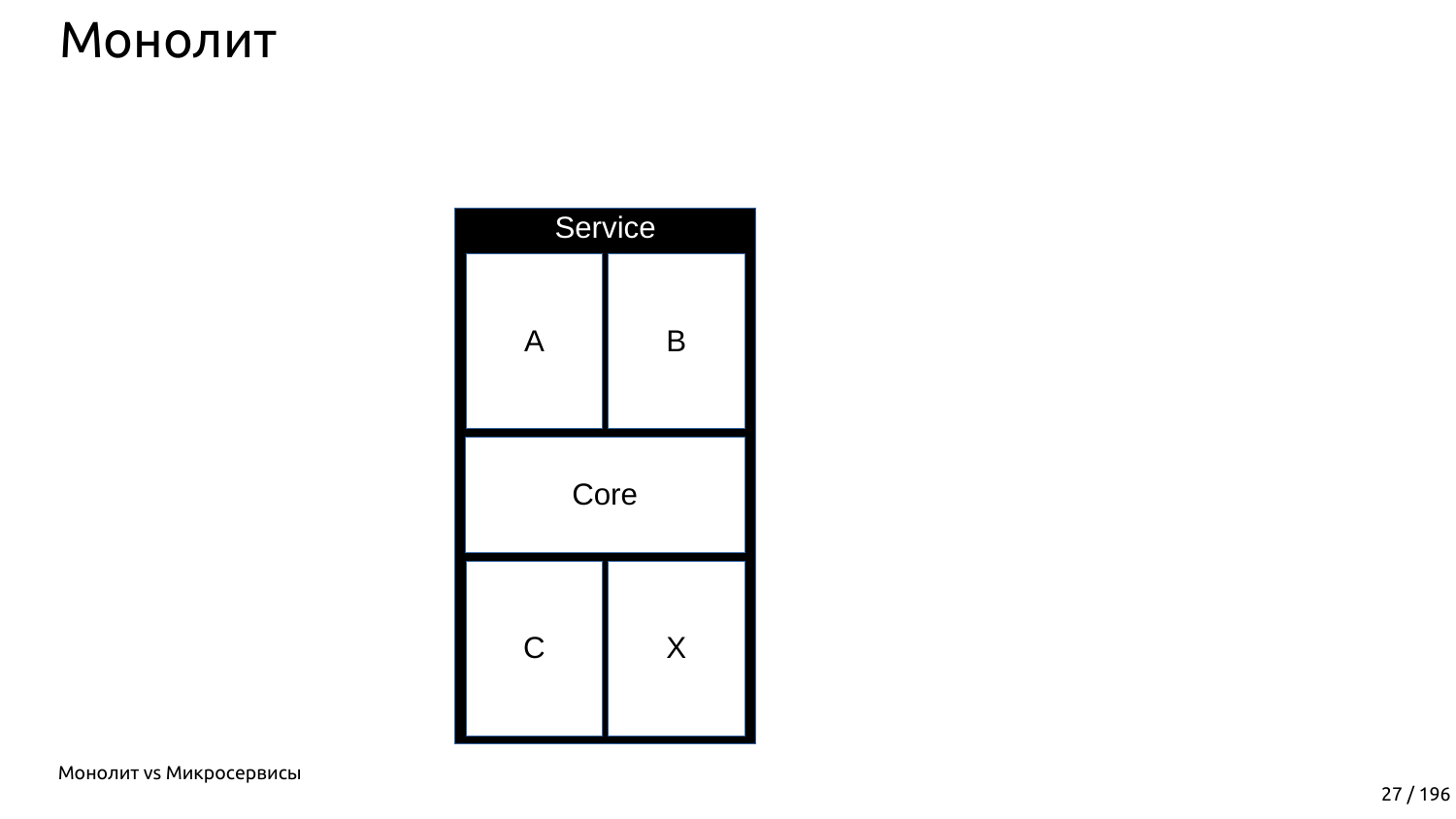

**Монолит vs Микросервисы** 

#### - Наша фича





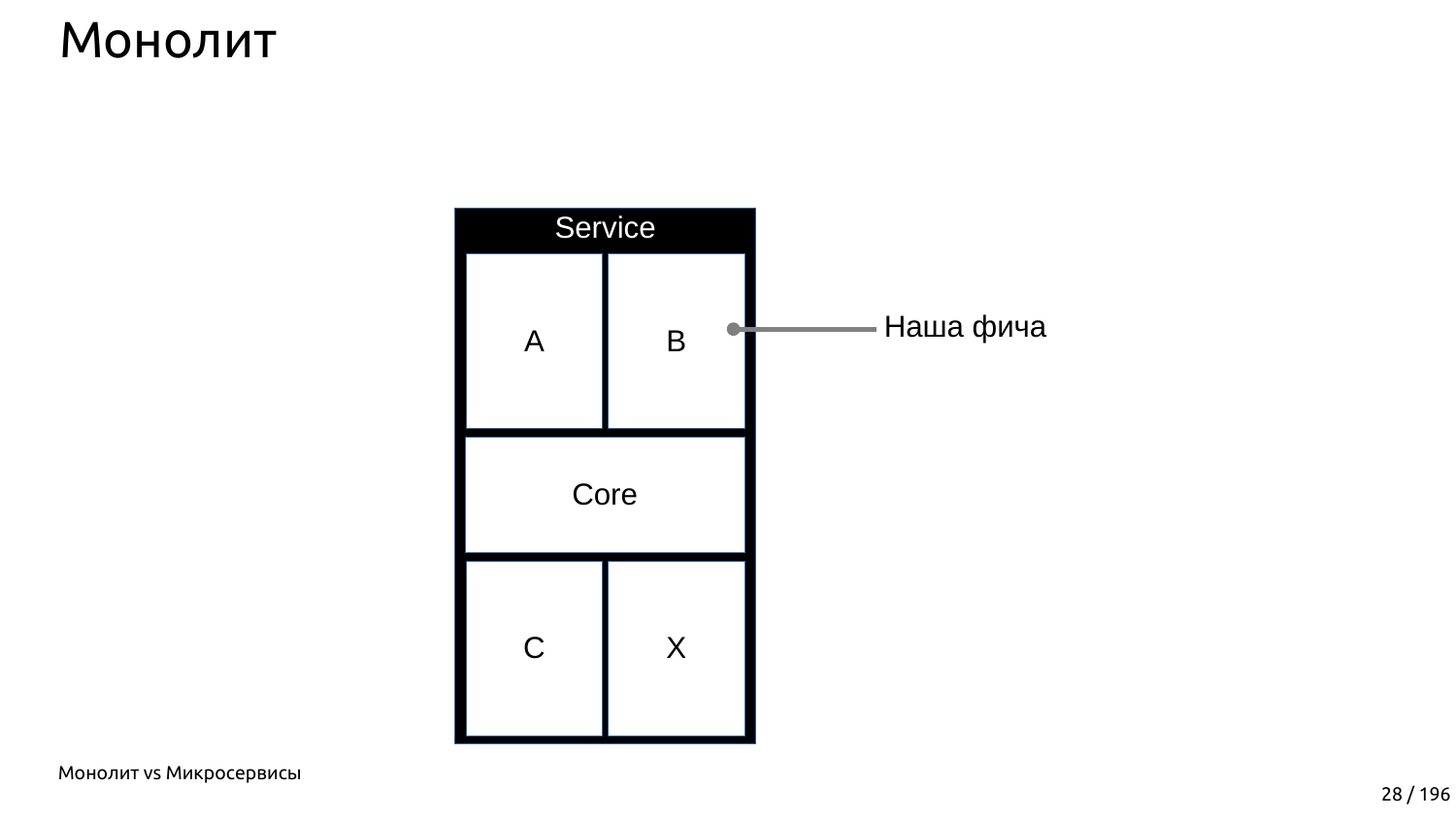

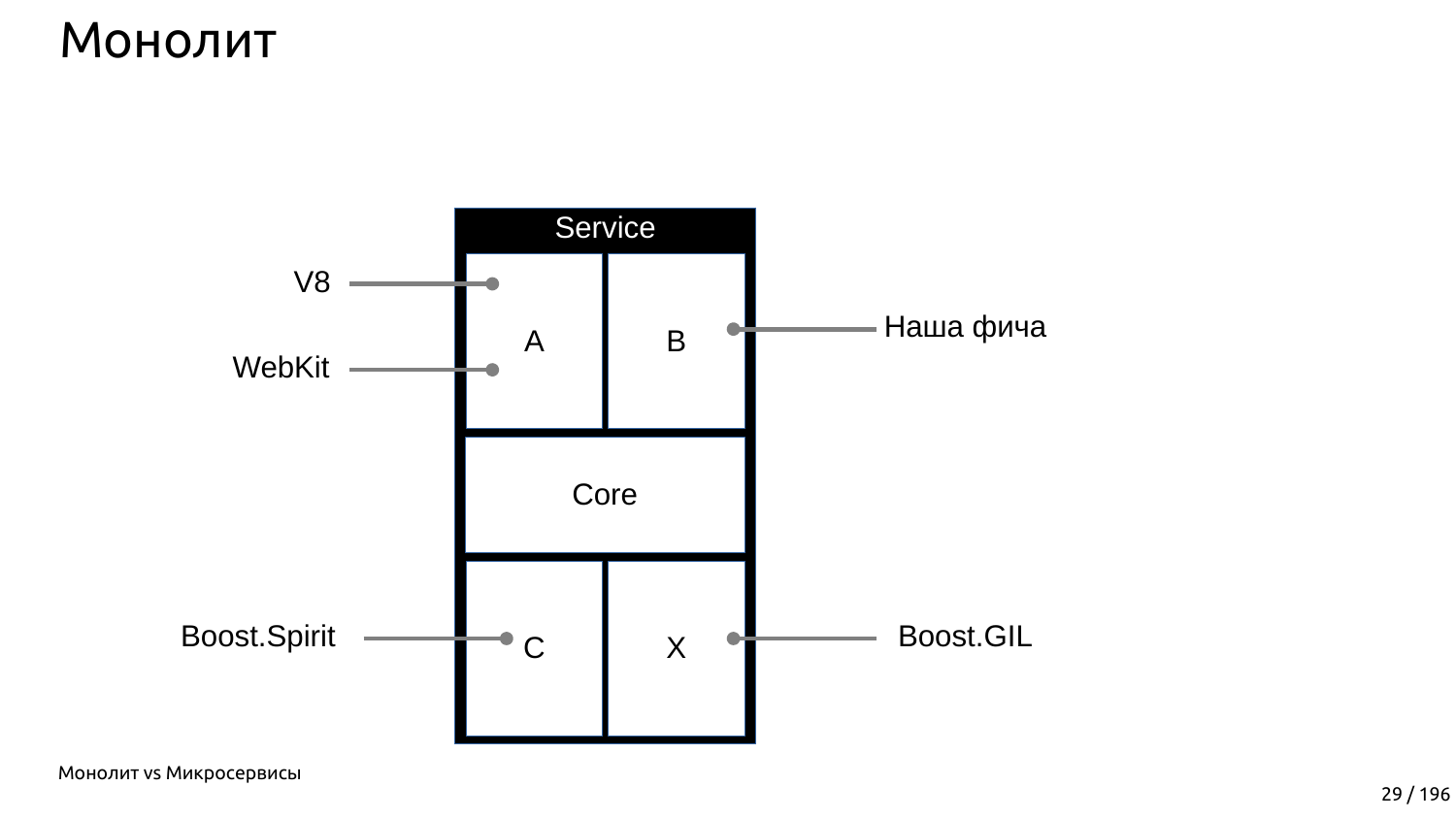

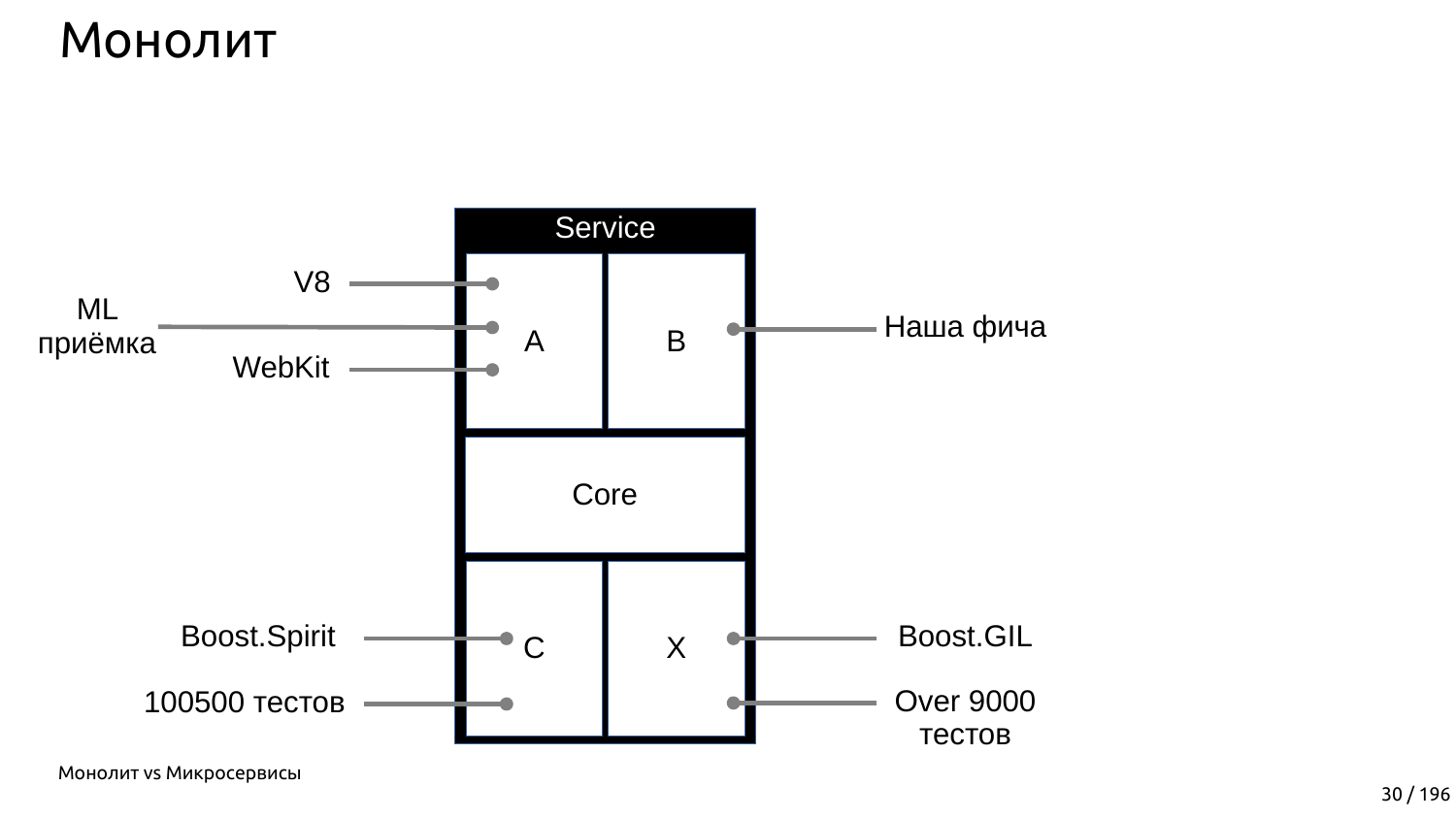# Минусы: тесное взаимодействие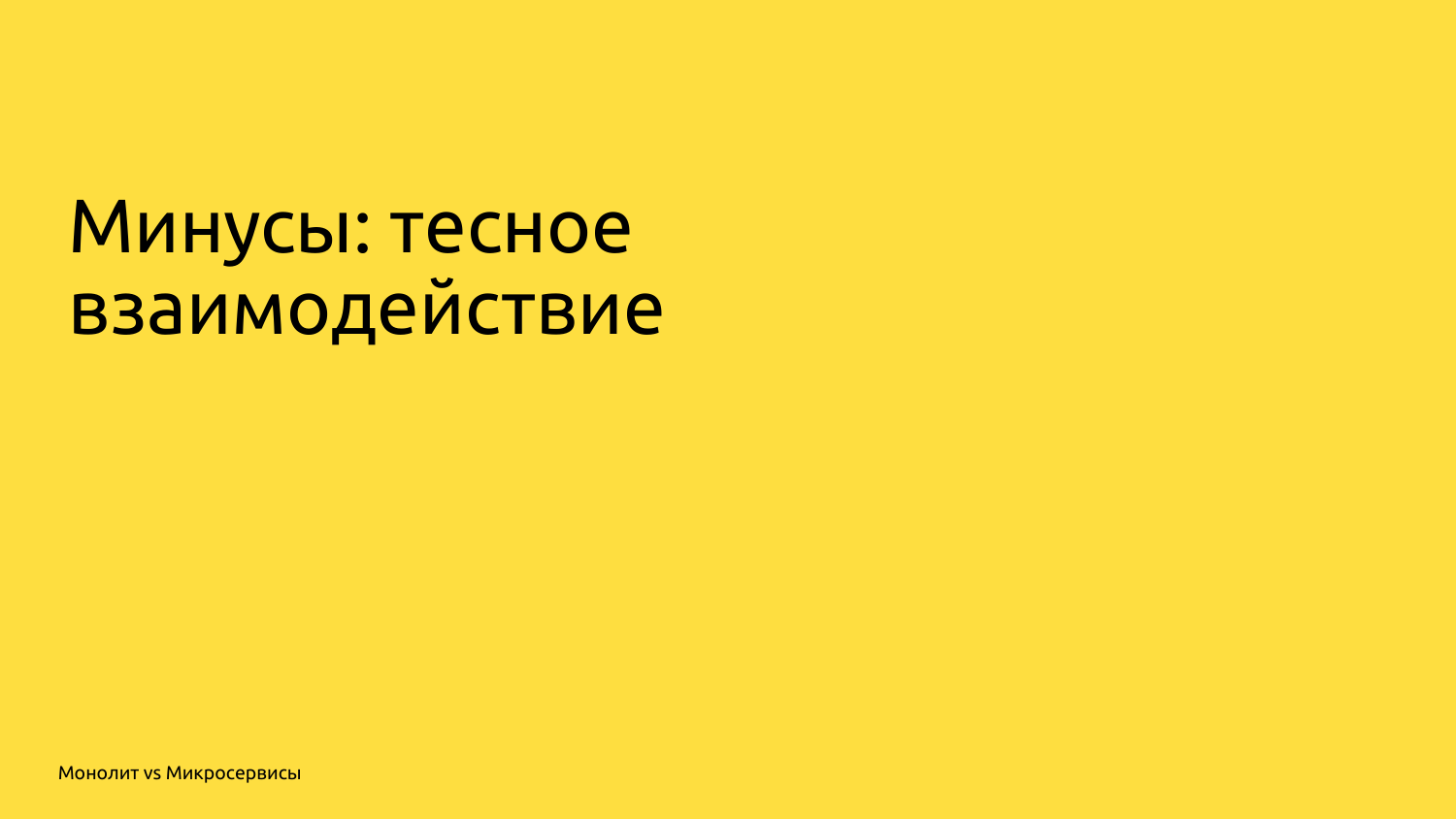



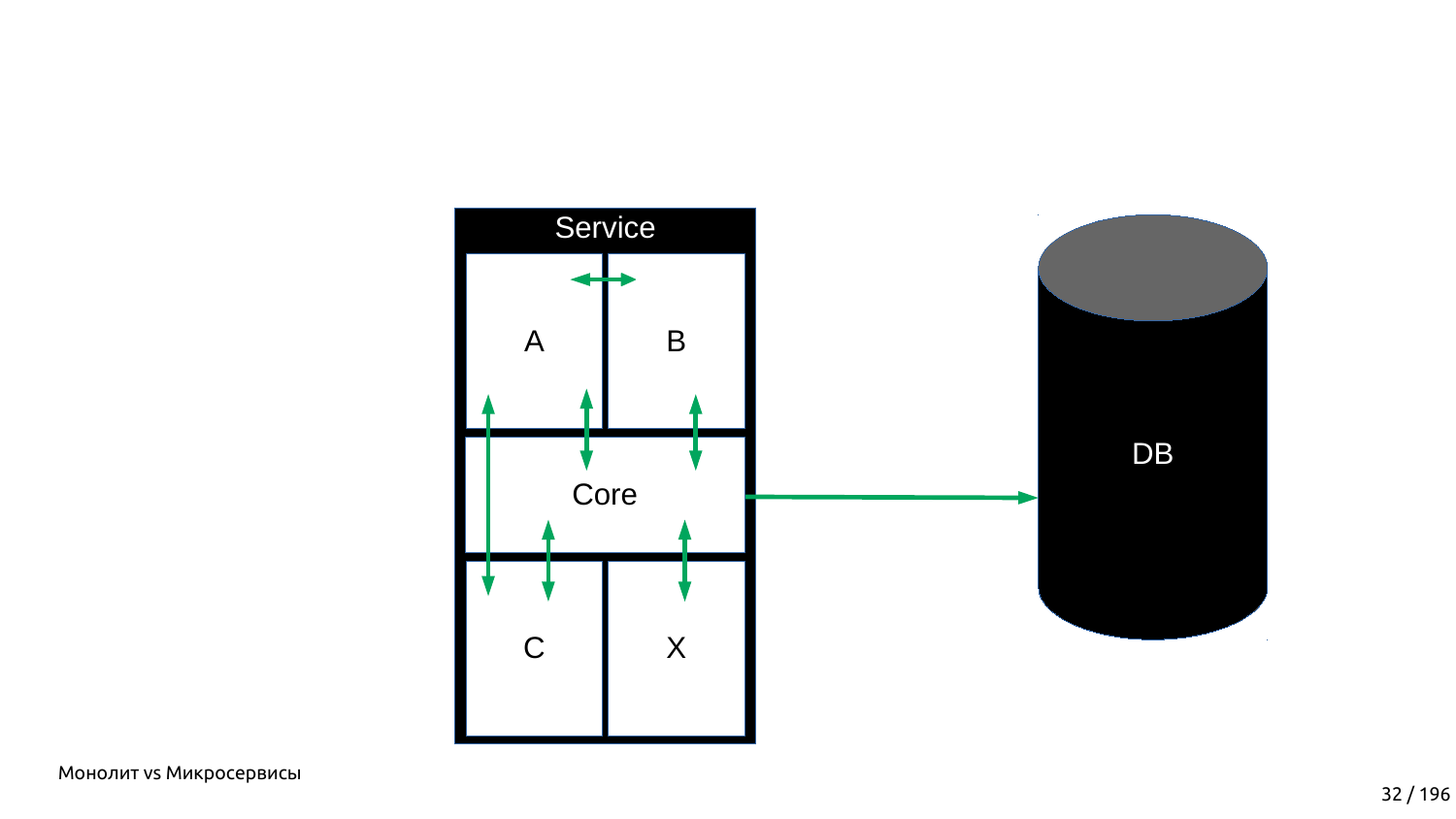

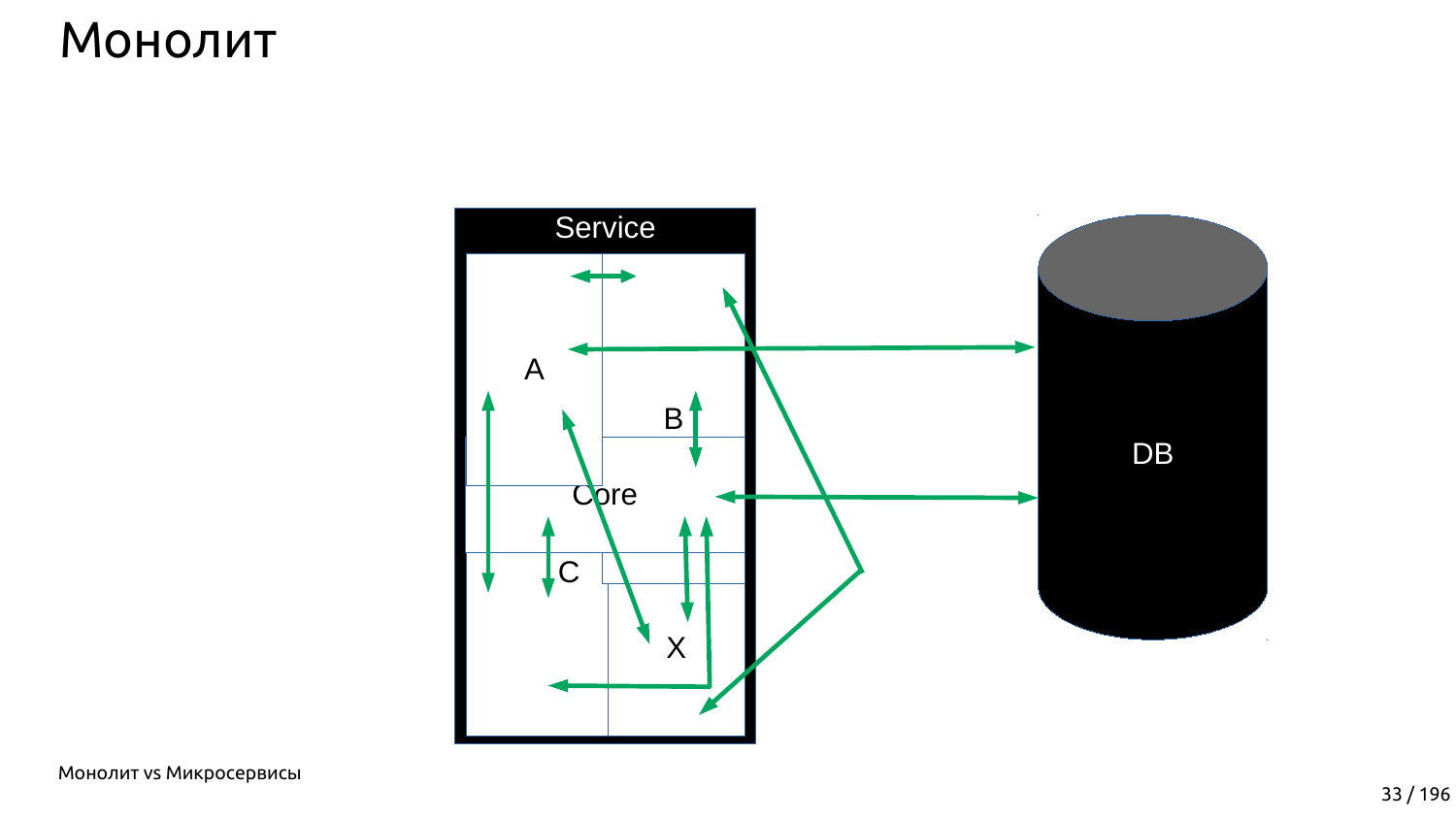# Нужна другая архитектура!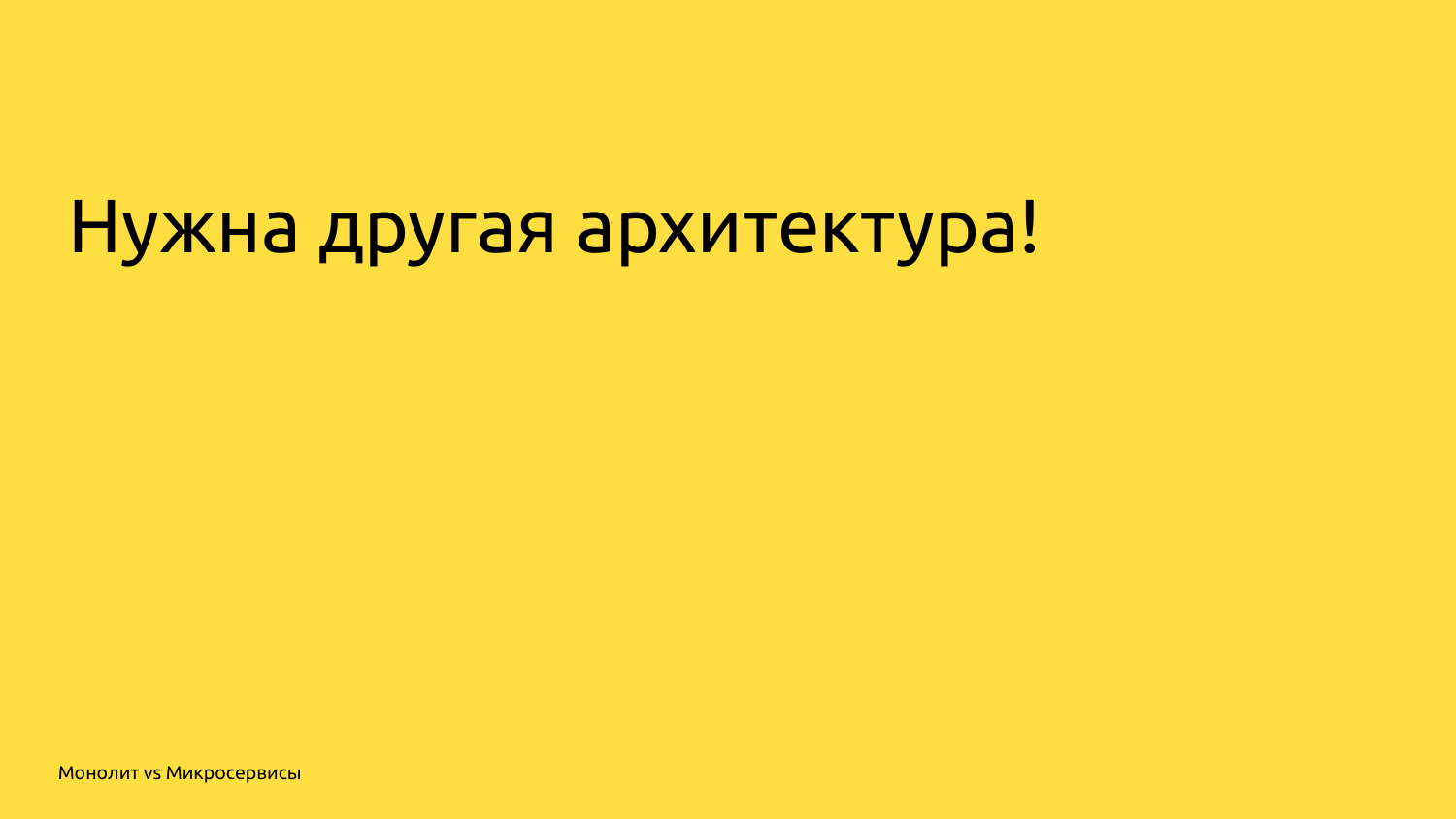# Самая лучшая архитектура **ЭТО...**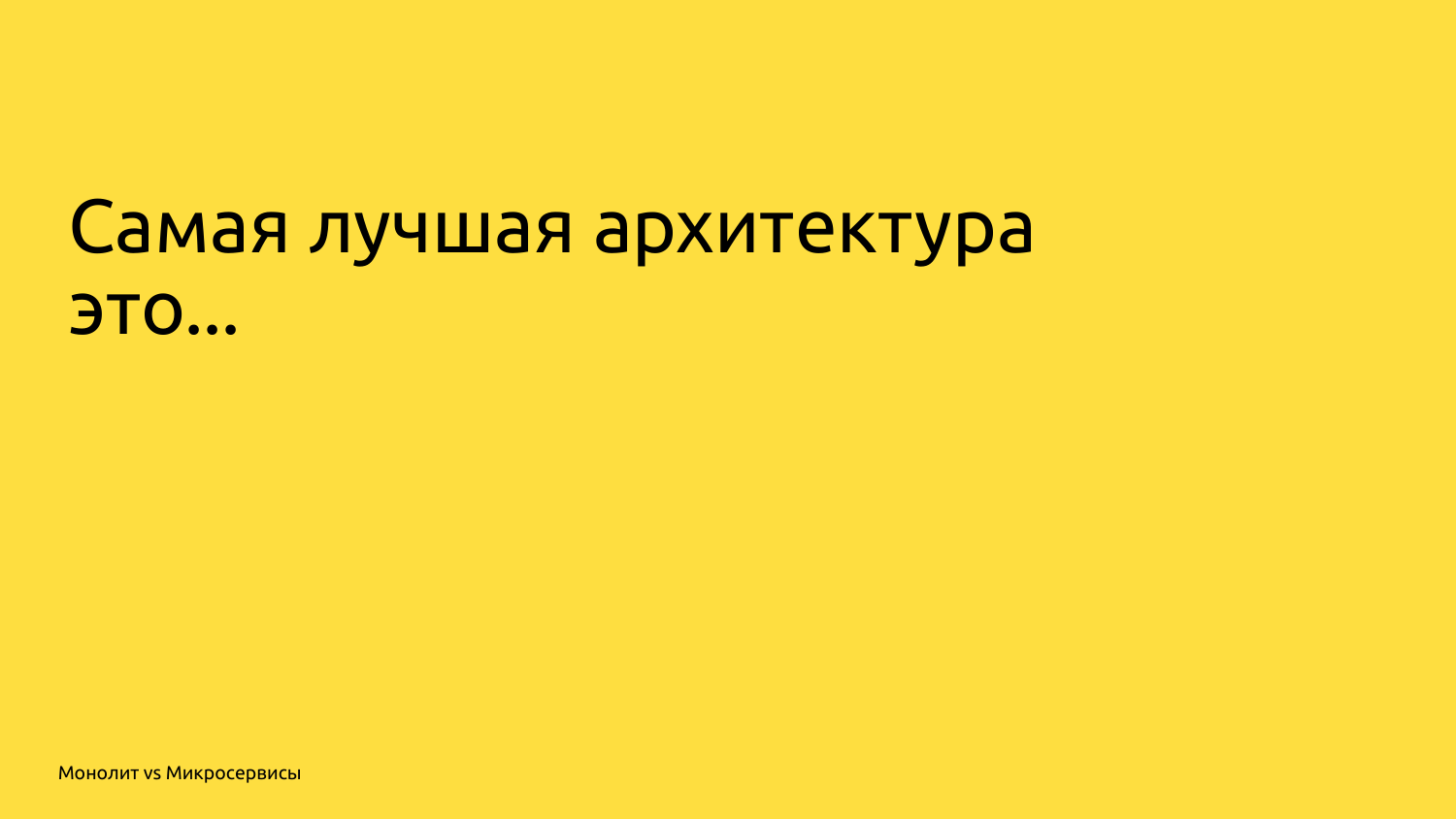# ...та, которая ВАМ удобна!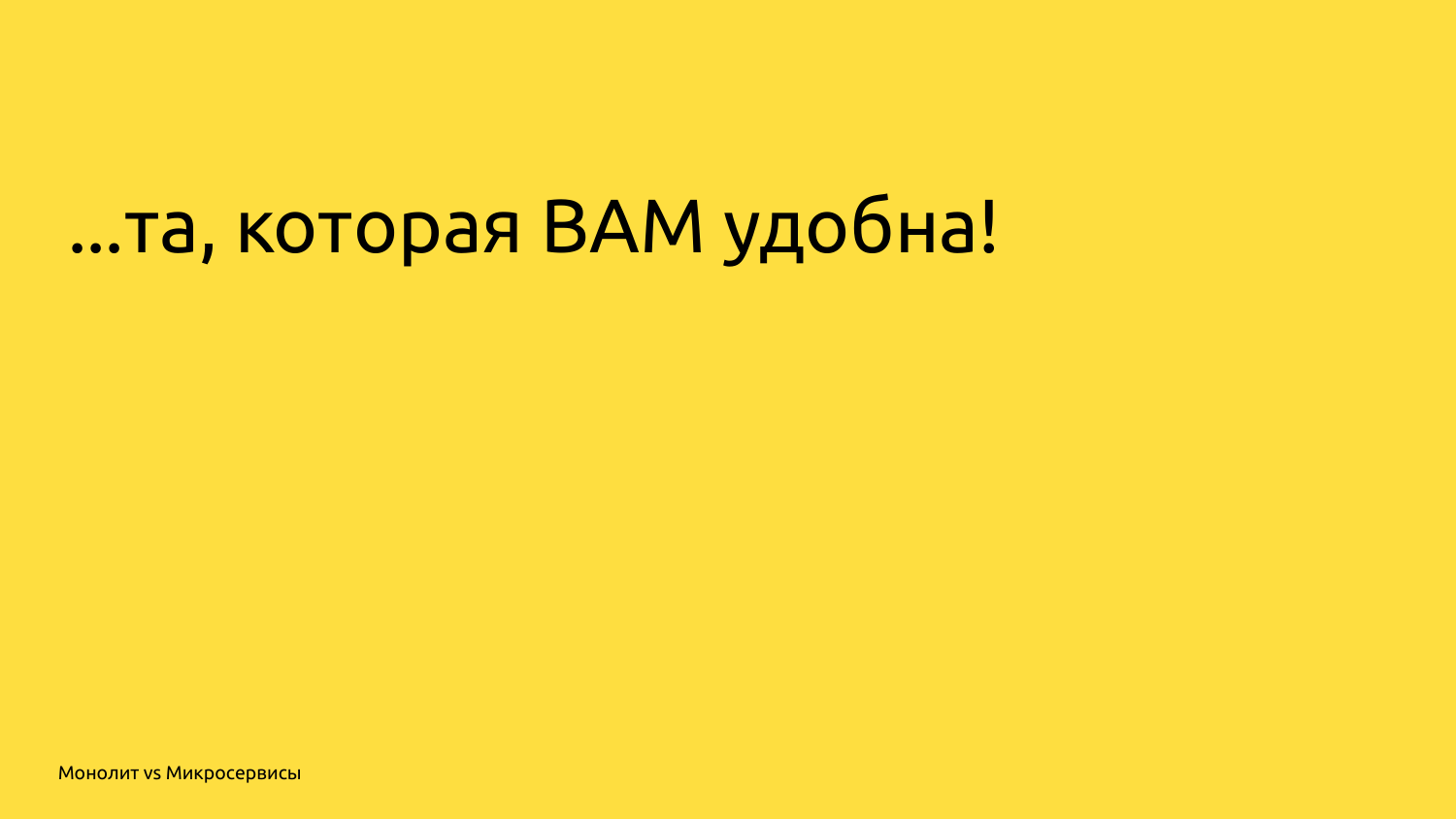# Мы выбрали микросервисы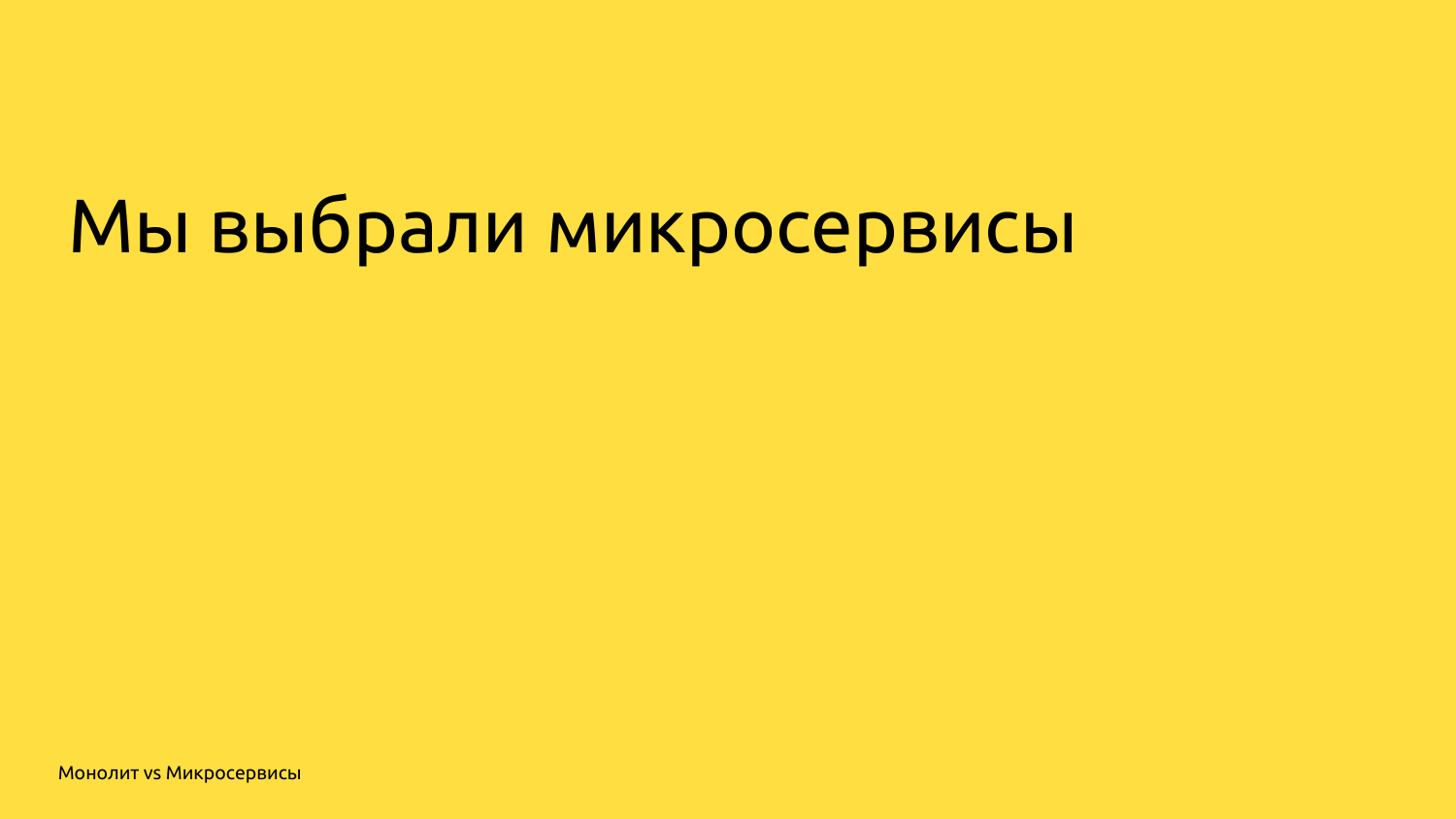





38 / 196

### Монолит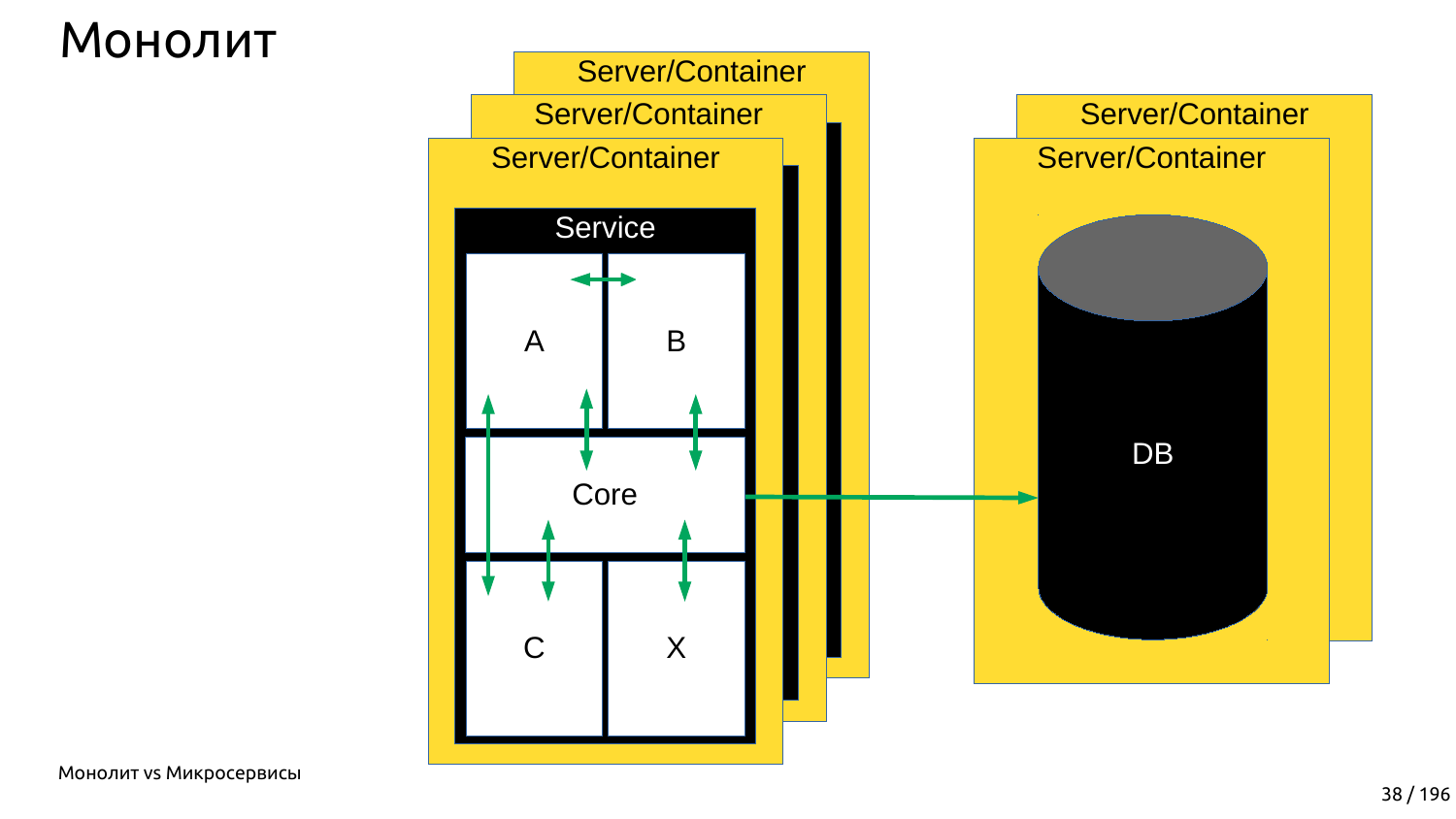









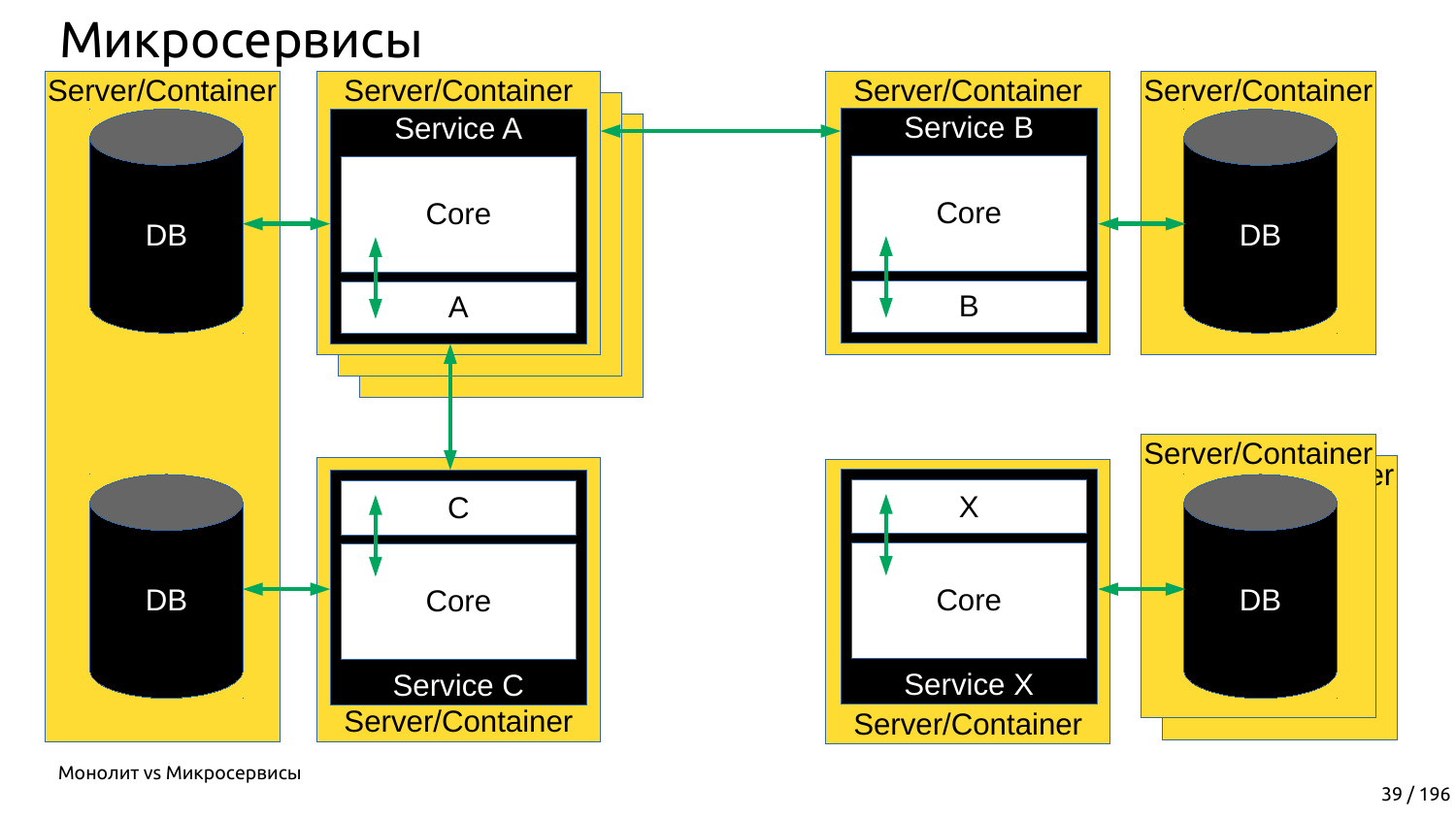









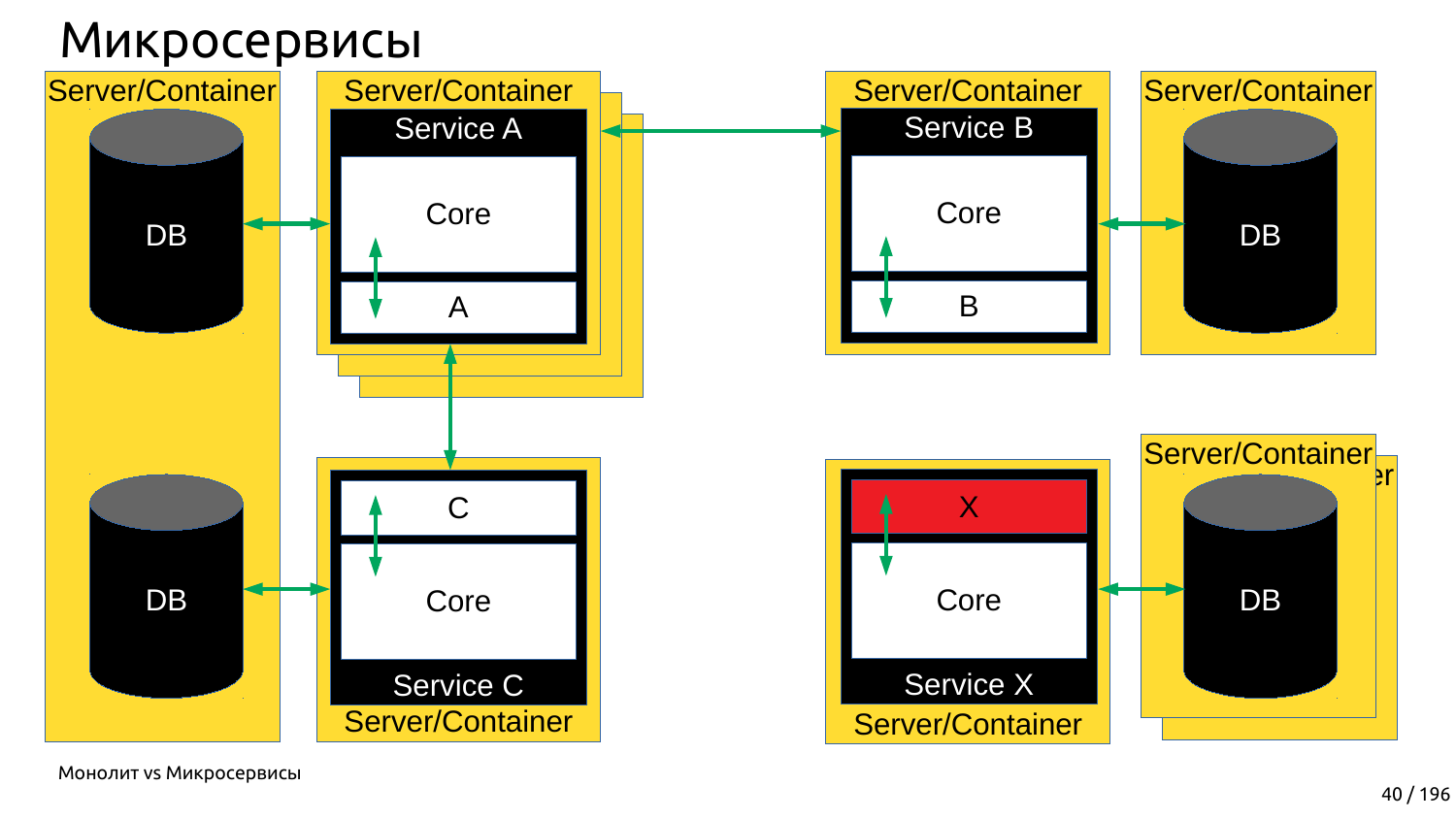











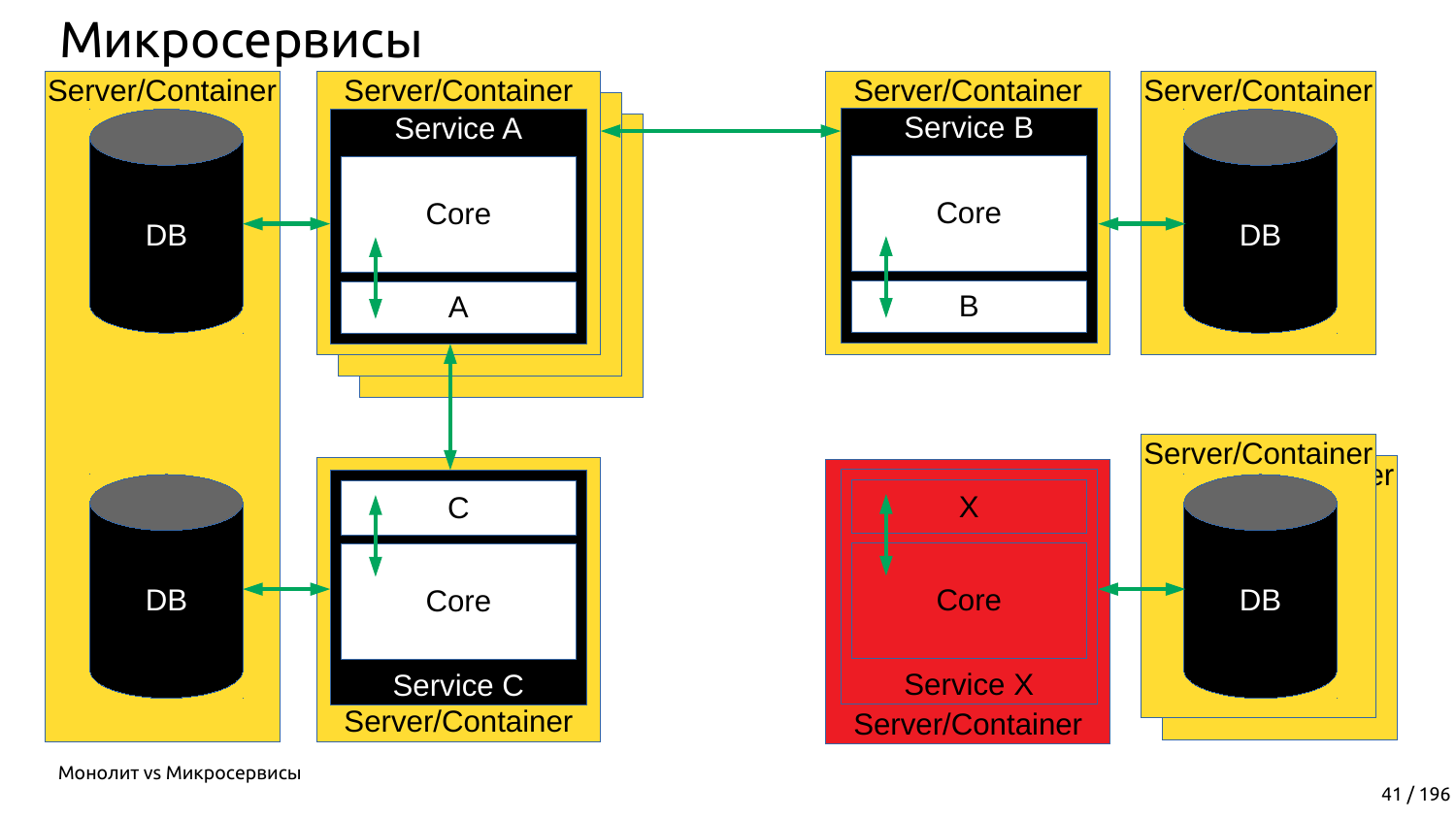# Выбор фреймворка

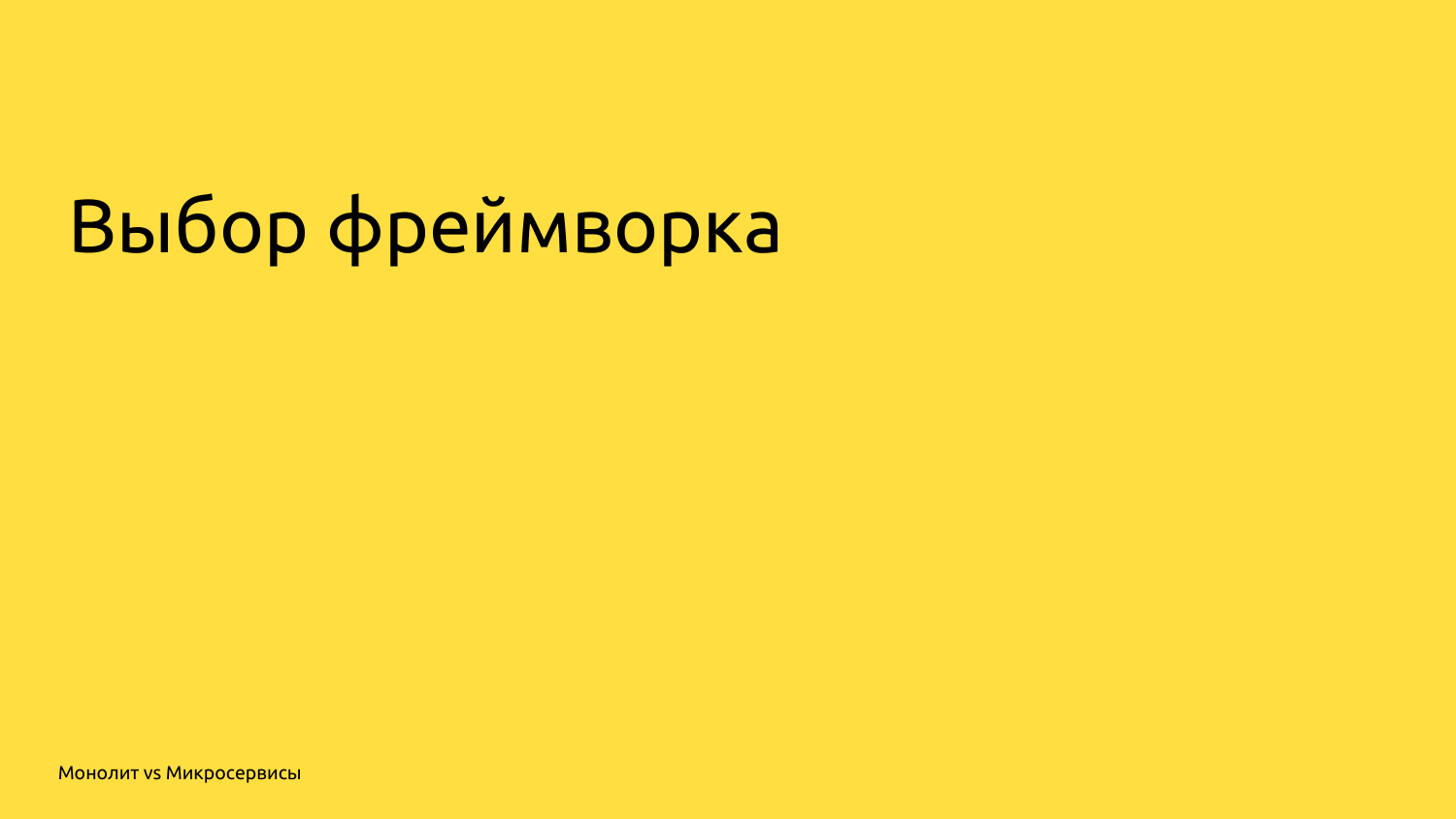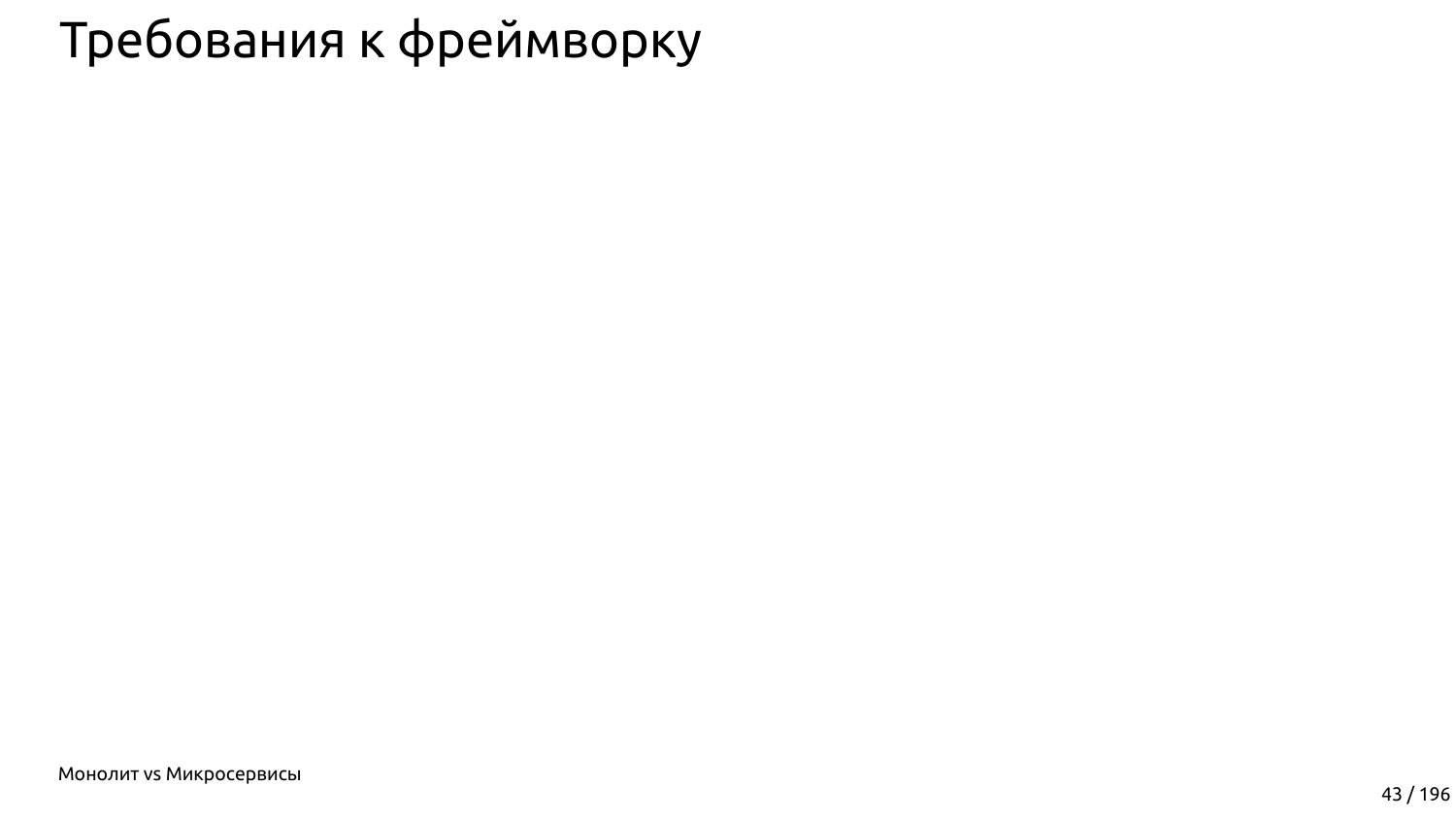



• Возможность переиспользовать имеющийся С++ код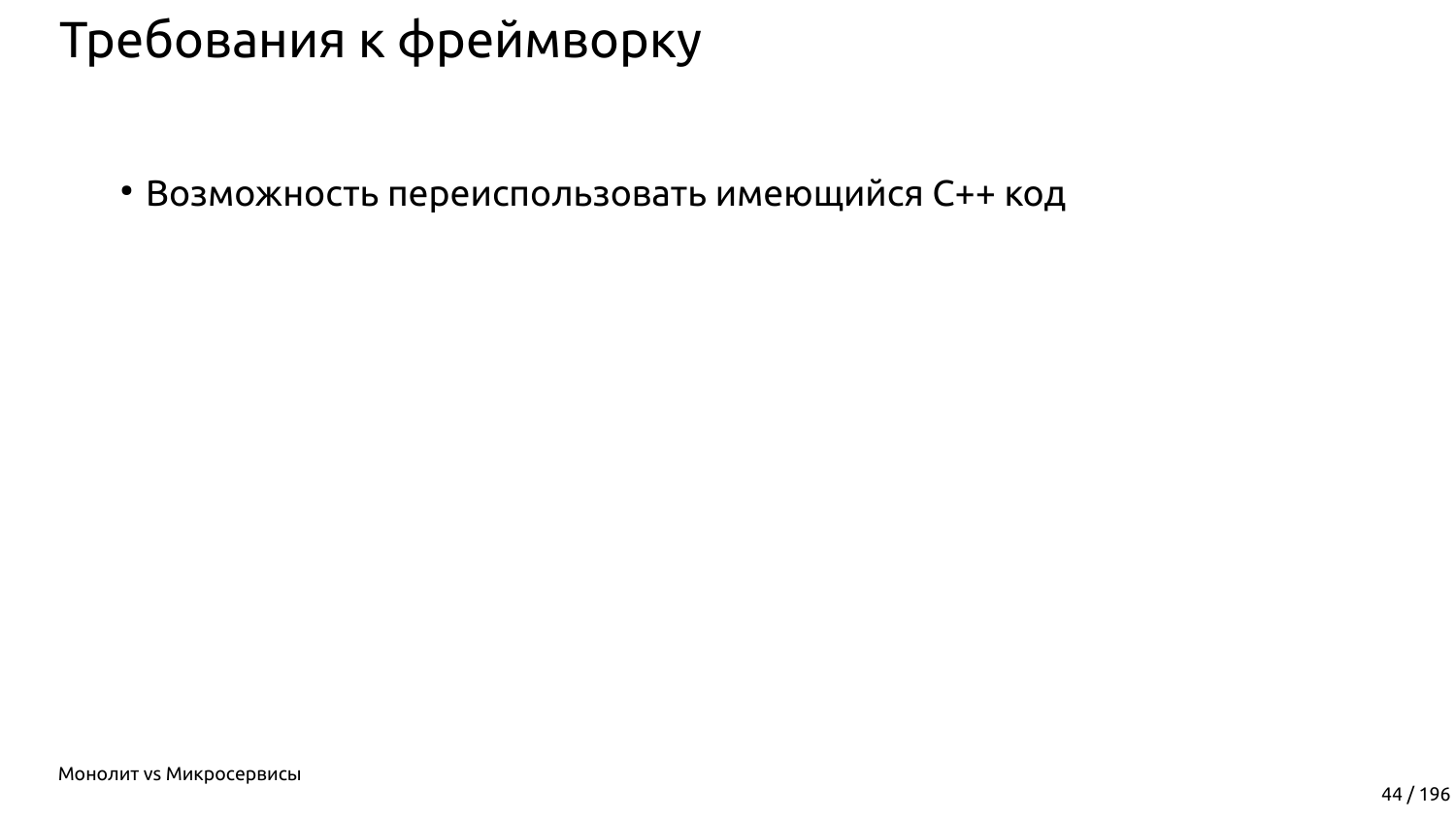



- Возможность переиспользовать имеющийся С++ код
	- и С++ разработчиков  $\odot$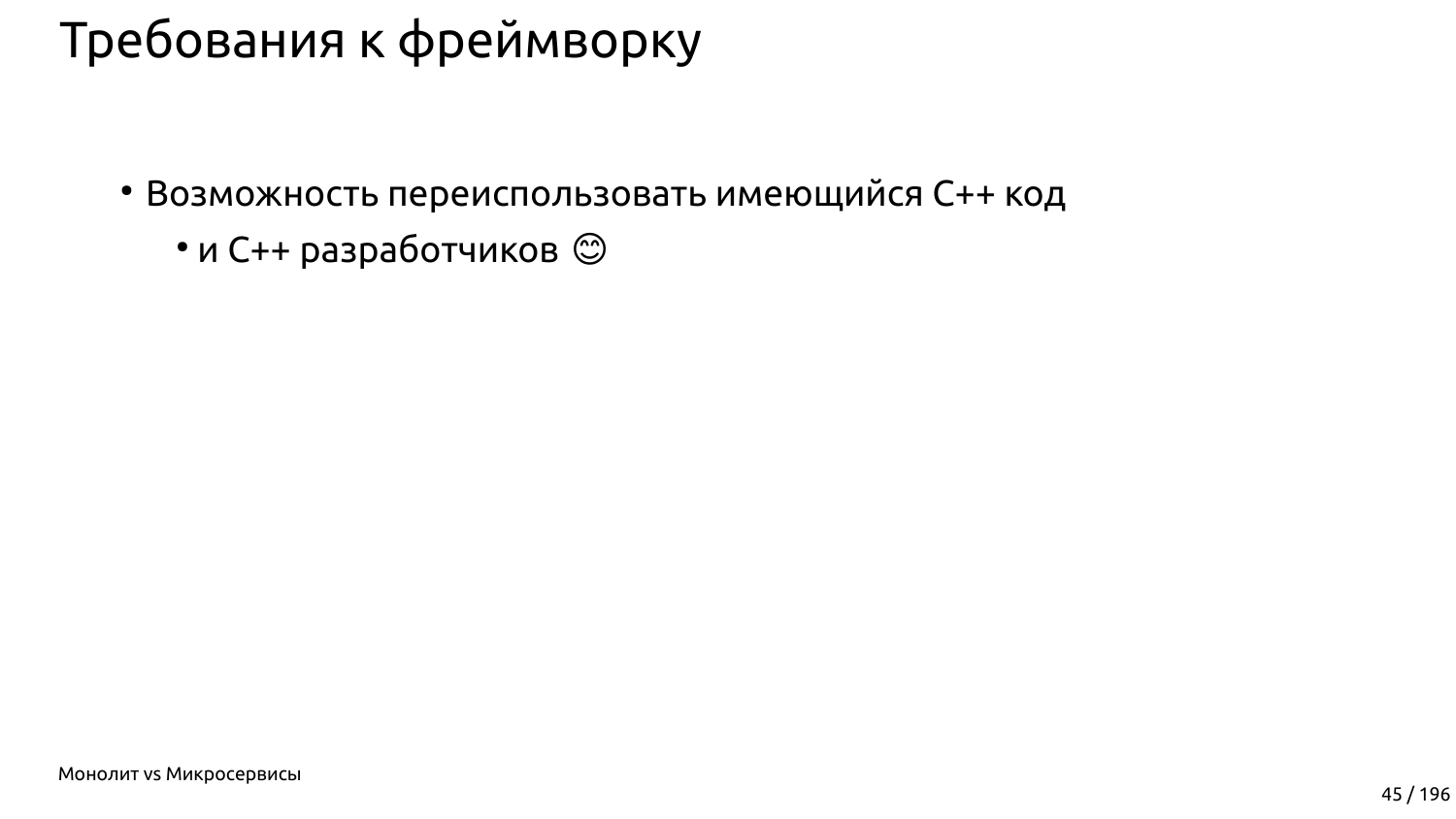



- Возможность переиспользовать имеющийся С++ код
	- и С++ разработчиков  $\odot$
- Ориентация на IO-bound приложения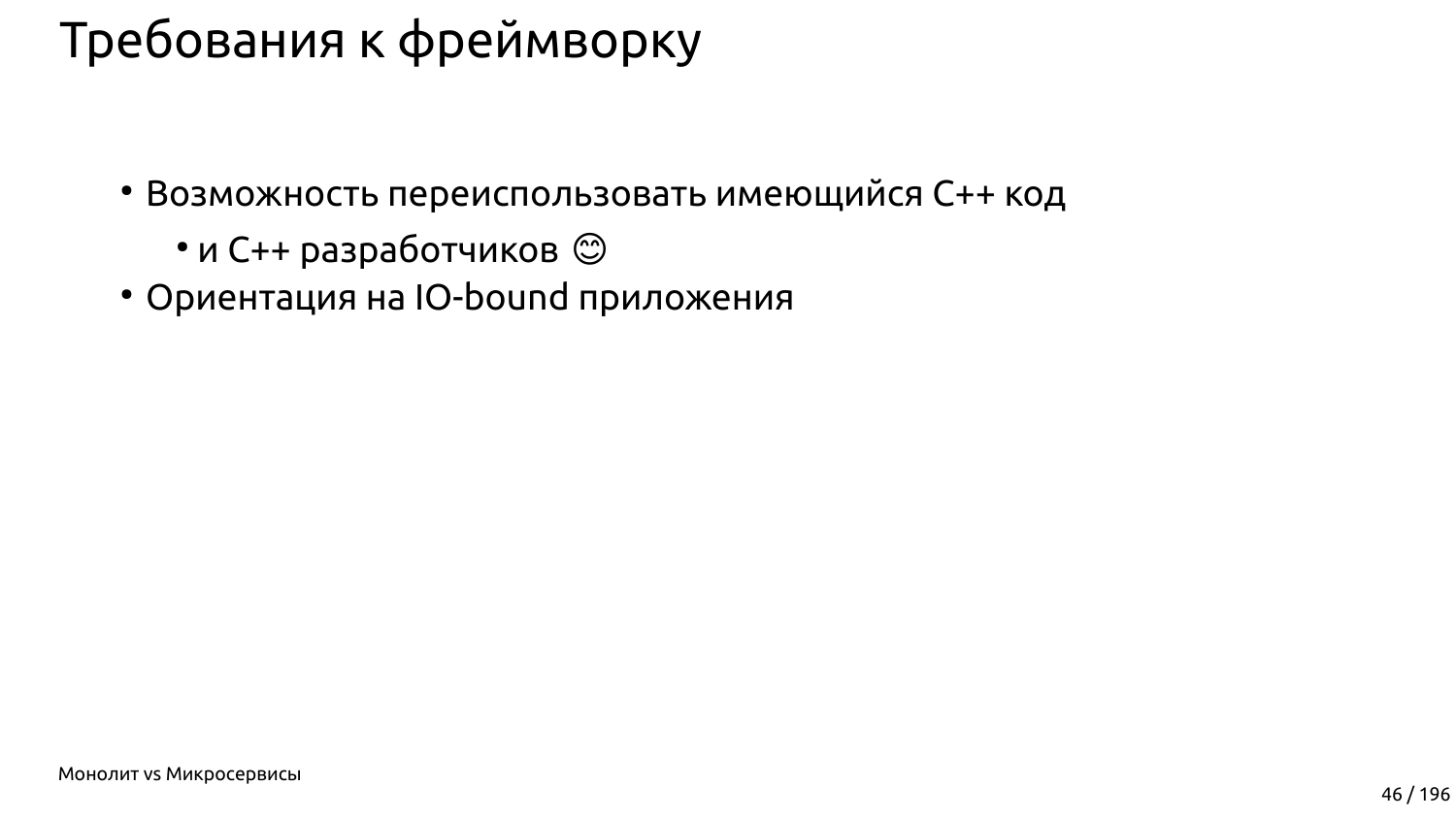



- Возможность переиспользовать имеющийся С++ код
	- и С++ разработчиков  $\odot$
- Ориентация на IO-bound приложения
- Простота использования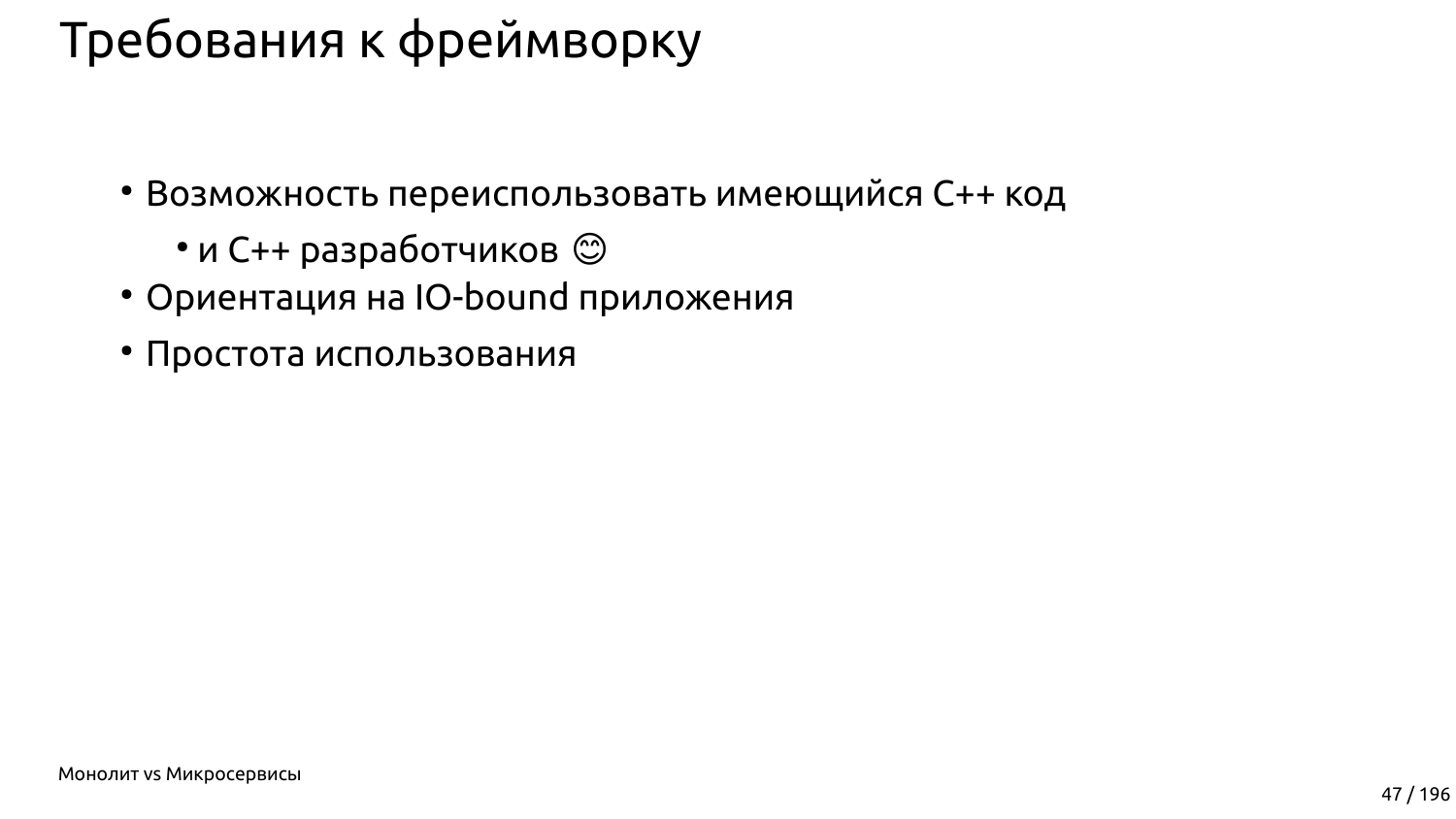# Так начался userver

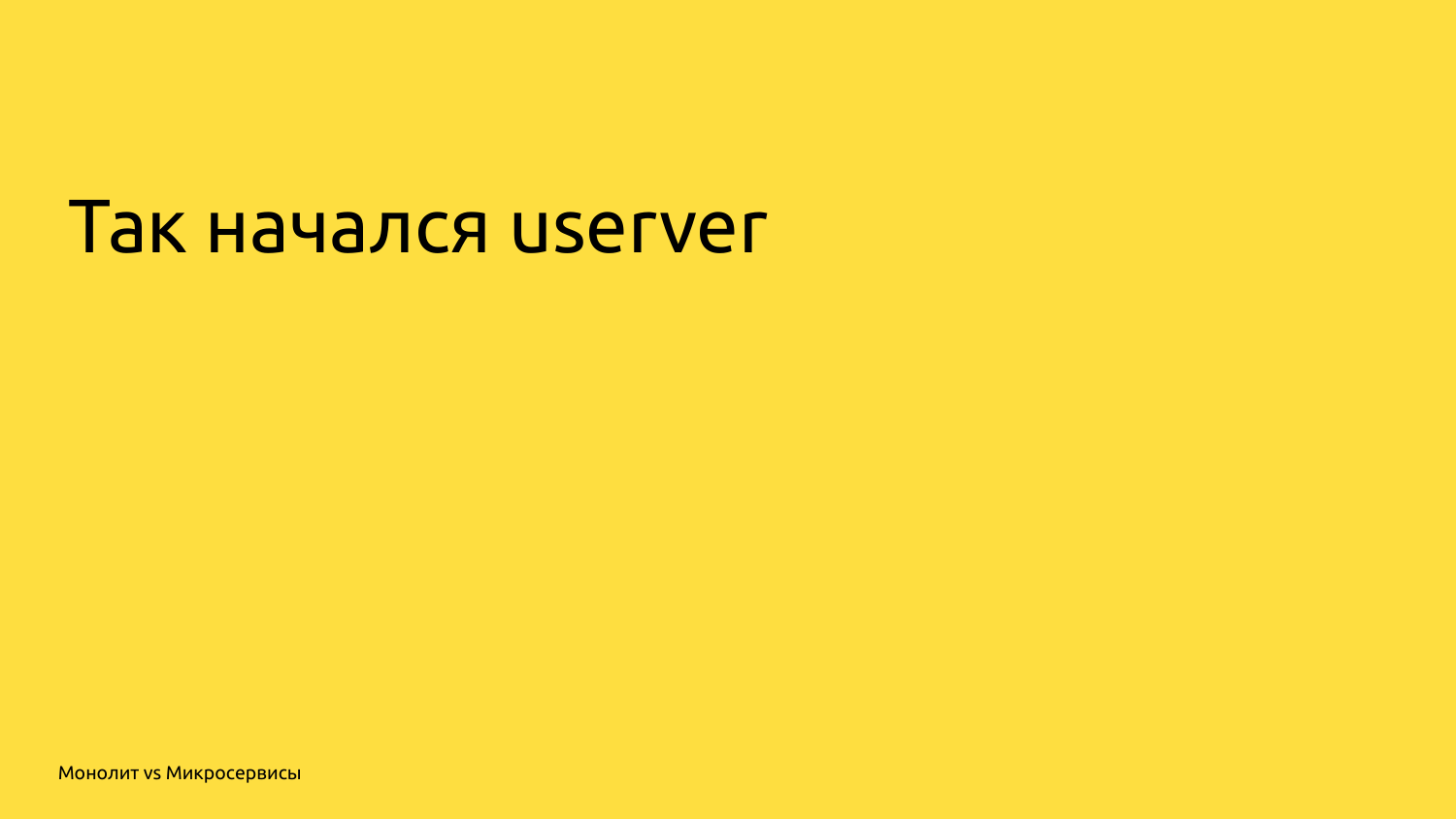# <https://userver.tech/>



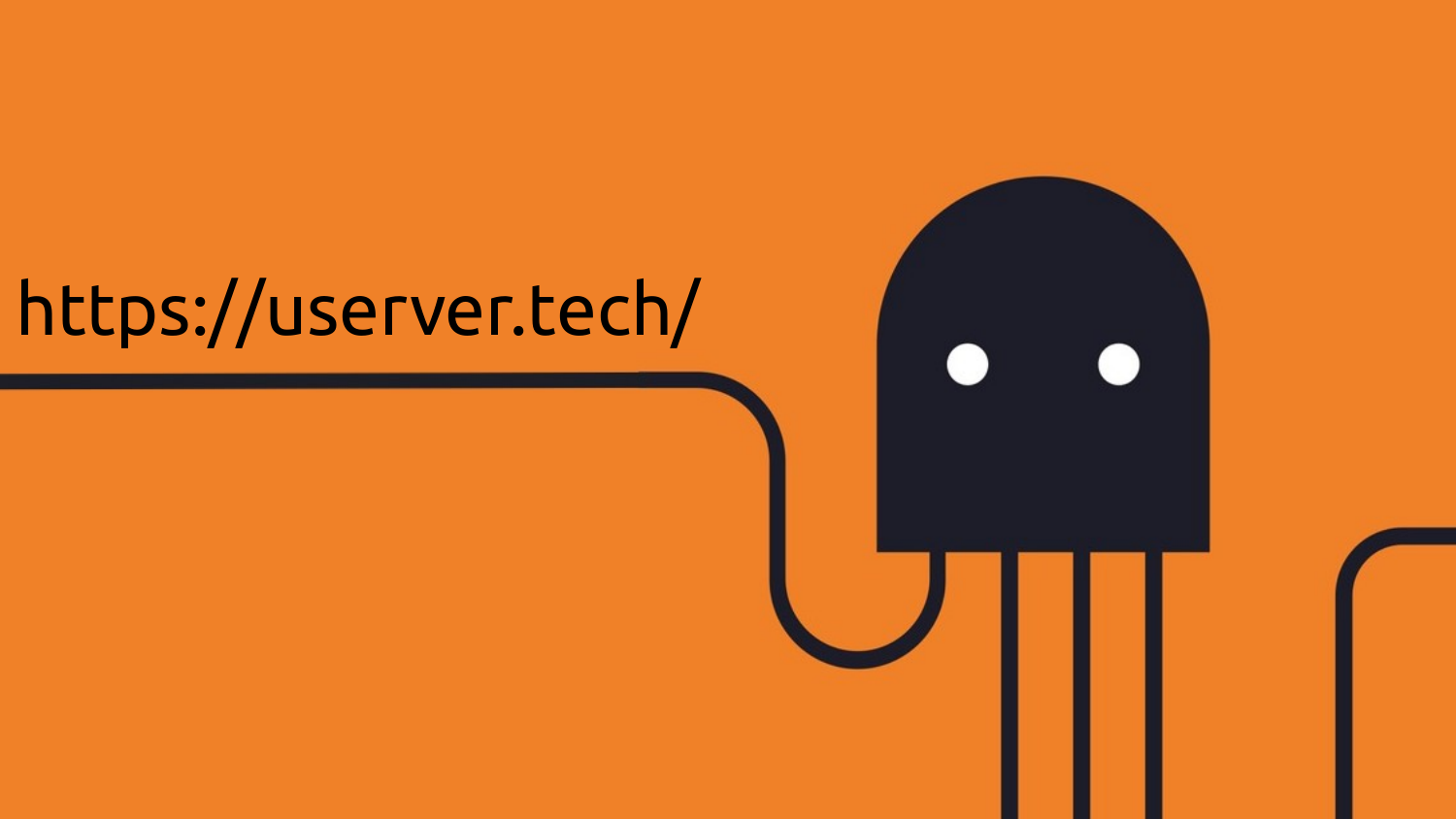# IO-bound приложения и простота использования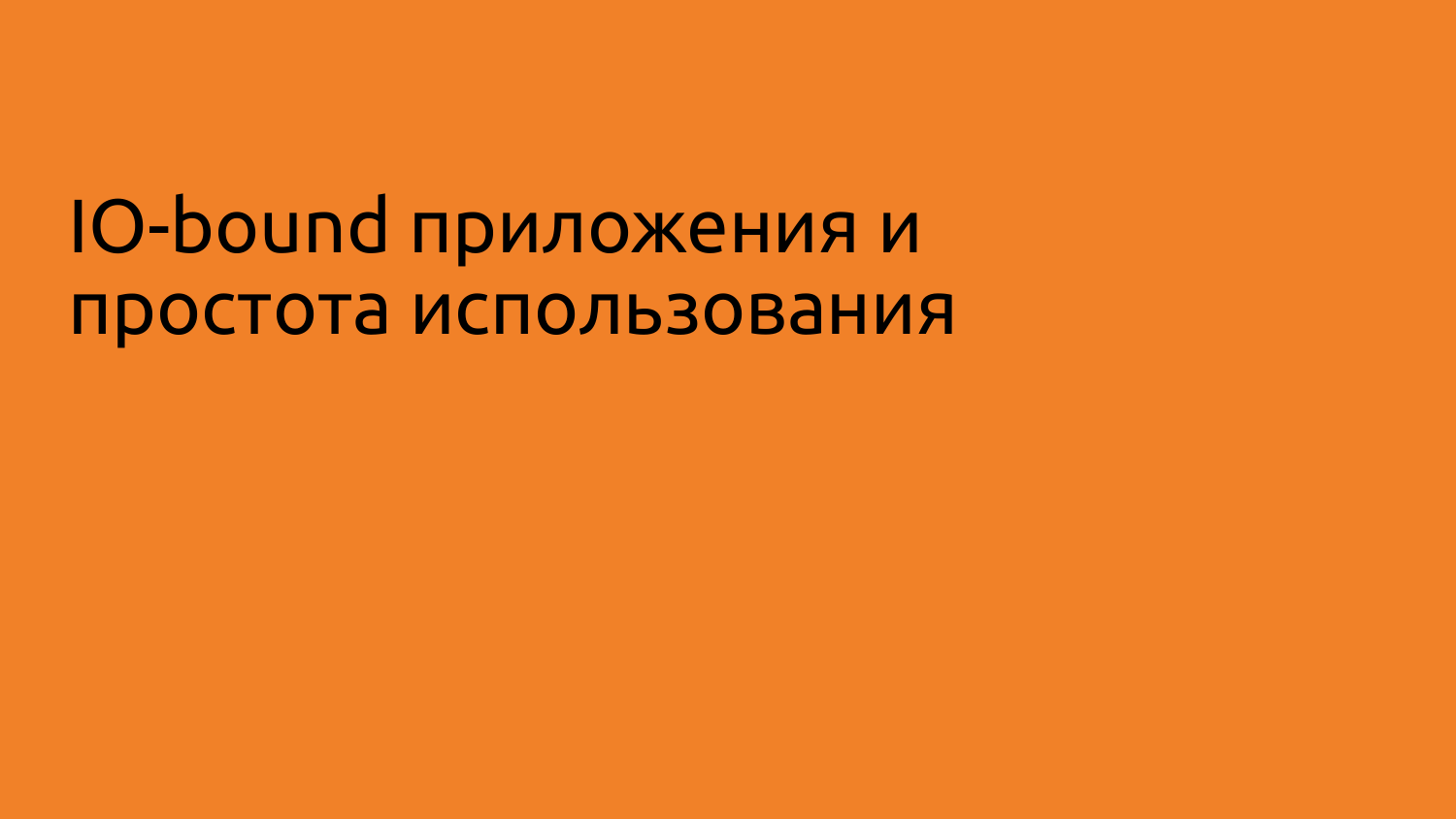$auto$  cluster = dependencies.pg->GetCluster();

 $const$  char\* statement = "SELECT ok, baz FROM some WHERE id = \$1 LIMIT 1";  $auto row = psql::Execute(trx, statement, request.id)[0];$ if  $(!row['ok"]$ .As<bool>()) {  $LOG_DEBUG() \ll request.id \ll " is not OK of "$ << GetSomeInfoFromDb(); return Response400();

psql::Execute(trx, queries::kUpdateRules, request.foo, request.bar); trx.Commit();

```
return Response200{row["baz"].As<std::string>()};
```

```
Response View::Handle(Request&& request, const Dependencies& dependencies) {
                                                                                 11 \leqauto trx = cluster->Begin(storages::postgres::ClusterHostType::kMaster); // \frac{1}{2}
```

```
11 \le
```
 $11$  >  $11 \leq$ 

 $11 \leq$ 

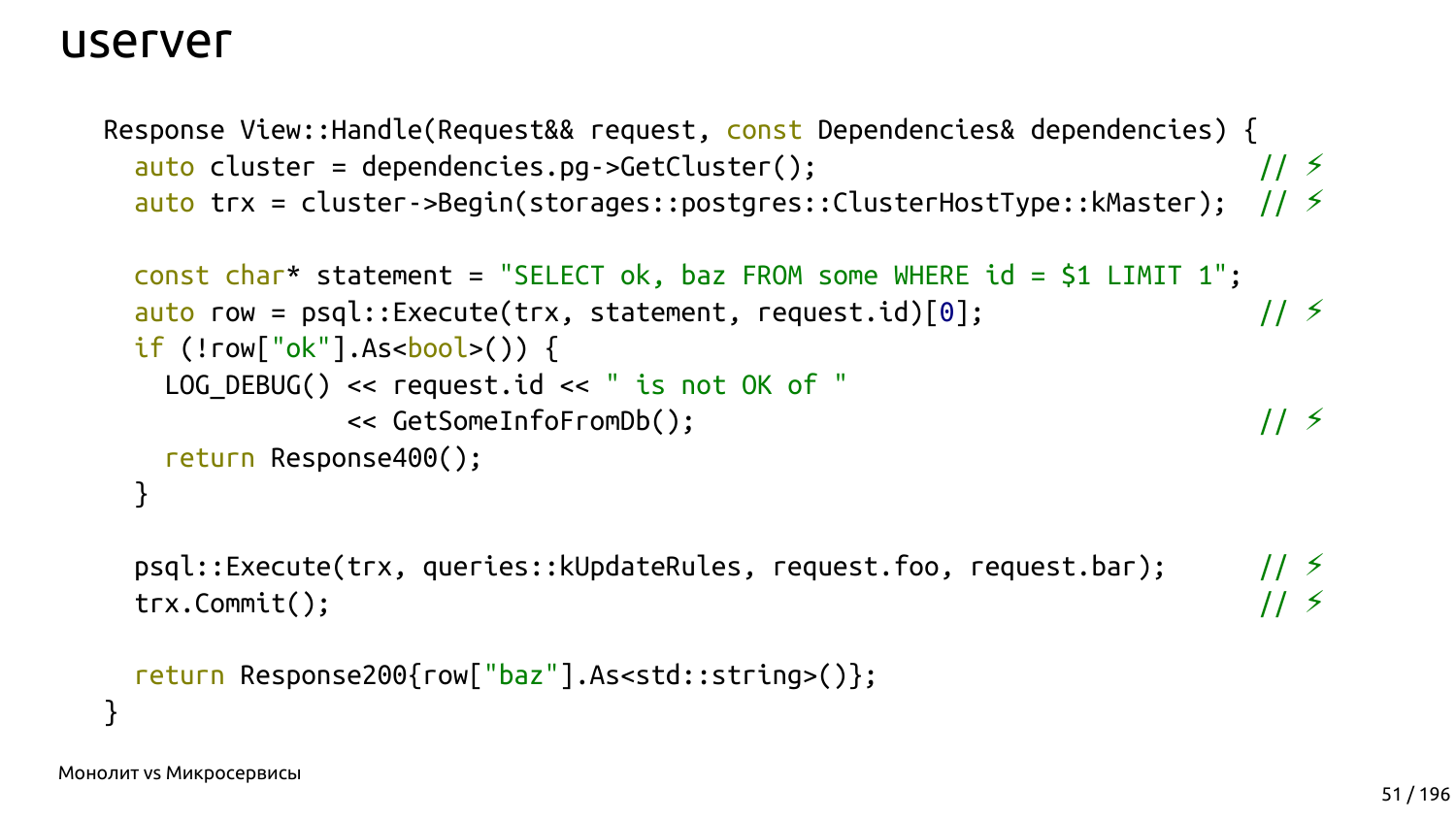```
Response View::Handle(Request&& request, const Dependencies& dependencies) {
  auto cluster = dependencies.pg->GetCluster();
                                                                            11 \leauto trx = cluster->Begin(storages::postgres::ClusterHostType::kMaster); // \geconst char* statement = "SELECT ok, baz FROM some WHERE id = $1 LIMIT 1";
  auto row = psql::Execute(tx, statement, request.id)[0];if (!row['ok"]. As<bool>()) {
```

```
11 \divLOG DEBUG() \ll request.id \ll " is not OK of "11 \le<< GetSomeInfoFromDb();
return Response400();
```

```
11 5psql::Execute(trx, queries::kUpdateRules, request.foo, request.bar);
                                                                            11 \divtrx.Commit();
```

```
return Response200{row["baz"].As<std::string>()};
```
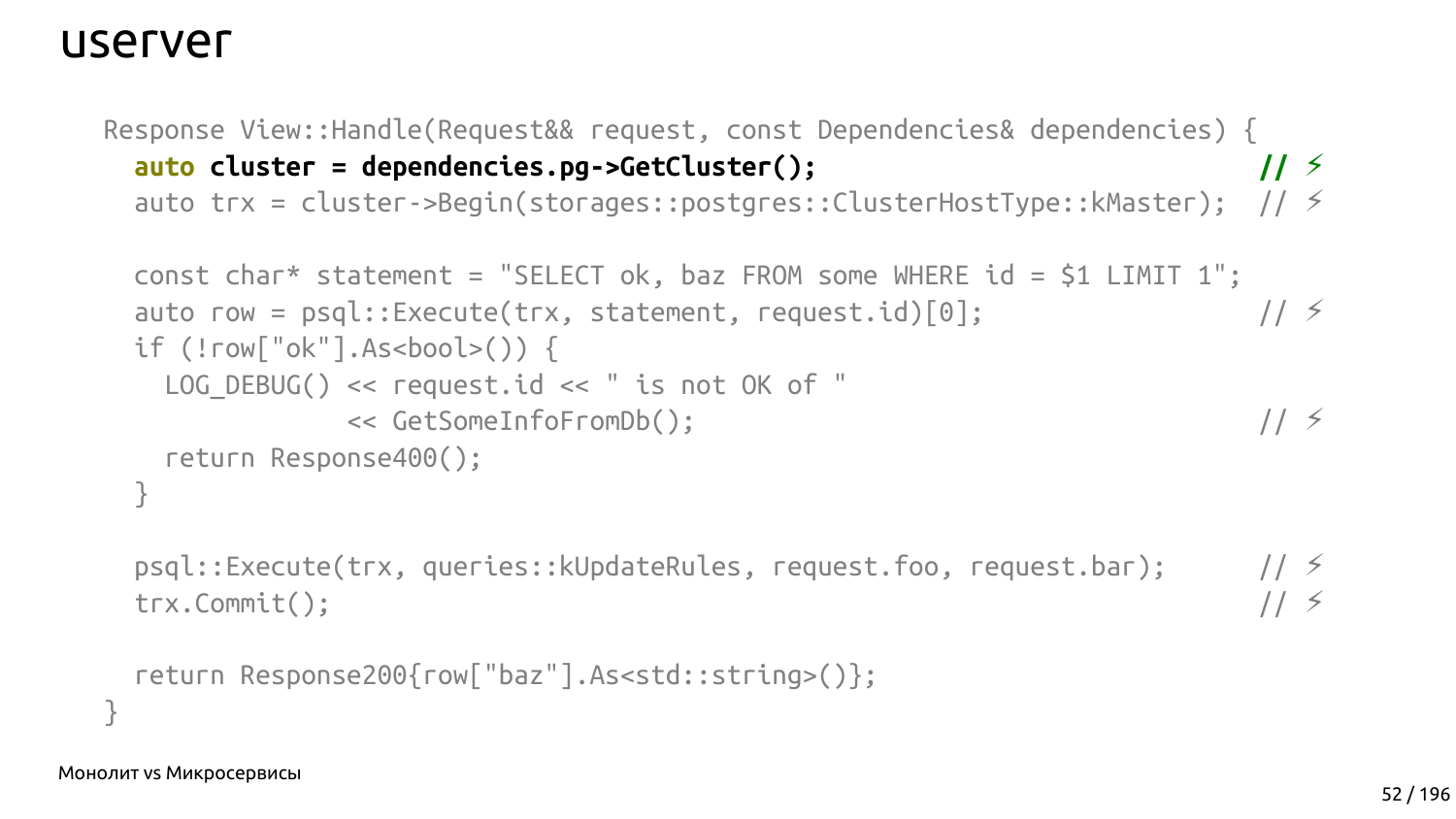

# Синхронный подход (не userver!)

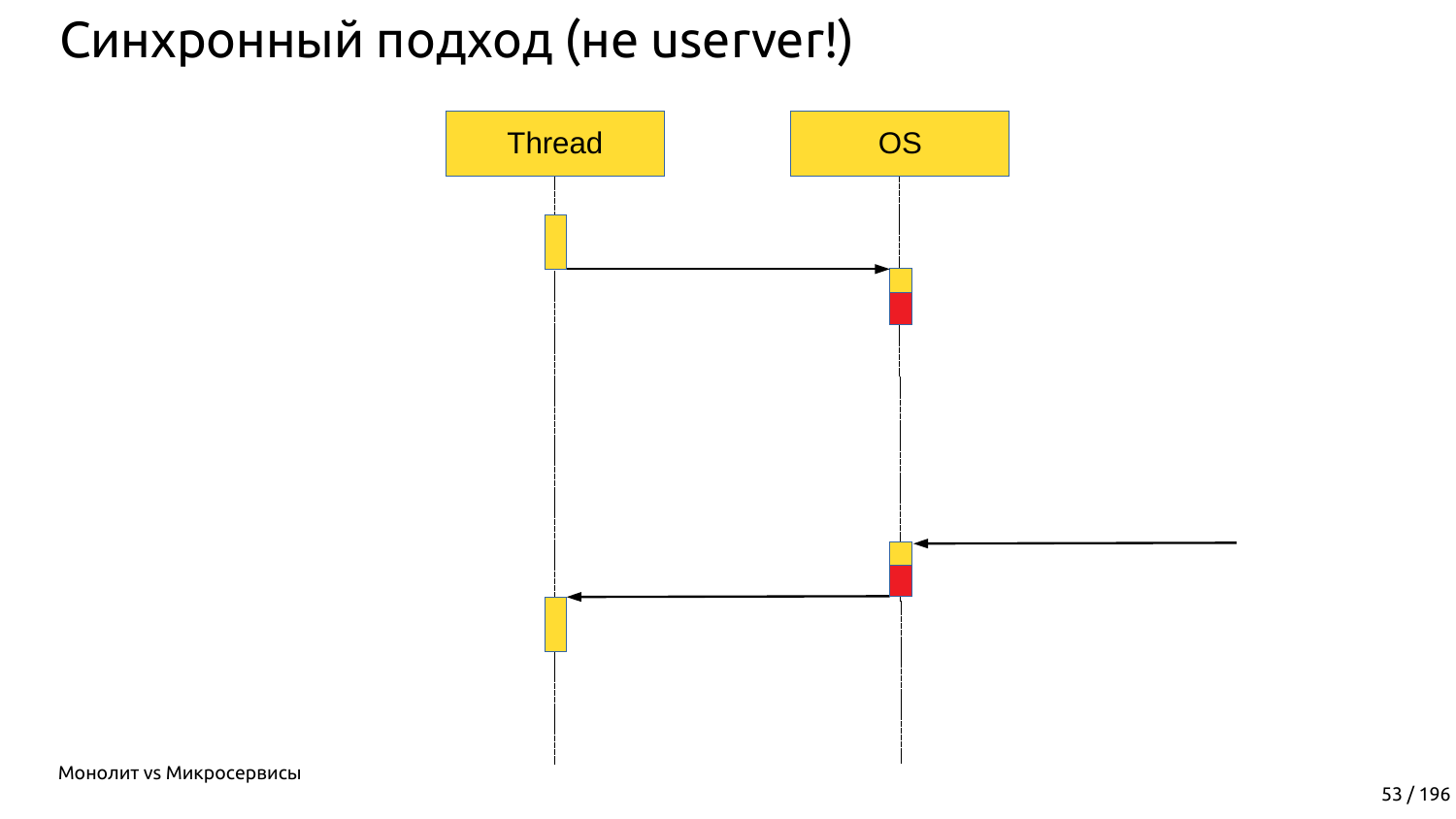

# Синхронный подход (не userver!)

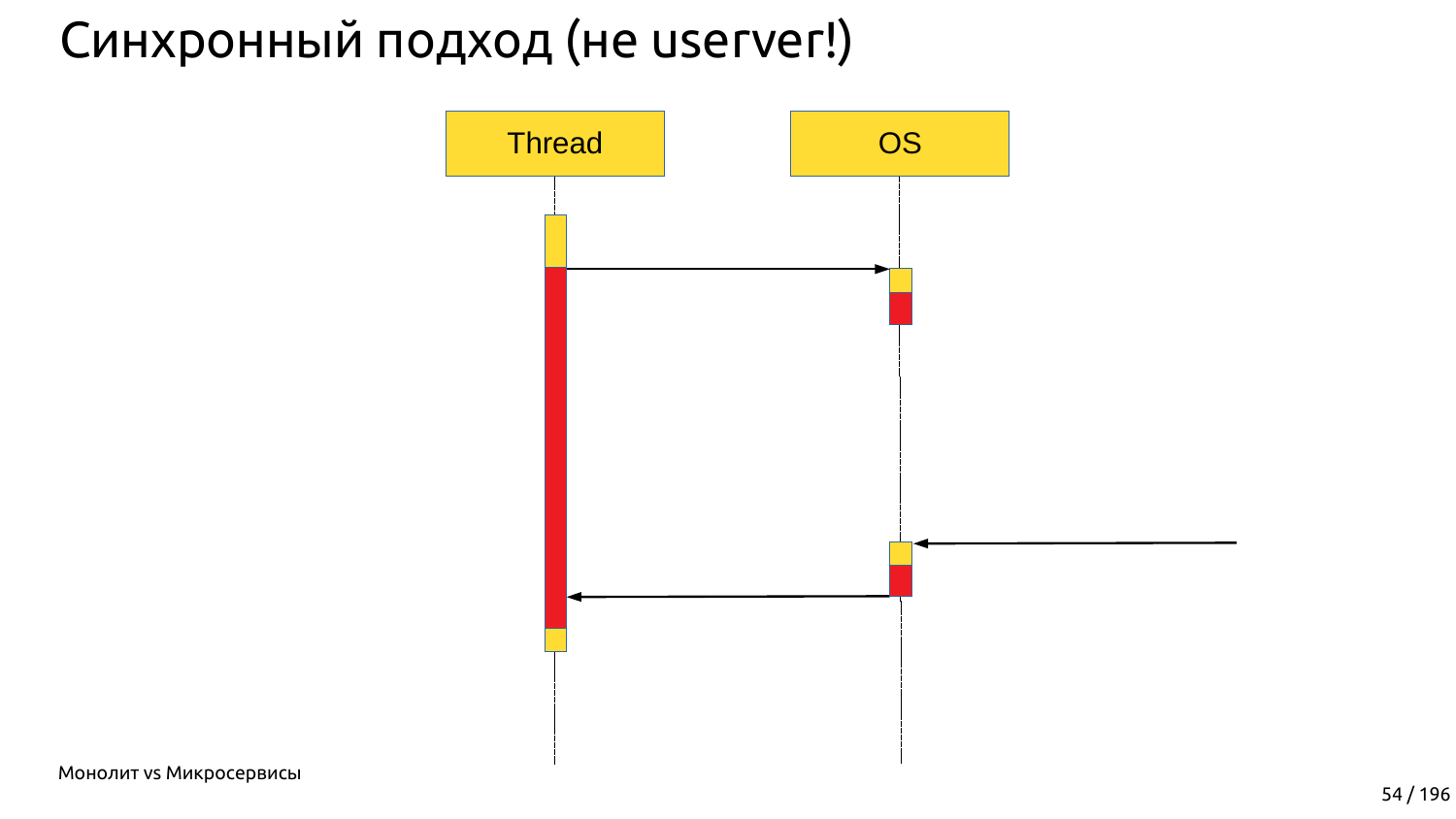

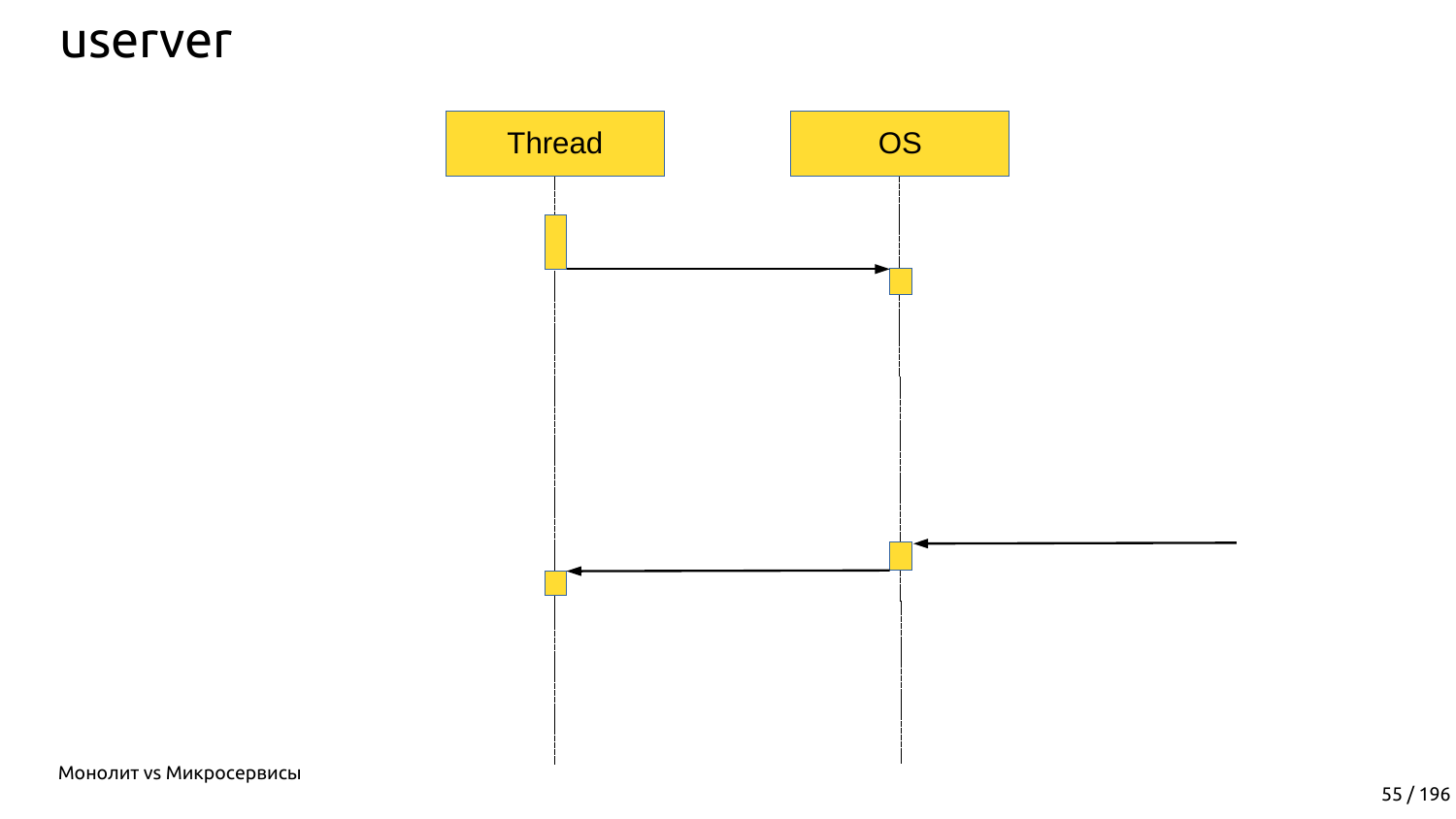

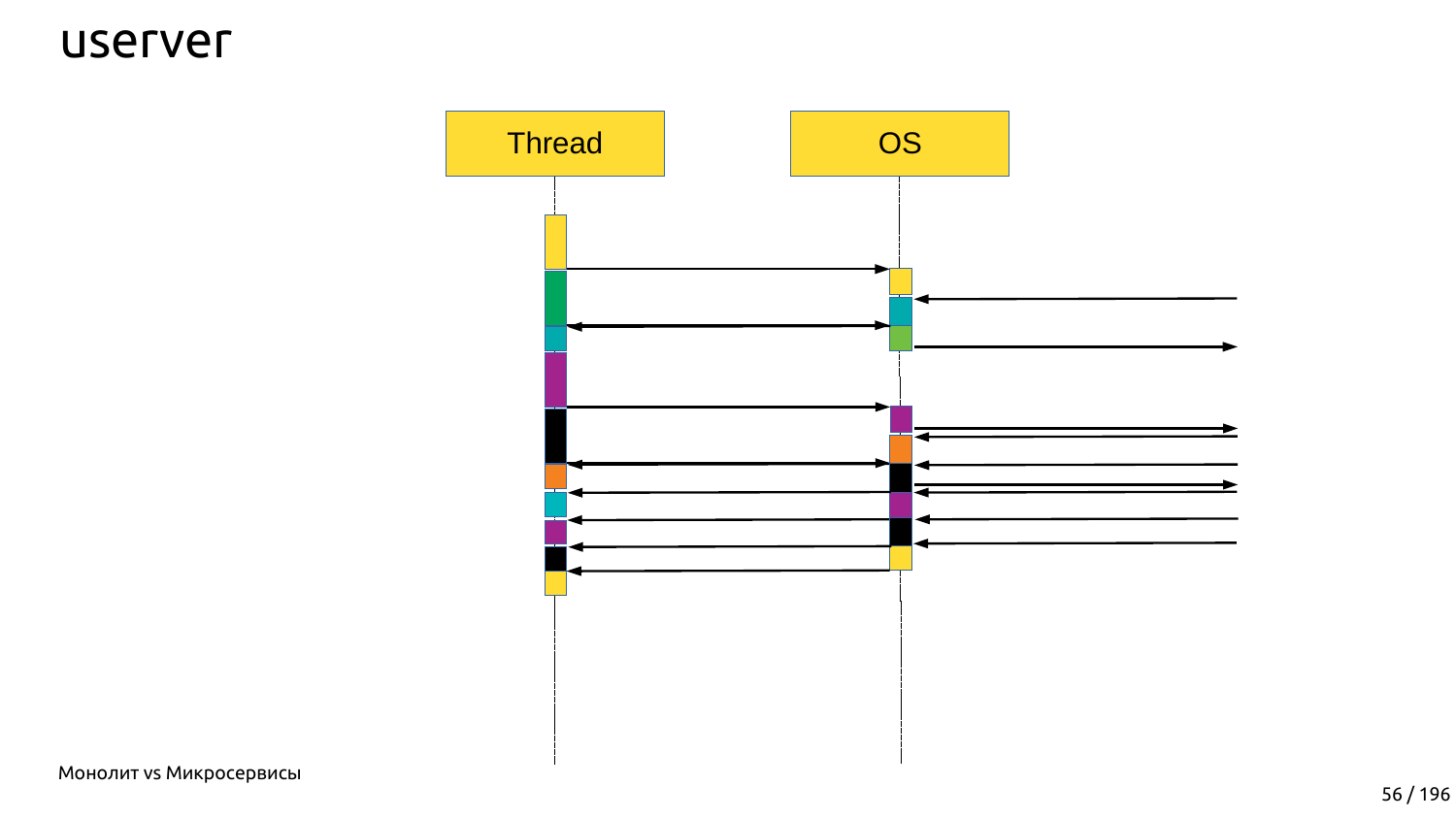$auto$  cluster = dependencies.pg->GetCluster(); auto trx = cluster->Begin(storages::postgres::ClusterHostType::kMaster);

 $auto row = psql::Execute(tx, statement, request.id)[0];$ if  $(!row['ok"]$ .As<bool>()) {  $LOG$   $DEBUG() \ll request.id \ll " is not OK of "$ << GetSomeInfoFromDb(); return Response400();

psql::Execute(trx, queries::kUpdateRules, request.foo, request.bar); trx.Commit();

```
return Response200{row["baz"].As<std::string>()};
```

```
Response View::Handle(Request&& request, const Dependencies& dependencies) {
```

```
const char* statement = "SELECT ok, baz FROM some WHERE id = $1 LIMIT 1";
```
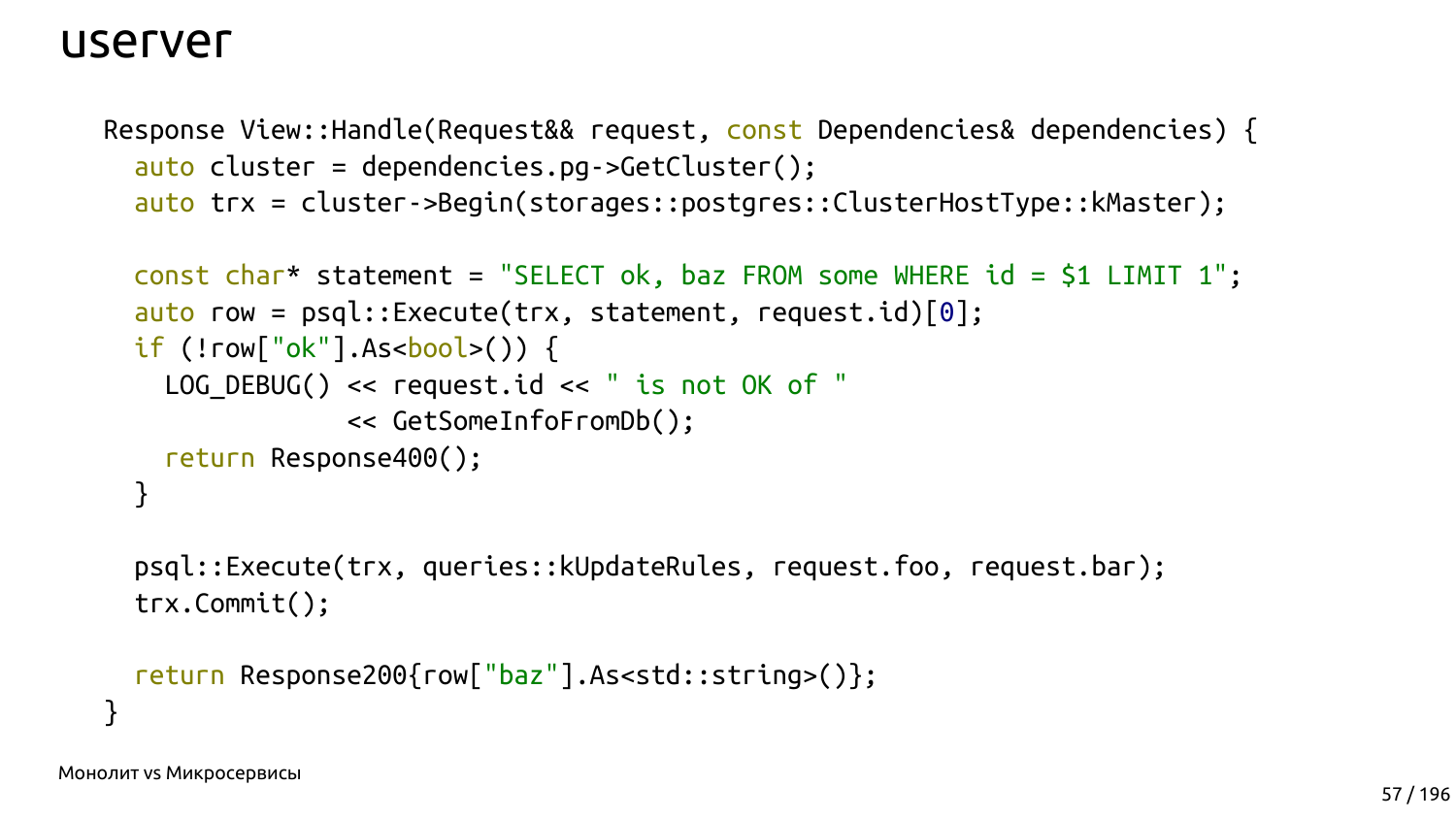## HE userver

```
void View::Handle(Request&& request, const Dependencies& dependencies, Response
response) {
  dependencies.pg->GetCluster(
    [request = std::move(request), res్) (auto cluster)cluster->Begin(storages::postgres::ClusterHostType::kMaster,
      [request = std::move(request), response](auto& trx)\{const char* statement = "SELECT ok, baz FROM some WHERE id = $1 LIMIT 1";
      psql::Execute(trx, statement, request.id,
        [request = std::move(request), response, trx = std::move(trx)](auto& res)
        auto row = res[0];
        if (!row['ok"].As<bool>()) {
          if (LogDebug()) {
              GetSomeInfoFromDb([id = request.id](auto info) {
                  LOG_DEBUG() << id << " is not OK of " << info;\});
```
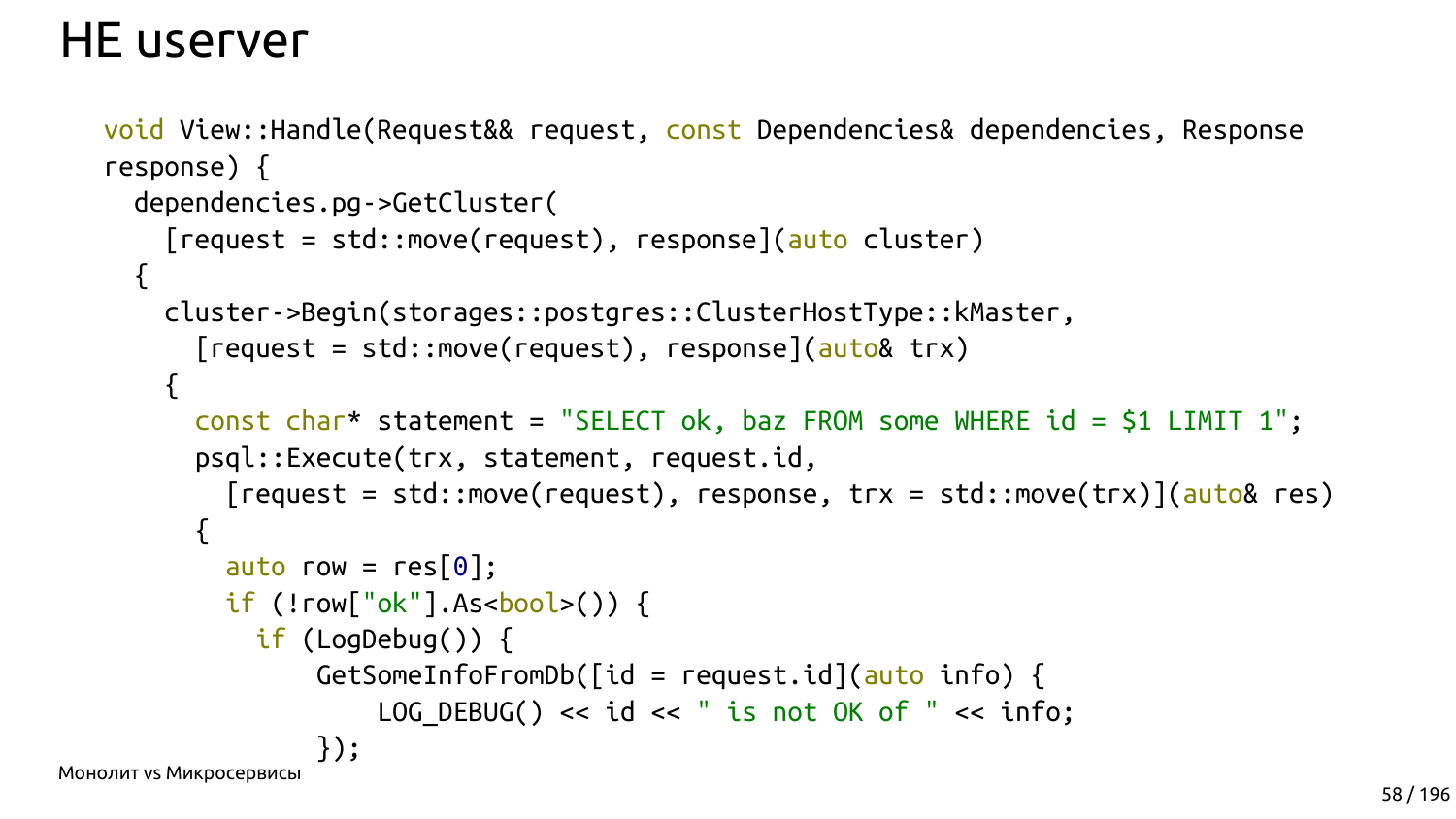

### НЕ userver

```
 }
          *response = Response400\}; }
         psql::Execute(trx, queries::kUpdateRules, request.foo, request.bar,
          [row = std::move(row), trx = std::move(trx), res్ = std::move(trx)\overline{\mathcal{L}} trx.Commit([row = std::move(row), response]() {
            *response = Response200{row['baz'']}.As<std::string>()}; });
         });
       });
     });
  });
}
```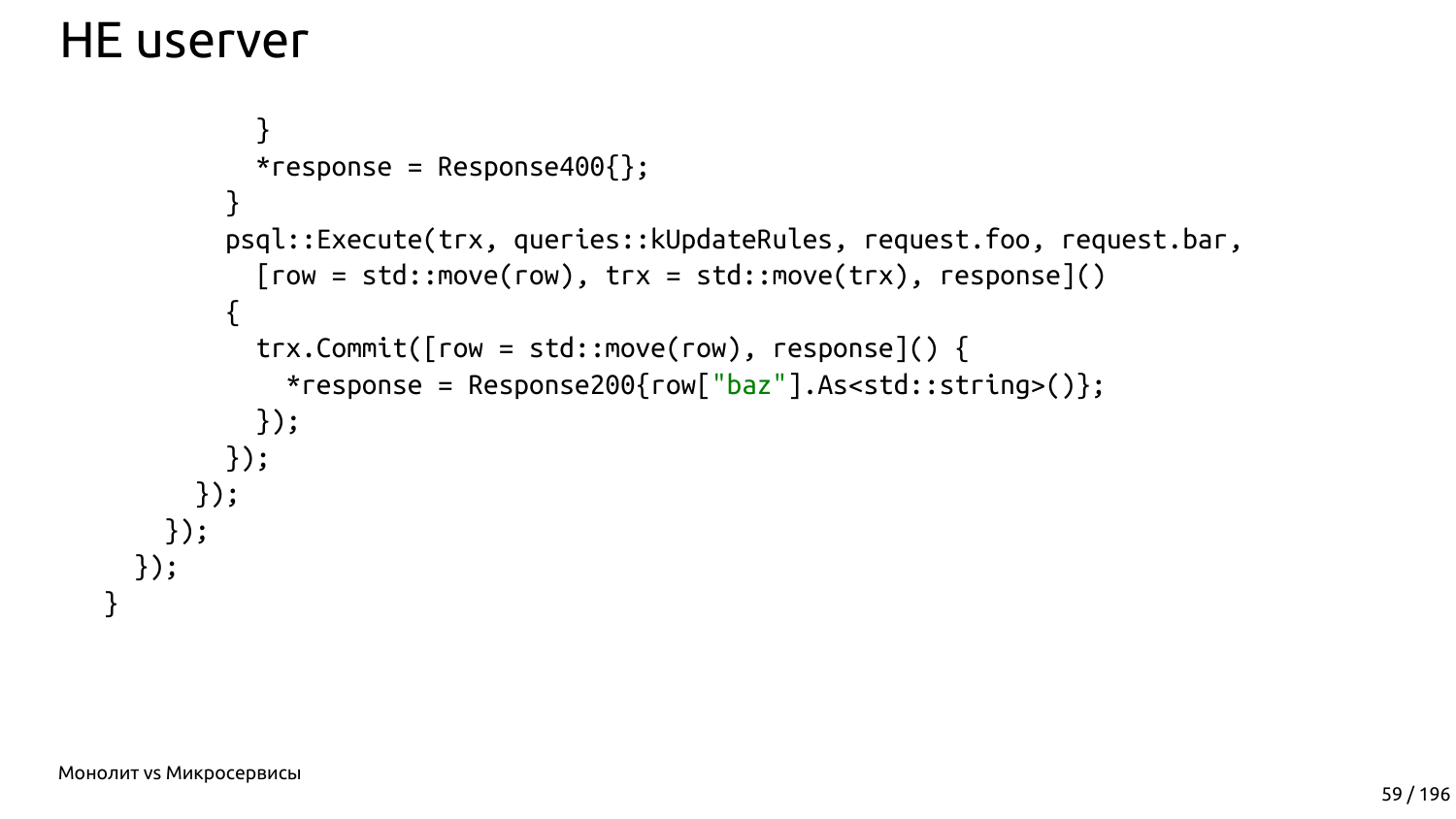# Как это сделать?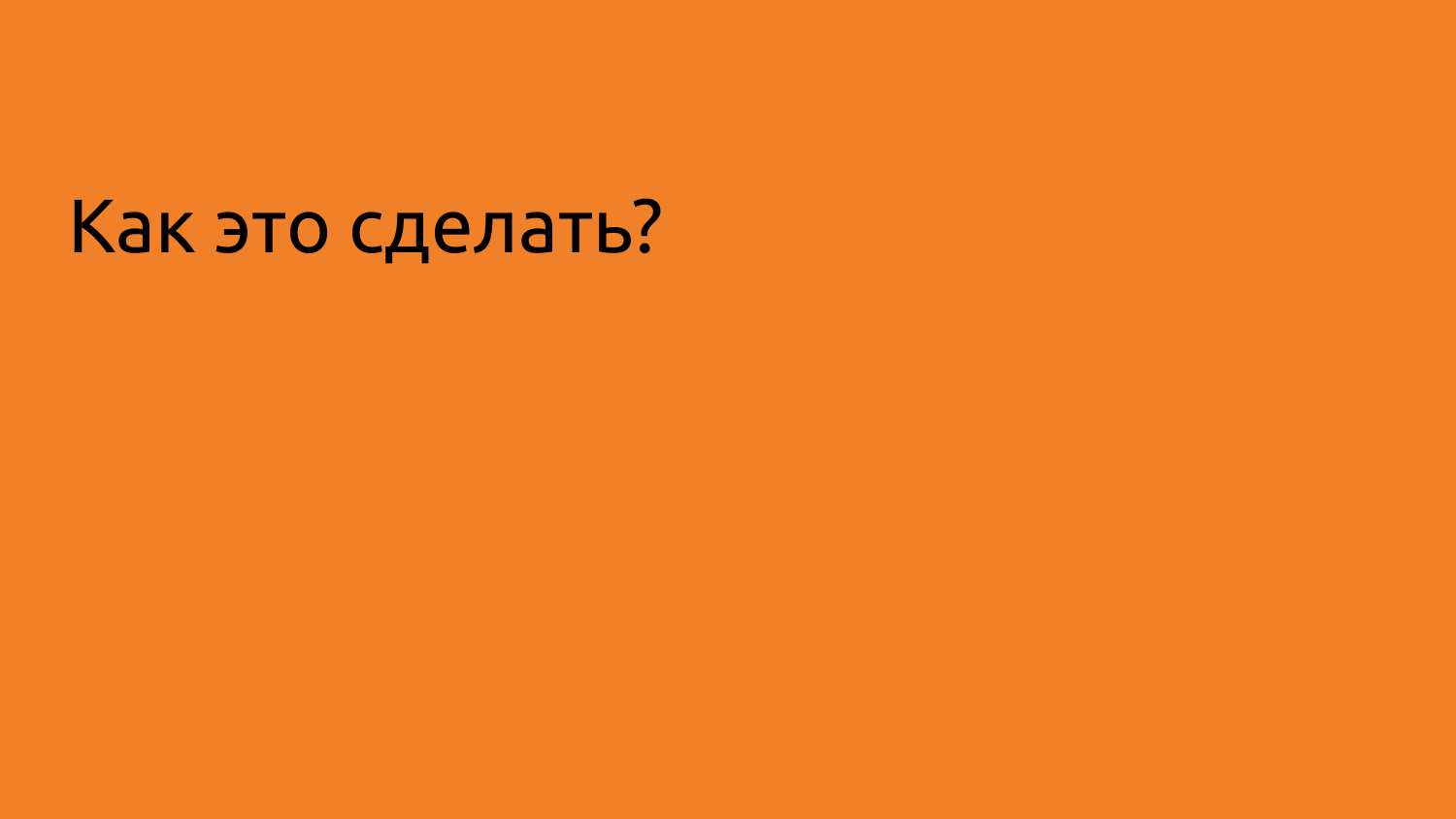



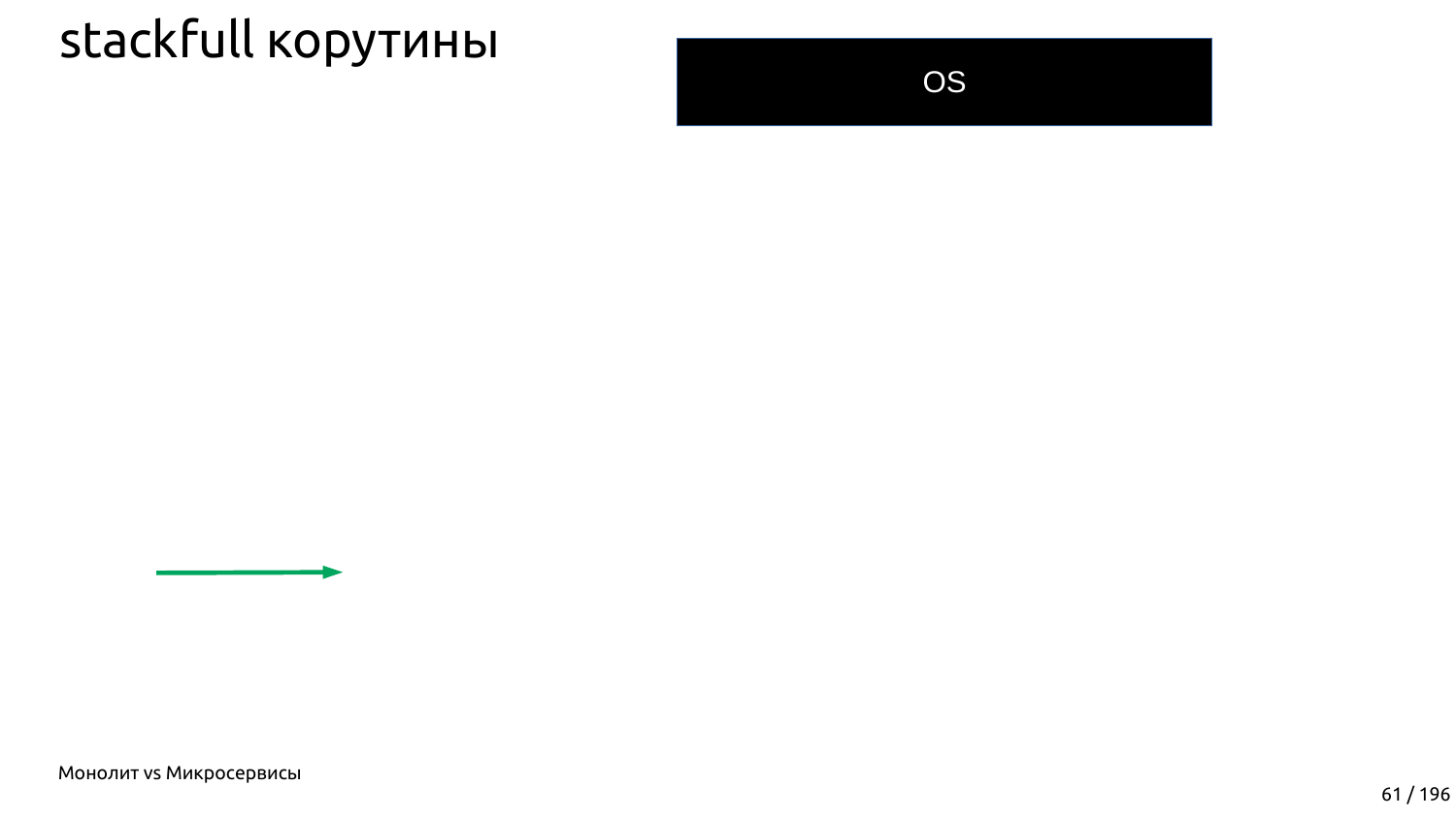



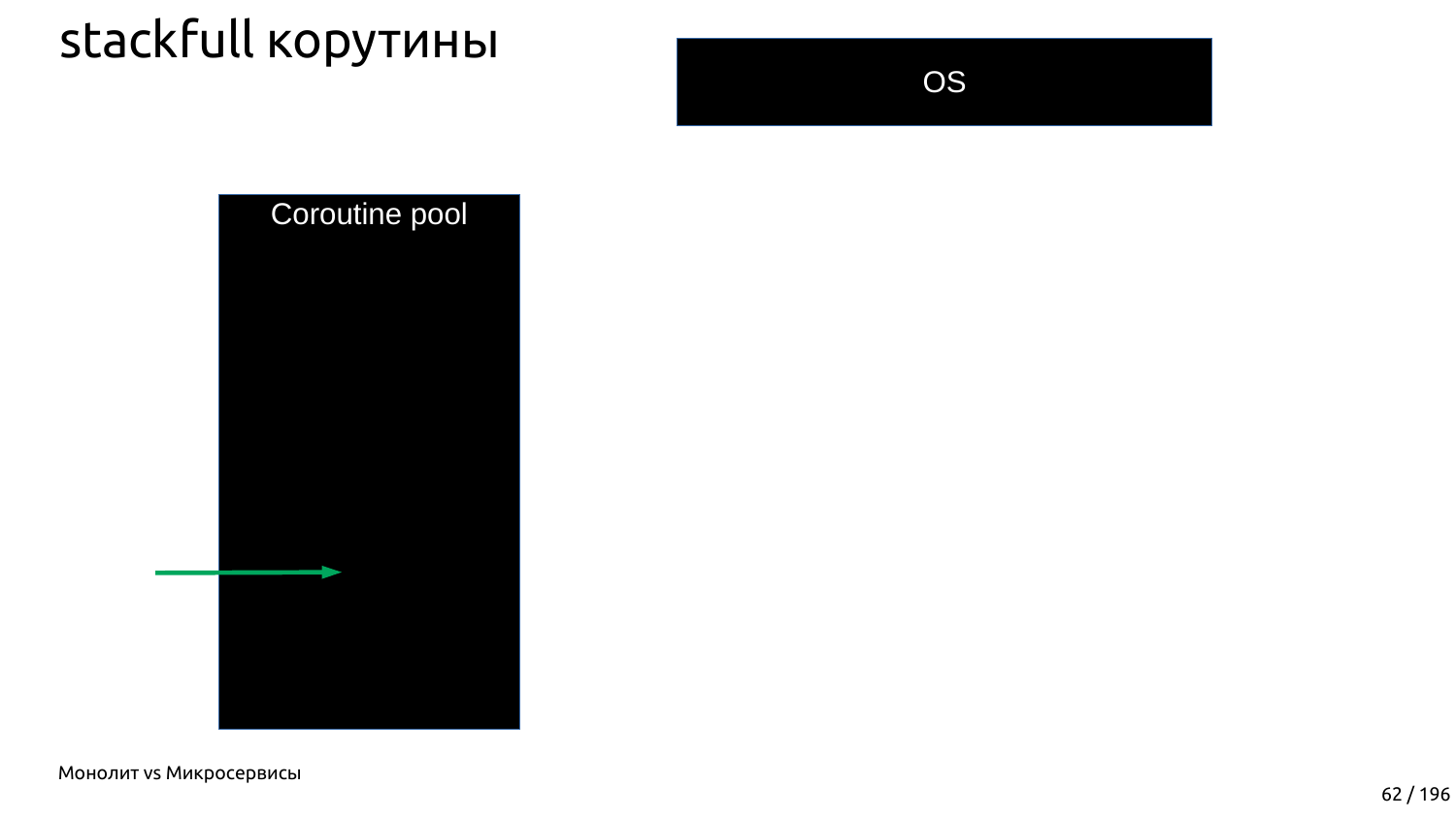



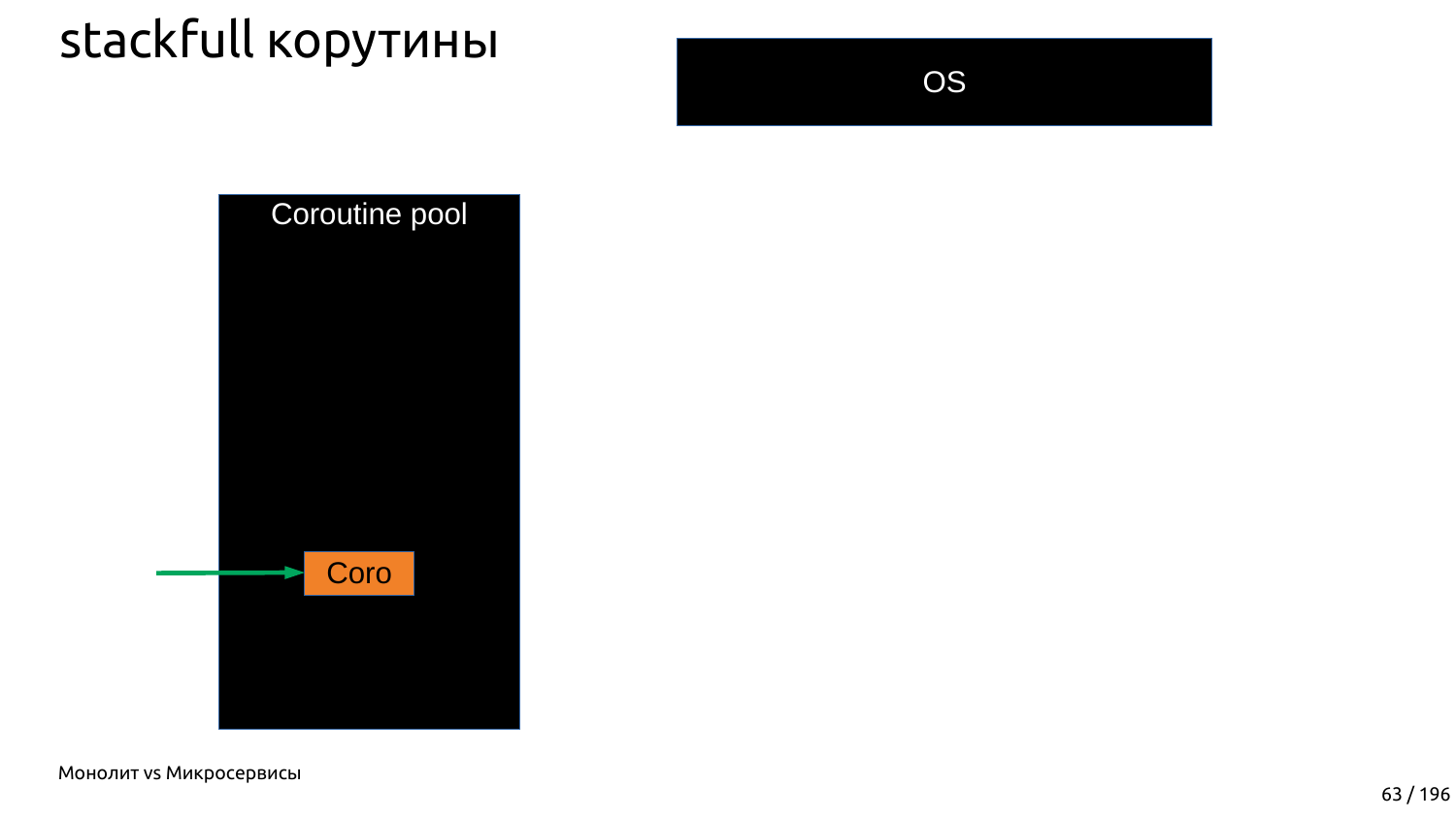

**Монолит vs Микросервисы** 

OS

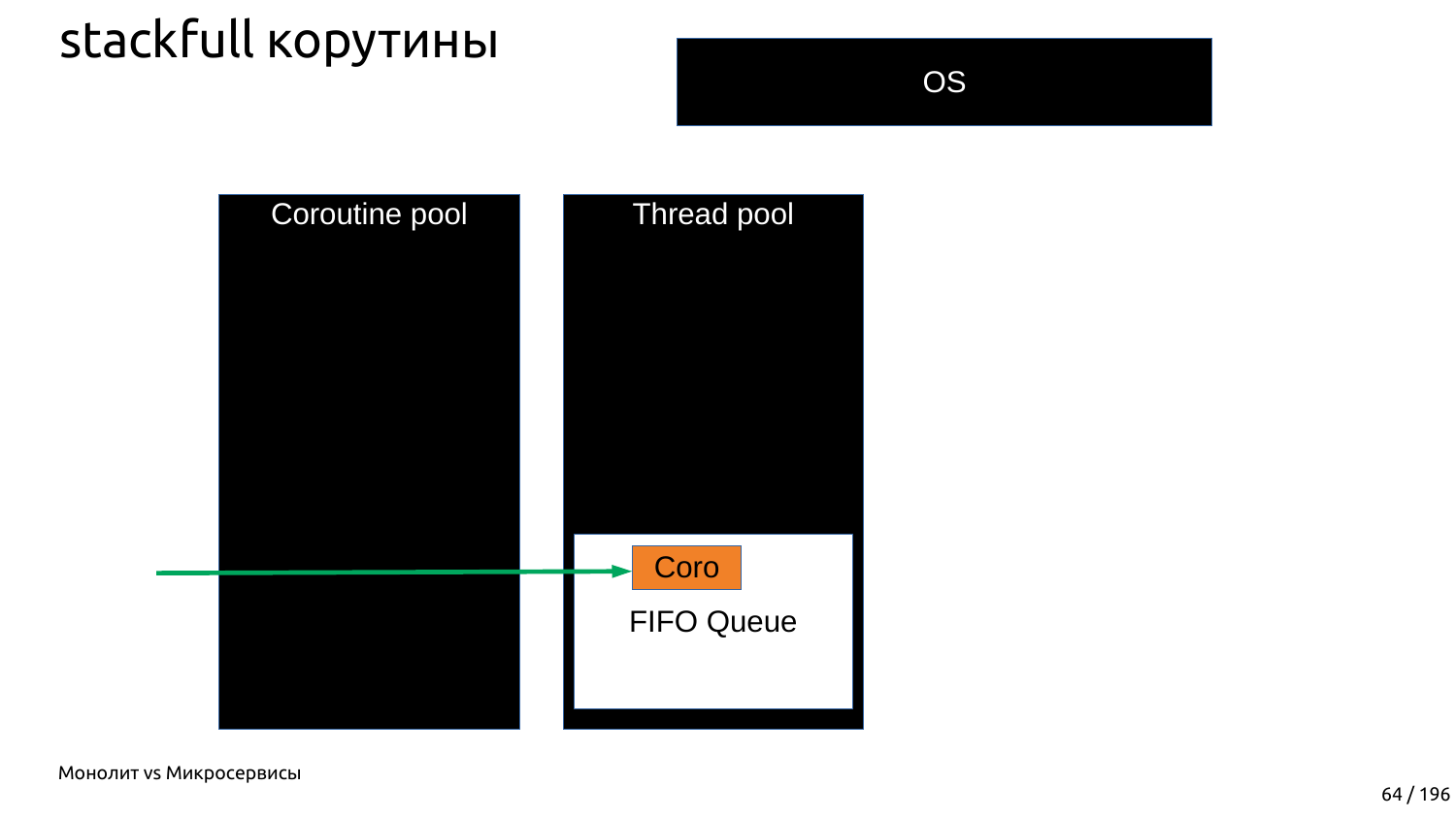

**Монолит vs Микросервисы** 

OS

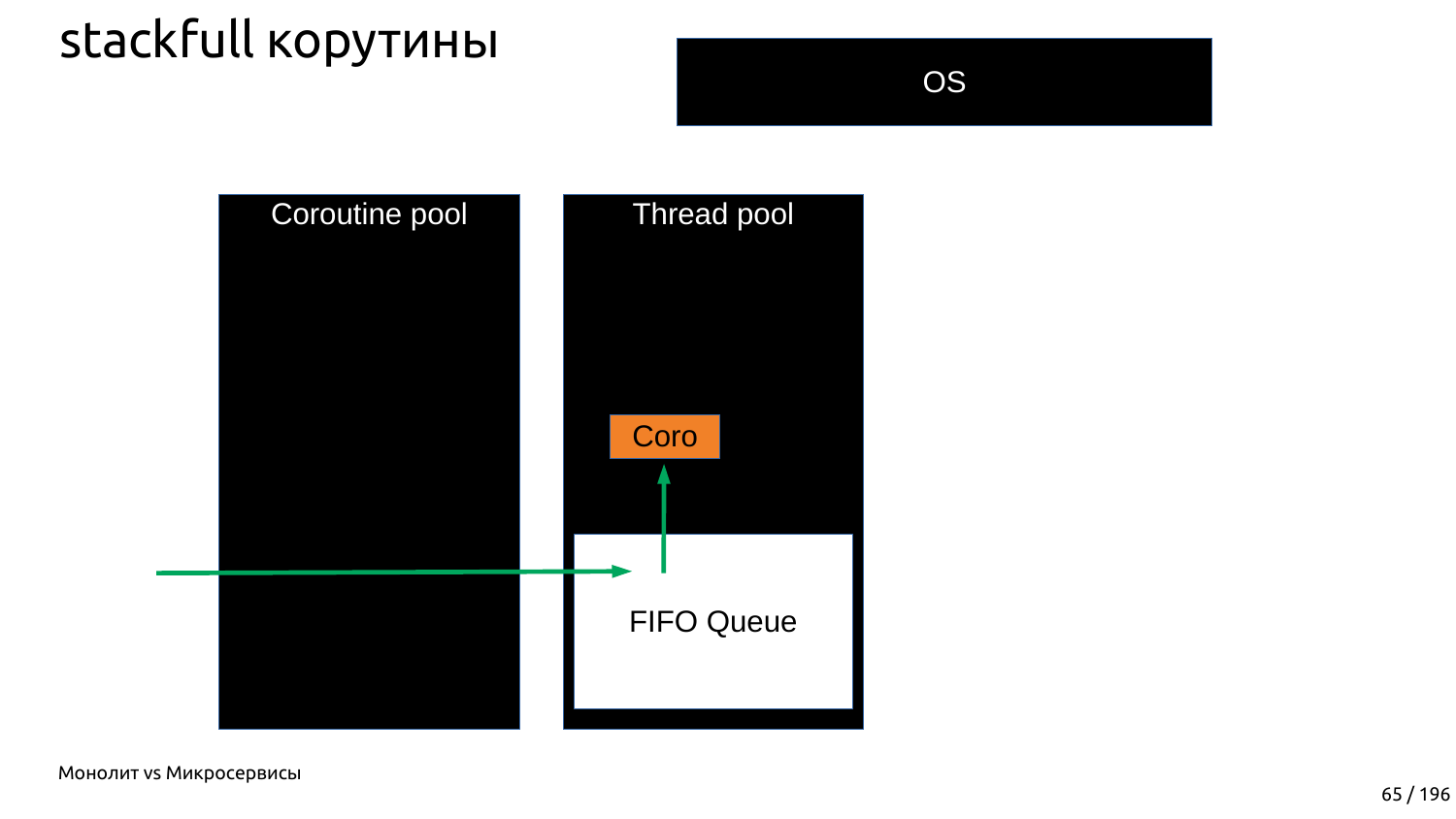

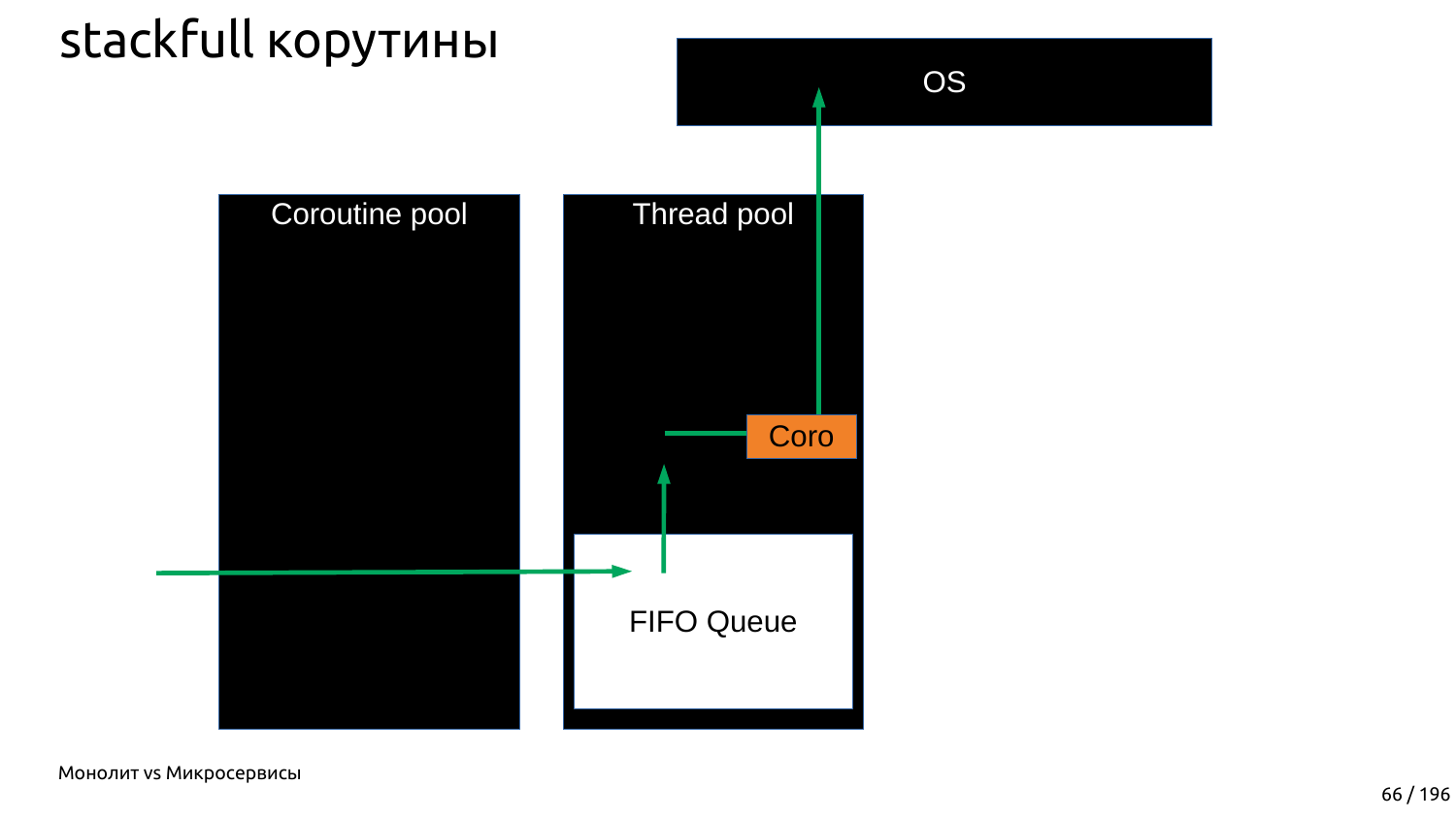

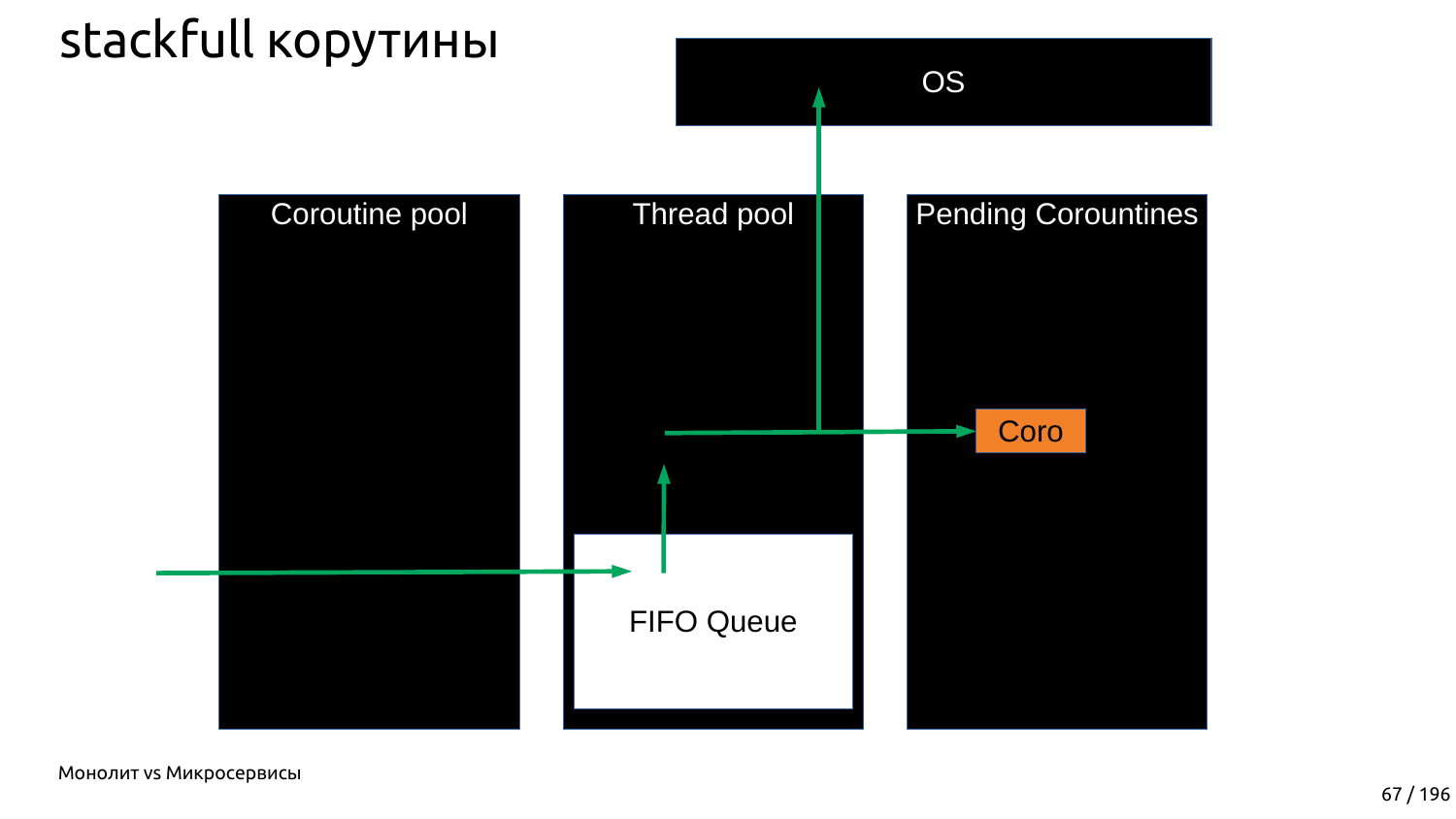

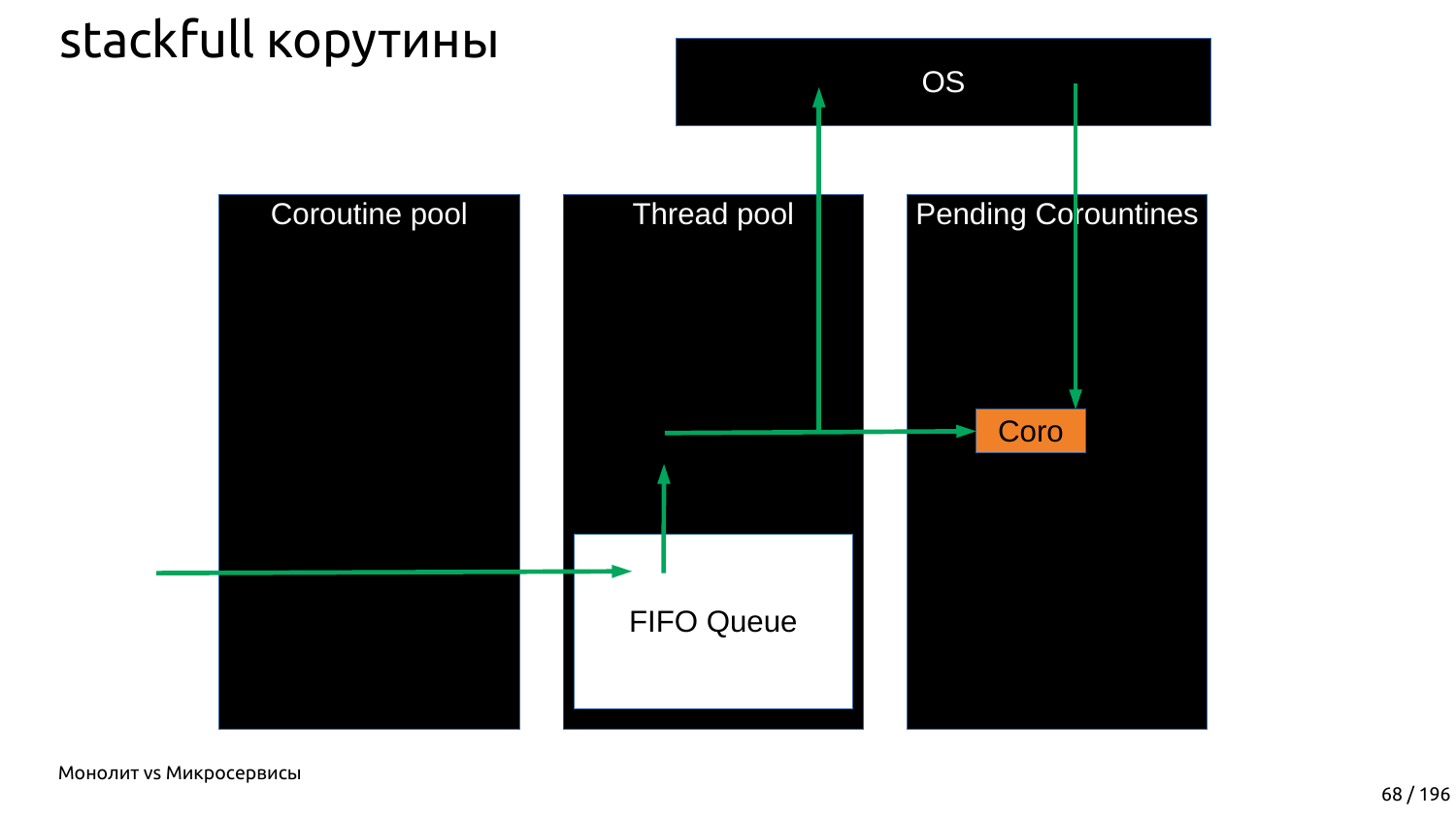

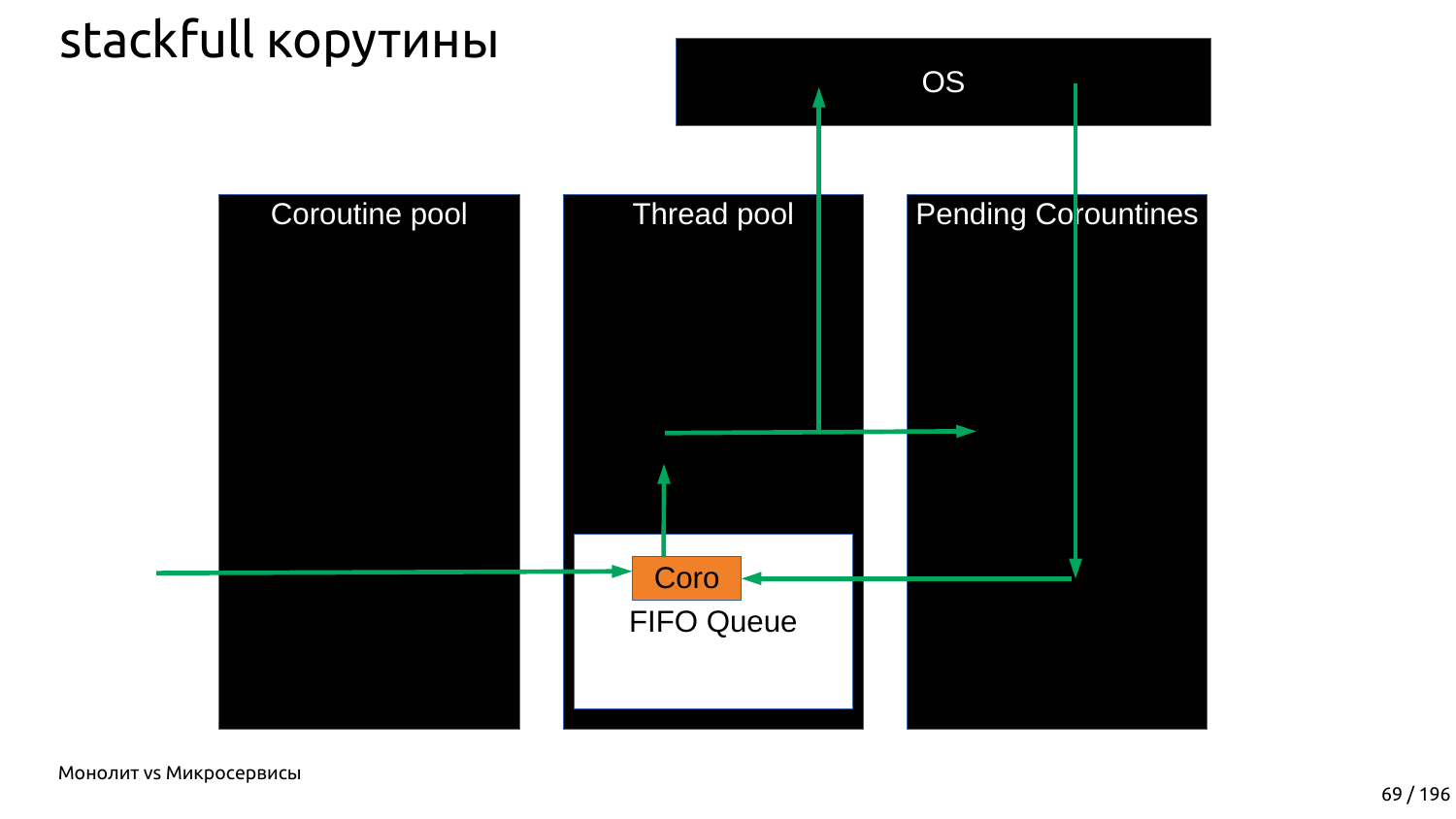$auto$  cluster = dependencies.pg->GetCluster();

 $const$  char\* statement = "SELECT ok, baz FROM some WHERE id = \$1 LIMIT 1";  $auto row = psql::Execute(trx, statement, request.id)[0];$ if  $(!row['ok"]$ .As<bool>()) {  $LOG_DEBUG() \ll request.id \ll " is not OK of "$ << GetSomeInfoFromDb(); return Response400();

psql::Execute(trx, queries::kUpdateRules, request.foo, request.bar); trx.Commit();

```
return Response200{row["baz"].As<std::string>()};
```

```
Response View::Handle(Request&& request, const Dependencies& dependencies) {
                                                                                 11 \leqauto trx = cluster->Begin(storages::postgres::ClusterHostType::kMaster); // \frac{1}{2}
```

```
11 \le
```
 $11$  >  $11 \leq$ 

 $11 \leq$ 

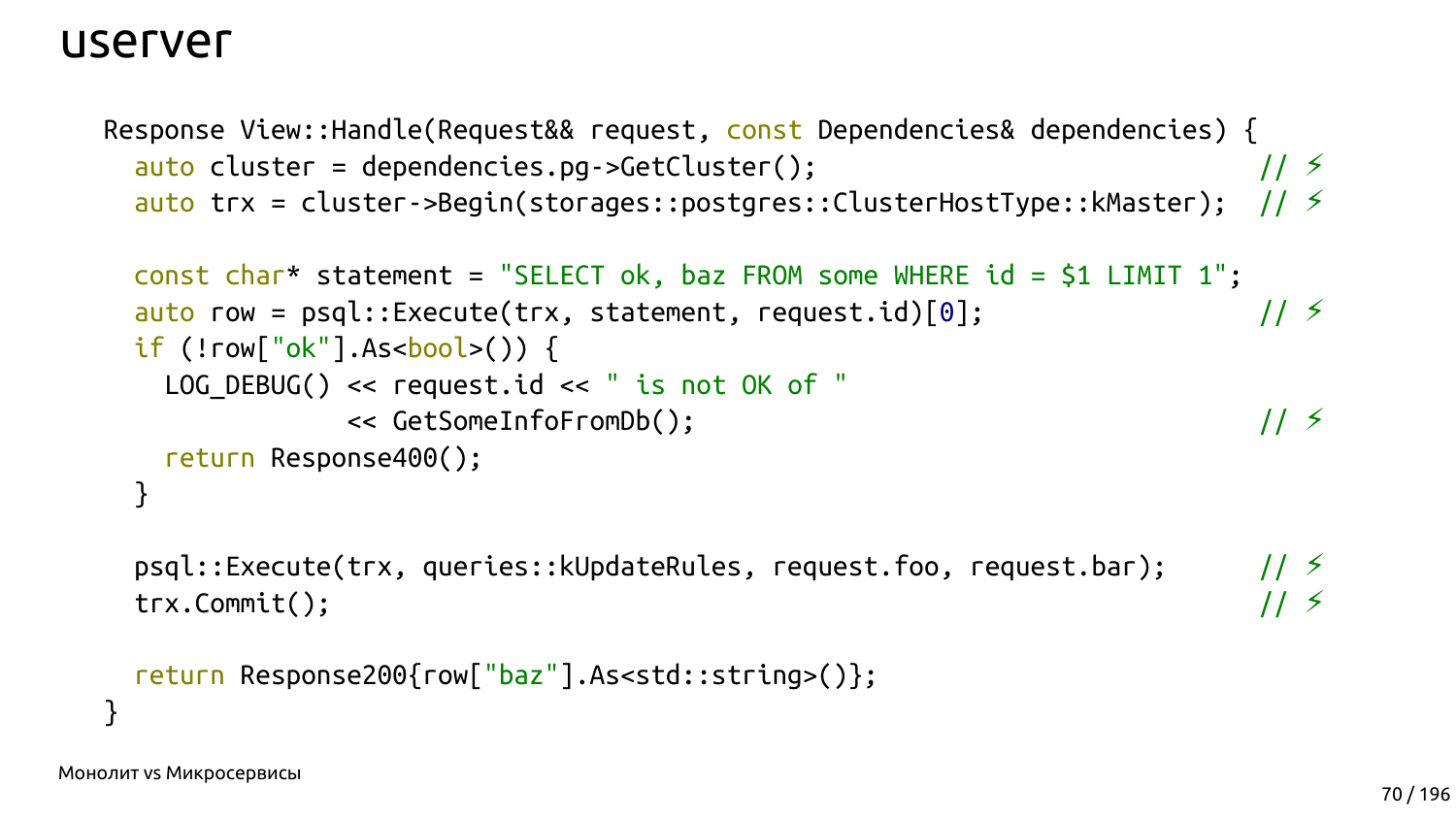auto cluster = dependencies.pg->GetCluster();

```
const char* statement = "SELECT ok, baz FROM some WHERE id = $1 LIMIT 1";
auto row = psql::Execute(tx, statement, request.id)[0];11 \divif (!row['ok"]. As<bool>()) {
  LOG DEBUG() \ll request.id \ll " is not OK of "11 \le<< GetSomeInfoFromDb();
  return Response400();
                                                                           11 5
```
psql::Execute(trx, queries::kUpdateRules, request.foo, request.bar); trx.Commit();

```
return Response200{row["baz"].As<std::string>()};
```

```
Response View::Handle(Request&& request, const Dependencies& dependencies) {
                                                                                11 \leauto trx = cluster->Begin(storages::postgres::ClusterHostType::kMaster); // \frac{1}{2}
```


 $11 \div$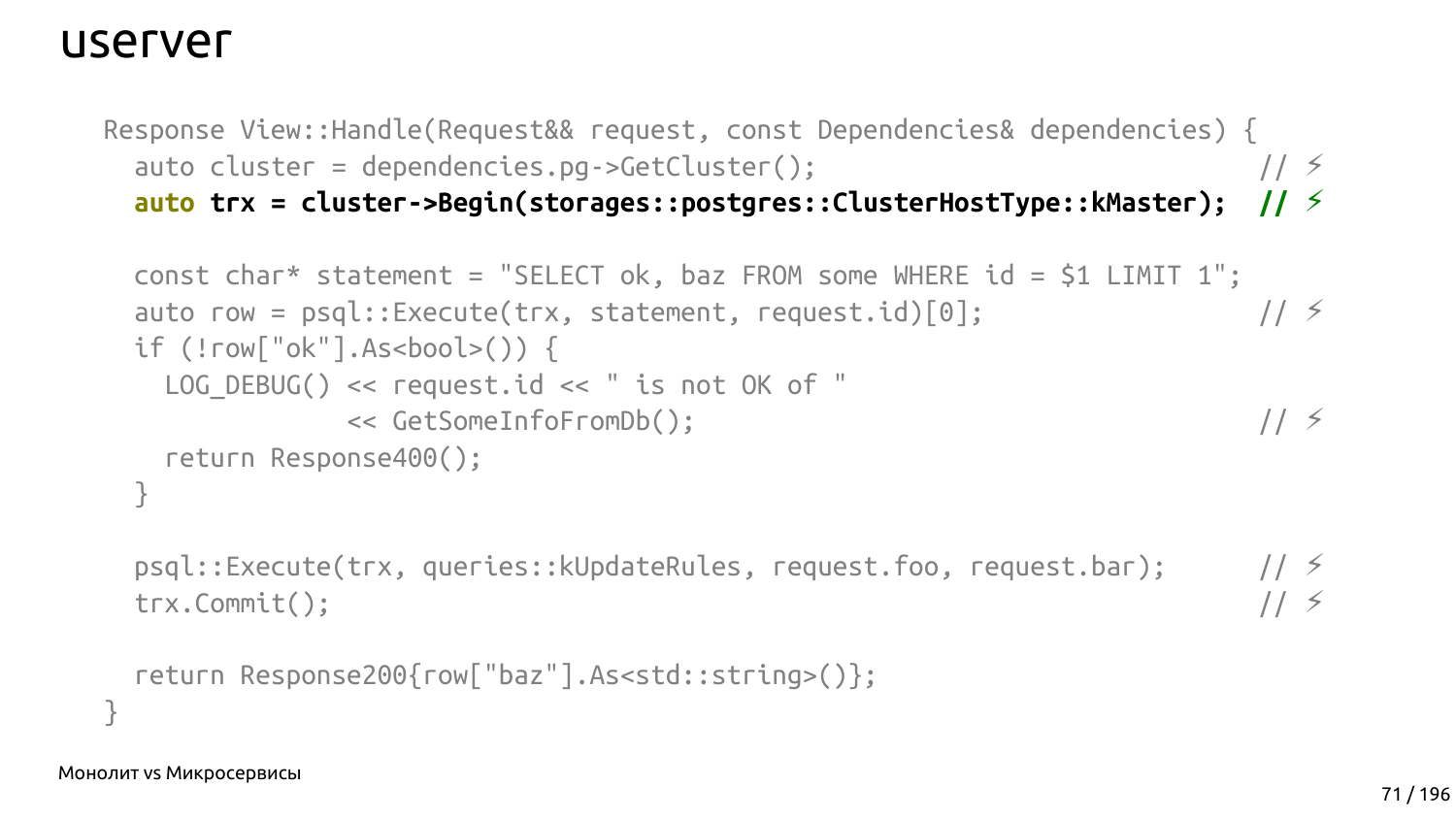Response View::Handle(Request&& request, const Dependencies& dependencies) { auto cluster = dependencies.pg->GetCluster();  $11 \leq$ auto trx = cluster->Begin(storages::postgres::ClusterHostType::kMaster); //  $\ge$ 

```
auto row = psql::Execute(tx, statement, request.id)[0];if (!row['ok"]. As<bool>()) {
  LOG DEBUG() \ll request.id \ll " is not OK of "<< GetSomeInfoFromDb();
  return Response400();
```

```
psql::Execute(trx, queries::kUpdateRules, request.foo, request.bar);
trx.Commit();
```

```
return Response200{row["baz"].As<std::string>()};
```
 $const$  char\* statement = "SELECT ok, baz FROM some WHERE id = \$1 LIMIT 1";  $11 \le$ 

 $11$  >  $11 \div$ 

 $11 \le$ 

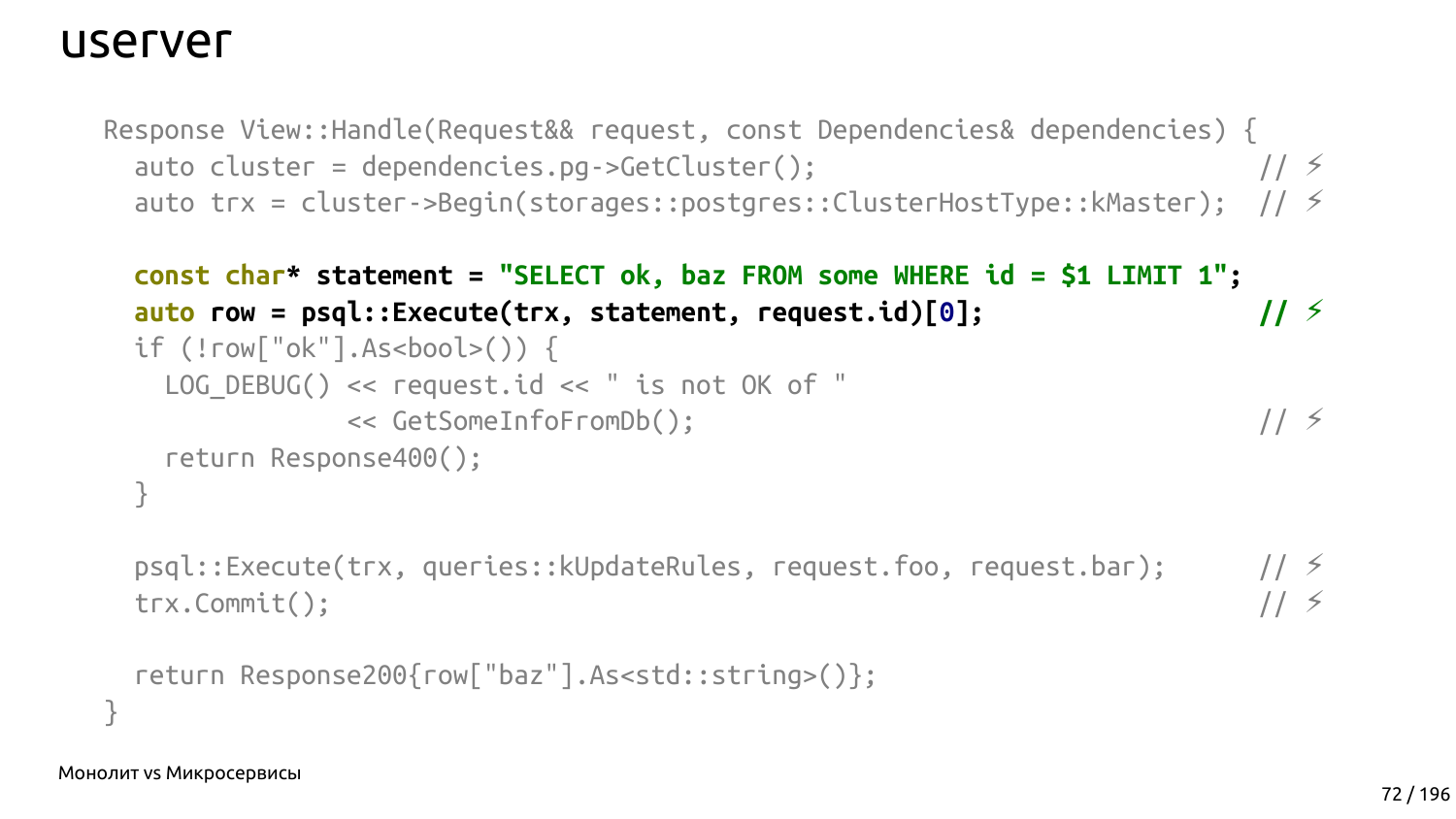Response View::Handle(Request&& request, const Dependencies& dependencies) { auto cluster = dependencies.pg->GetCluster();  $11 \le$ auto trx = cluster->Begin(storages::postgres::ClusterHostType::kMaster); //  $\ge$ 

 $const$  char\* statement = "SELECT ok, baz FROM some WHERE id = \$1 LIMIT 1";  $auto row = psql::Execute(tx, statement, request.id)[0];$  $11 \div$ if (!row["ok"].As<bool>()) {

#### $LOG_DEBUG() \ll request.id \ll " is not OK of "$ << GetSomeInfoFromDb();

return Response400();

psql::Execute(trx, queries::kUpdateRules, request.foo, request.bar); trx.Commit();

```
return Response200{row["baz"].As<std::string>()};
```
 $11 \leq$ 

 $11$  >  $11 \div$ 

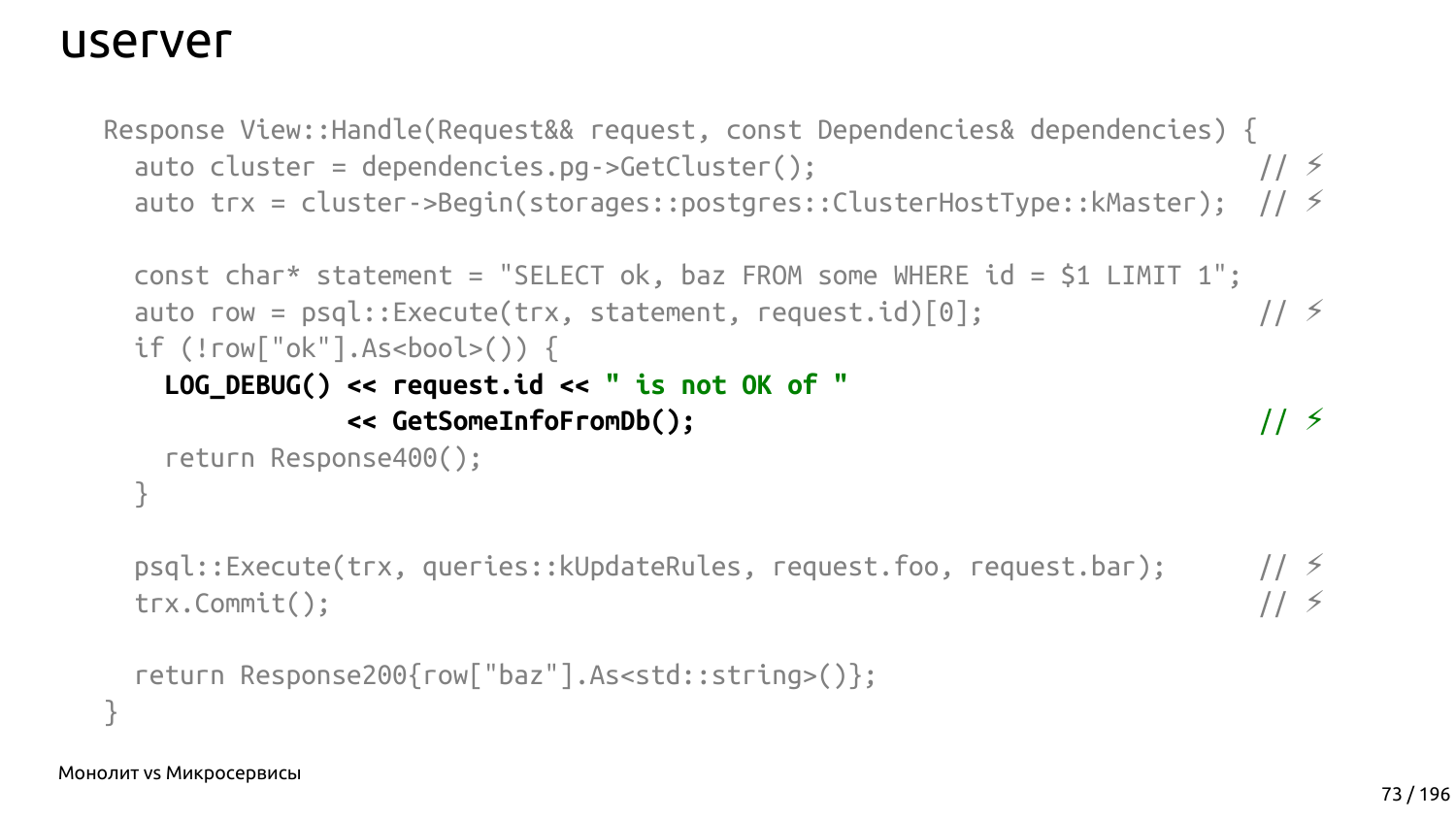auto cluster = dependencies.pg->GetCluster();

 $const$  char\* statement = "SELECT ok, baz FROM some WHERE id = \$1 LIMIT 1";  $auto row = psql::Execute(trx, statement, request.id)[0];$  $11 \div$ if  $(!row['ok"]$ . As<bool>()) {  $LOG$   $DEBUG() \ll request.id \ll " is not OK of "$  $11 \le$ << GetSomeInfoFromDb(); return Response400();

psql::Execute(trx, queries::kUpdateRules, request.foo, request.bar); trx.Commit();

return Response200{row["baz"].As<std::string>()};

**Монолит vs Микросервисы** 

```
Response View::Handle(Request&& request, const Dependencies& dependencies) {
                                                                 11 \leqauto trx = cluster->Begin(storages::postgres::ClusterHostType::kMaster); // \ge
```
 $11$  >  $11 \div$ 

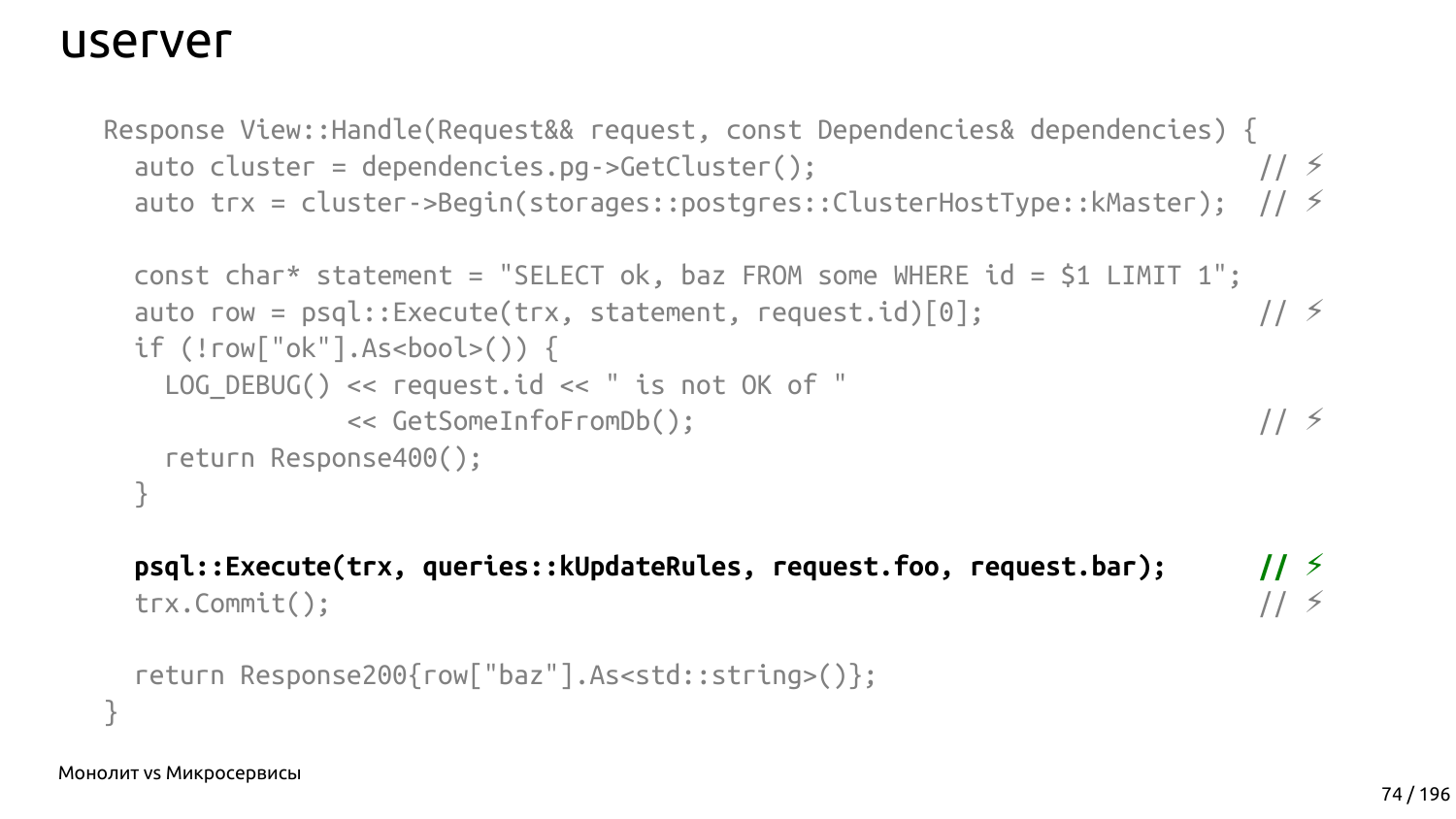auto cluster = dependencies.pg->GetCluster();

 $const$  char\* statement = "SELECT ok, baz FROM some WHERE id = \$1 LIMIT 1";  $auto row = psql::Execute(tx, statement, request.id)[0];$ if (!row["ok"].As<bool>()) {  $LOG$   $DEBUG() \ll request.id \ll " is not OK of "$ << GetSomeInfoFromDb(); return Response400();

psql::Execute(trx, queries::kUpdateRules, request.foo, request.bar);  $trx$ . Commit();

```
return Response200{row["baz"].As<std::string>()};
```

```
Response View::Handle(Request&& request, const Dependencies& dependencies) {
                                                                11 \leauto trx = cluster->Begin(storages::postgres::ClusterHostType::kMaster); // \ge
```
 $11 \div$ 

 $11$  >  $11 \div$ 

 $11 \le$ 

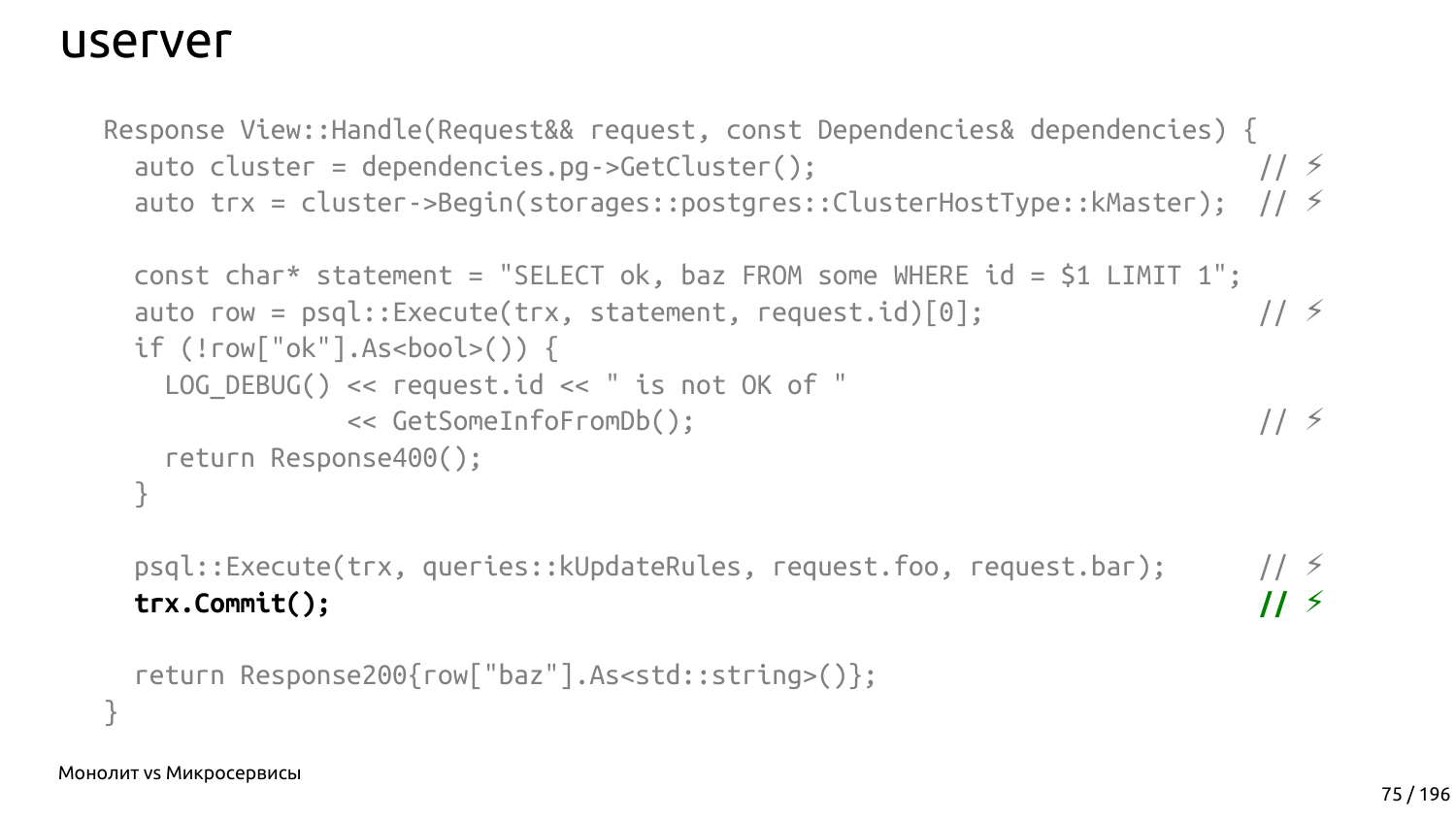$auto$  cluster = dependencies.pg->GetCluster(); auto trx = cluster->Begin(storages::postgres::ClusterHostType::kMaster);

 $auto row = psql::Execute(tx, statement, request.id)[0];$ if  $(!row['ok"]$ .As<bool>()) {  $LOG$   $DEBUG() \ll request.id \ll " is not OK of "$ << GetSomeInfoFromDb(); return Response400();

psql::Execute(trx, queries::kUpdateRules, request.foo, request.bar);  $trx$ . Commit();

```
return Response200{row["baz"].As<std::string>()};
```

```
Response View::Handle(Request&& request, const Dependencies& dependencies) {
```

```
const char* statement = "SELECT ok, baz FROM some WHERE id = $1 LIMIT 1";
```
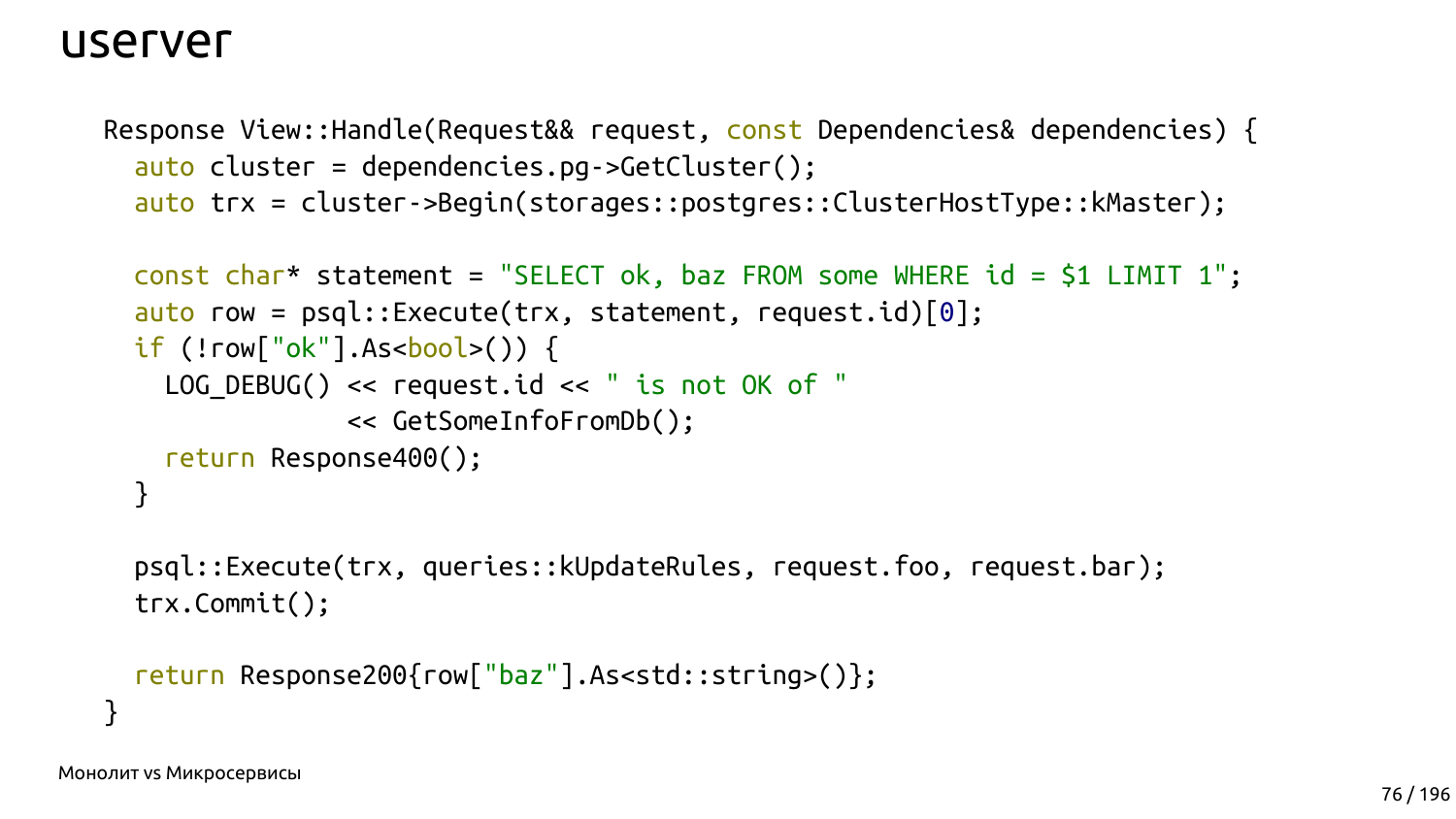# Минусы микросервисов: latency

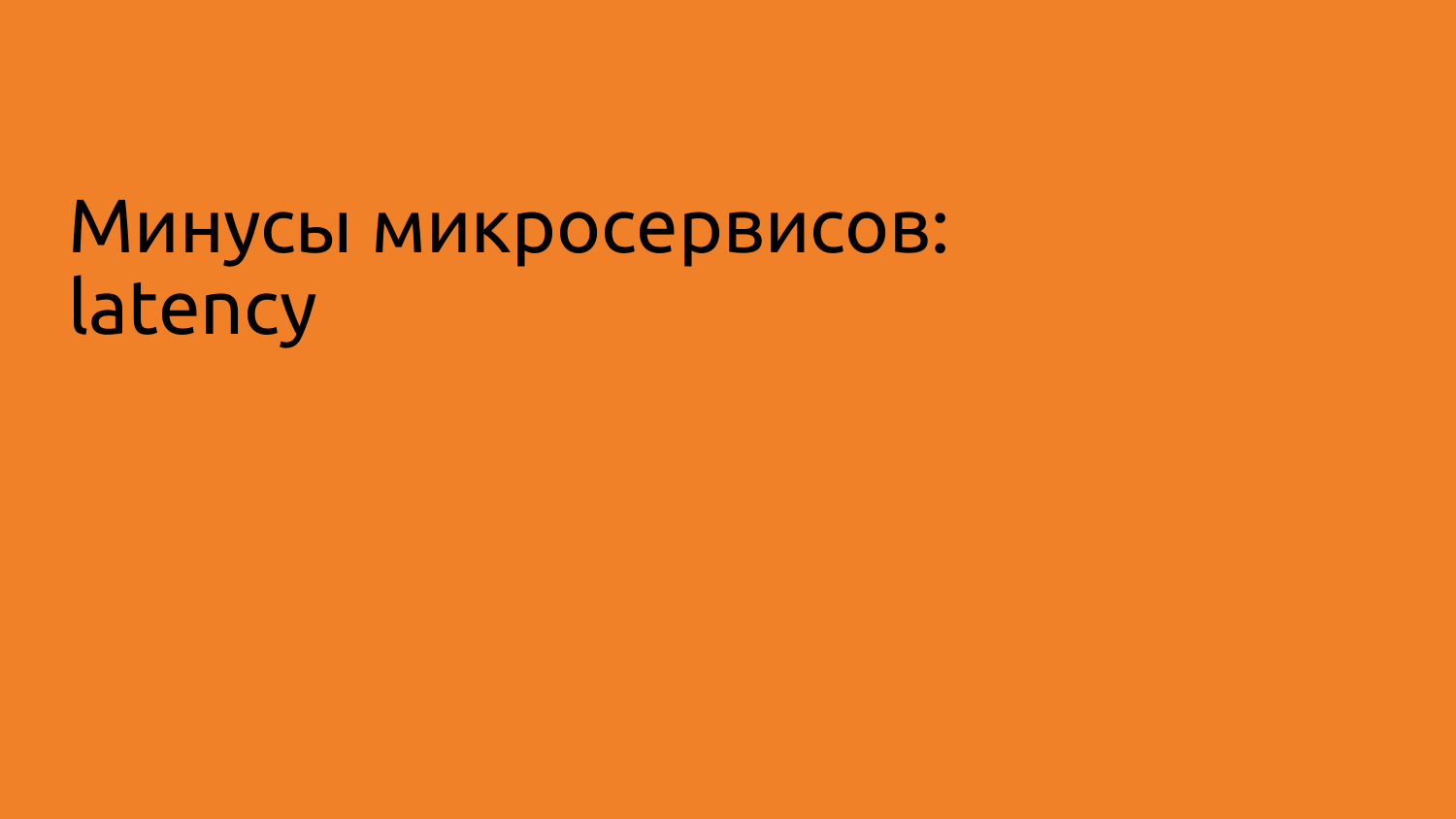

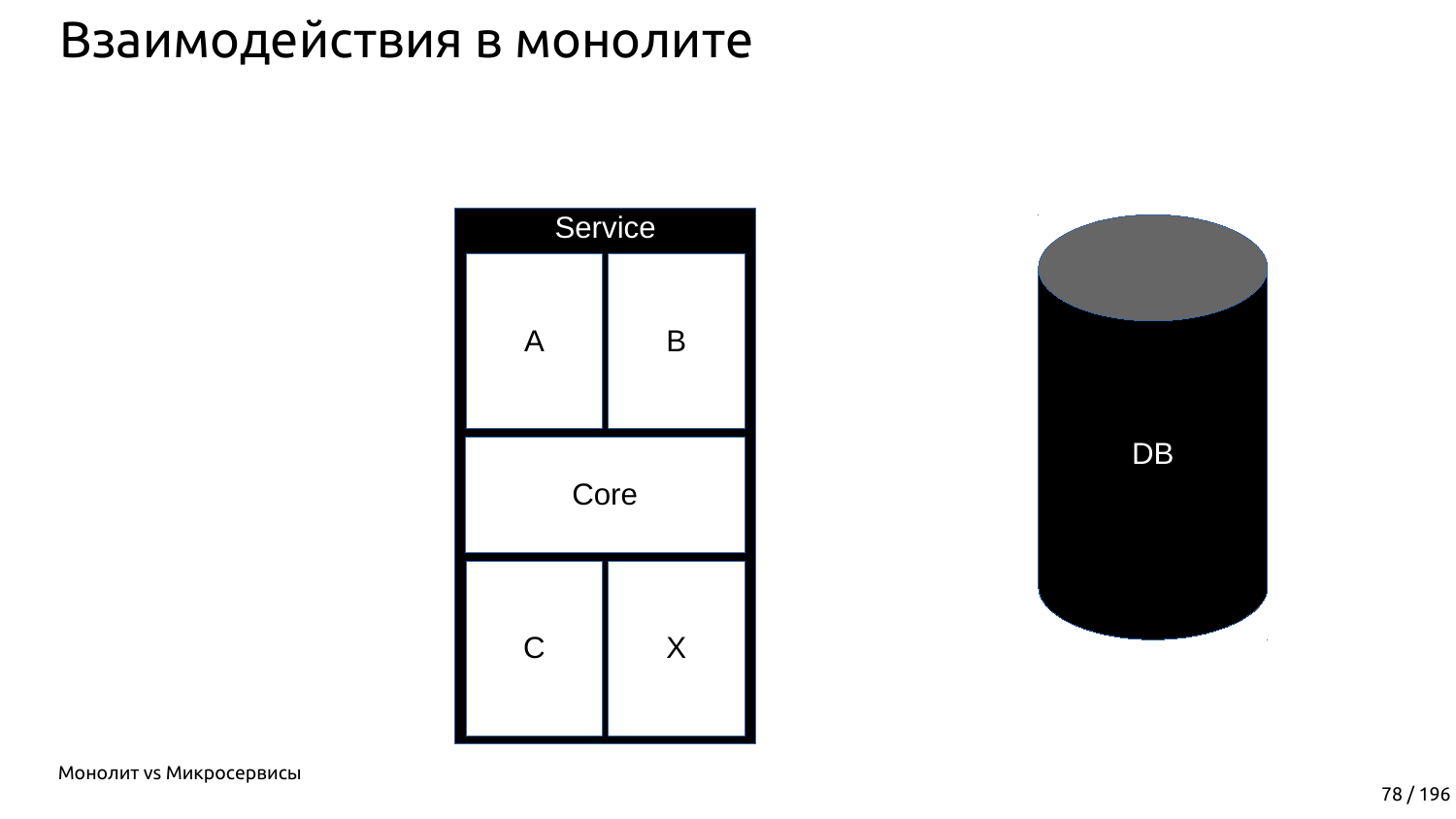

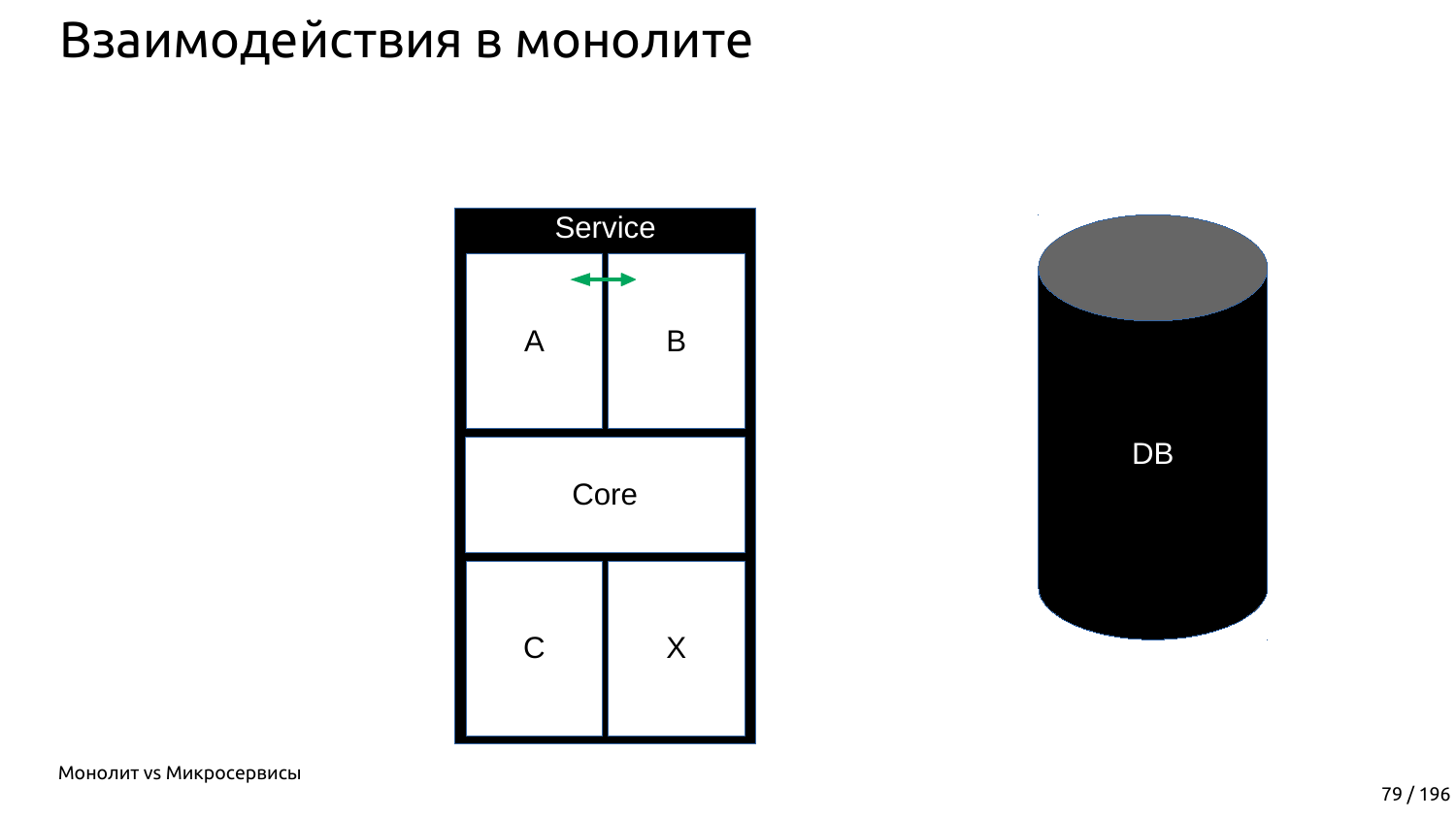

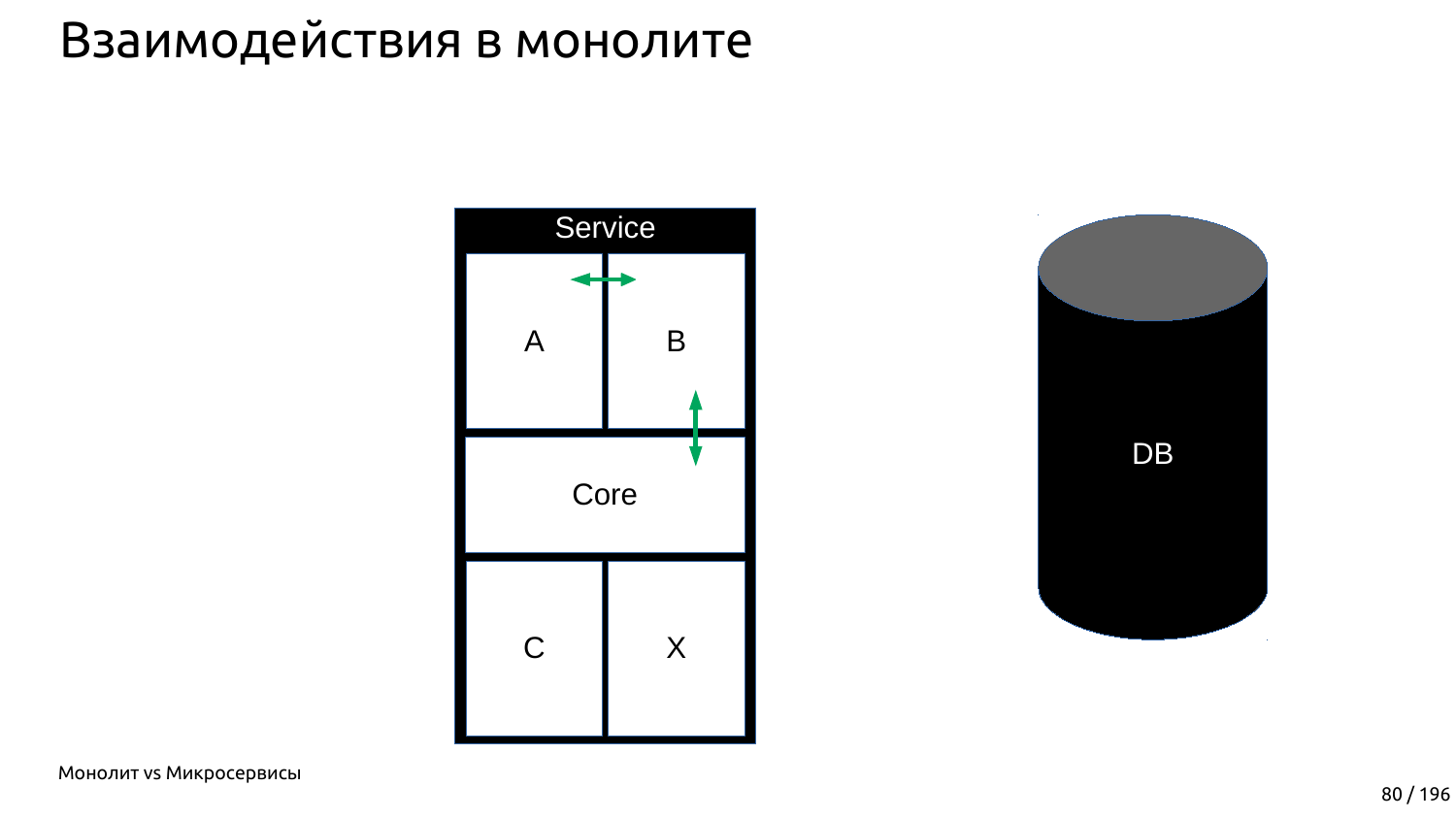

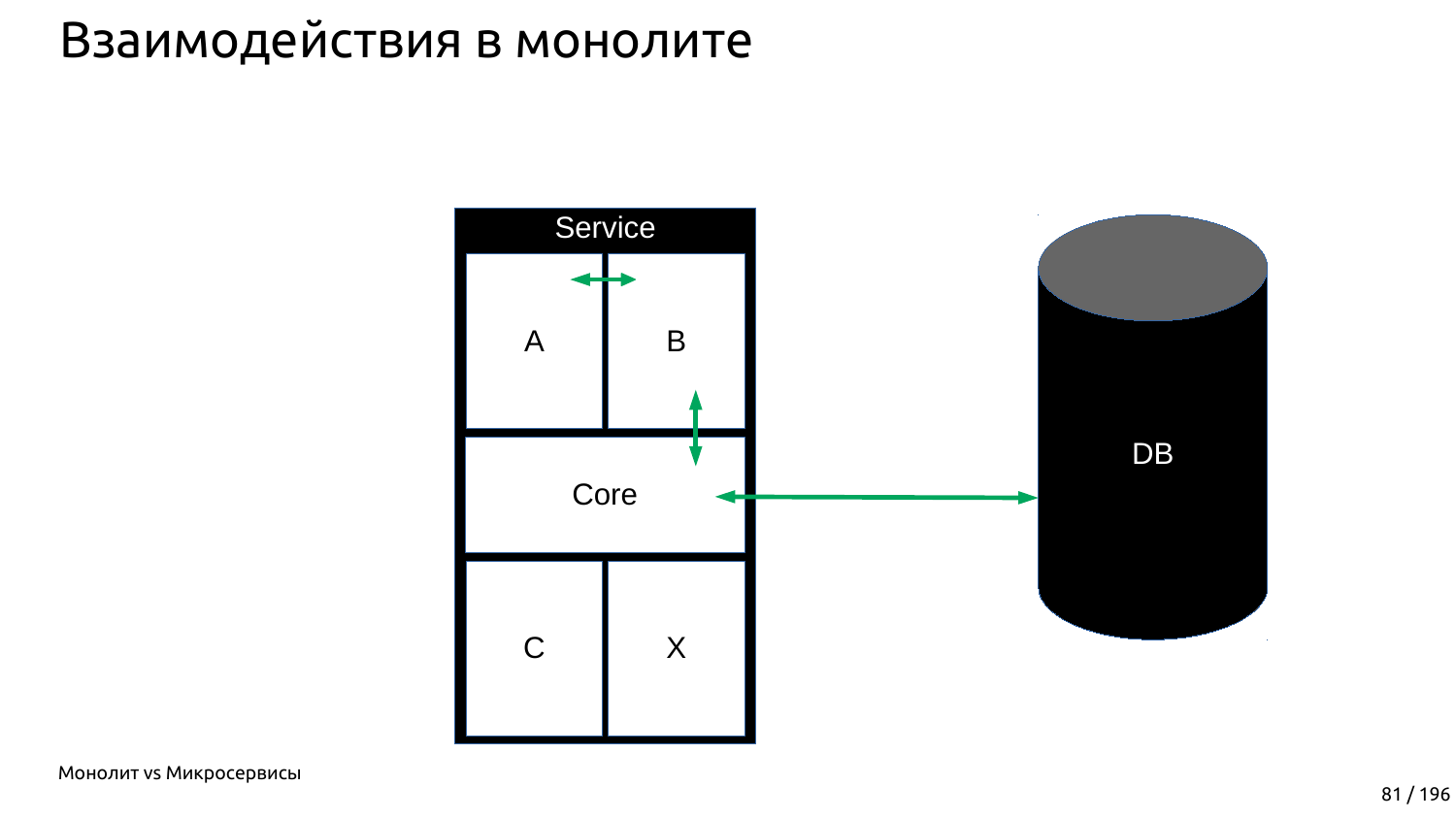#### Service A

**Монолит vs Микросервисы** 

#### Service B



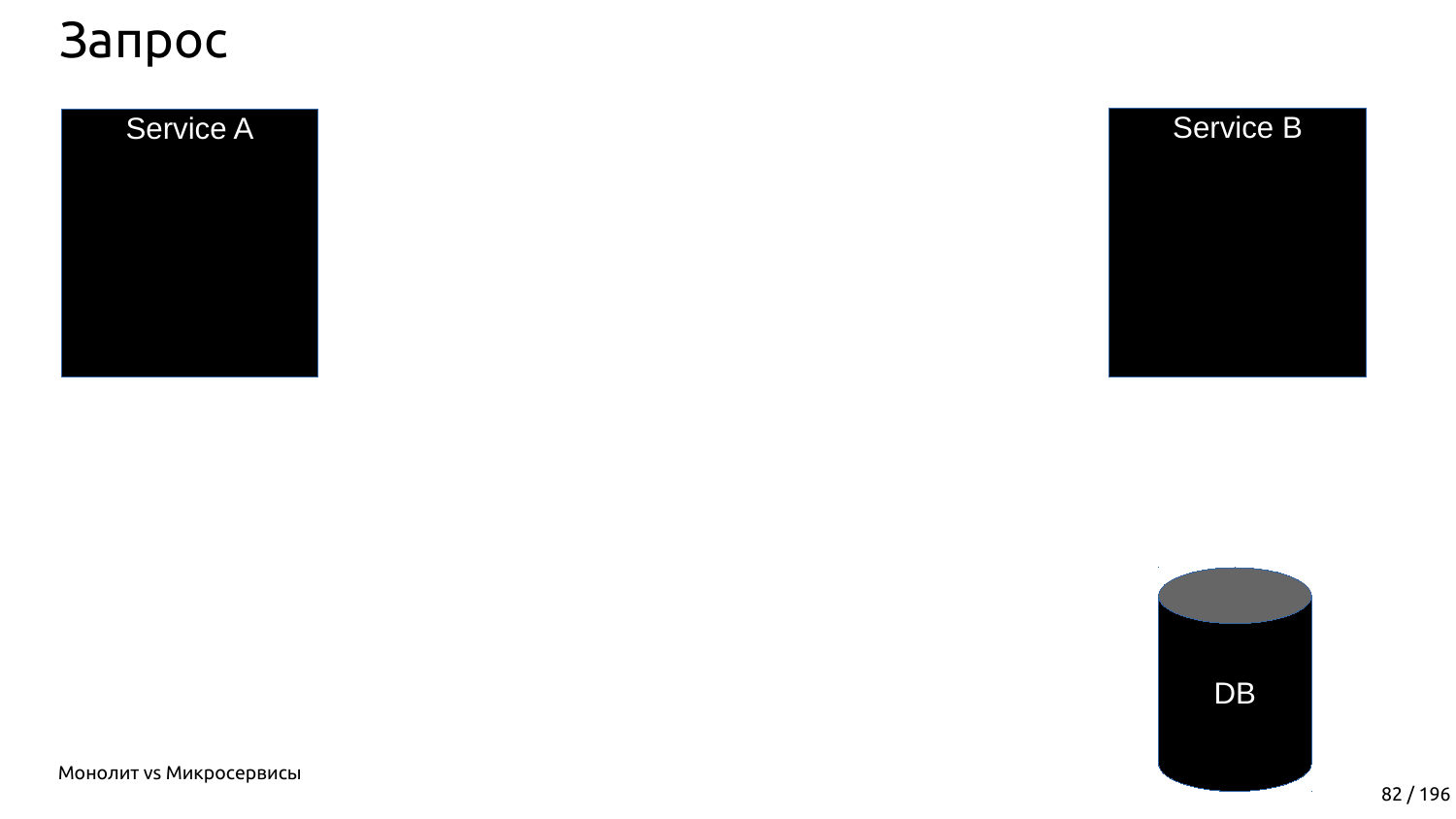

**Монолит vs Микросервисы** 

#### Service B



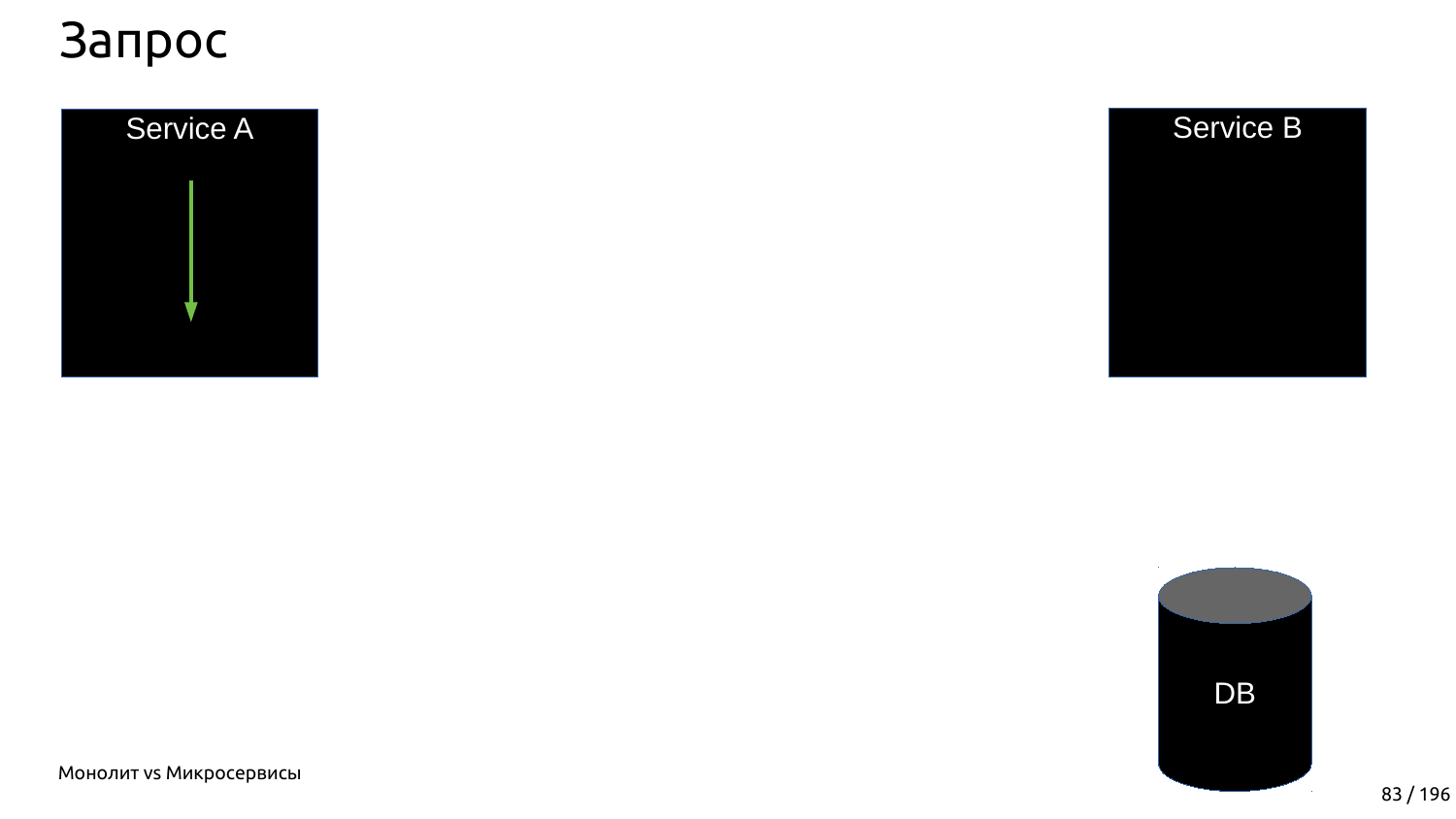84 / 196

# Запрос





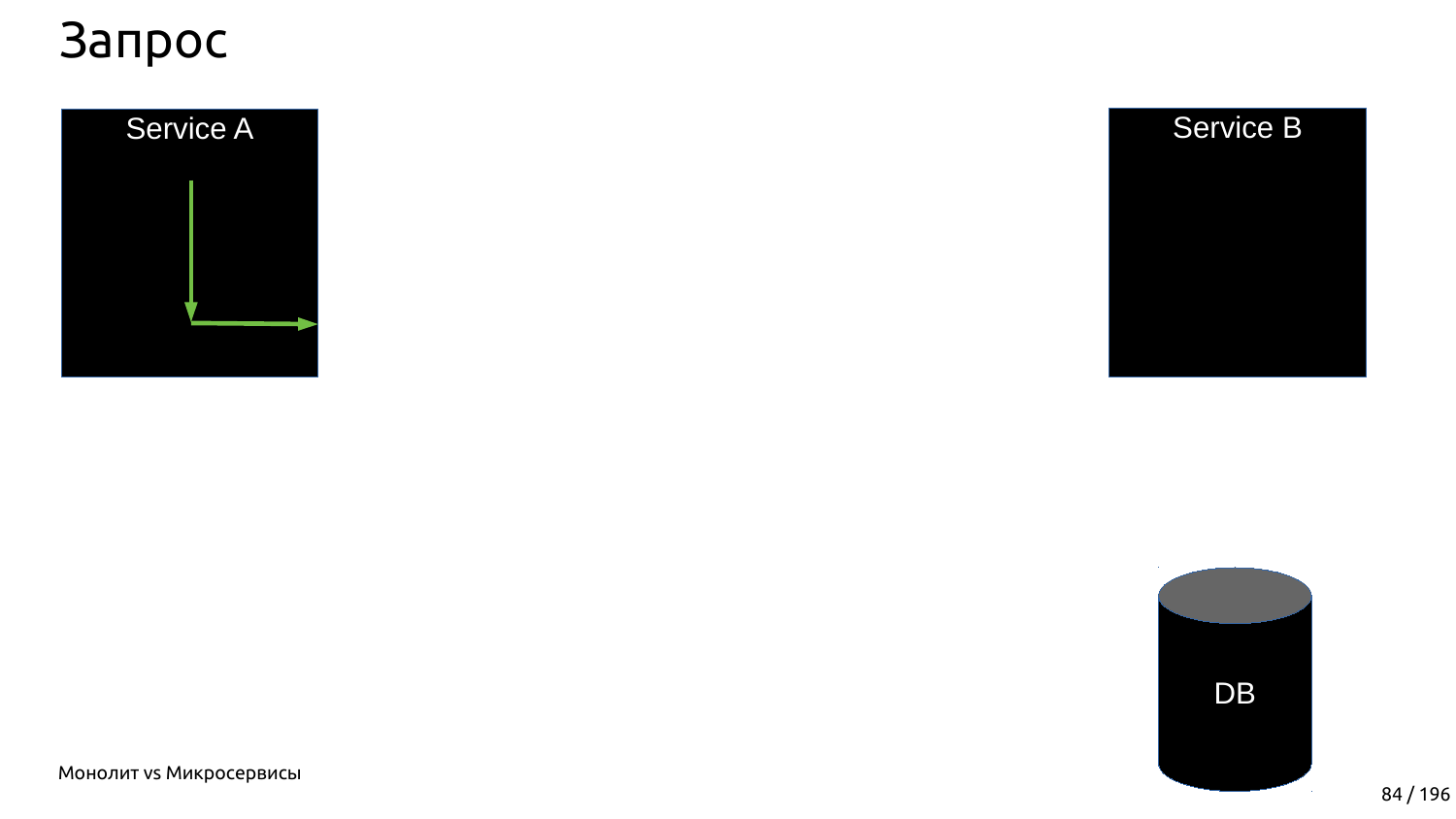

**Монолит vs Микросервисы** 

#### Service B

DB

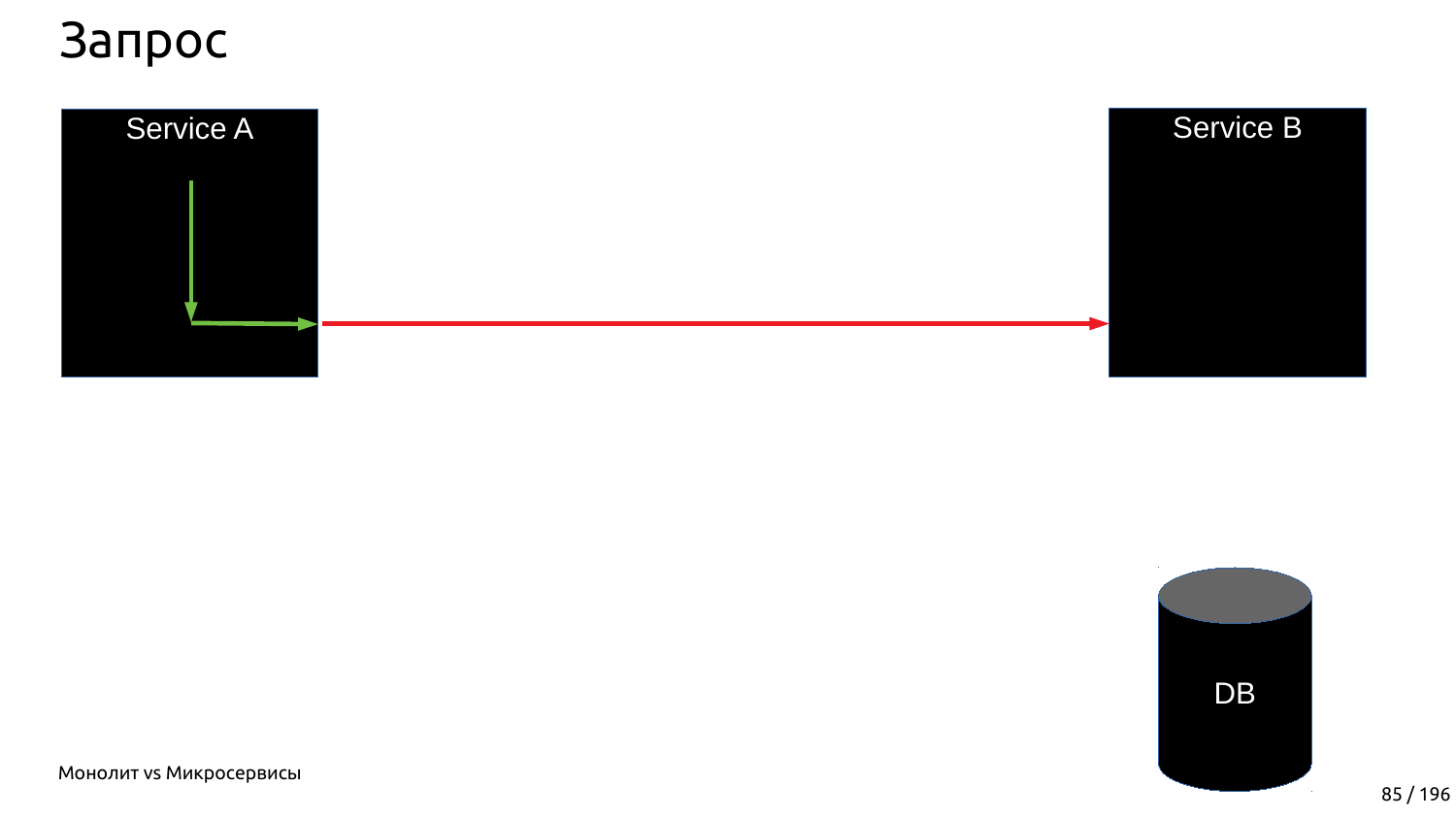

**Монолит vs Микросервисы** 

# Service B



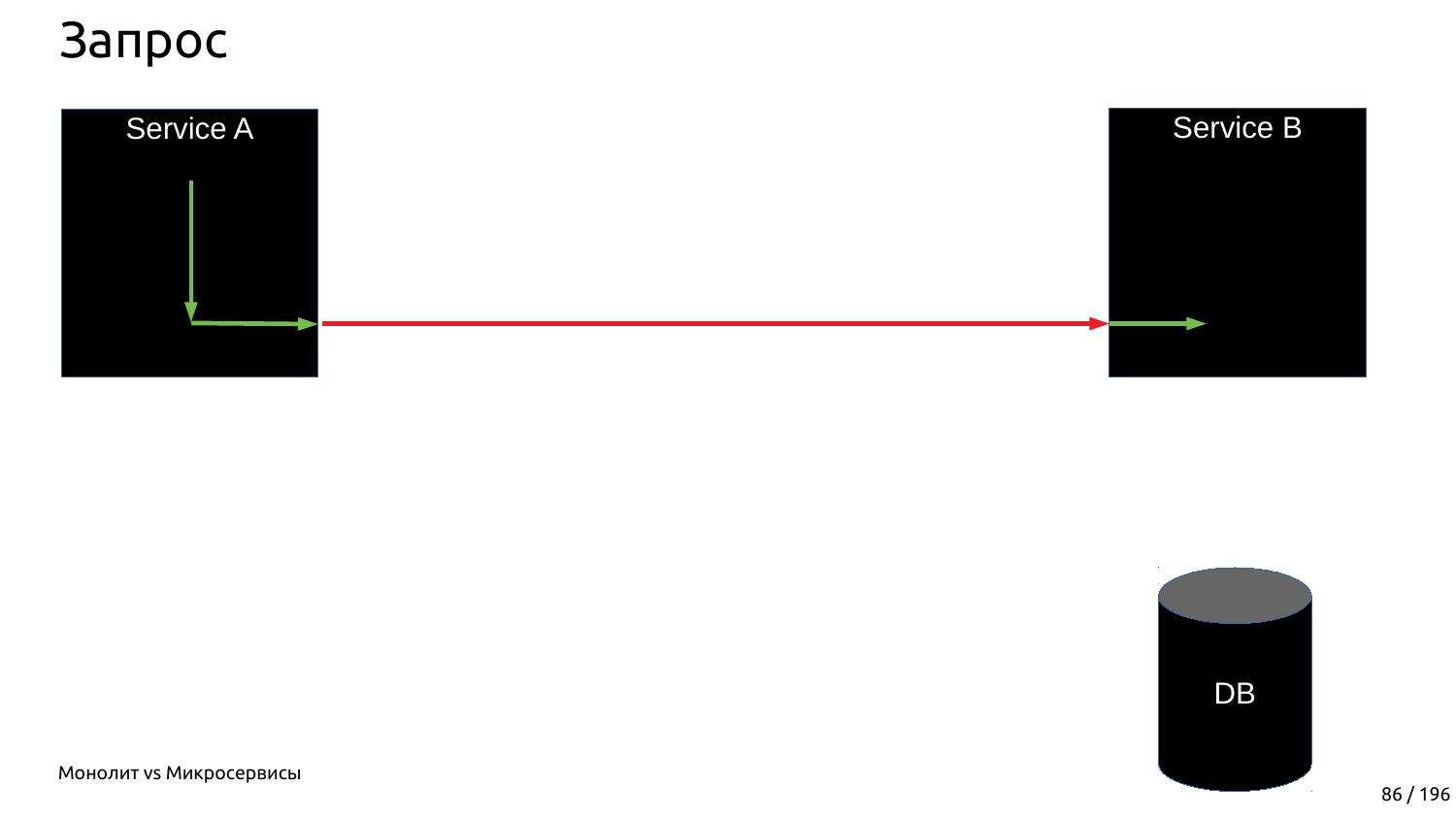

**Монолит vs Микросервисы** 







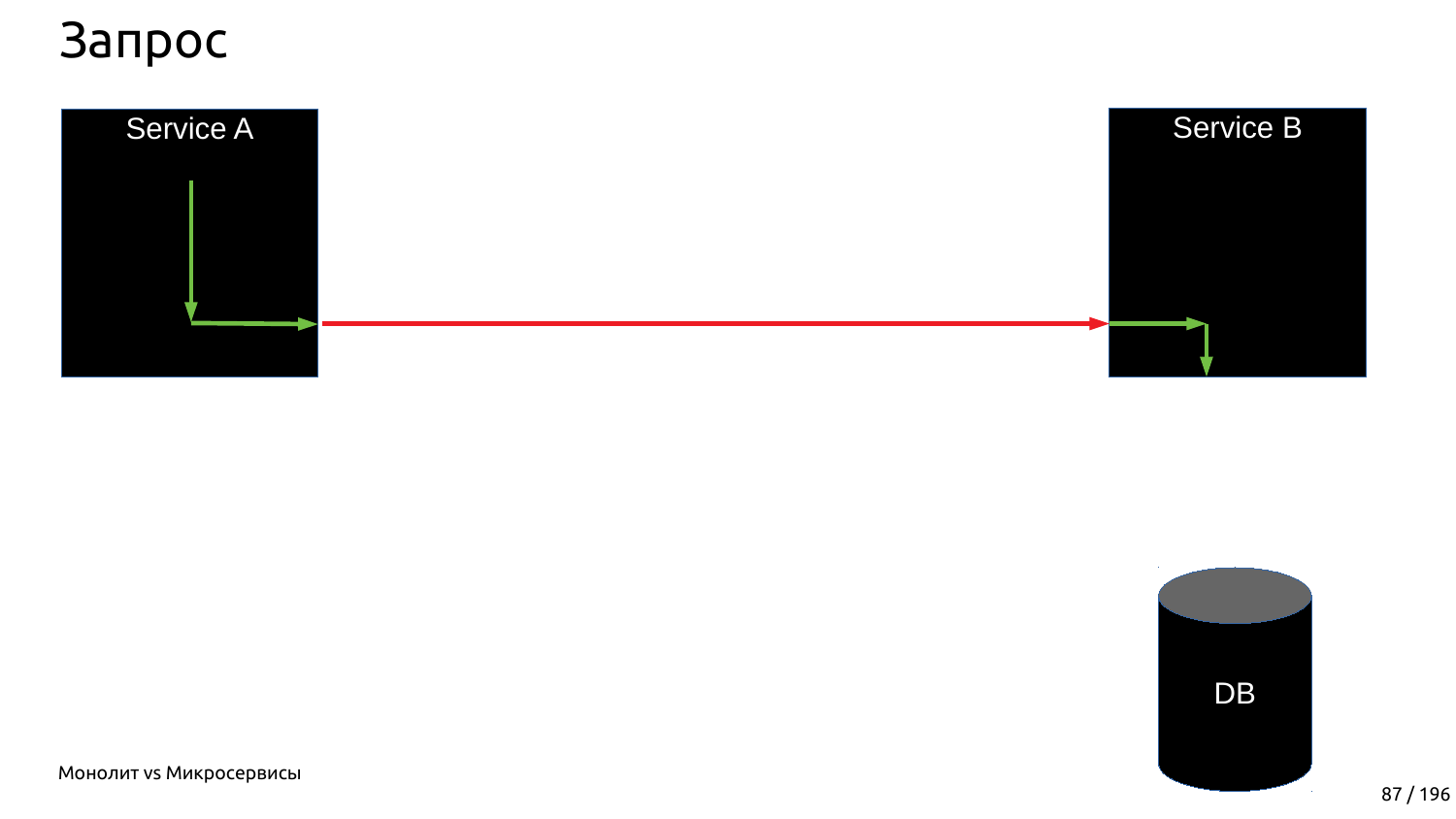

**Монолит vs Микросервисы** 





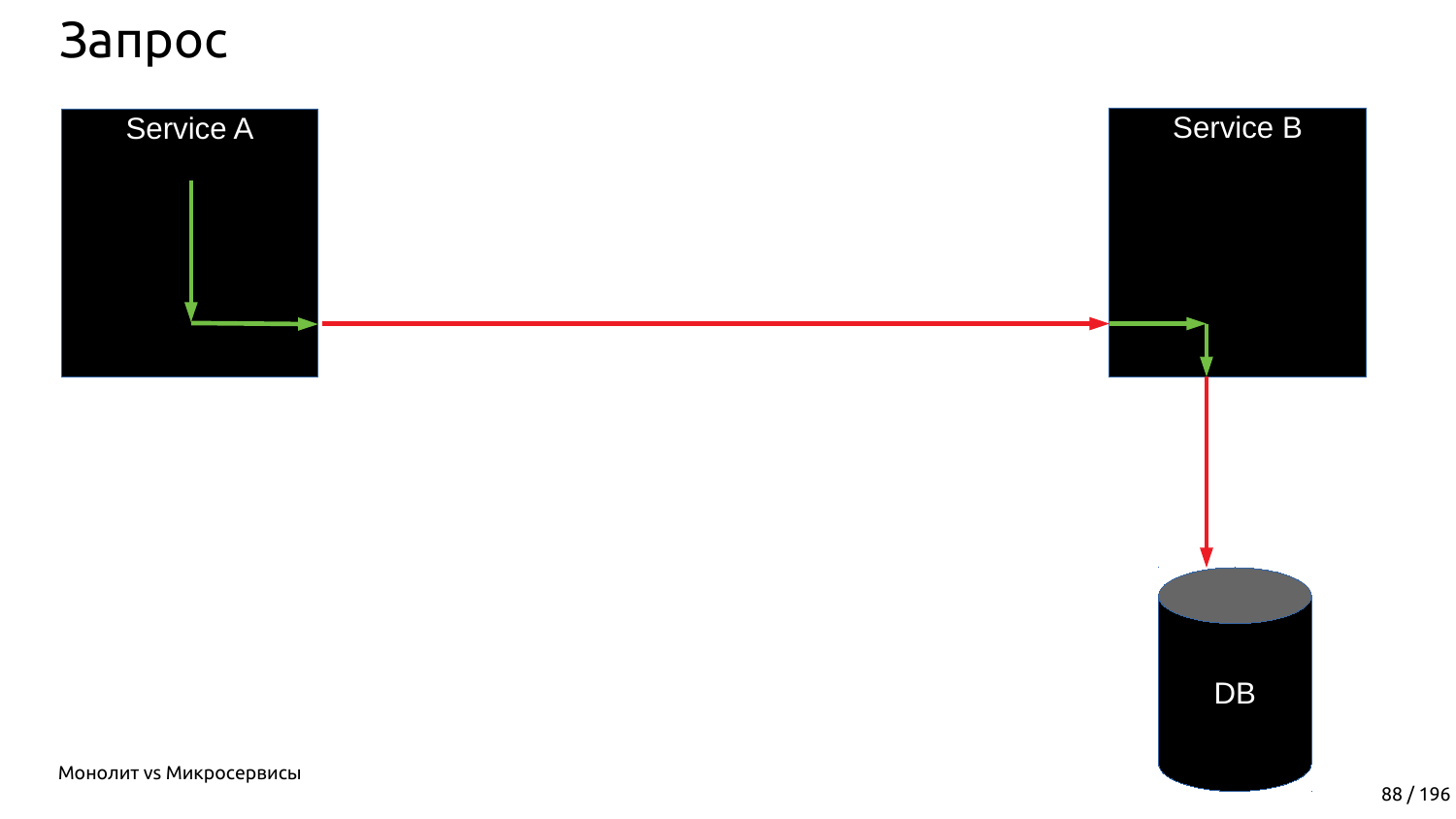89 / 196



# Запрос





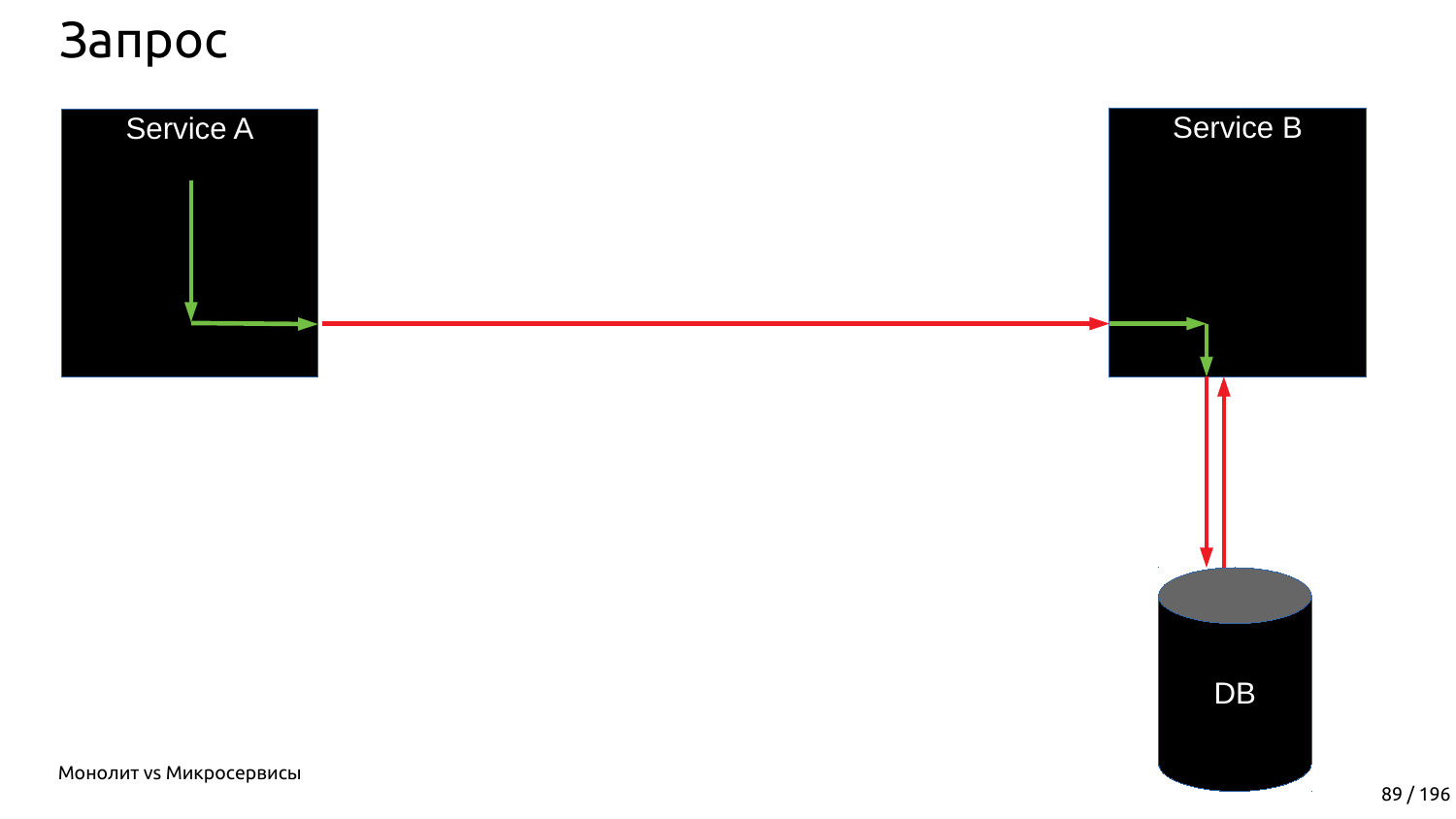

**Монолит vs Микросервисы** 



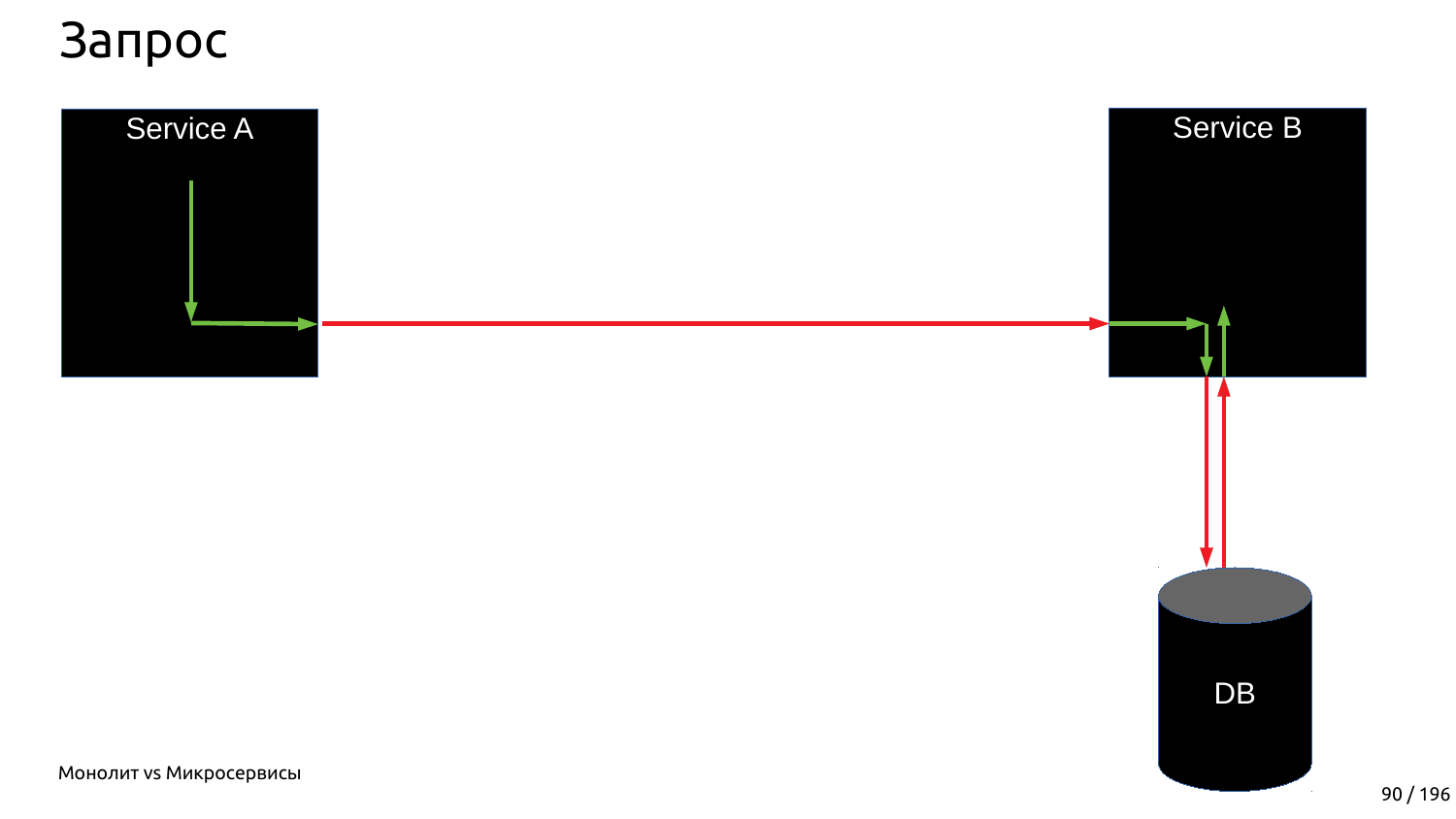

**Монолит vs Микросервисы** 



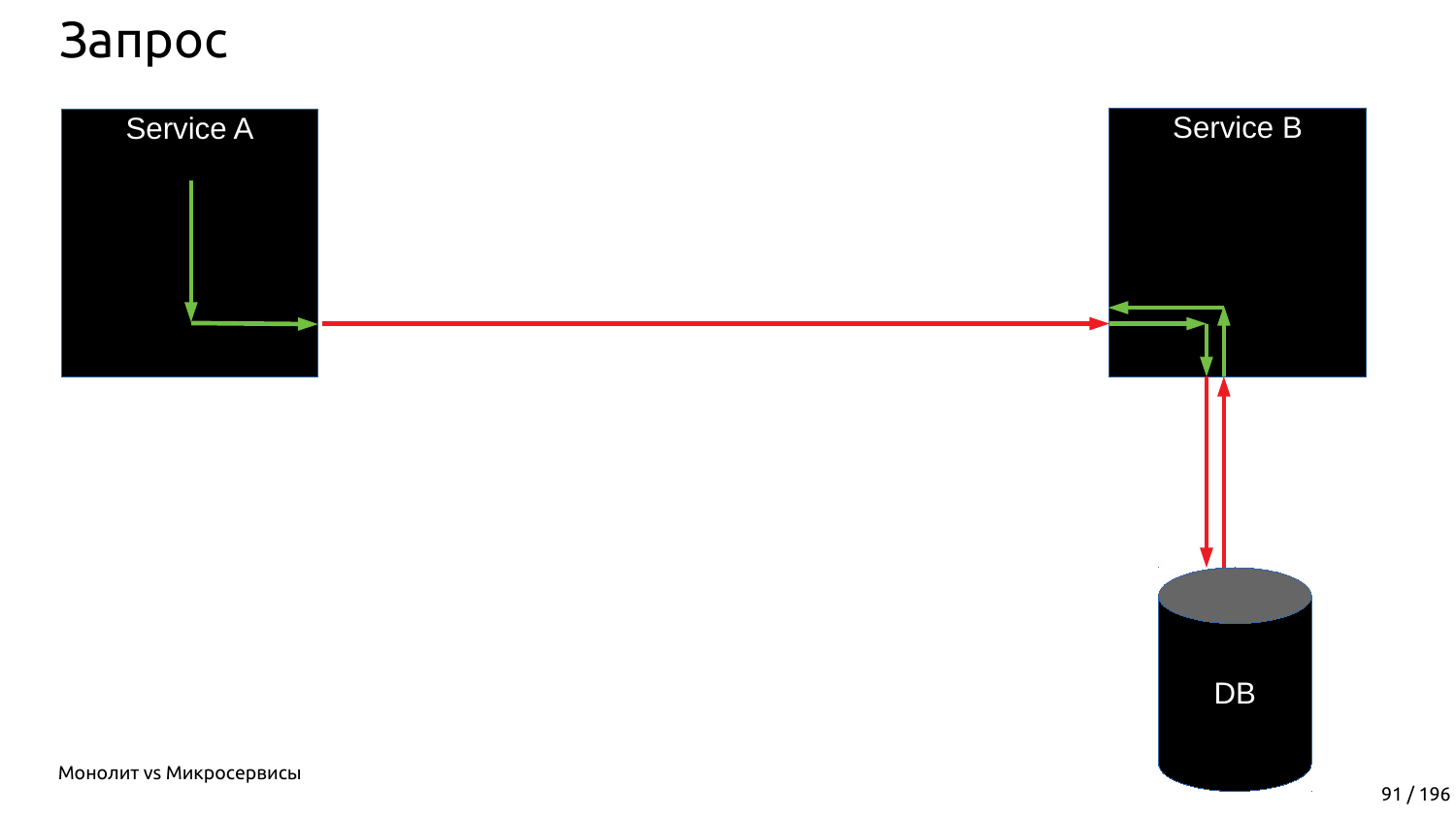

**Монолит vs Микросервисы** 



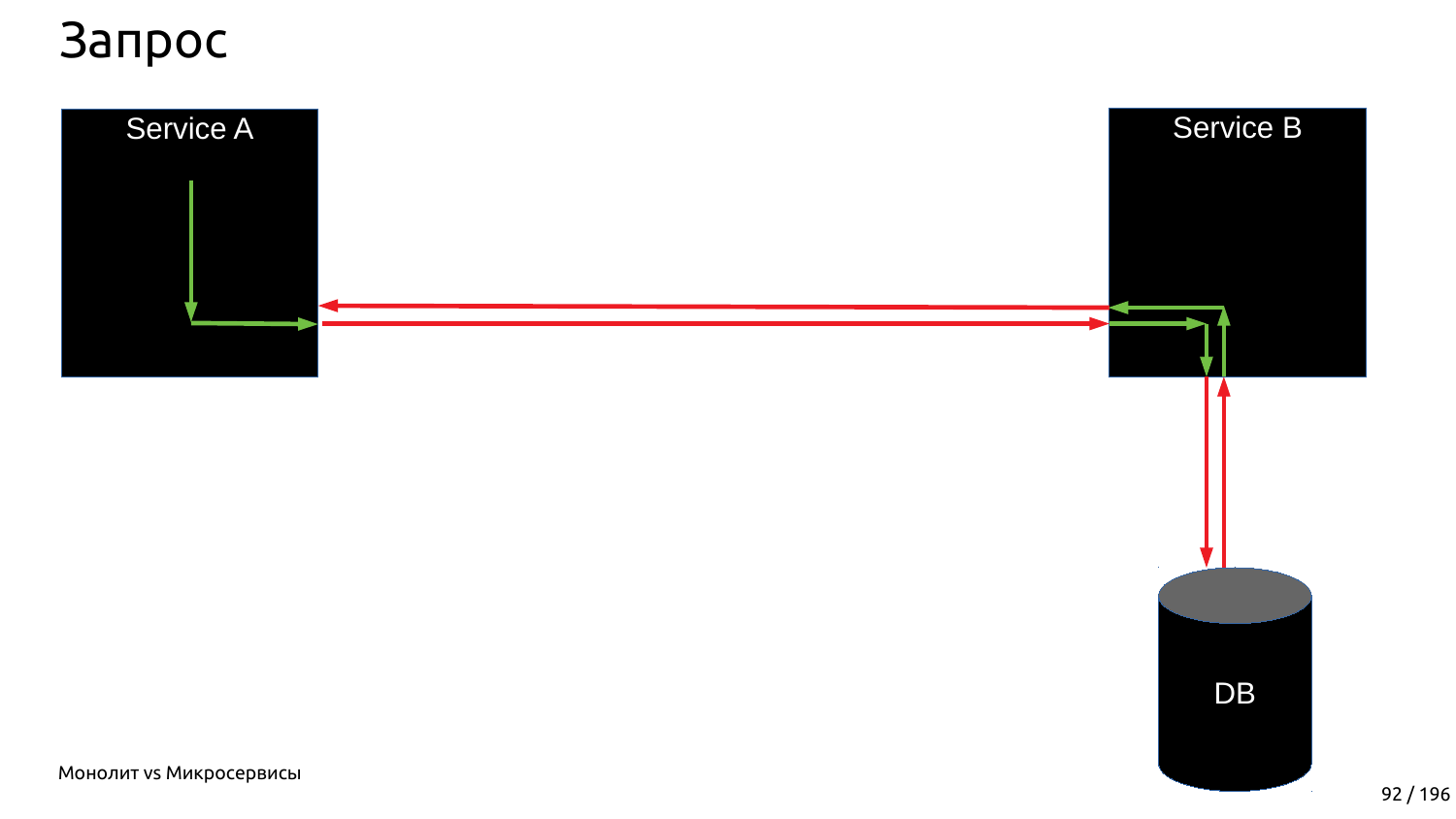93 / 196







# Запрос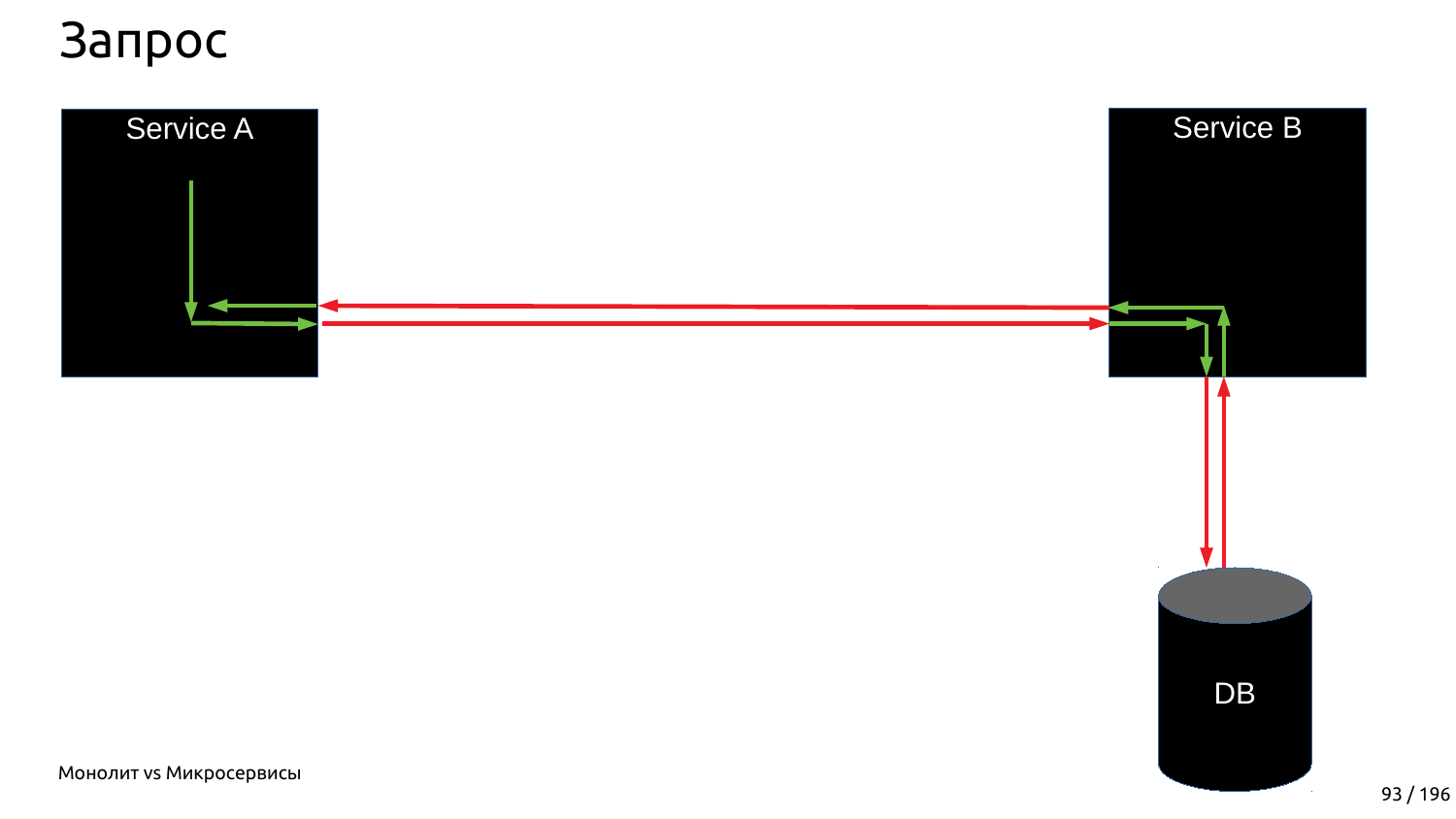94 / 196





# Запрос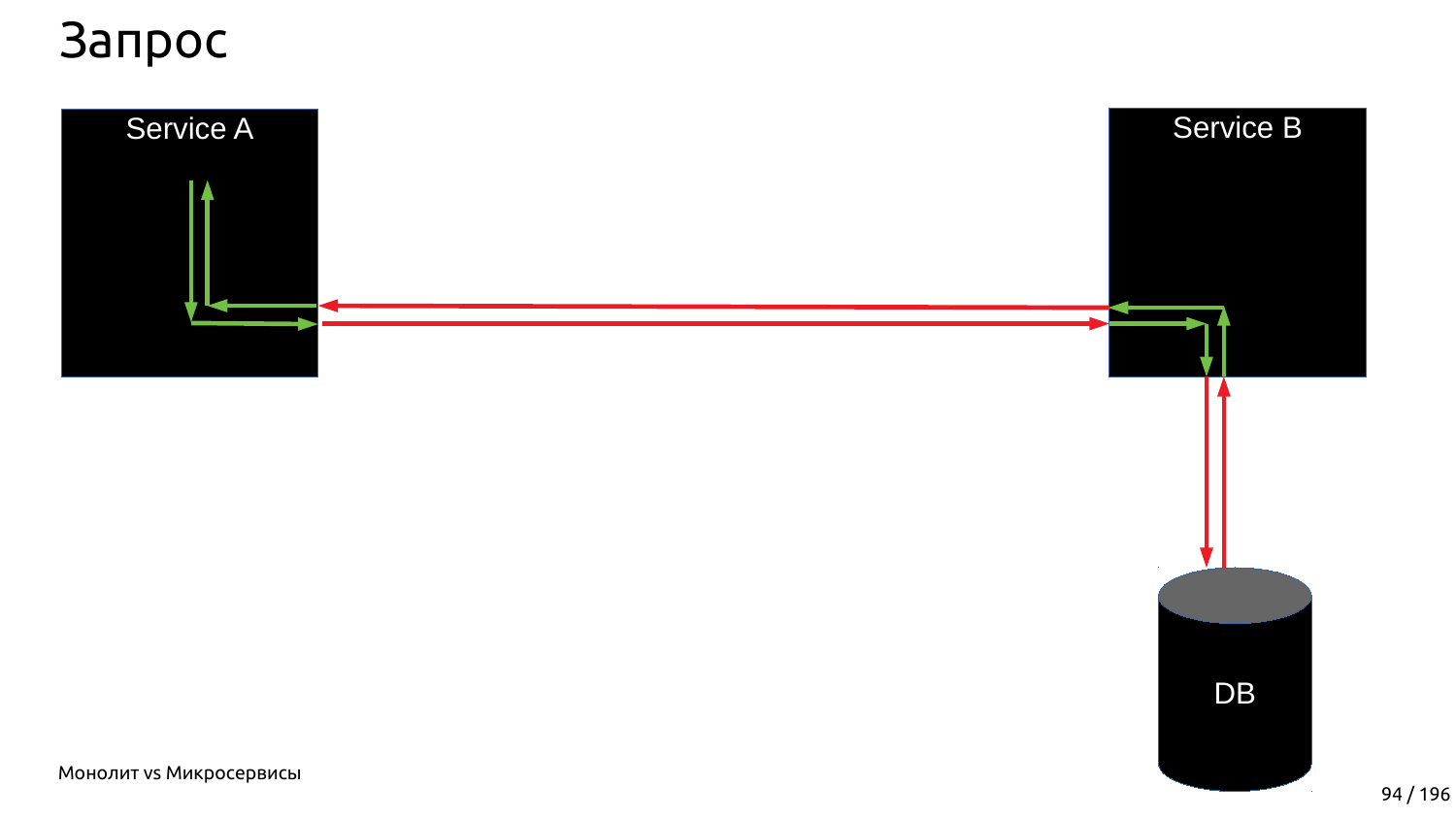# иserver: кеши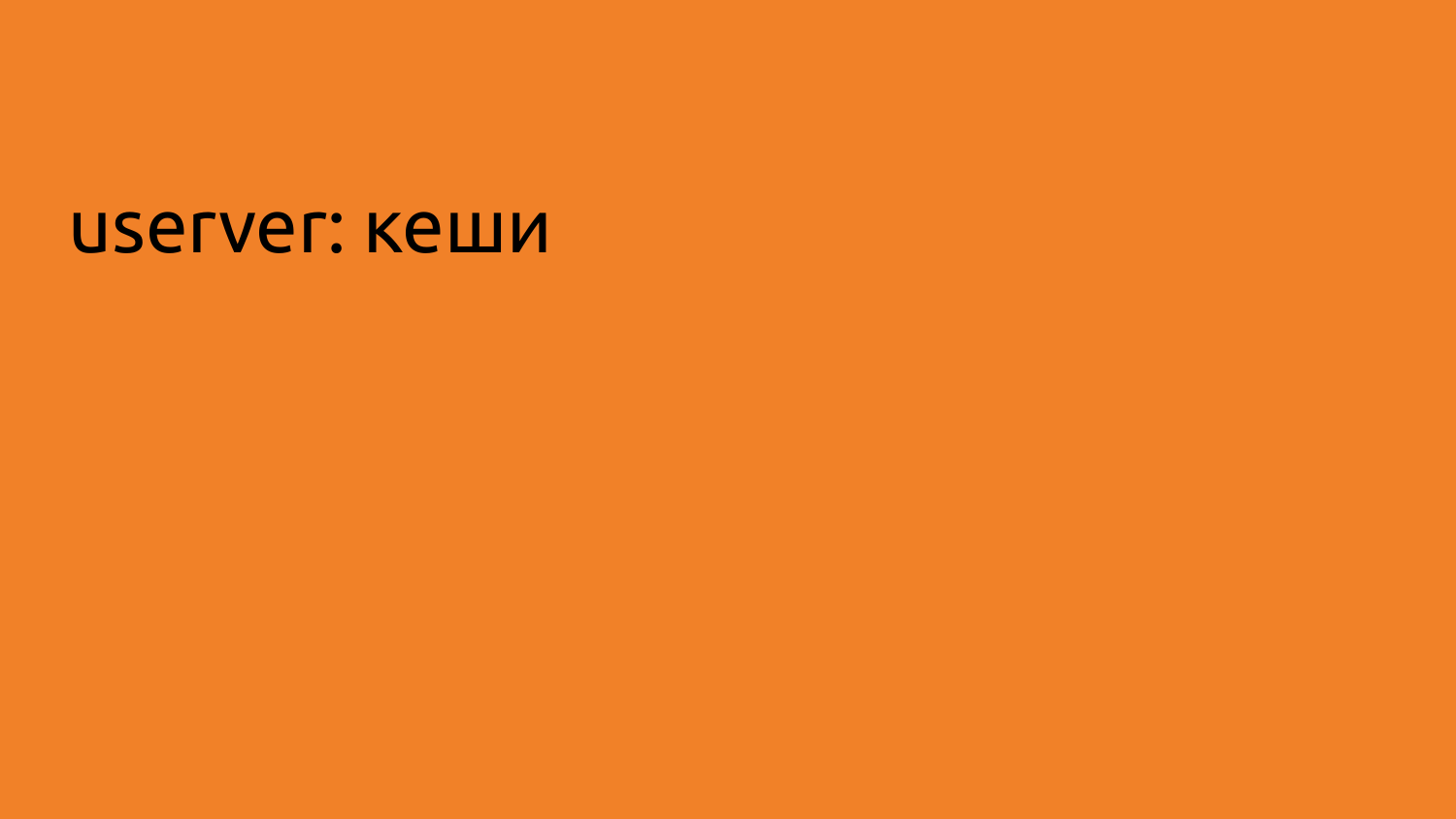





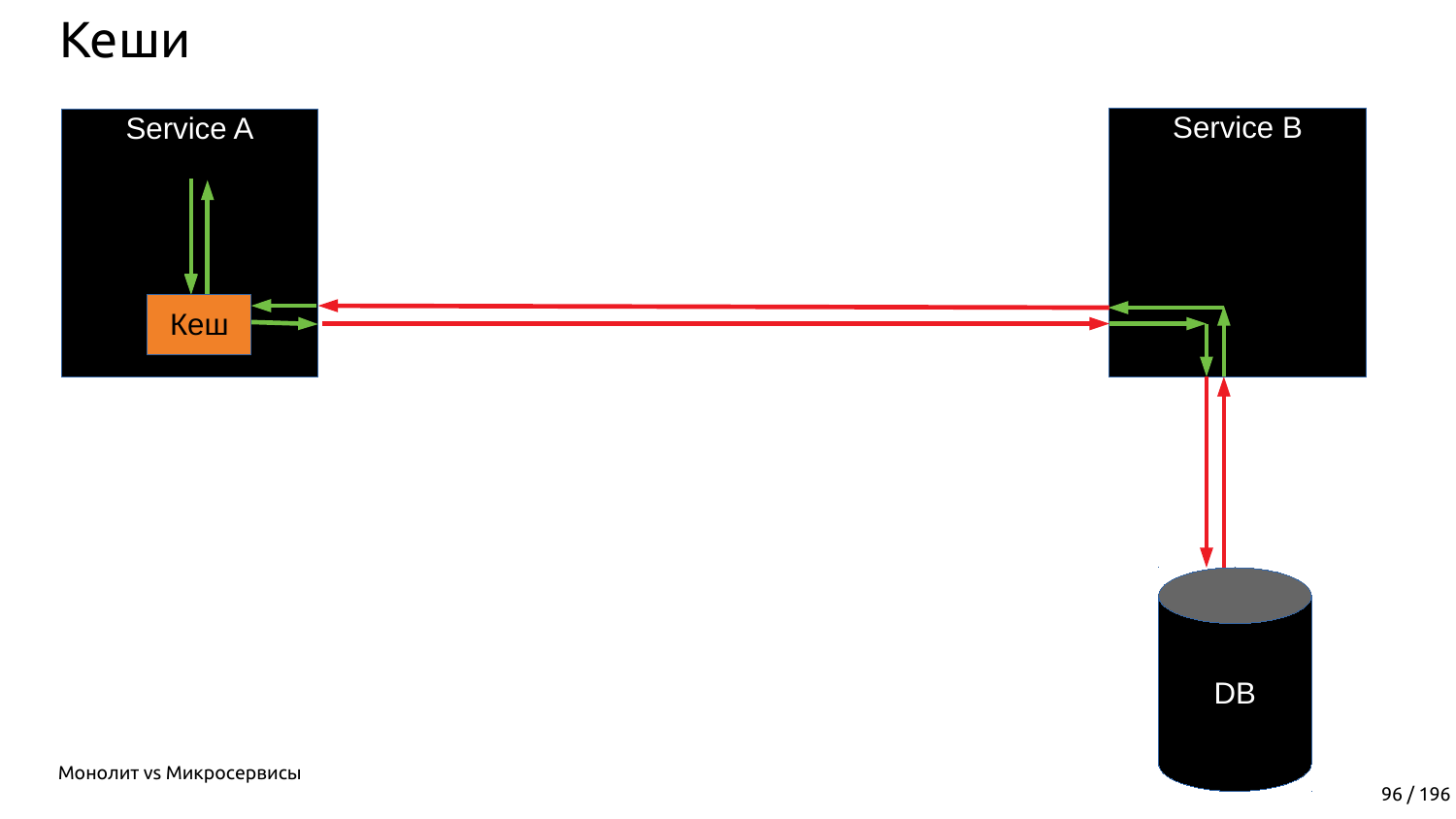



#### Service B



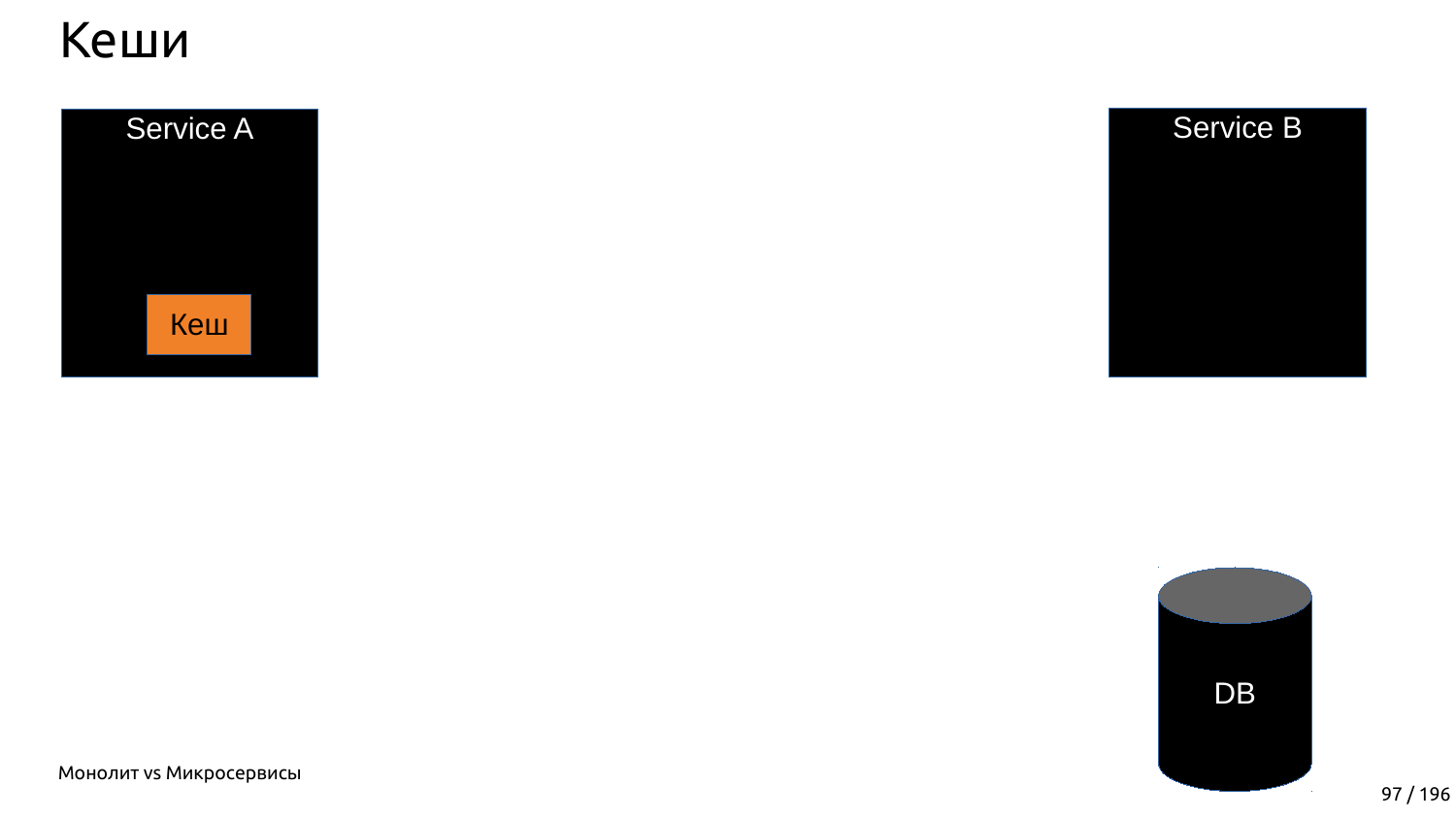#### Кеши



**Монолит vs Микросервисы** 

#### Service B





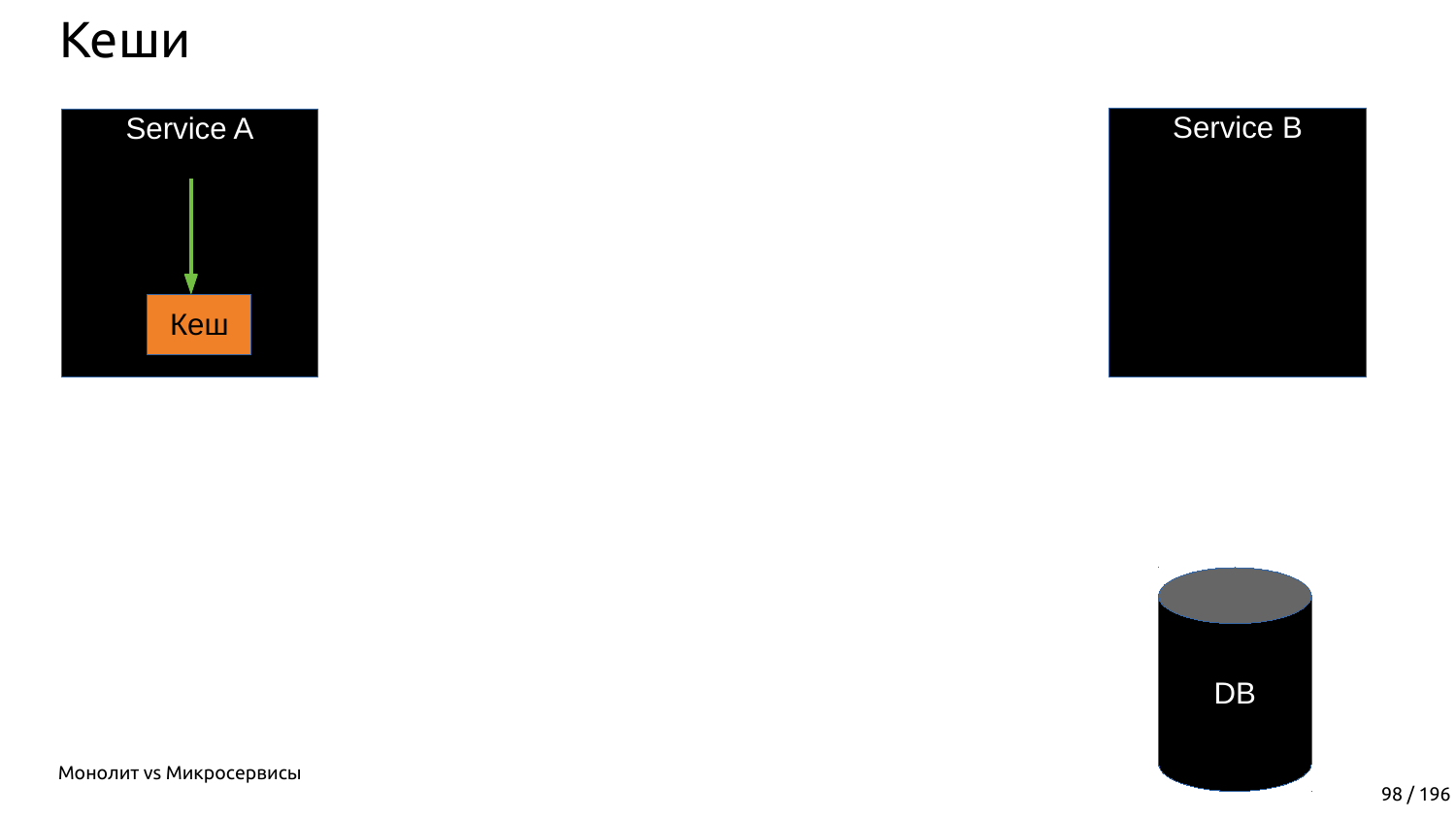#### Кеши



#### Service B



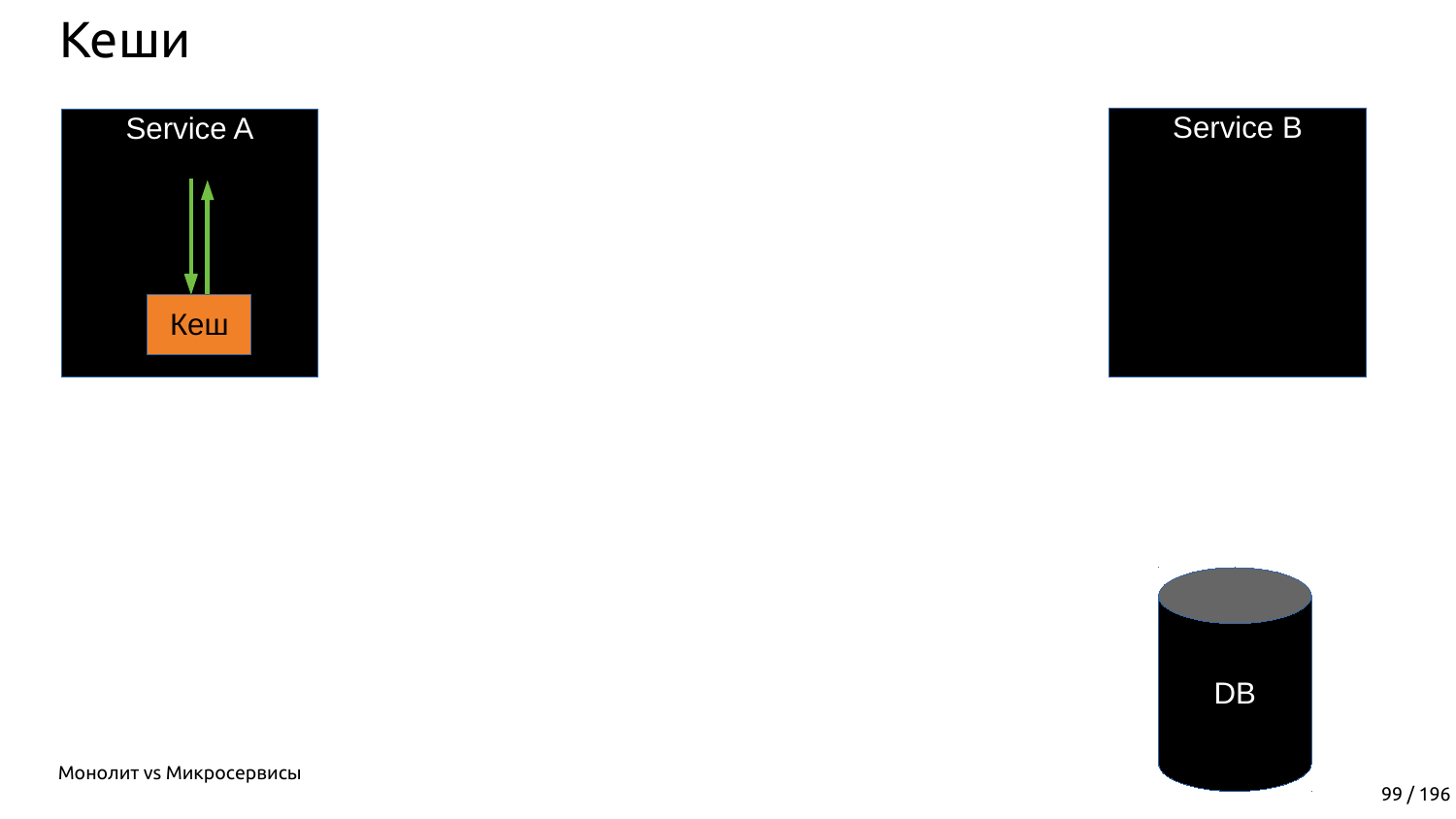

#### Разновидности кешей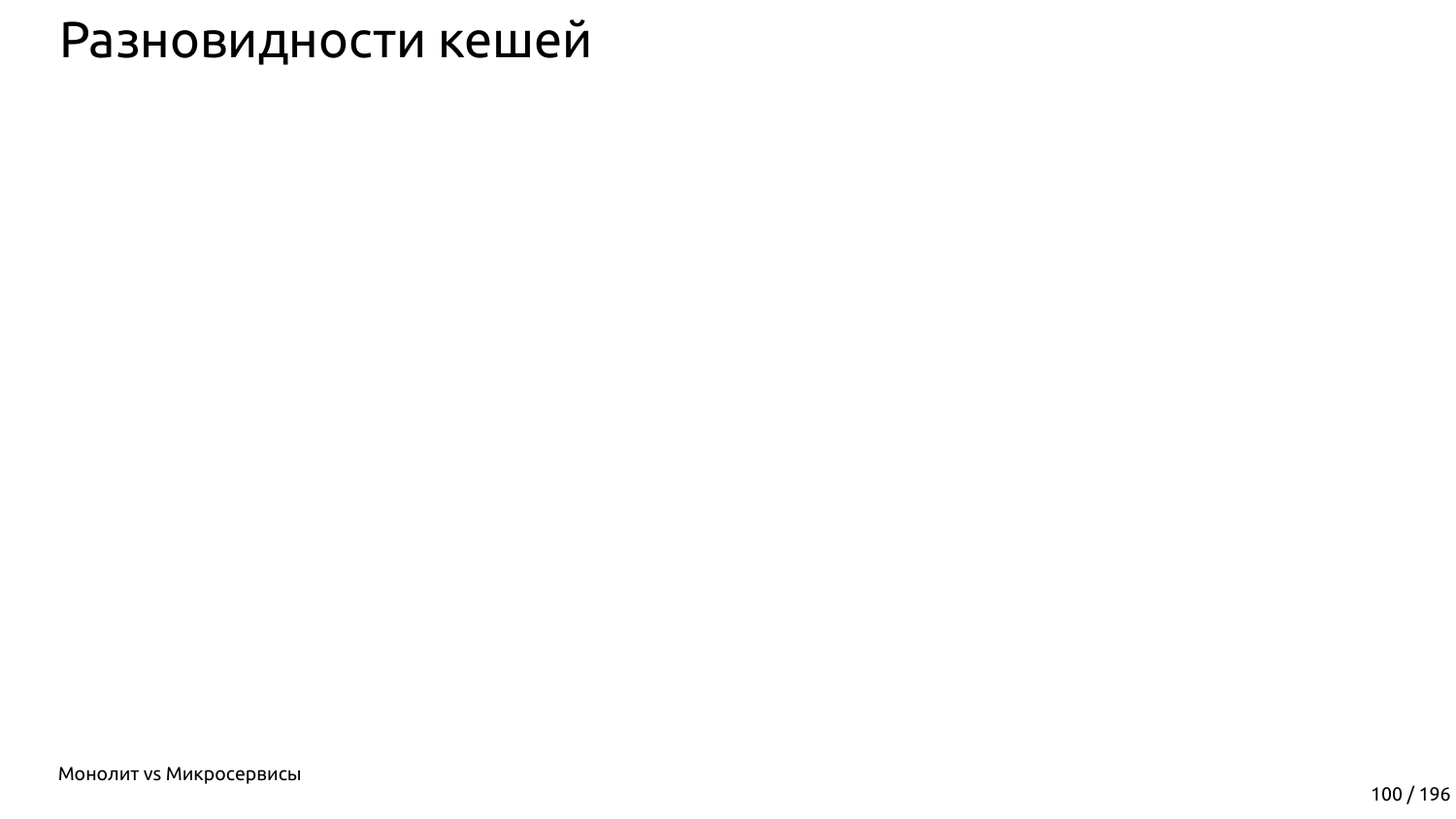● components::PostgreCache< PostgreCachePolicy >

Монолит vs Микросервисы



#### Разновидности кешей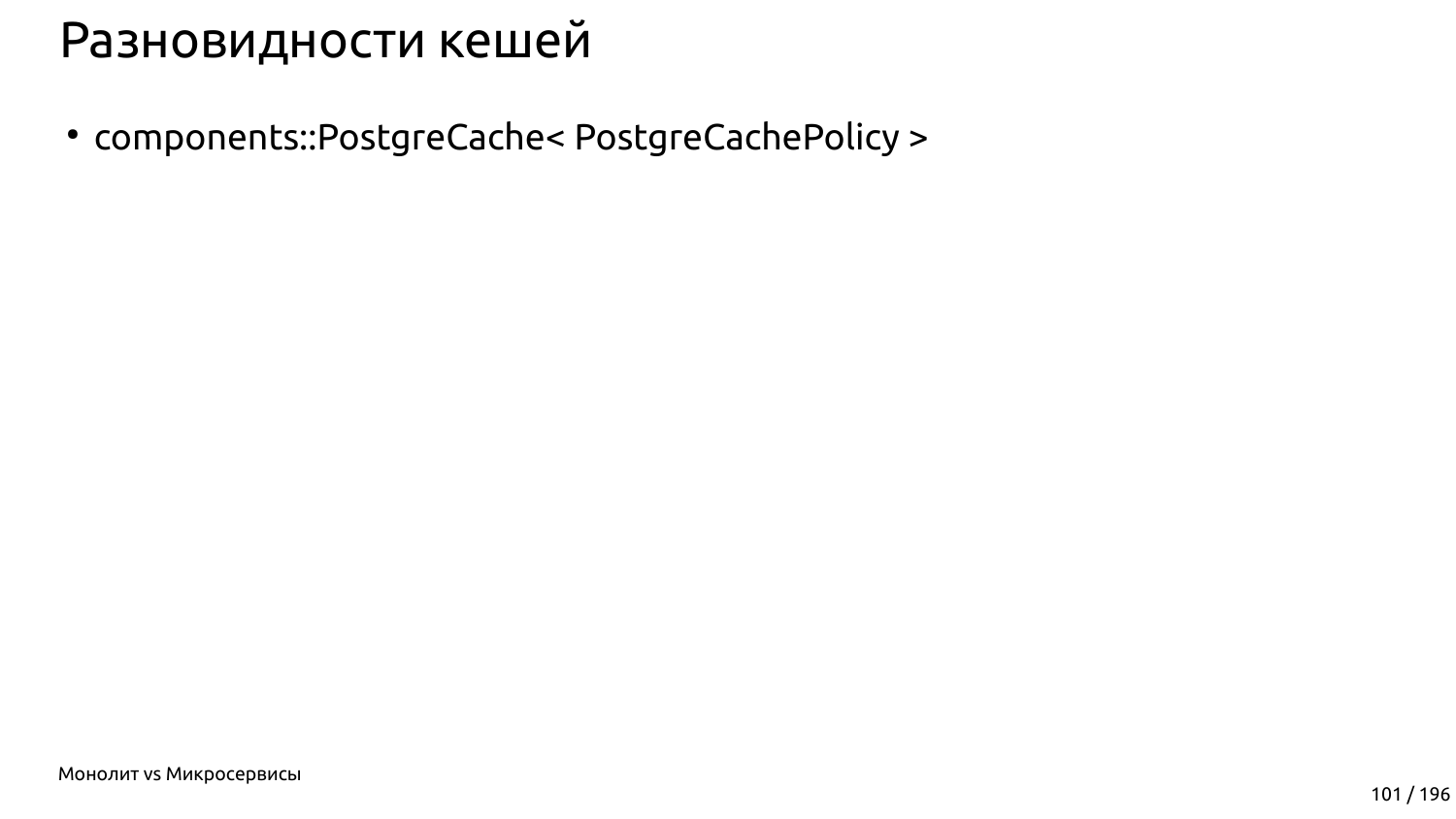

# Postgre Cache Policy

struct **AssortmentTraitCachePolicy** { static constexpr std::string\_view kName = "assortment-trait-cache";

```
 static const storages::postgres::Query kQuery = "SELECT a, b, c FROM table";
```
 using **ValueType** = **Assortment**; static constexpr auto kKeyMember = &**Assortment**::**item\_id**; static constexpr auto kUpdatedField = "update time"; using **UpdatedFieldType** = **storages**::**postgres**::**TimePointTz**; };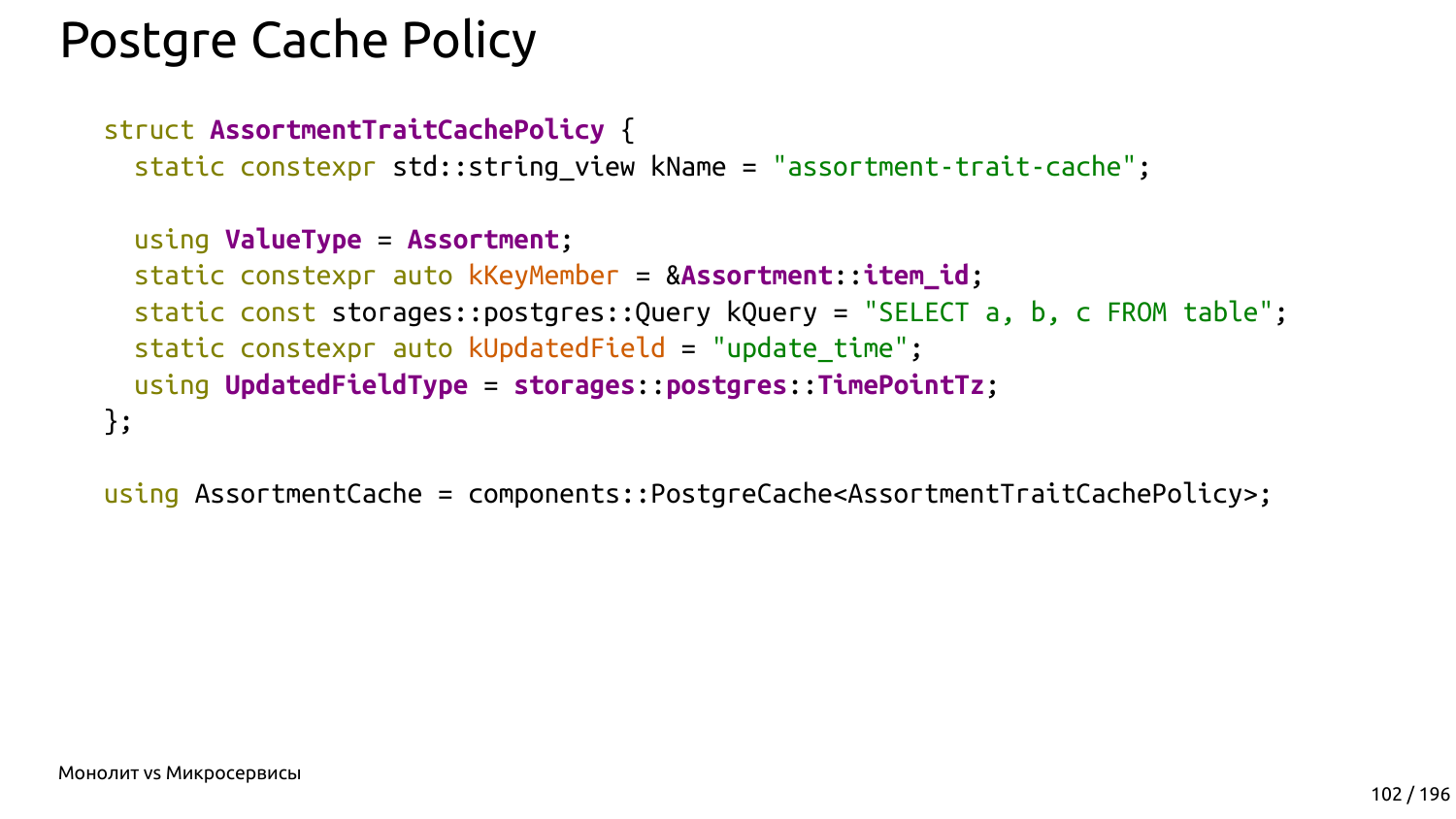

# Postgre Cache Policy

struct **AssortmentTraitCachePolicy** {  **static constexpr std::string\_view kName = "assortment-trait-cache";**

```
 static const storages::postgres::Query kQuery = "SELECT a, b, c FROM table";
```
 using **ValueType** = **Assortment**; static constexpr auto kKeyMember = &**Assortment**::**item\_id**; static constexpr auto kUpdatedField = "update time"; using **UpdatedFieldType** = **storages**::**postgres**::**TimePointTz**; };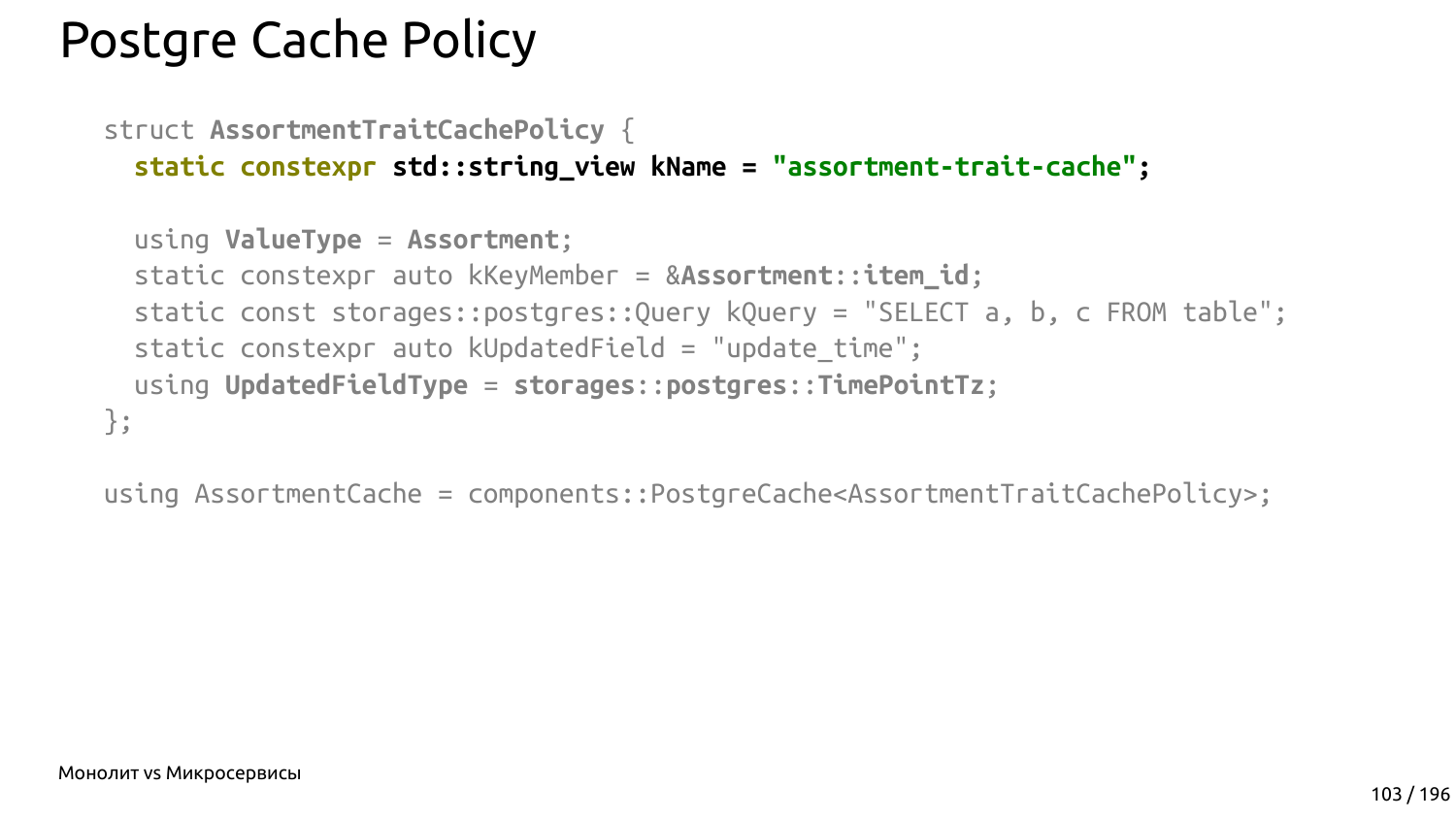

# Postgre Cache Policy

#### **using ValueType = Assortment;**

```
 static const storages::postgres::Query kQuery = "SELECT a, b, c FROM table";
```
 static constexpr auto kKeyMember = &**Assortment**::**item\_id**; static constexpr auto kUpdatedField = "update time"; using **UpdatedFieldType** = **storages**::**postgres**::**TimePointTz**; };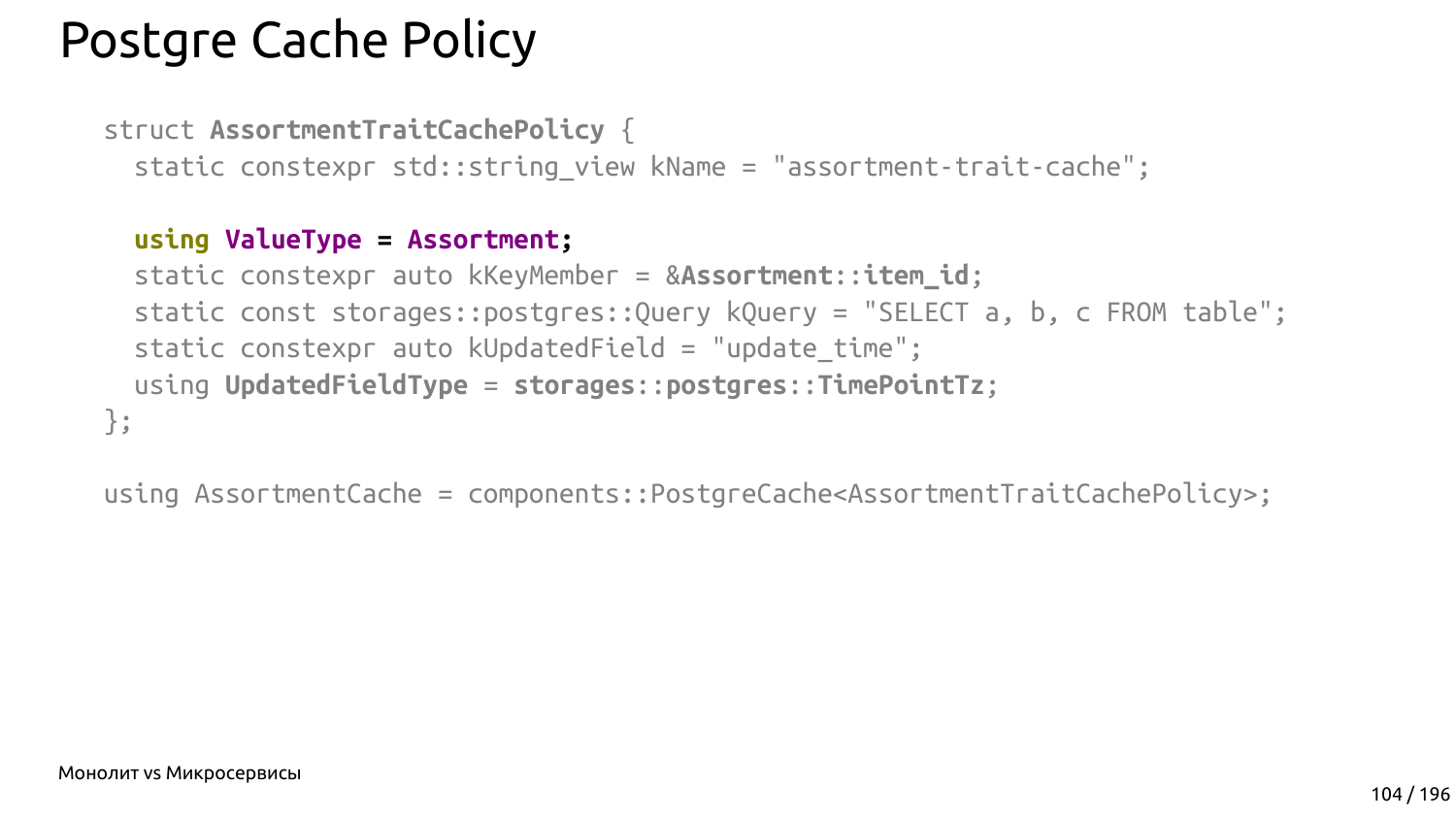

# Postgre Cache Policy

 using **ValueType** = **Assortment**;  **static constexpr auto kKeyMember = &Assortment::item\_id;** static const storages::postgres::Query kQuery = "SELECT a, b, c FROM table"; static constexpr auto kUpdatedField = "update time"; using **UpdatedFieldType** = **storages**::**postgres**::**TimePointTz**; };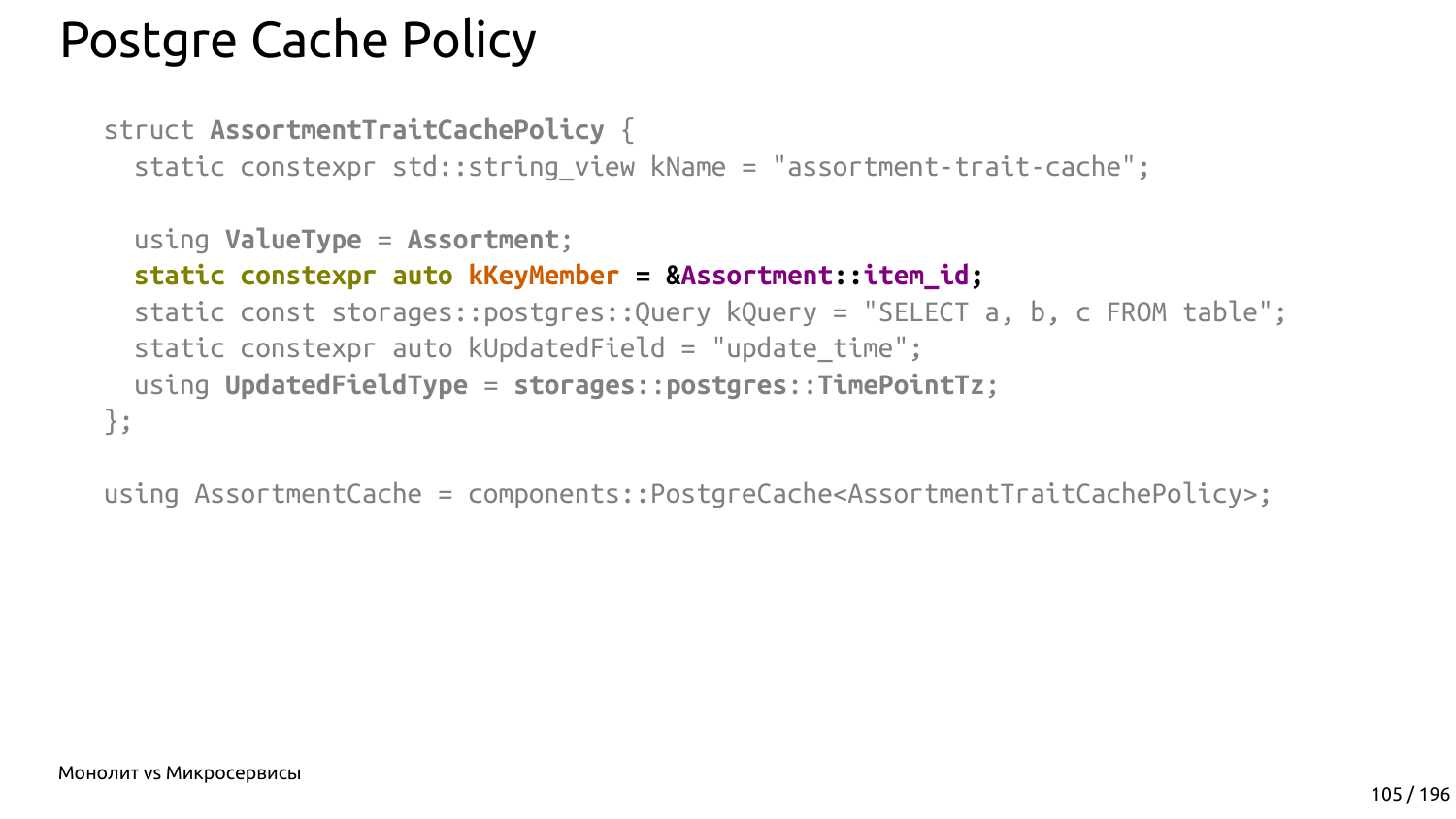

# Postgre Cache Policy

```
 static const storages::postgres::Query kQuery = "SELECT a, b, c FROM table";
```
 using **ValueType** = **Assortment**; static constexpr auto kKeyMember = &**Assortment**::**item\_id**;  **static constexpr auto kUpdatedField = "update\_time";** using **UpdatedFieldType** = **storages**::**postgres**::**TimePointTz**; };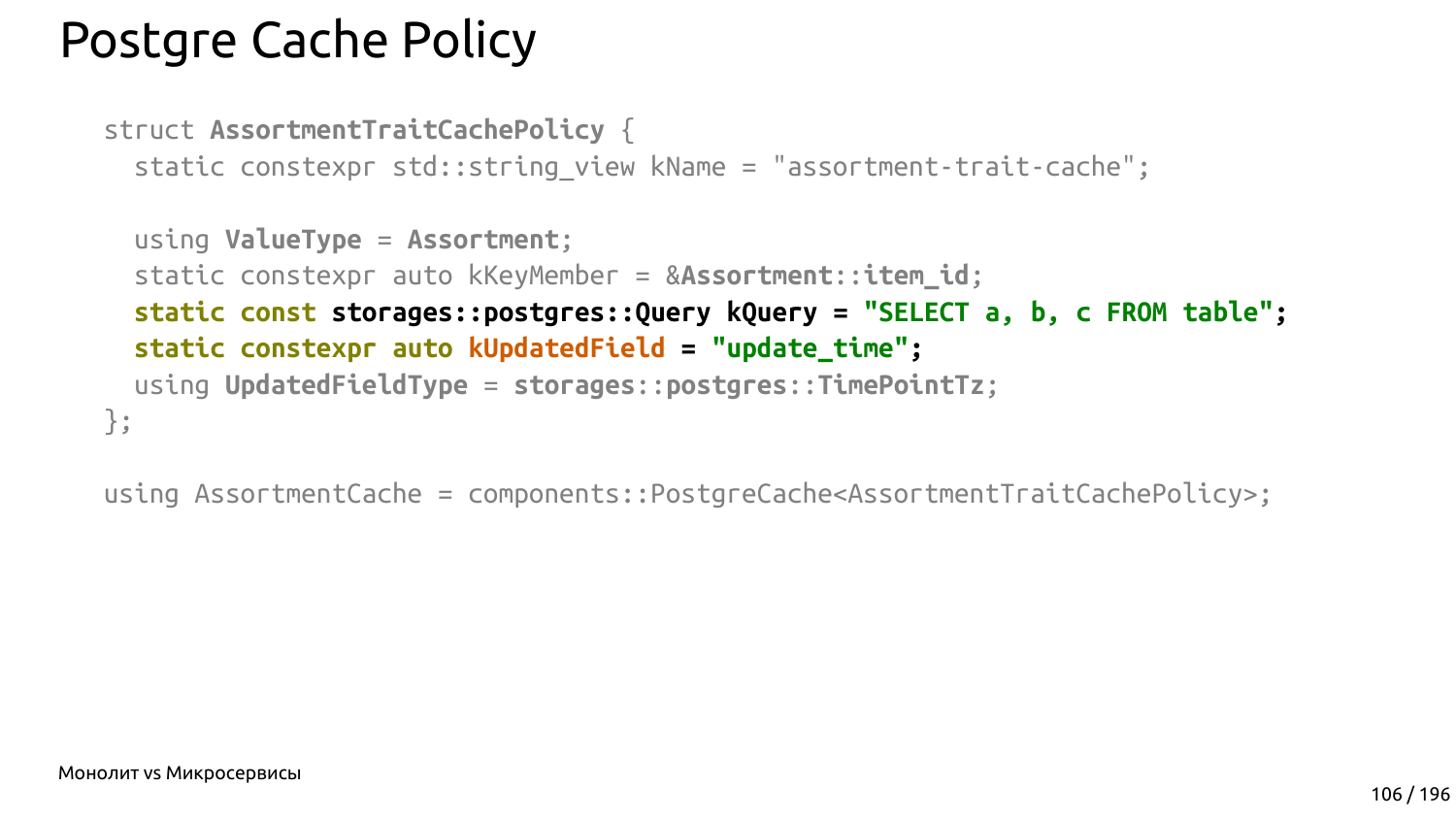

# Postgre Cache Policy

```
 static const storages::postgres::Query kQuery = "SELECT a, b, c FROM table";
```
 using **ValueType** = **Assortment**; static constexpr auto kKeyMember = &**Assortment**::**item\_id**; static constexpr auto kUpdatedField = "update time";  **using UpdatedFieldType = storages::postgres::TimePointTz;** };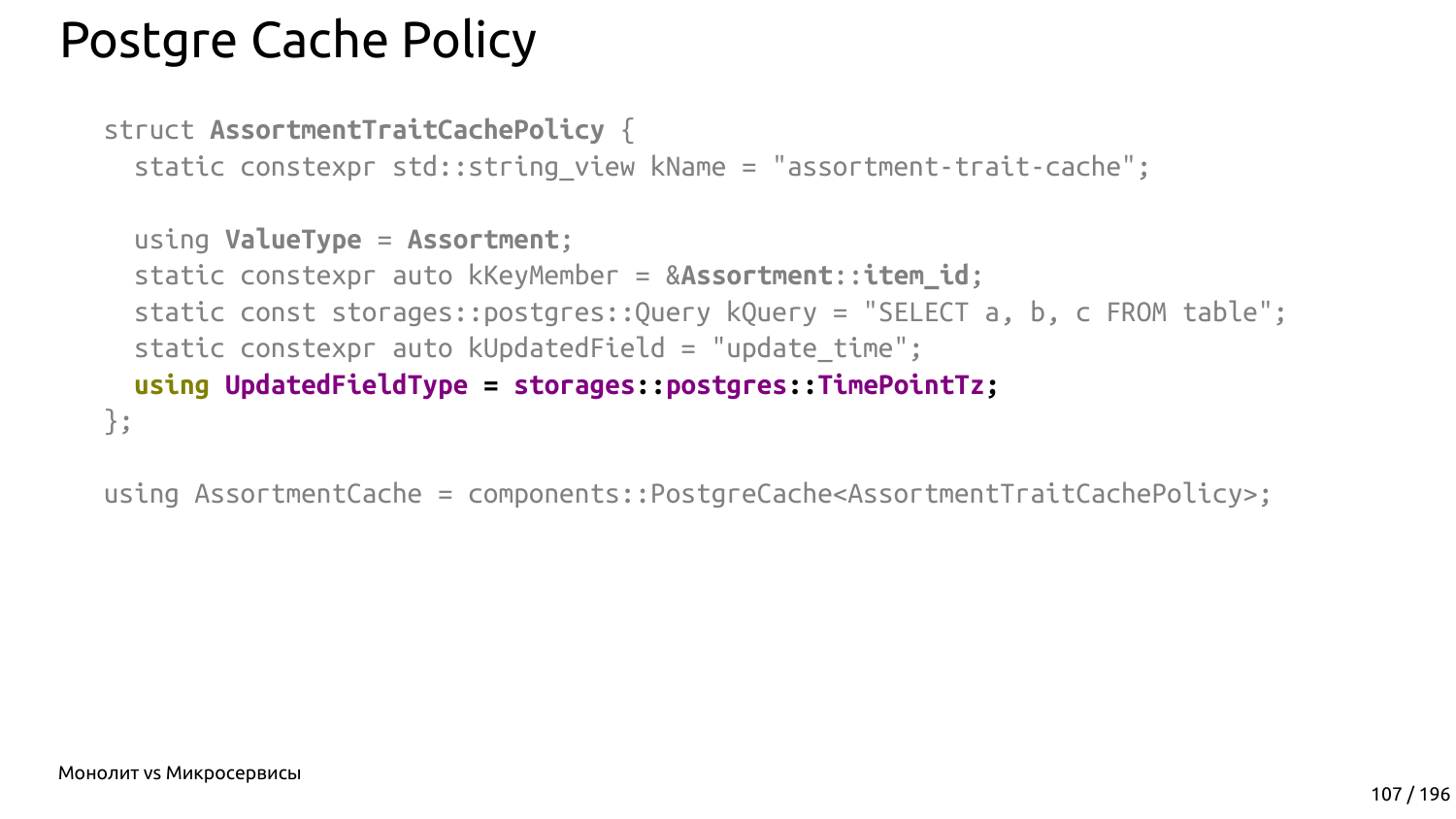# Postgre Cache Policy файл конфига

assortment-trait-cache: pgcomponent: psql-nomenclature full-update-interval: 1h update-interval: 5m

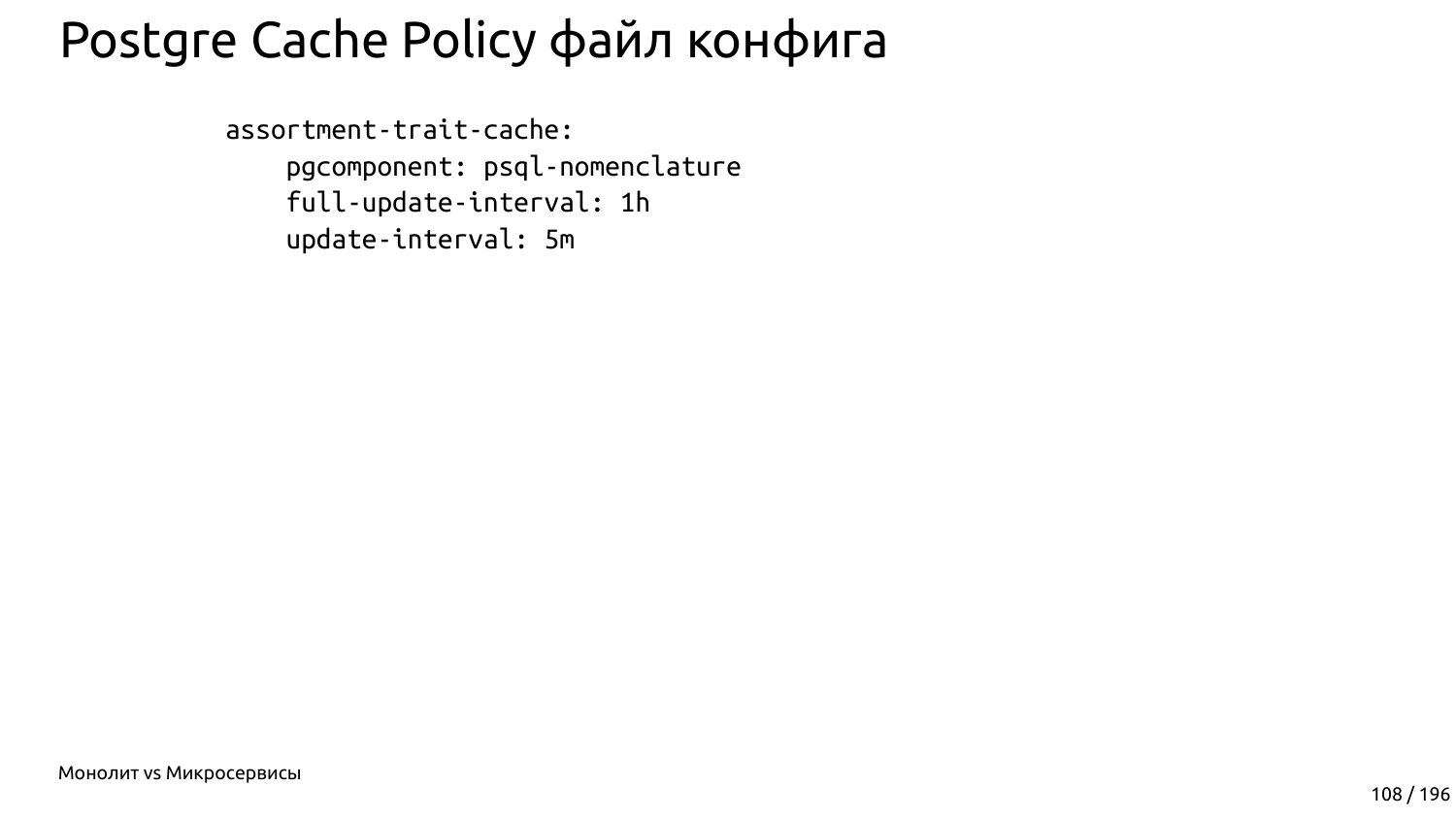● components::PostgreCache< PostgreCachePolicy >

Монолит vs Микросервисы

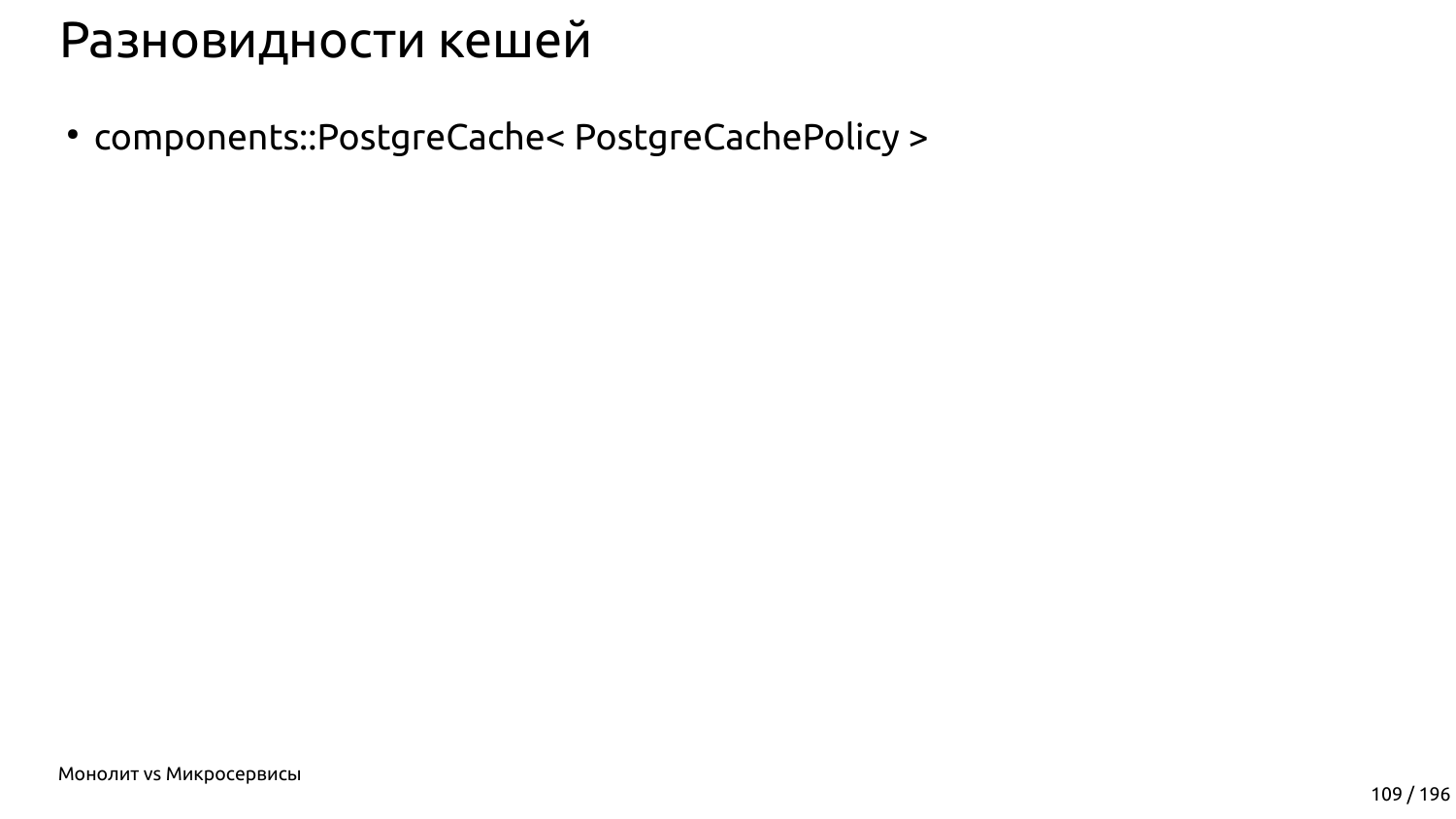- components::PostgreCache< PostgreCachePolicy >
- components::MongoCache< MongoCacheTraits >

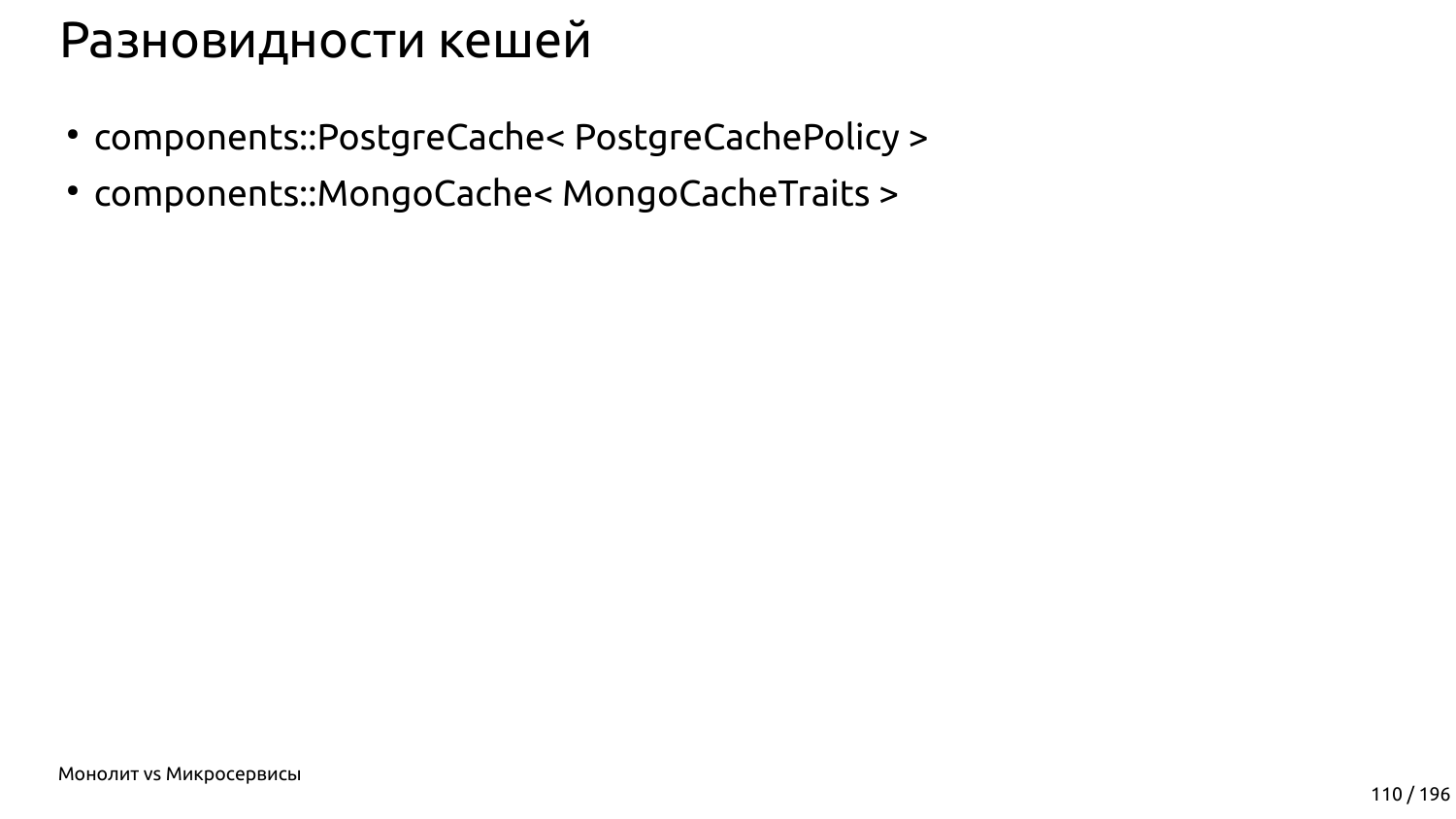

- components::PostgreCache< PostgreCachePolicy >
- components::MongoCache< MongoCacheTraits >
- components::CachingComponentBase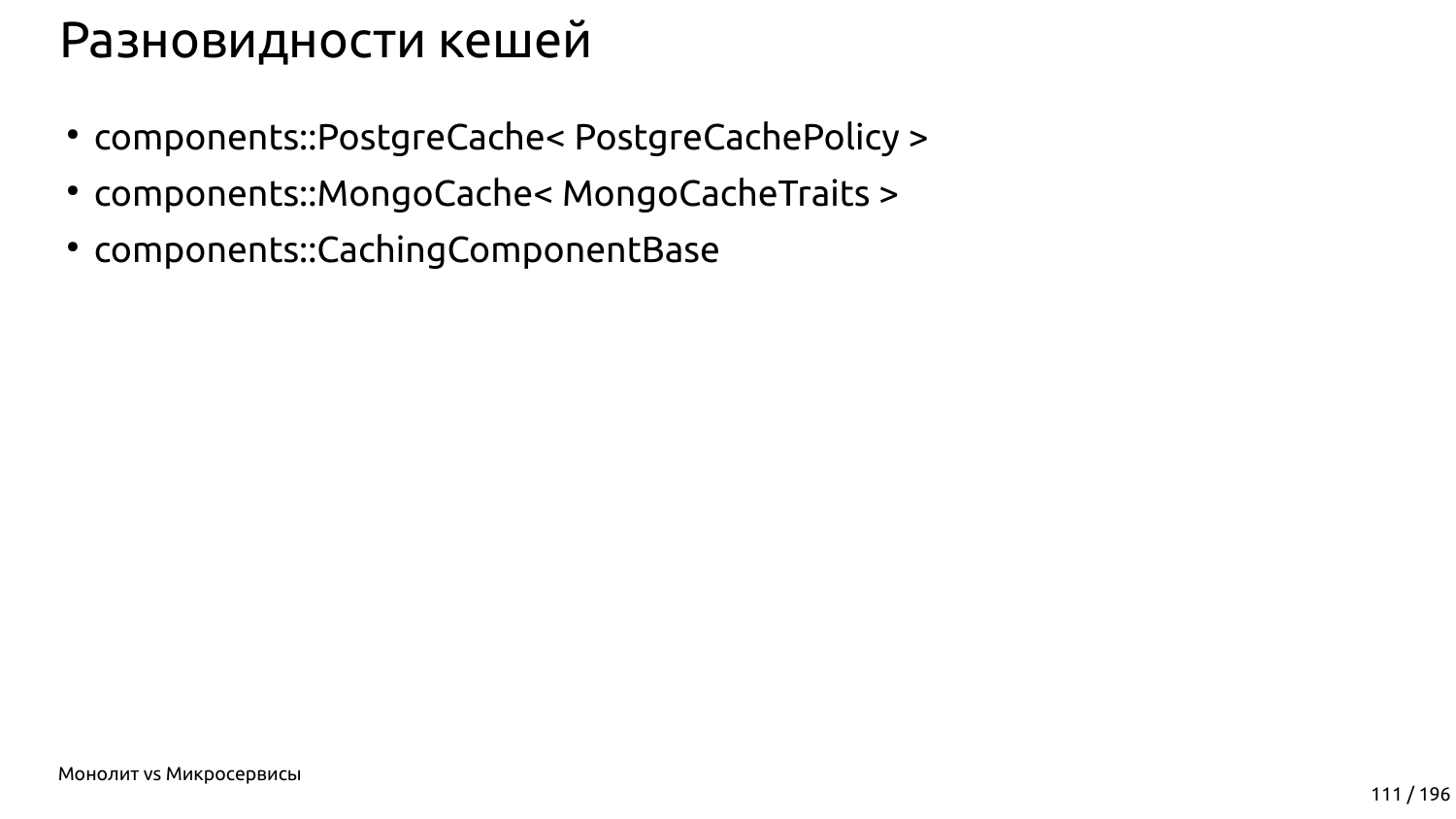- components::PostgreCache< PostgreCachePolicy >
- components::MongoCache< MongoCacheTraits >
- components::CachingComponentBase
- LRU

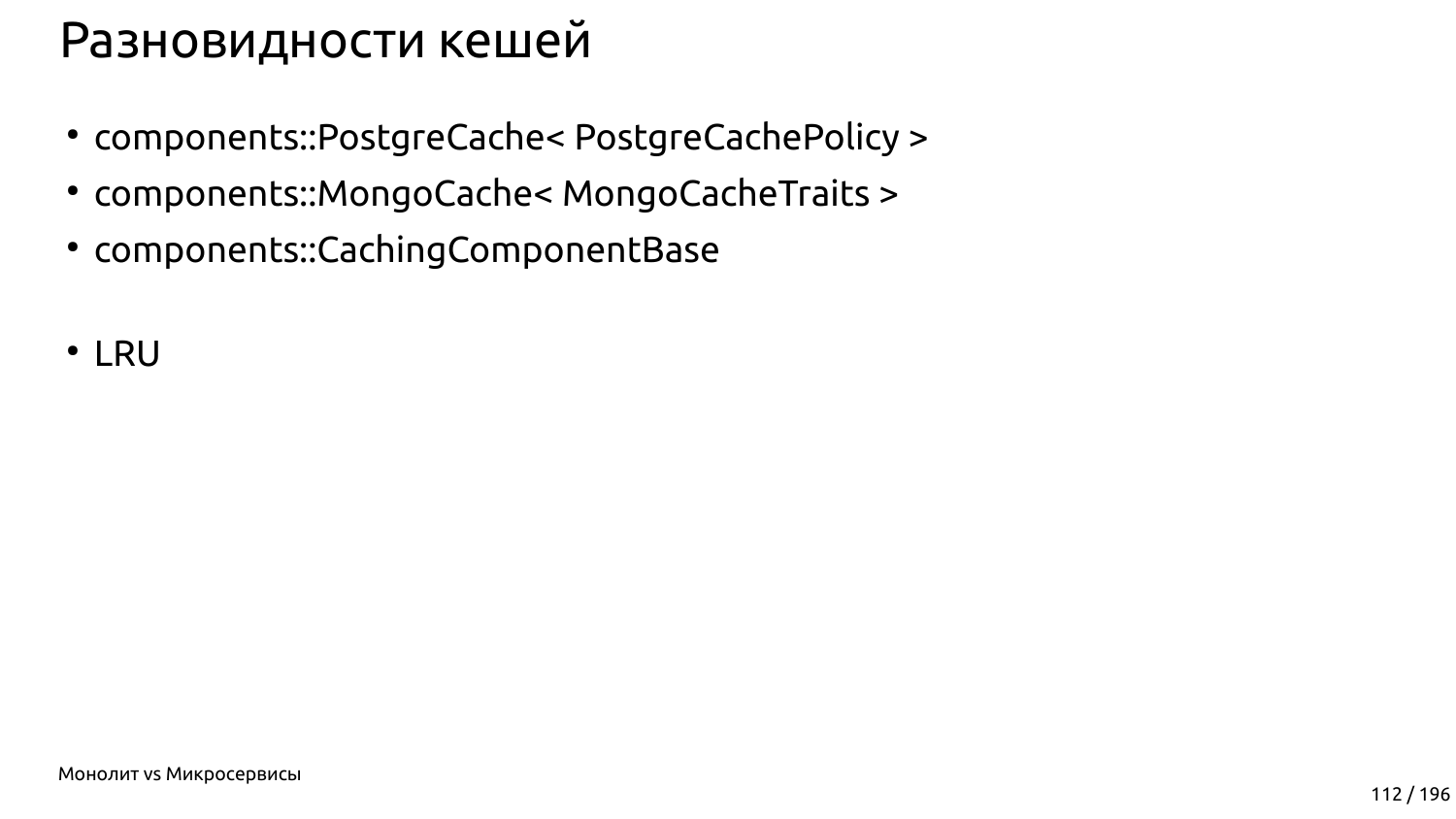

- components::PostgreCache< PostgreCachePolicy >
- components::MongoCache< MongoCacheTraits >
- components::CachingComponentBase
- LRU
	- cache::LruCacheComponent< Key, Value, Hash, Equal >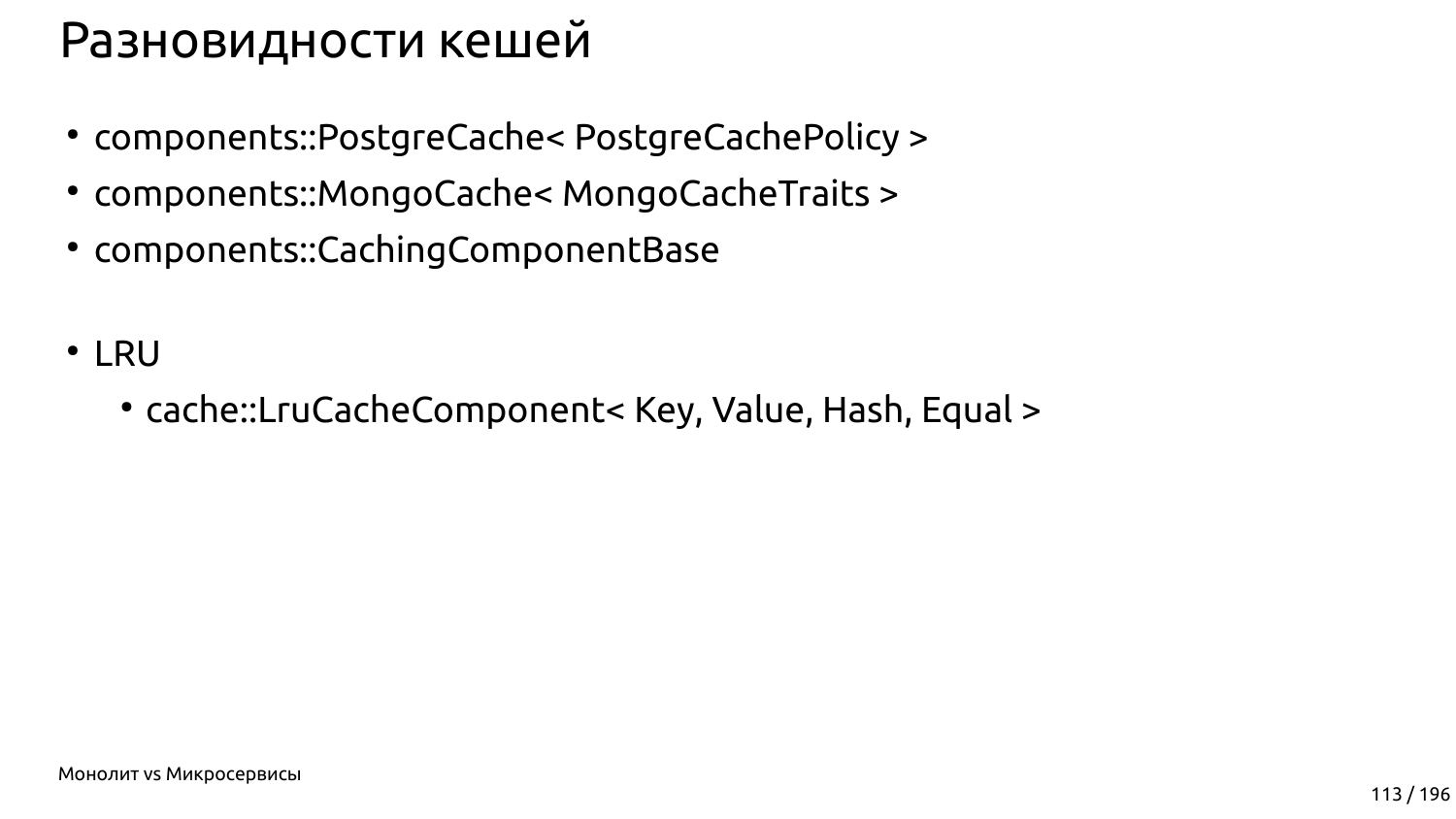

- components::PostgreCache< PostgreCachePolicy >
- components::MongoCache< MongoCacheTraits >
- components::CachingComponentBase
- LRU
	- cache::LruCacheComponent< Key, Value, Hash, Equal >
	- cache::ExpirableLruCache< Key, Value, Hash, Equal >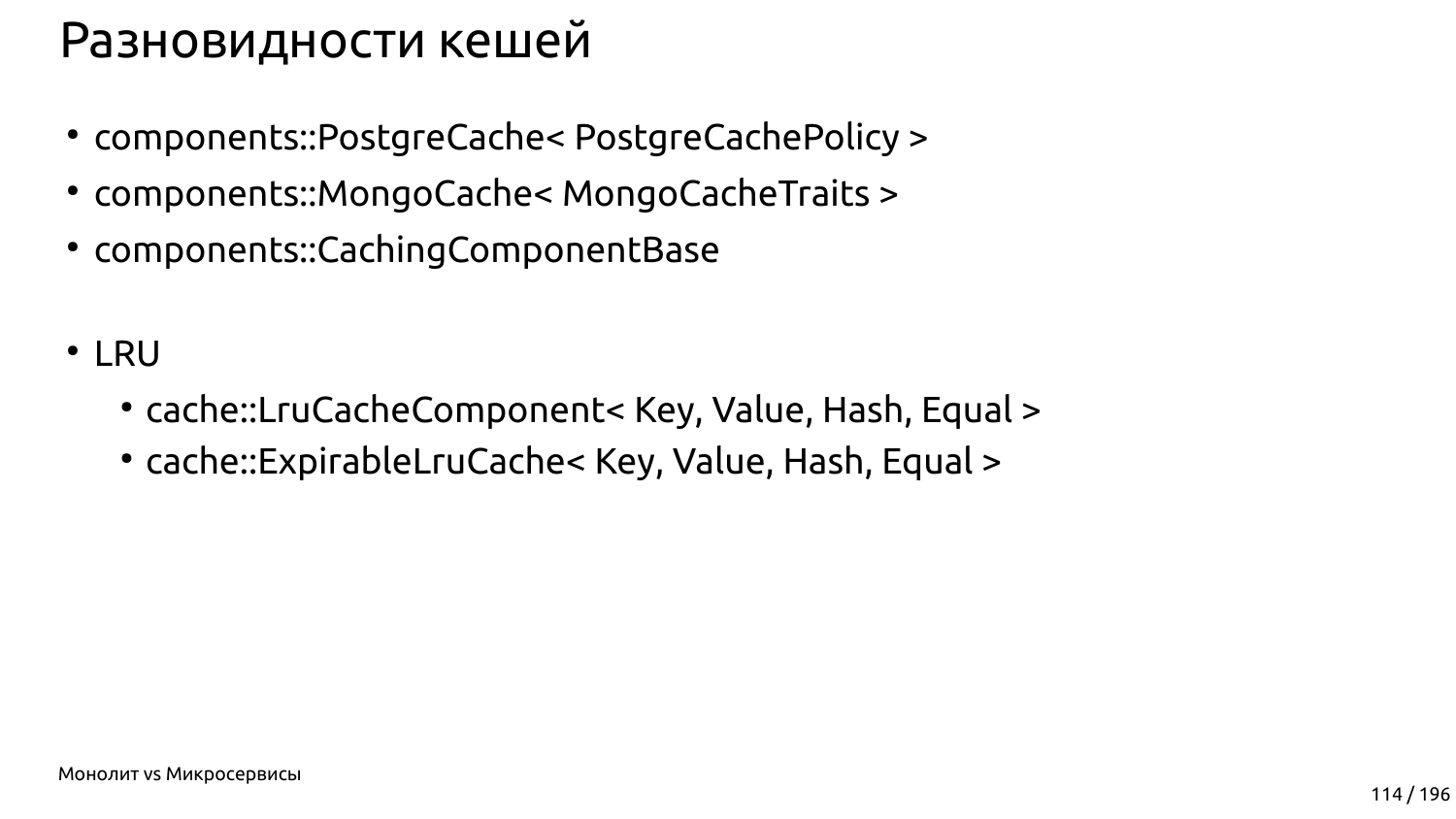

- components::PostgreCache< PostgreCachePolicy >
- components::MongoCache< MongoCacheTraits >
- components::CachingComponentBase
- LRU
	- cache::LruCacheComponent< Key, Value, Hash, Equal >
	- cache::ExpirableLruCache< Key, Value, Hash, Equal >
- Контейнеры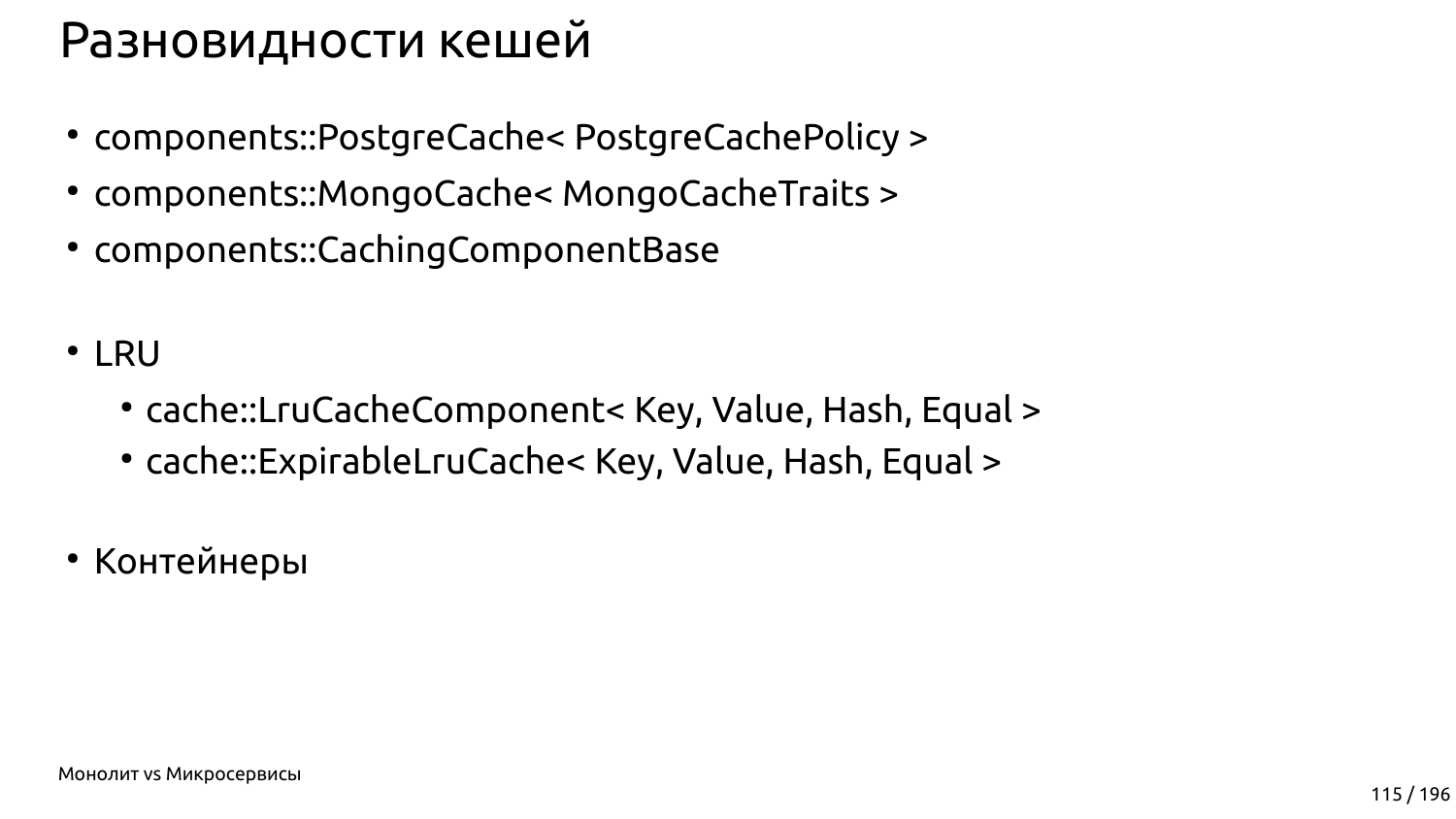

- components::PostgreCache< PostgreCachePolicy >
- components::MongoCache< MongoCacheTraits >
- components::CachingComponentBase
- LRU
	- cache::LruCacheComponent< Key, Value, Hash, Equal >
	- cache::ExpirableLruCache< Key, Value, Hash, Equal >
- Контейнеры:
	- cache::NWayLRU< T, U, Hash, Equal >
	- cache::LruMap< T, U, Hash, Equal >
	- cache::LruSet< T, Hash, Equal >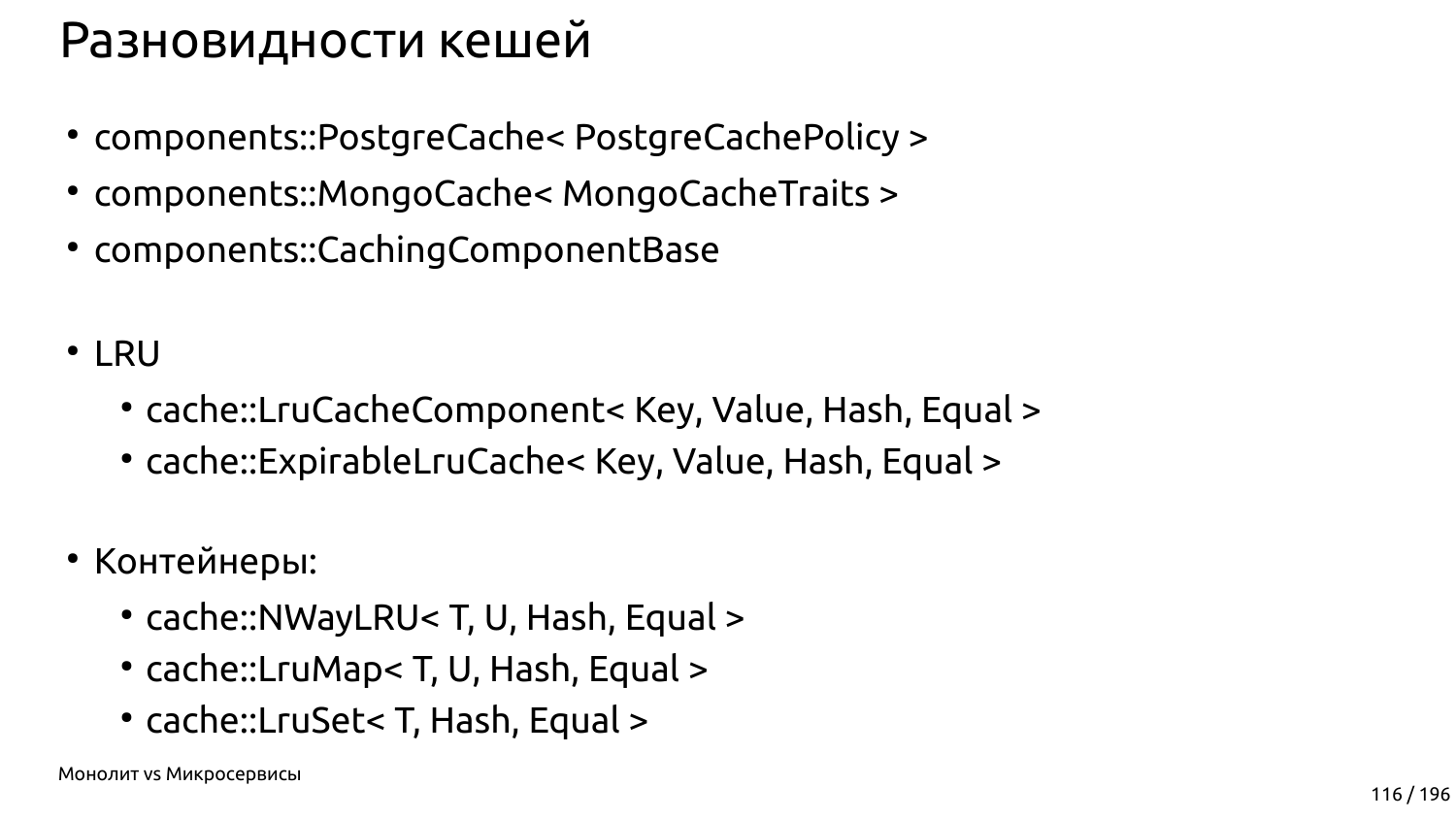

### SharedReadablePtr

## utils::SharedReadablePtr<  $T >$  Get () const utils::SharedReadablePtr<  $T >$  GetUnsafe () const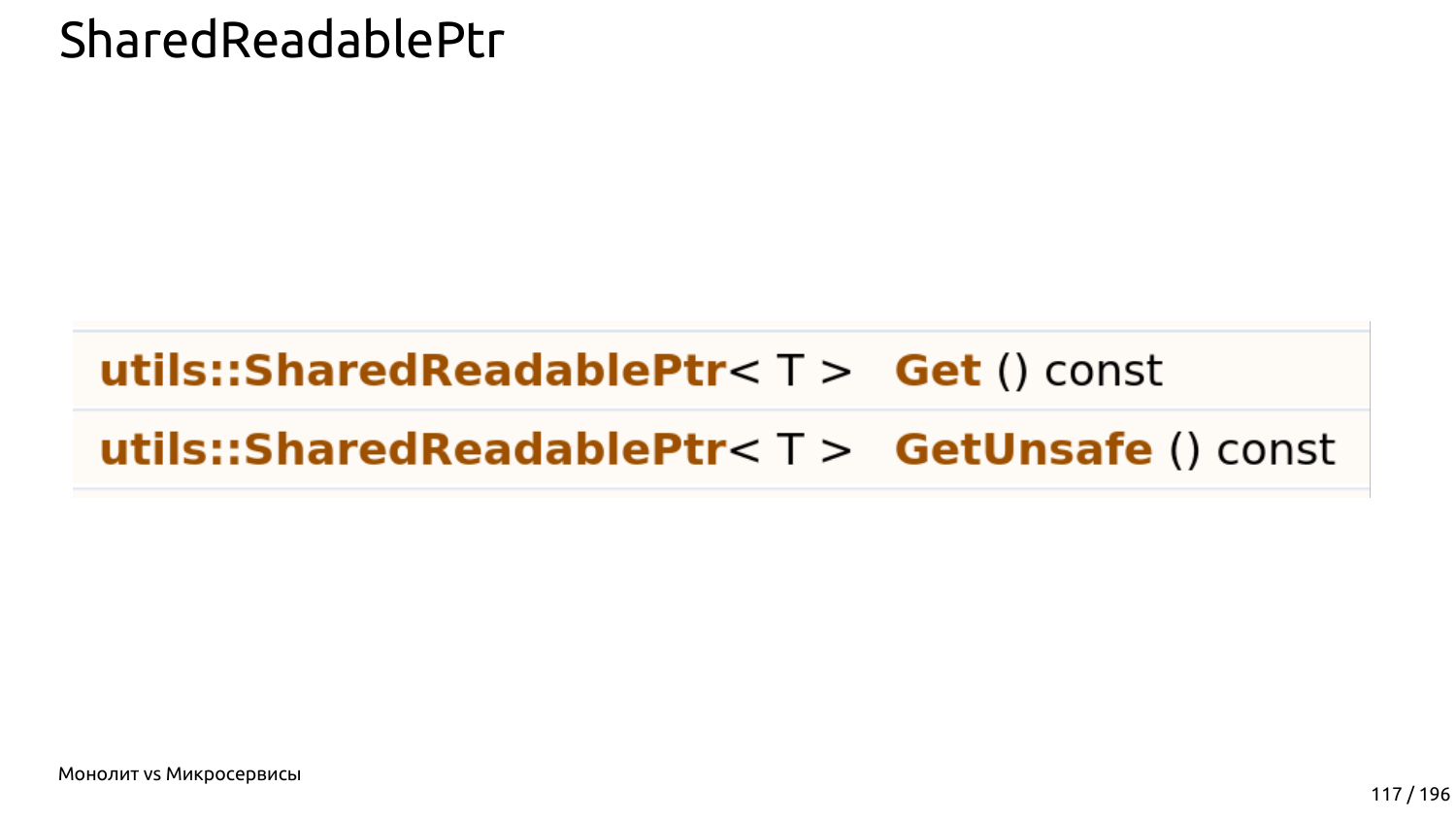

### SharedReadablePtr

# const T & operator\* () const &noexcept const  $T \& \text{operator}$ tor\* () && const  $T^*$  operator-> () const &noexcept const  $T^*$  operator-> () & &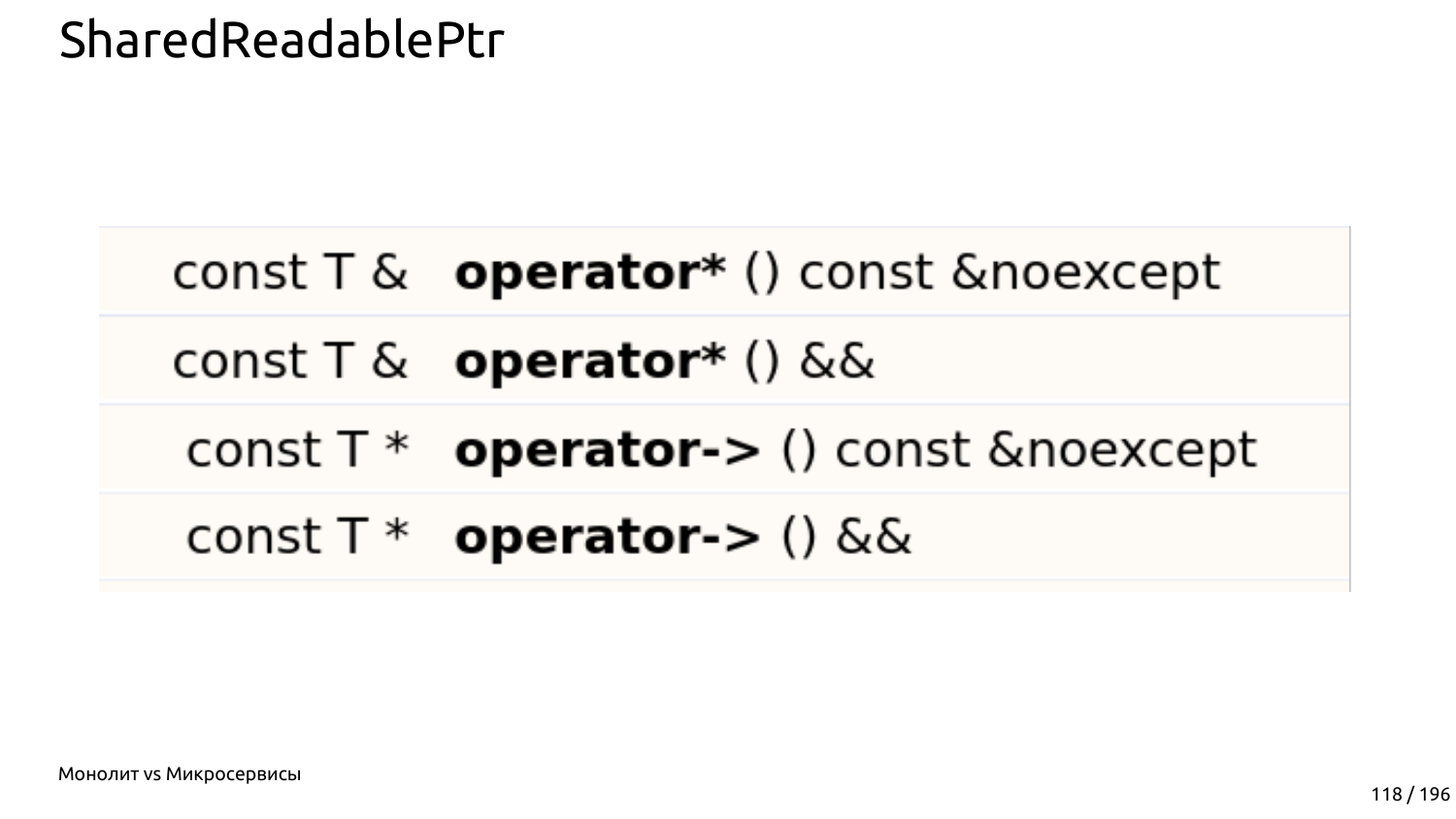#### *<u>Bes SharedReadablePtr</u>*

const auto& name = cache.Get()->name;

Монолит vs Микросервисы

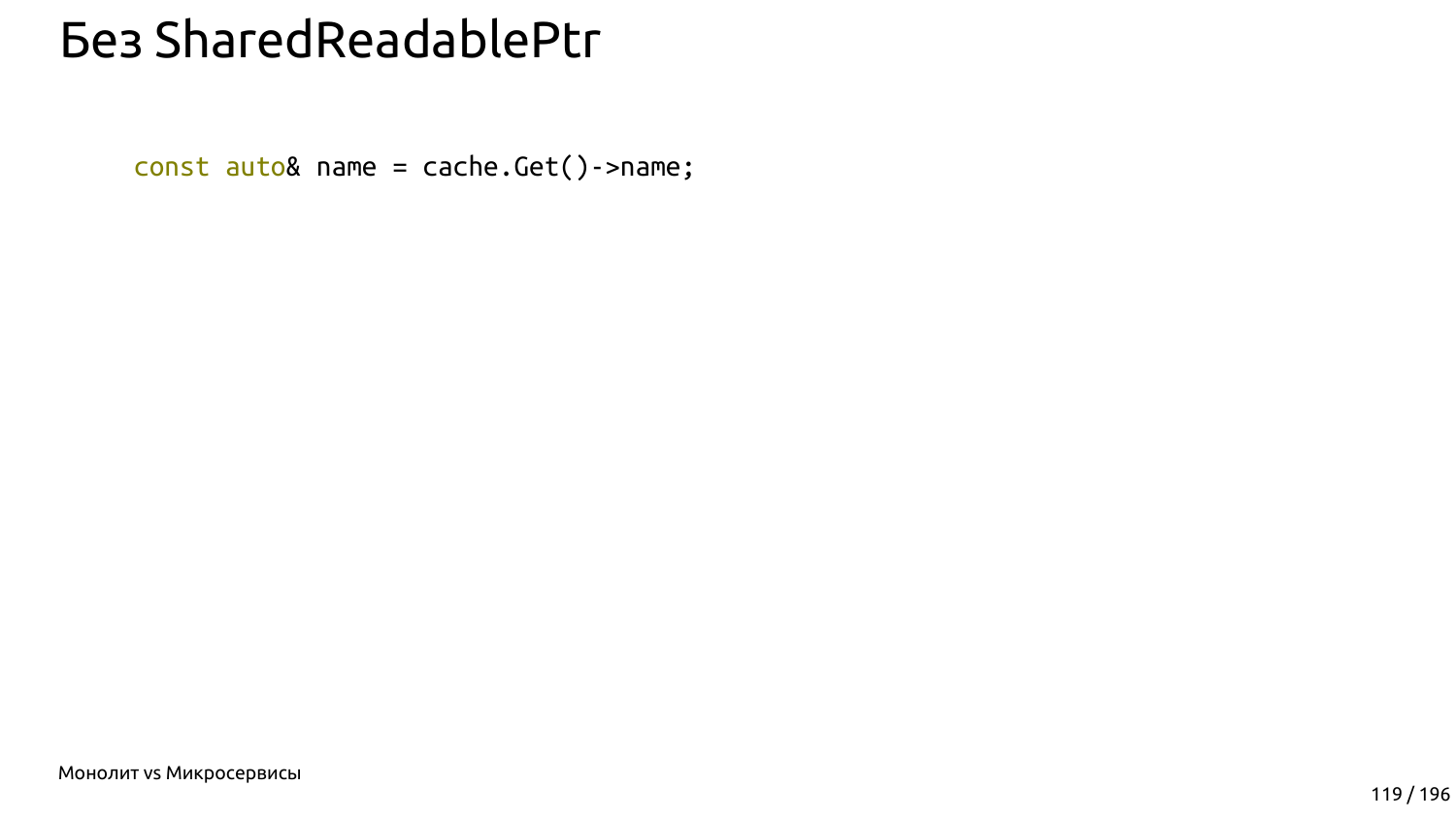#### *<u>Bes SharedReadablePtr</u>*

const auto& name = cache.Get()->name; DoSomething(name);

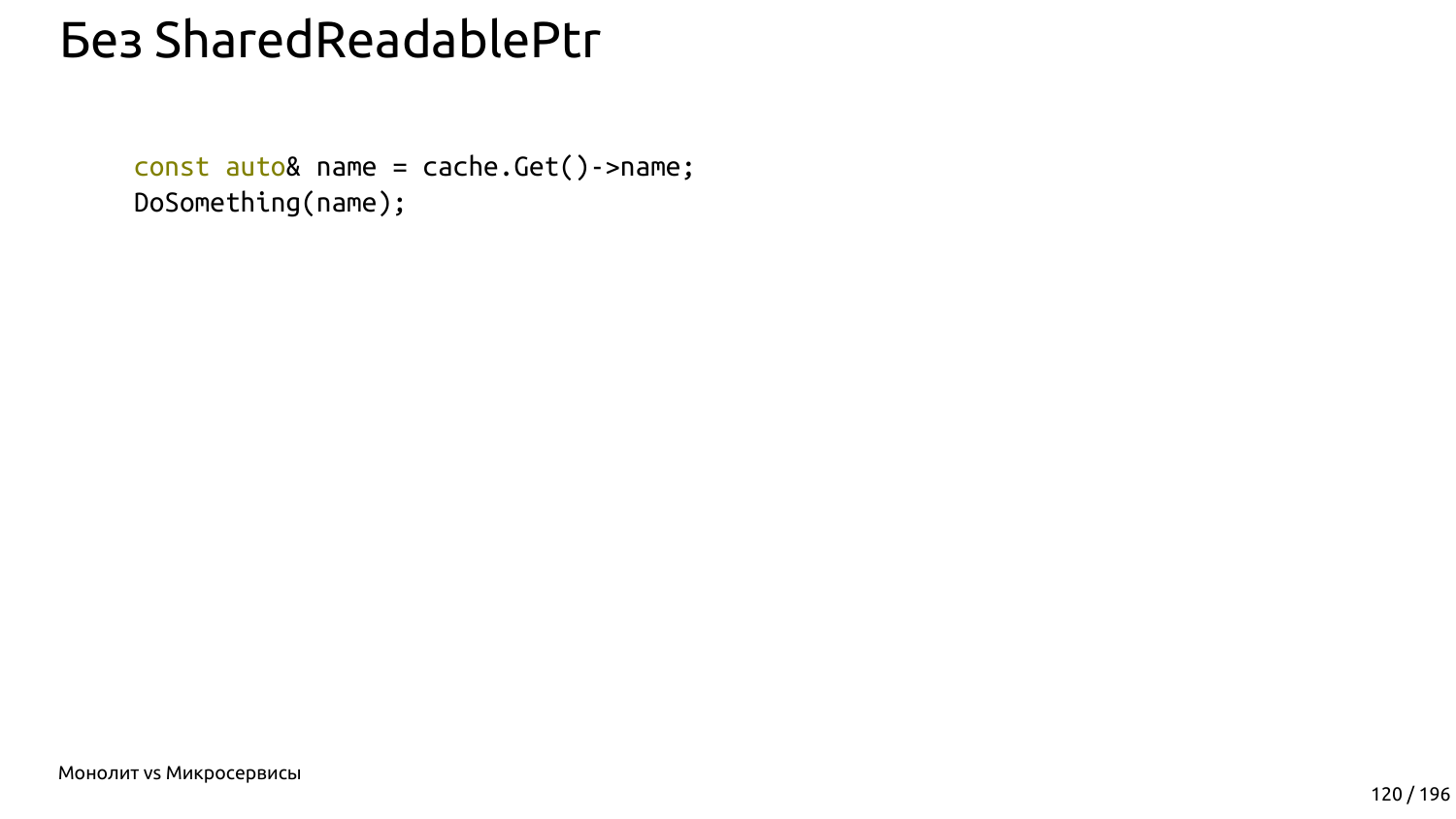#### *<u>Bes SharedReadablePtr</u>*

const auto& name = cache.Get()->name; DoSomething(name); // Segfault

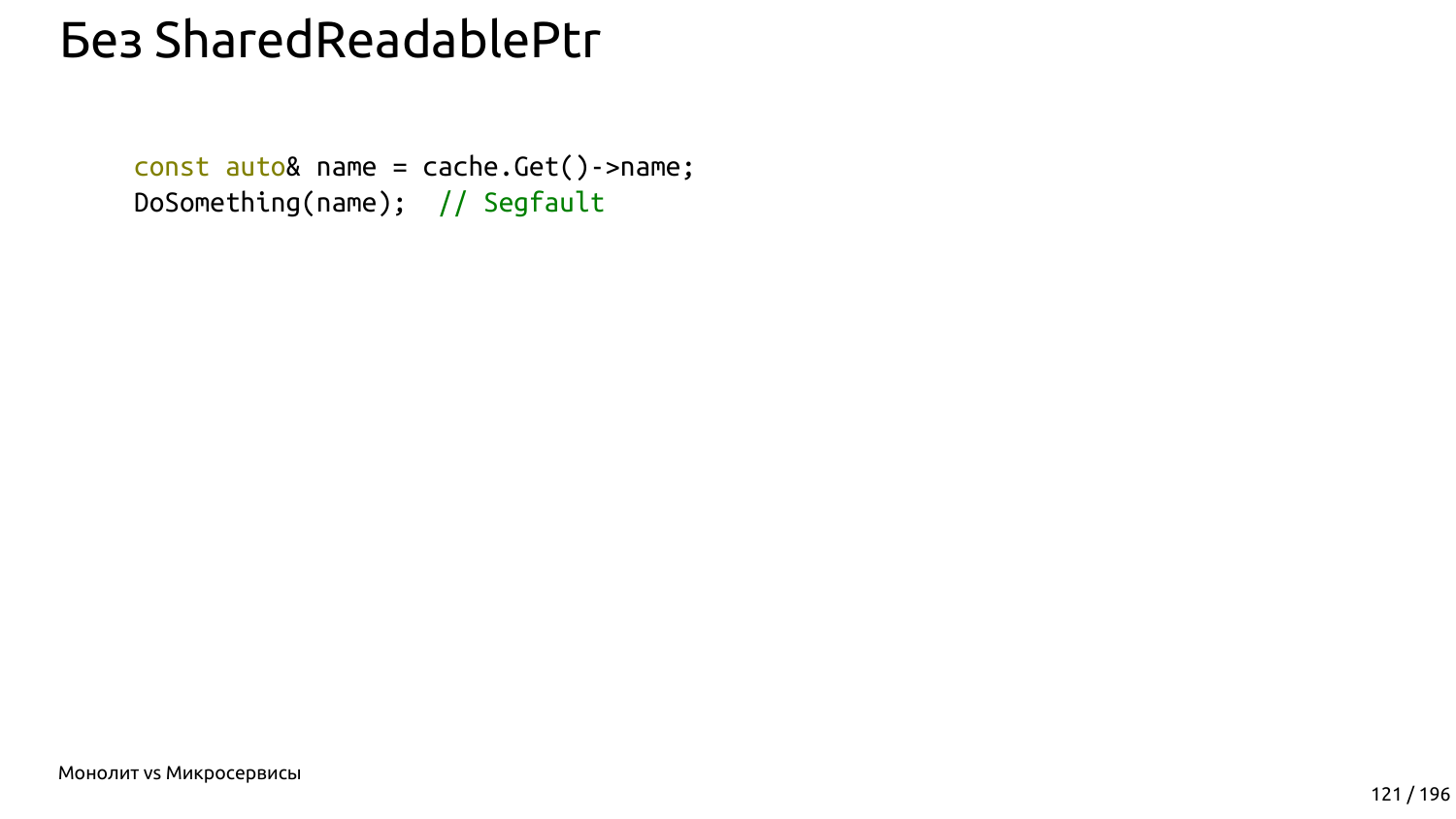#### SharedReadablePtr

const auto& name = cache.Get()->name;

**Монолит vs Микросервисы** 

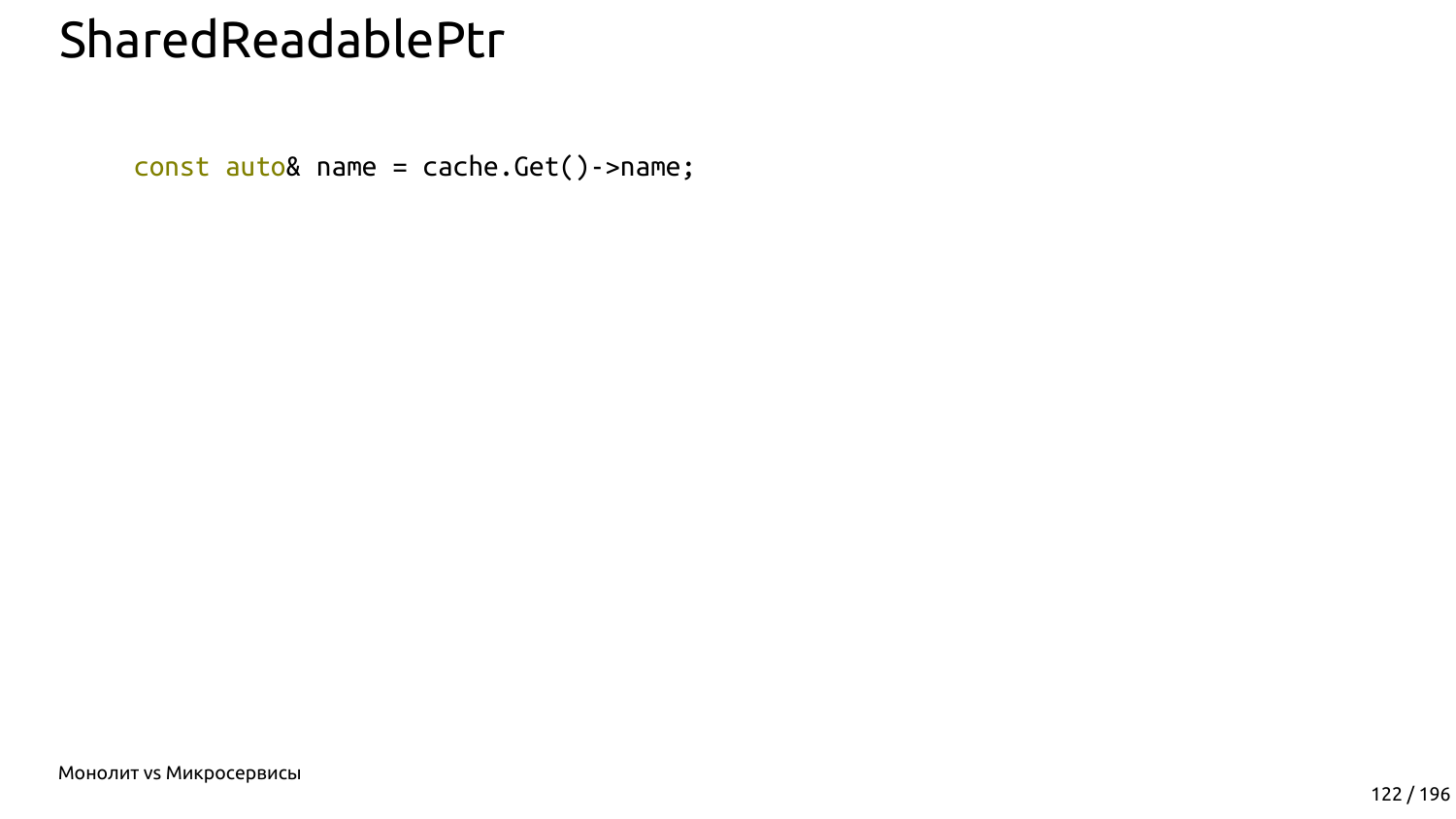

#### SharedReadablePtr

#### const auto& name = cache.Get()->name; // Compile time error: keep the pointer

before using, please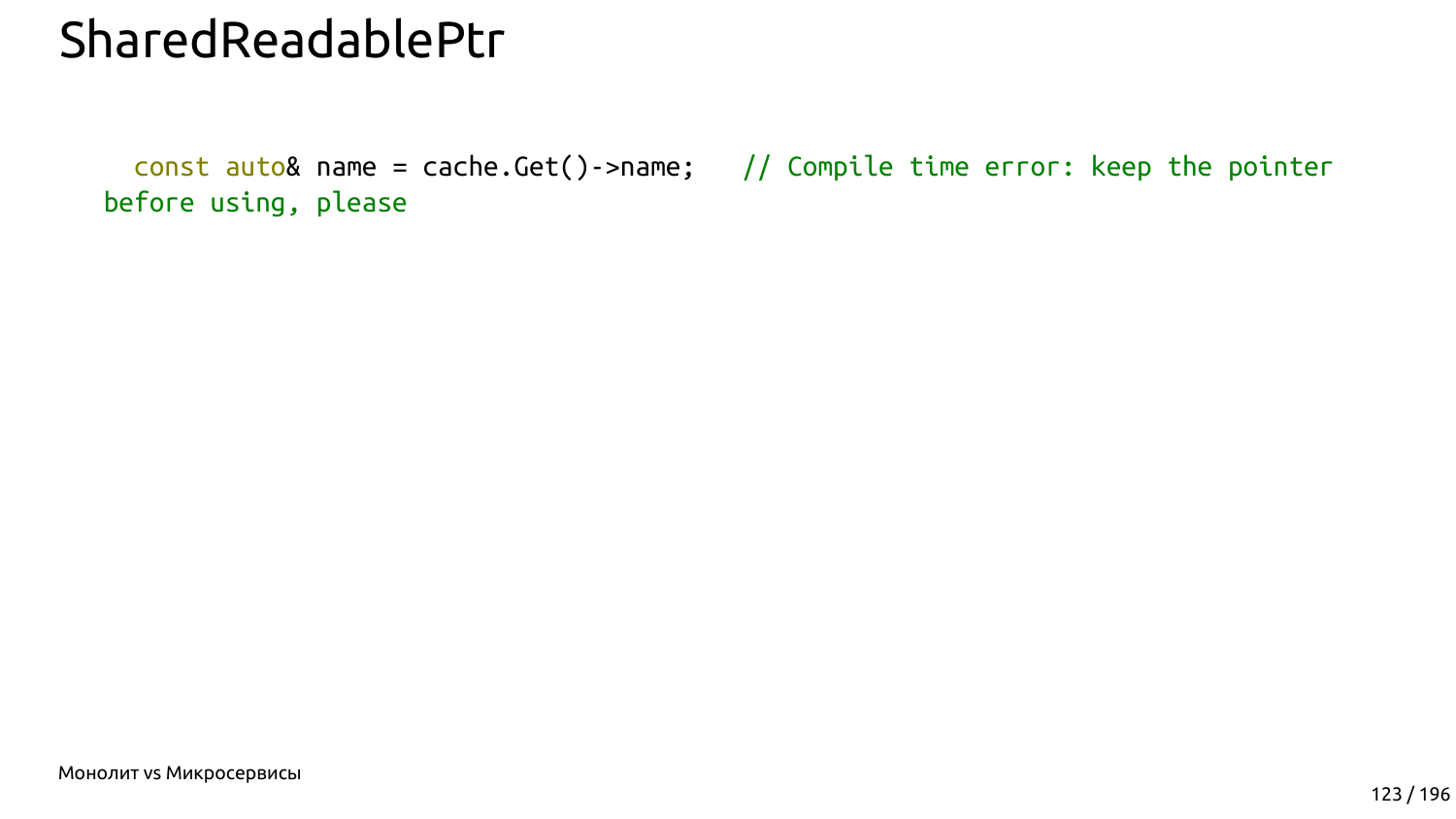

### SharedReadablePtr

 const auto snapshot = cache.Get(); DoSomething(snapshot->name);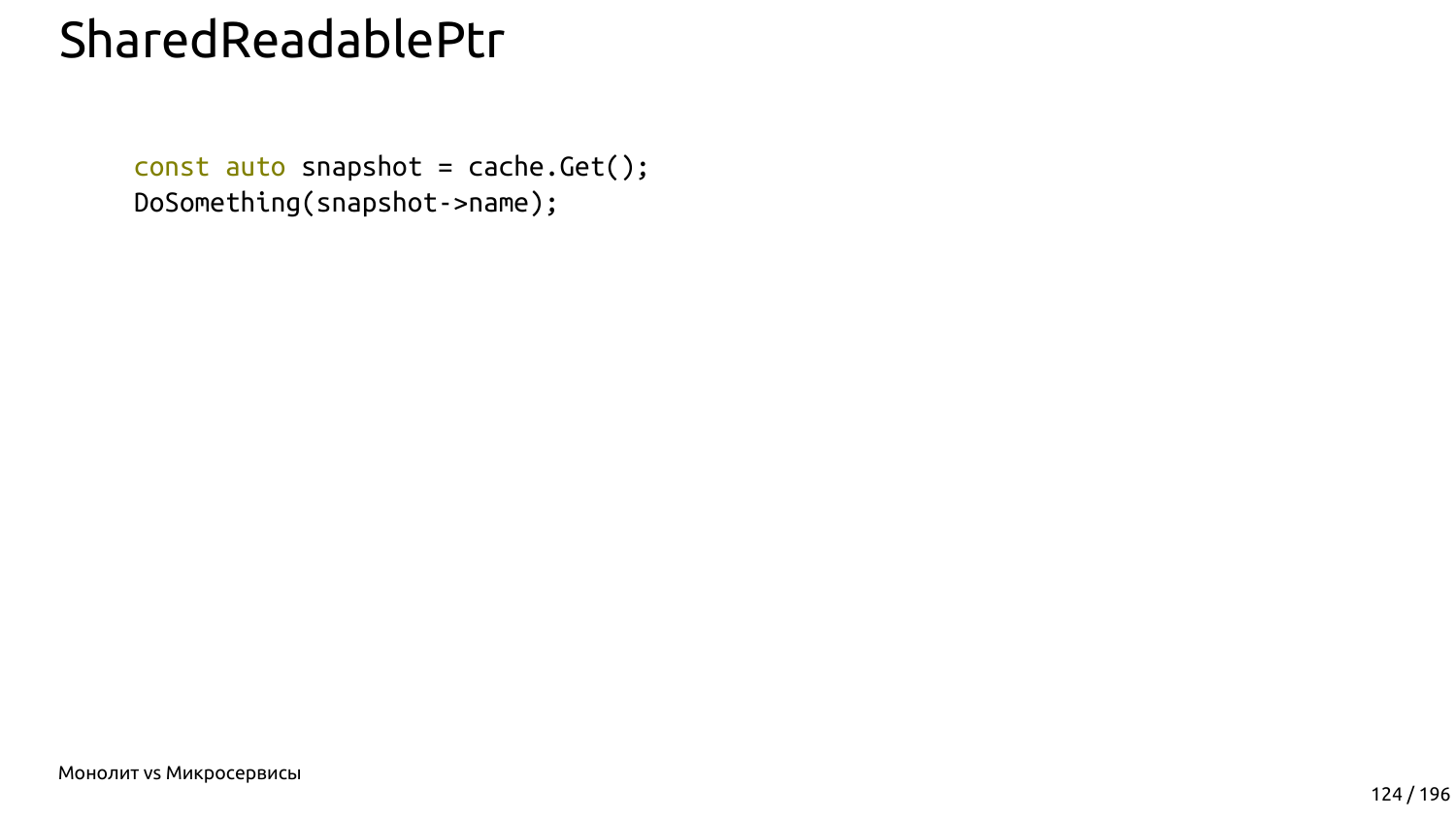# userver: динамические конфиги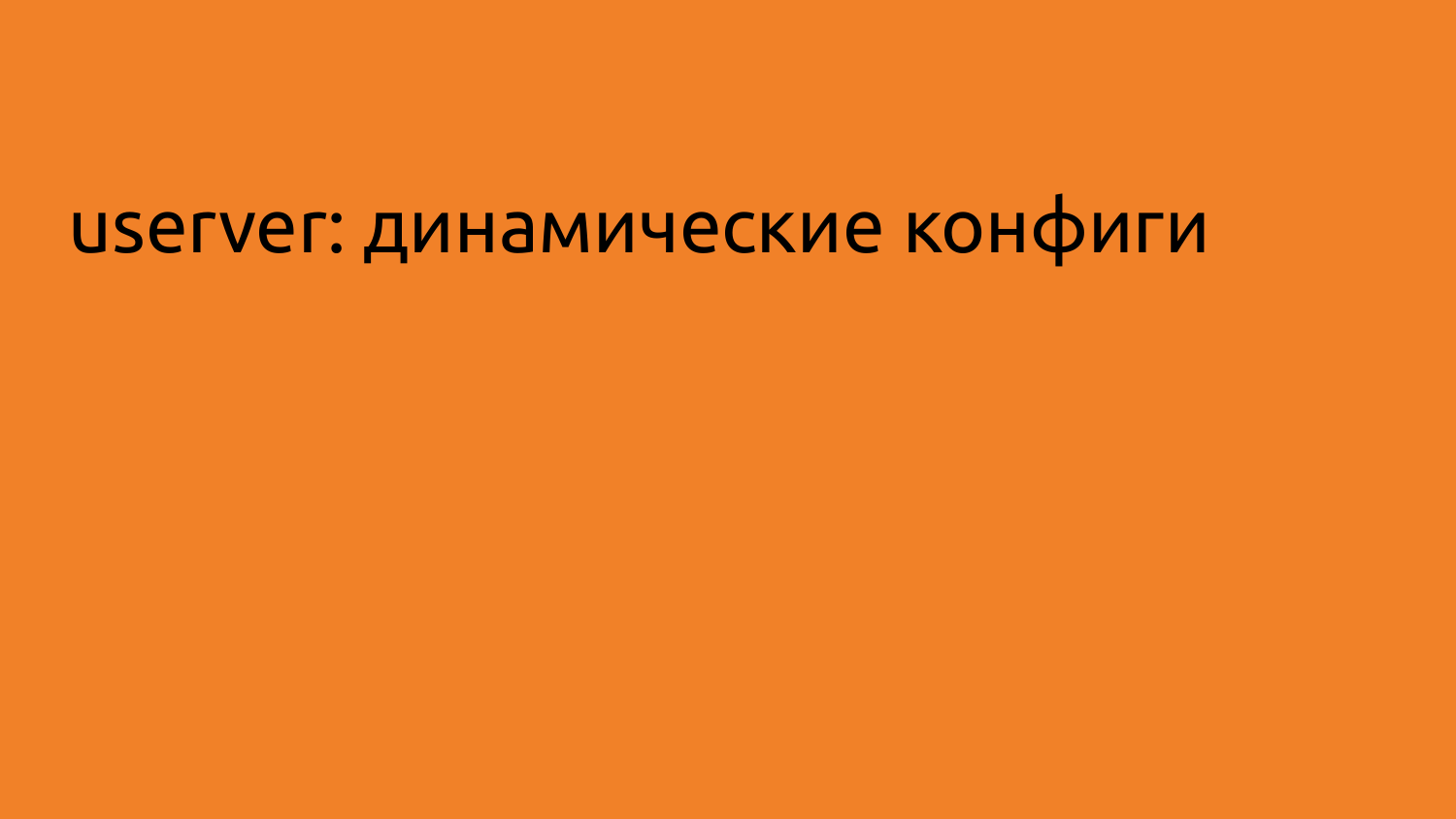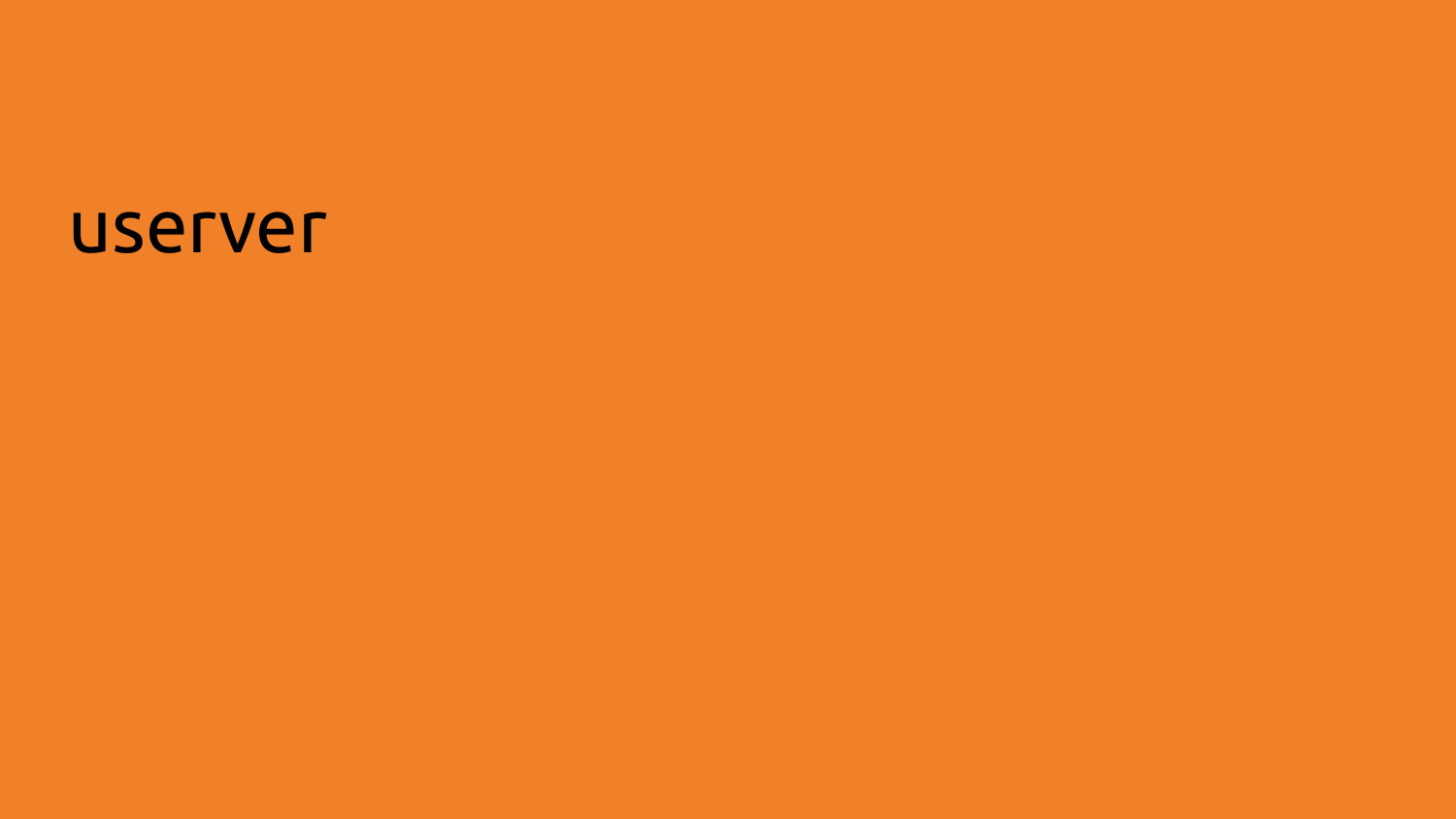· PostgreSQL

Монолит vs Микросервисы

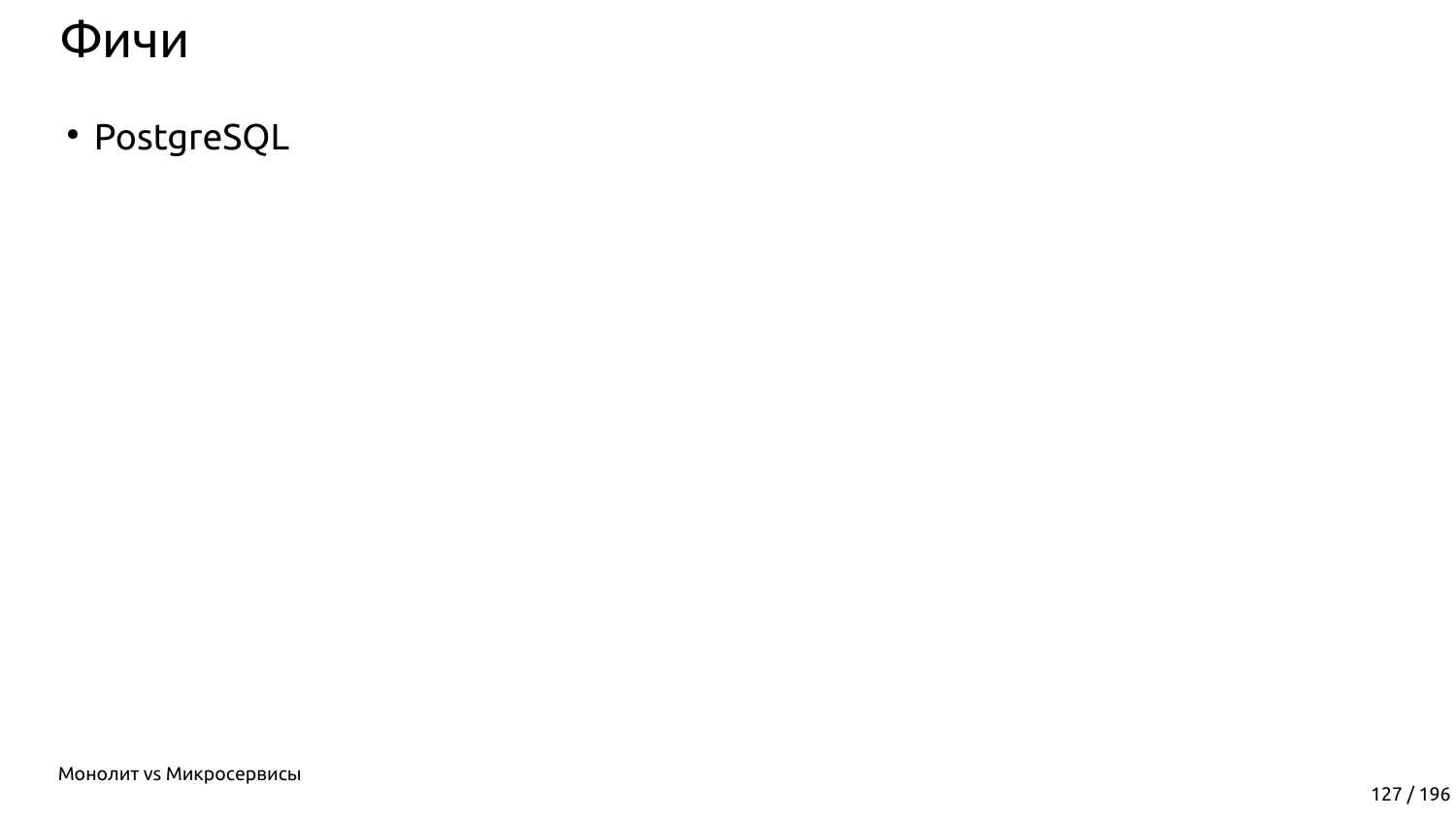- · PostgreSQL
- · Mongo

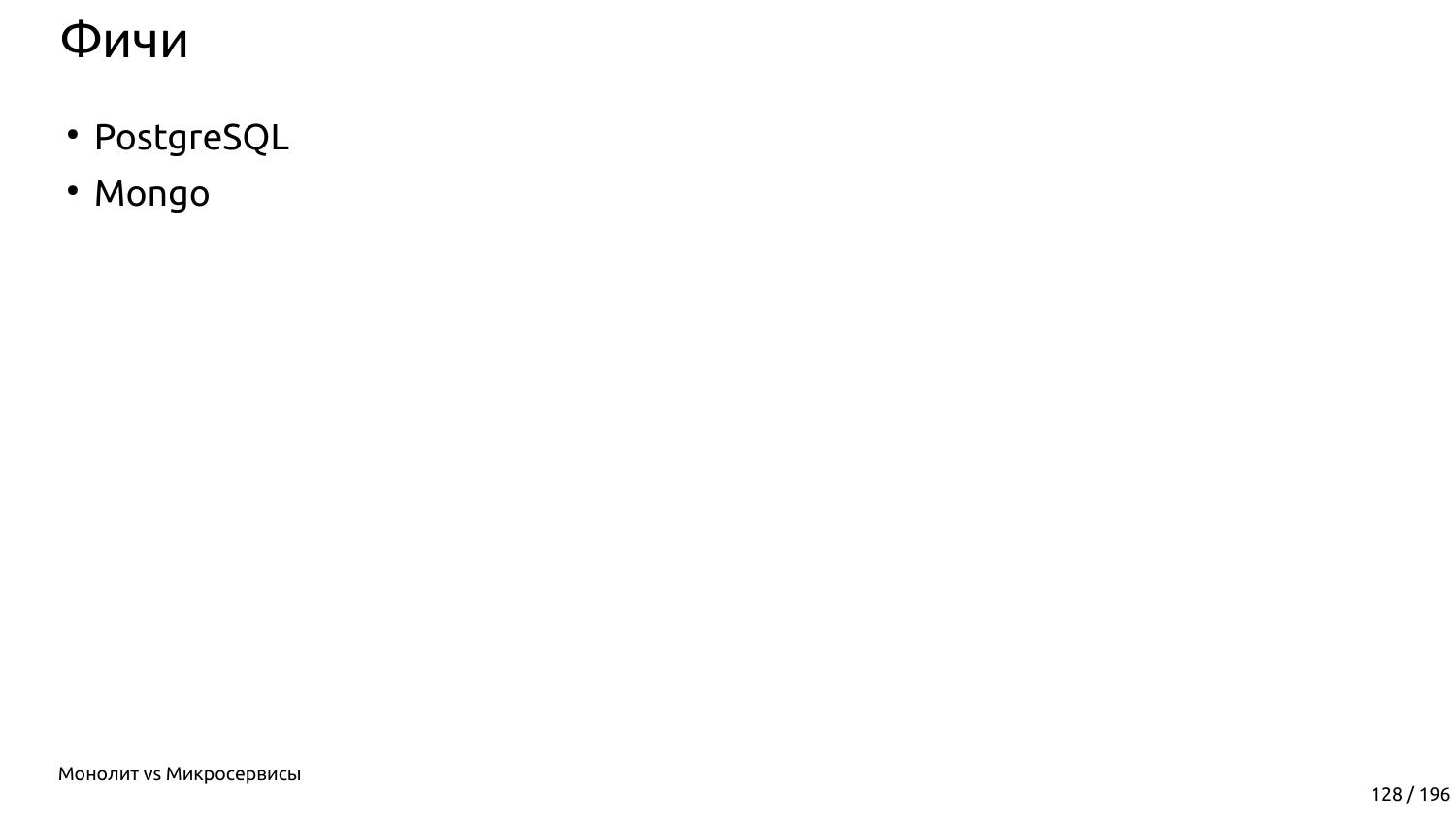- · PostgreSQL
- · Mongo
- · Clickhouse

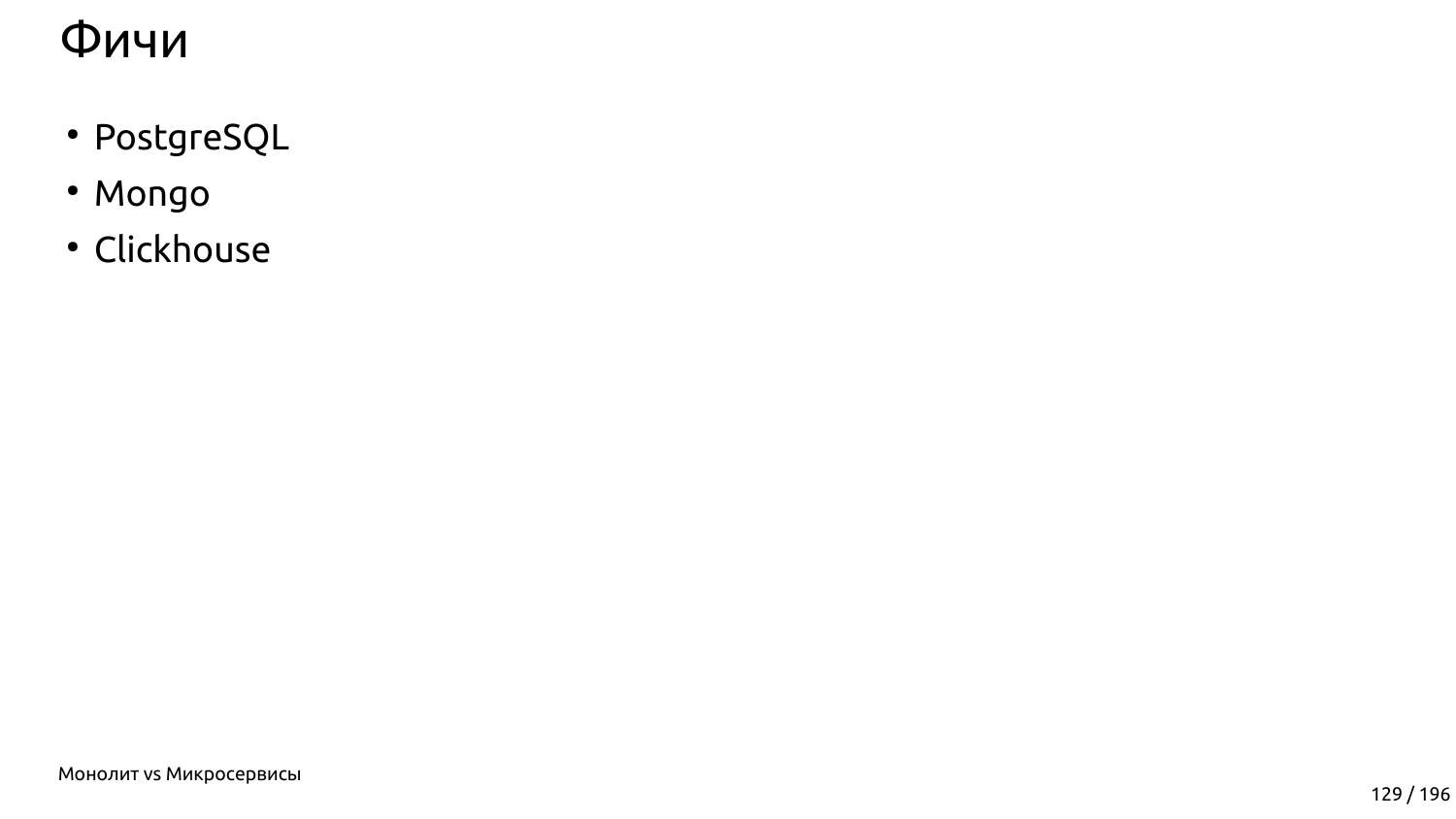- · PostgreSQL
- · Mongo
- · Clickhouse
- · Redis

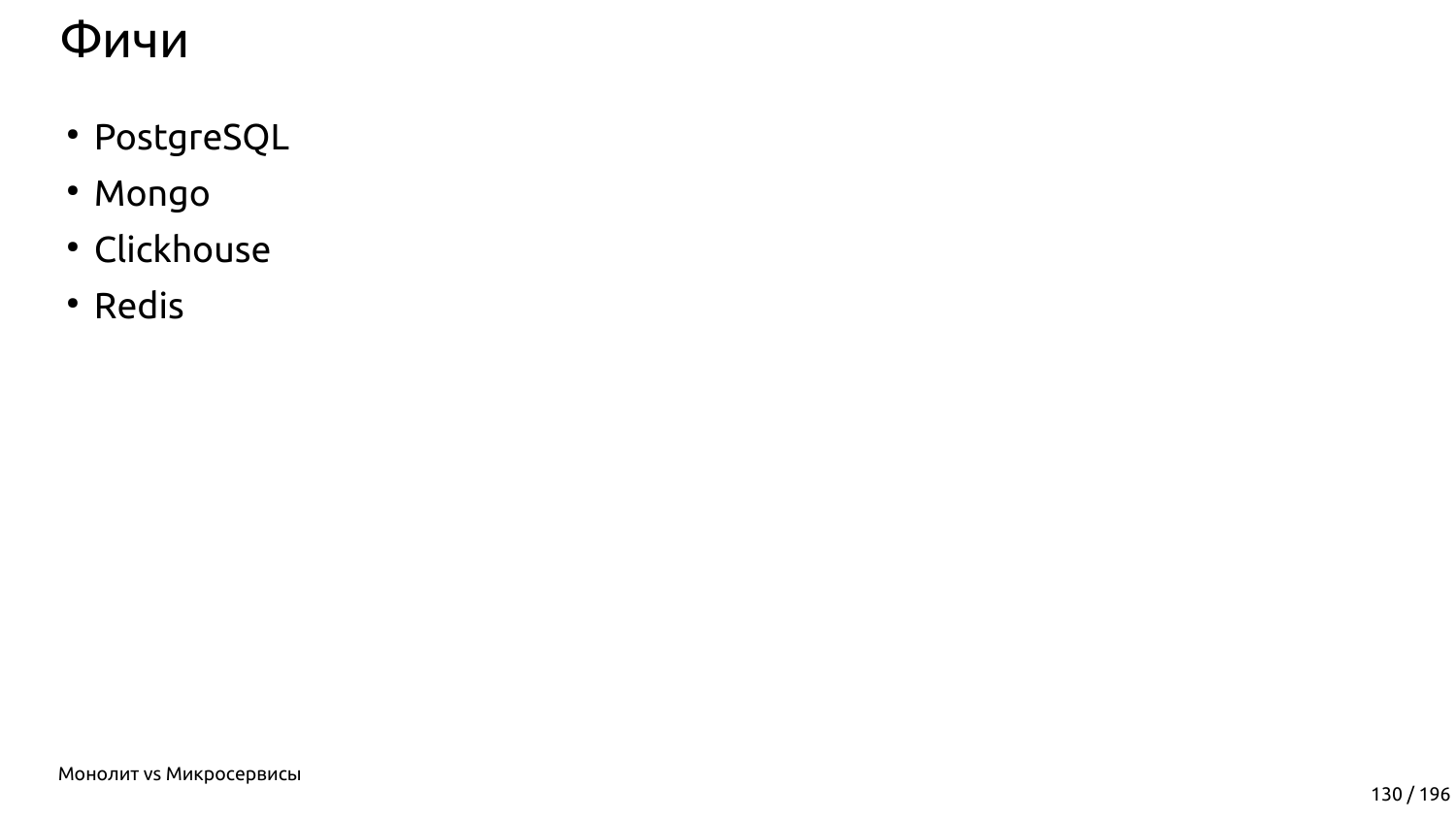- · PostgreSQL
- · Mongo
- · Clickhouse
- · Redis
- · Socket, TLS

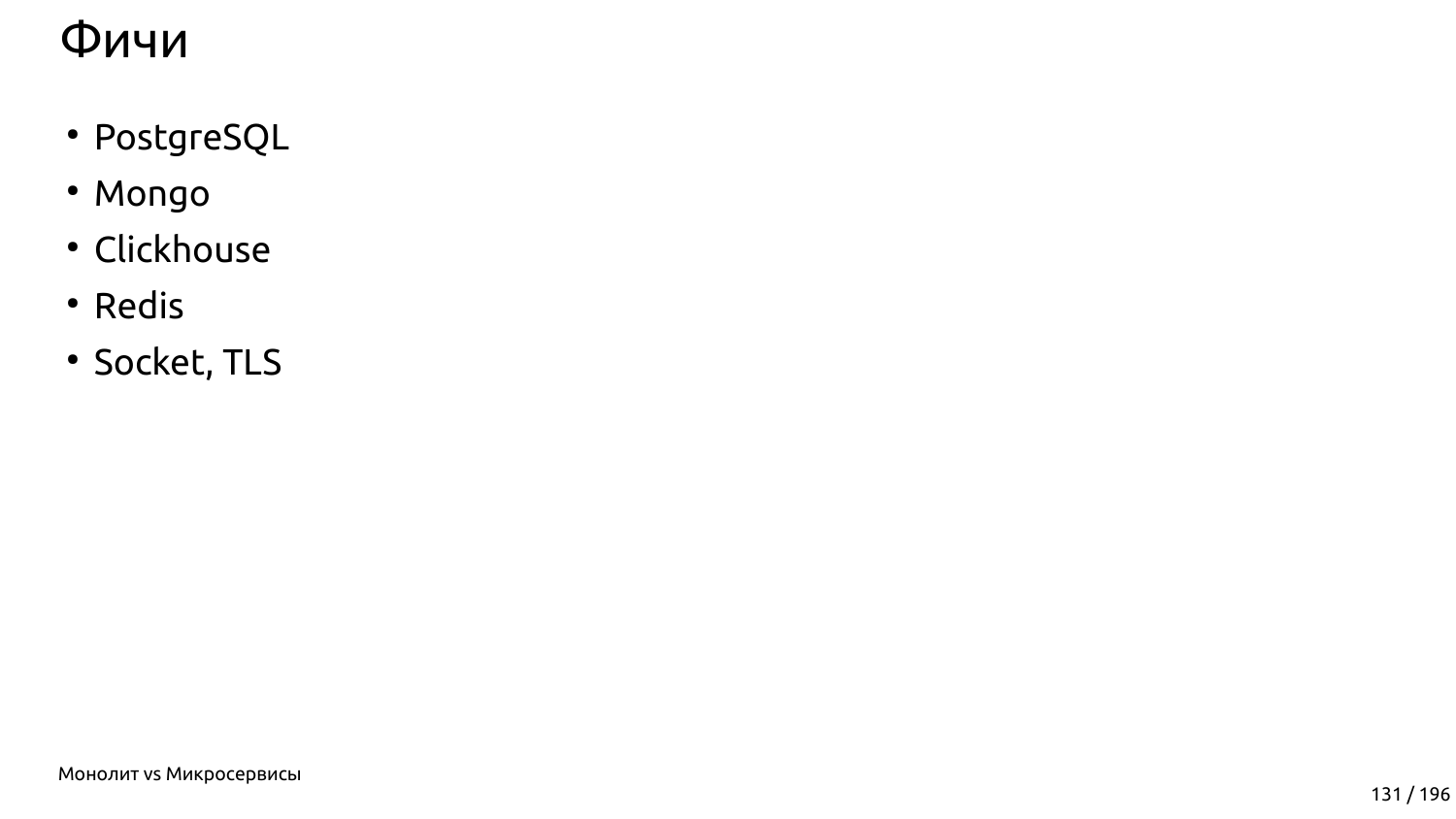- · PostgreSQL
- · Mongo
- · Clickhouse
- · Redis
- · Socket, TLS
- · Mutex/ConditionVariable/Semaphore...

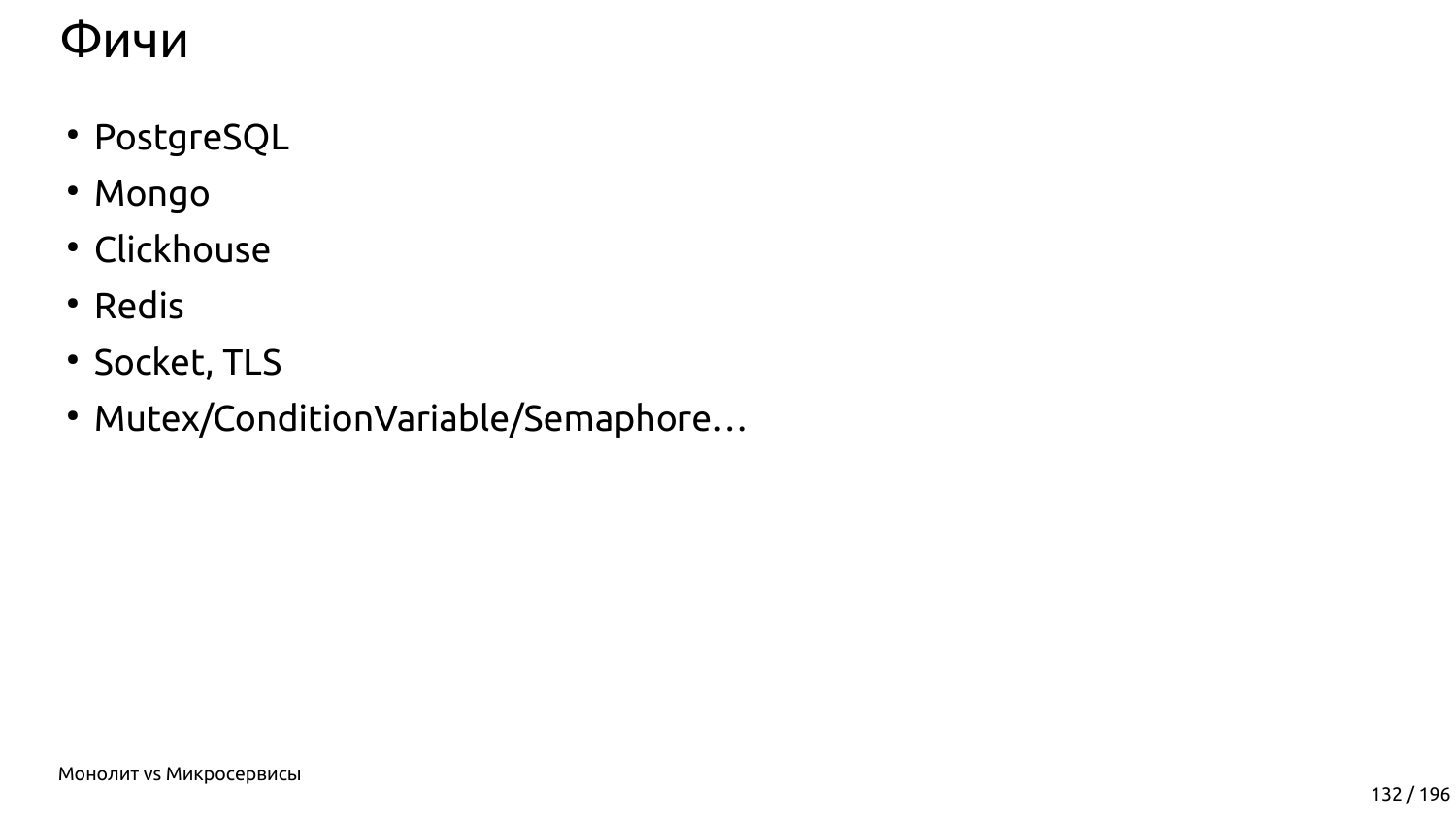- · PostgreSQL
- · Mongo
- · Clickhouse
- · Redis
- · Socket, TLS
- · Mutex/ConditionVariable/Semaphore...
- · Logs

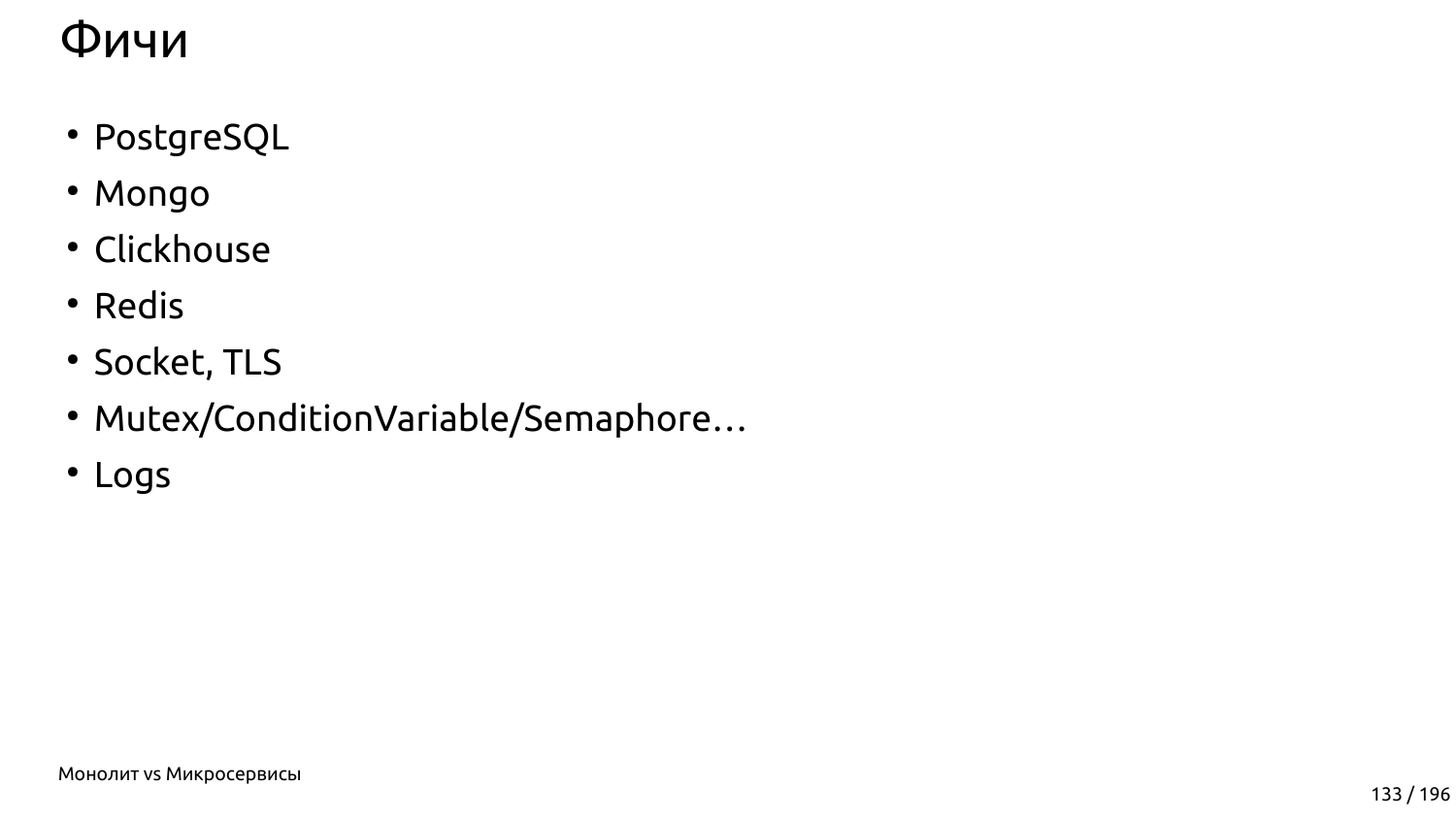- · PostgreSQL
- · Mongo
- · Clickhouse
- · Redis
- · Socket, TLS
- · Mutex/ConditionVariable/Semaphore...
- · Logs
- · Dynamic Configs

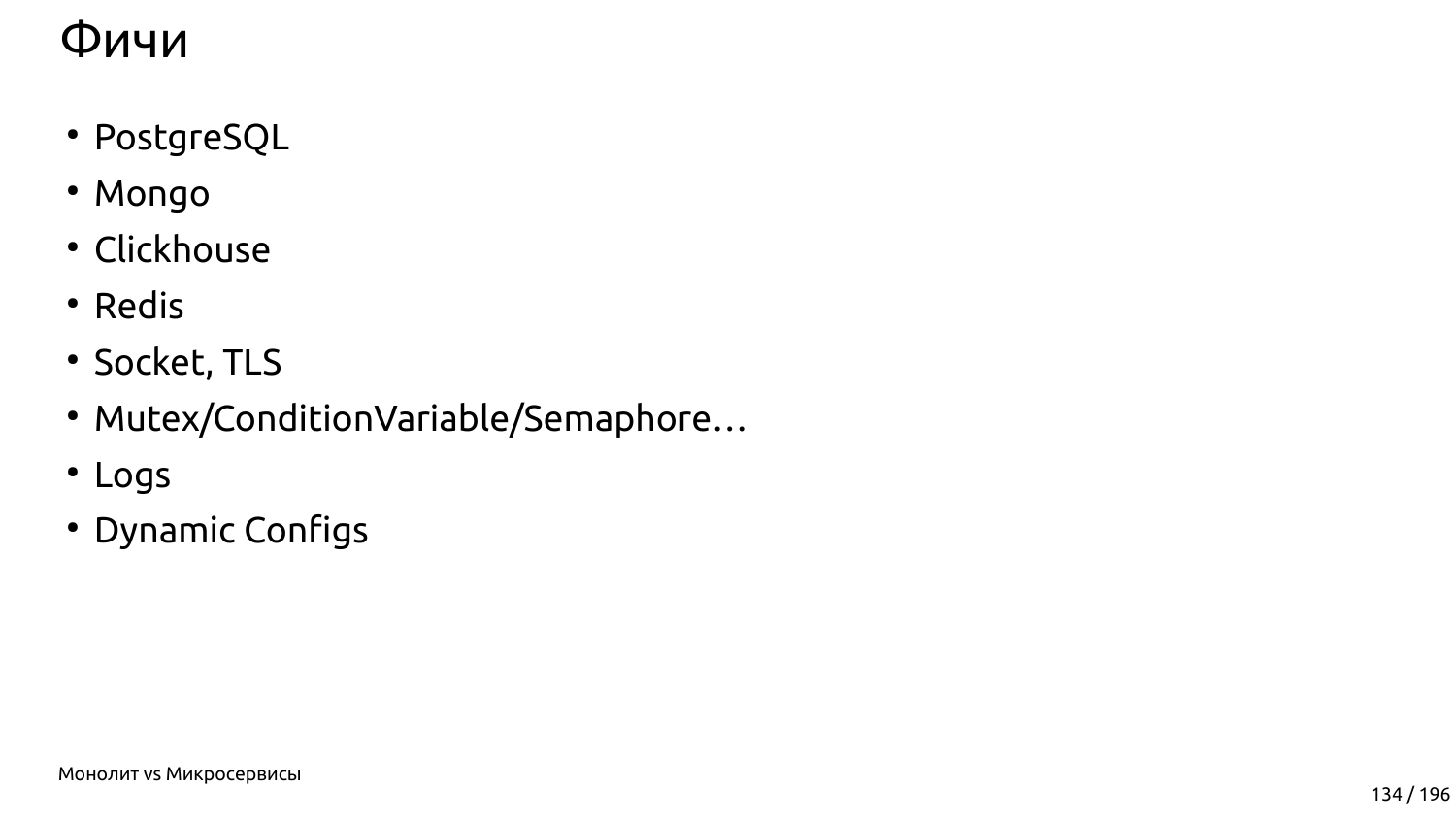

- PostgreSQL
- Mongo
- Clickhouse
- Redis
- Socket, TLS
- Mutex/ConditionVariable/Semaphore...
- Logs
- Dynamic Configs
- HTTP server/client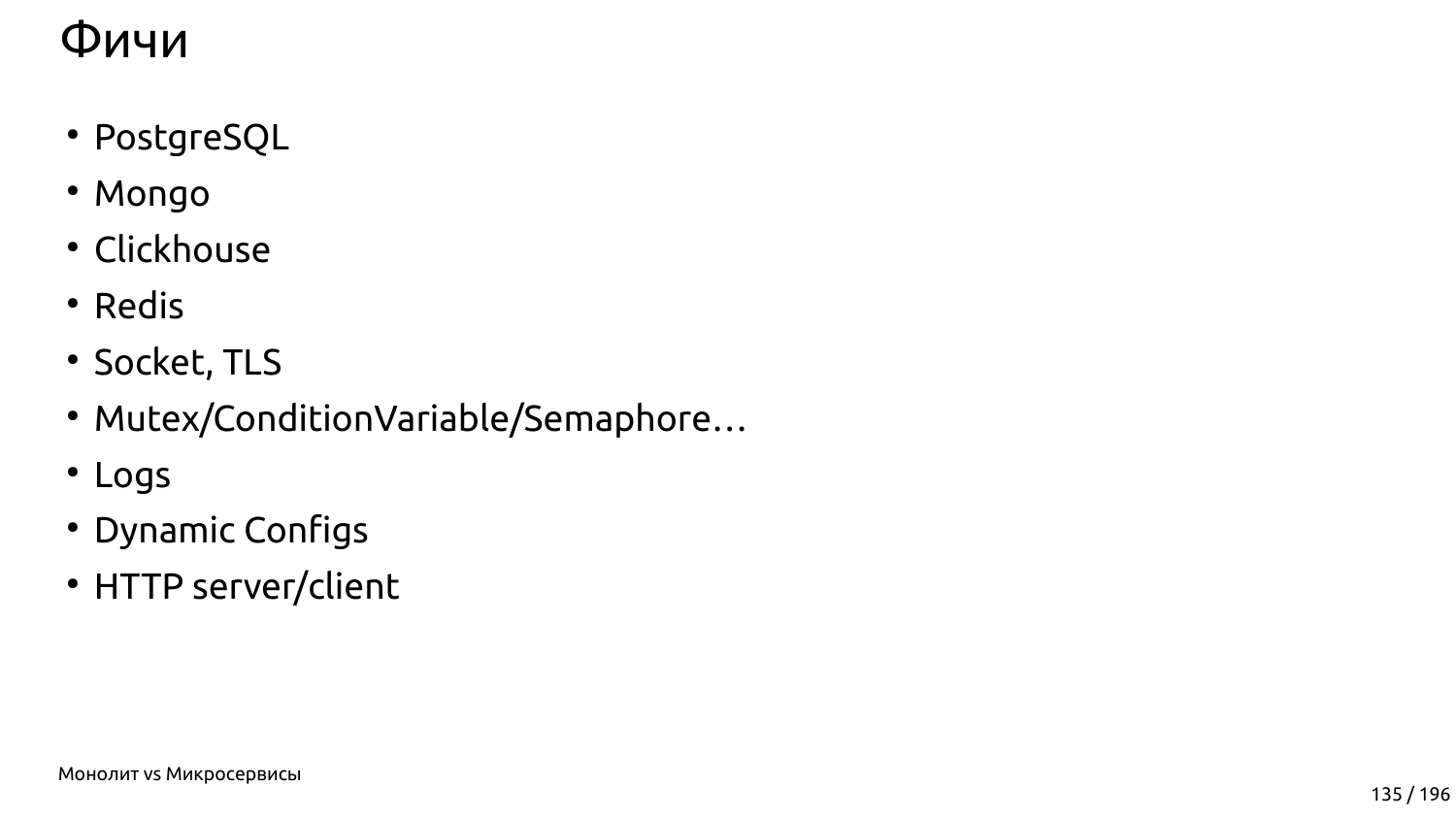- PostgreSQL
- Mongo
- Clickhouse
- Redis
- Socket, TLS
- Mutex/ConditionVariable/Semaphore...
- Logs
- Dynamic Configs
- HTTP server/client
- gRPC

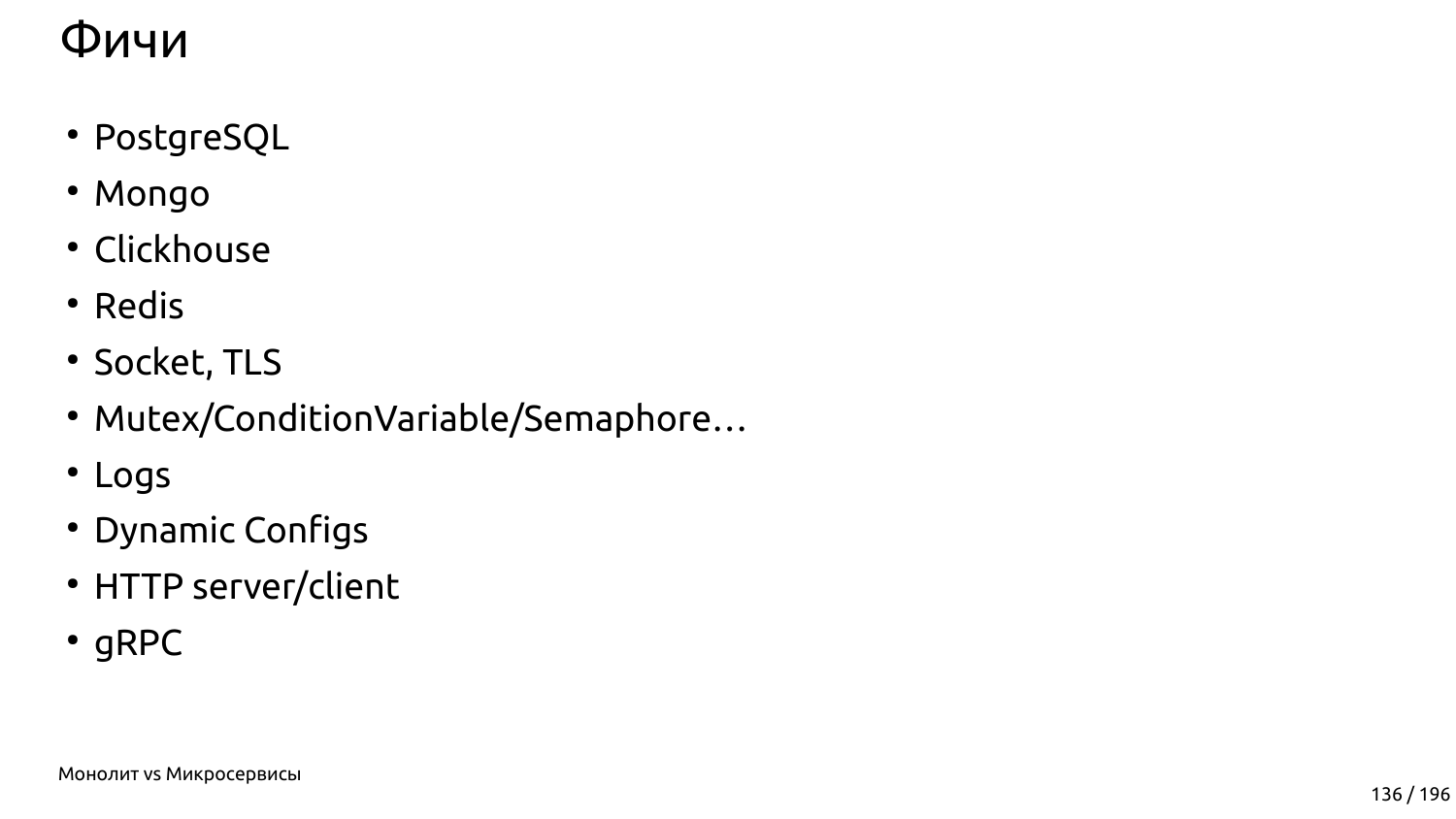

- PostgreSQL
- Mongo
- Clickhouse
- Redis
- Socket, TLS
- Mutex/ConditionVariable/Semaphore...
- Logs
- Dynamic Configs
- HTTP server/client
- gRPC
- Periodic Tasks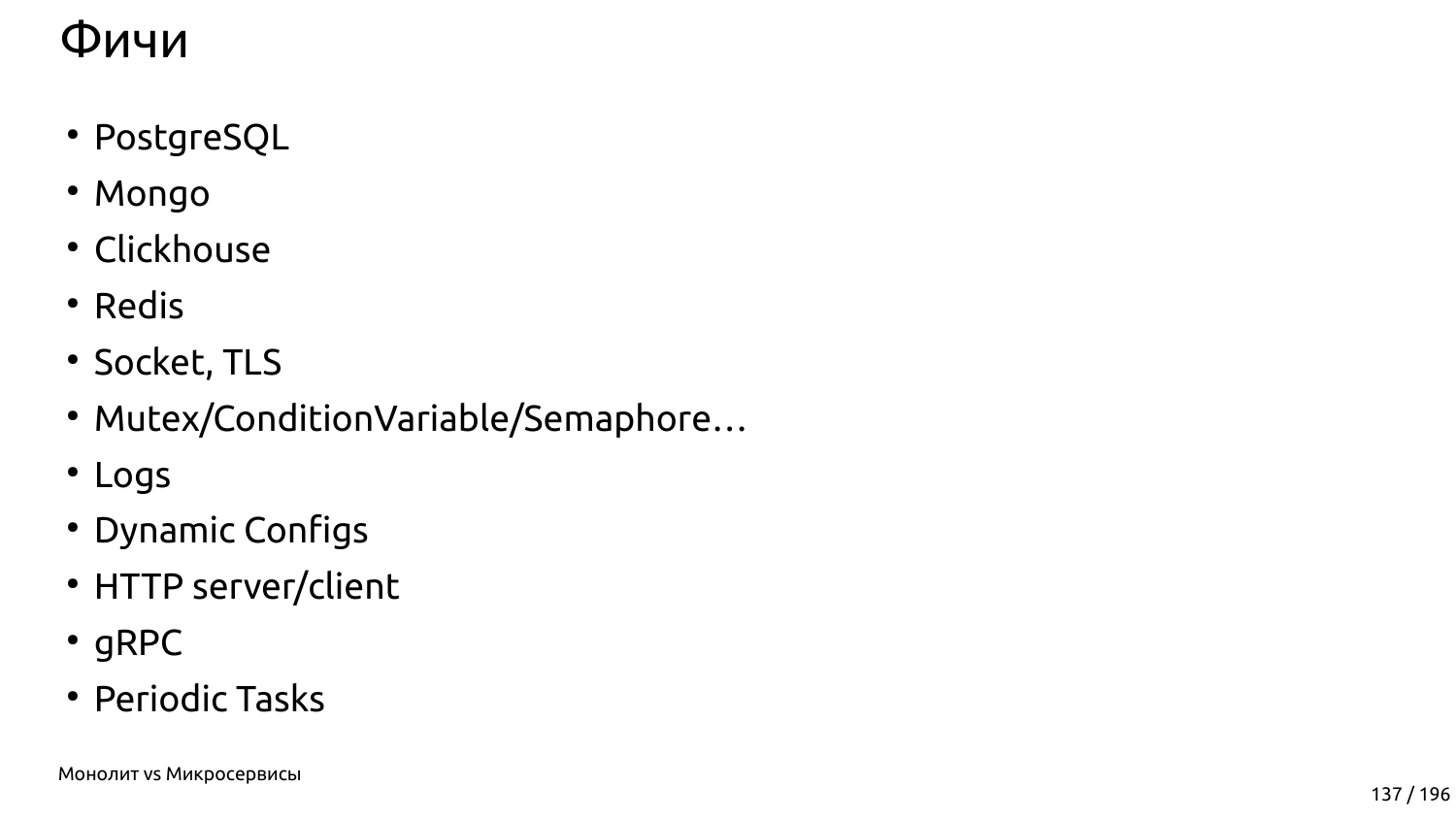

- PostgreSQL
- Mongo
- Clickhouse
- Redis
- Socket, TLS
- Mutex/ConditionVariable/Semaphore...
- Logs
- Dynamic Configs
- HTTP server/client
- gRPC
- Periodic Tasks



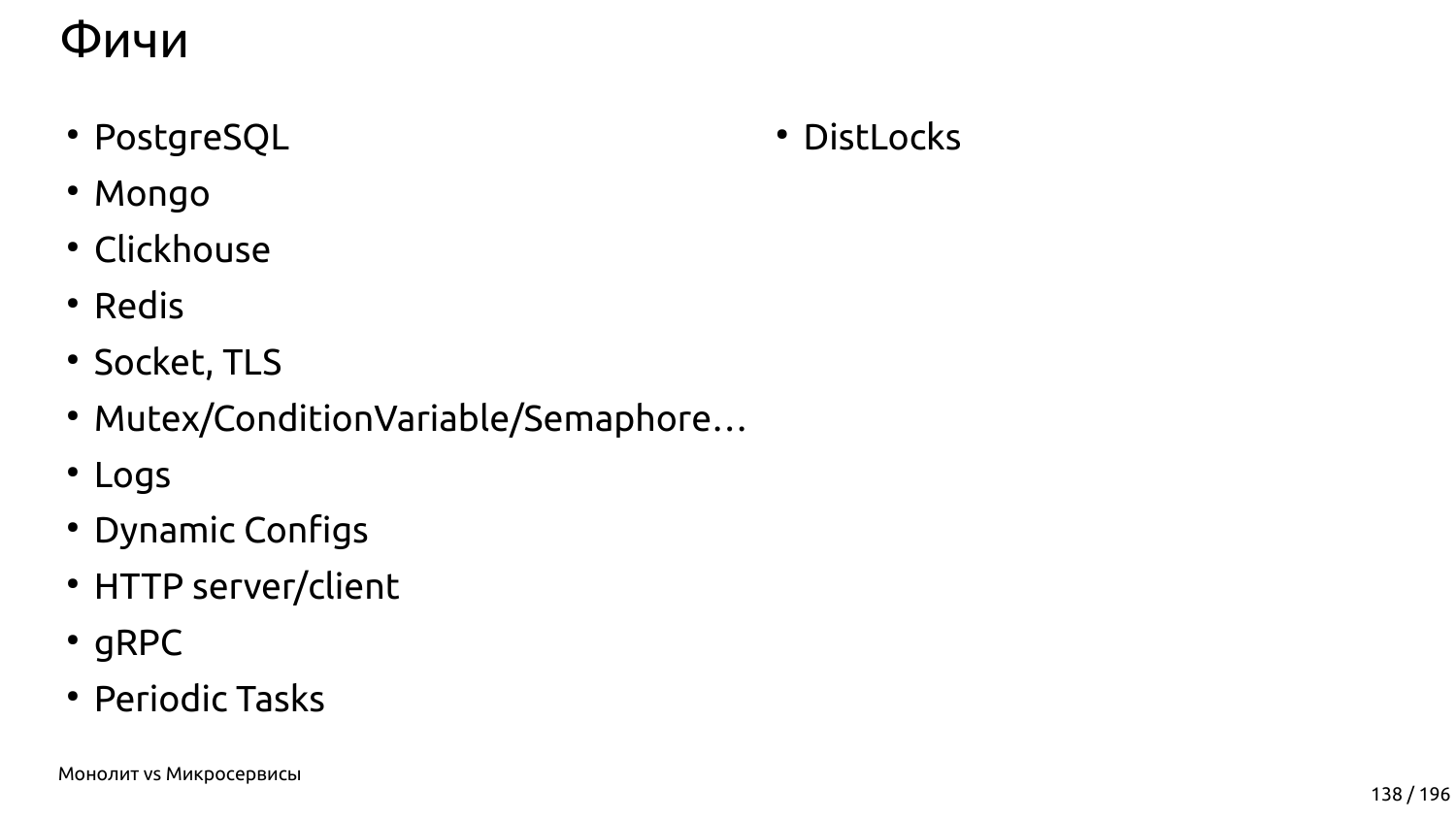- DistLocks
- Unit testing





- PostgreSQL
- Mongo
- Clickhouse
- Redis
- Socket, TLS
- Mutex/ConditionVariable/Semaphore...
- Logs
- Dynamic Configs
- HTTP server/client
- gRPC
- Periodic Tasks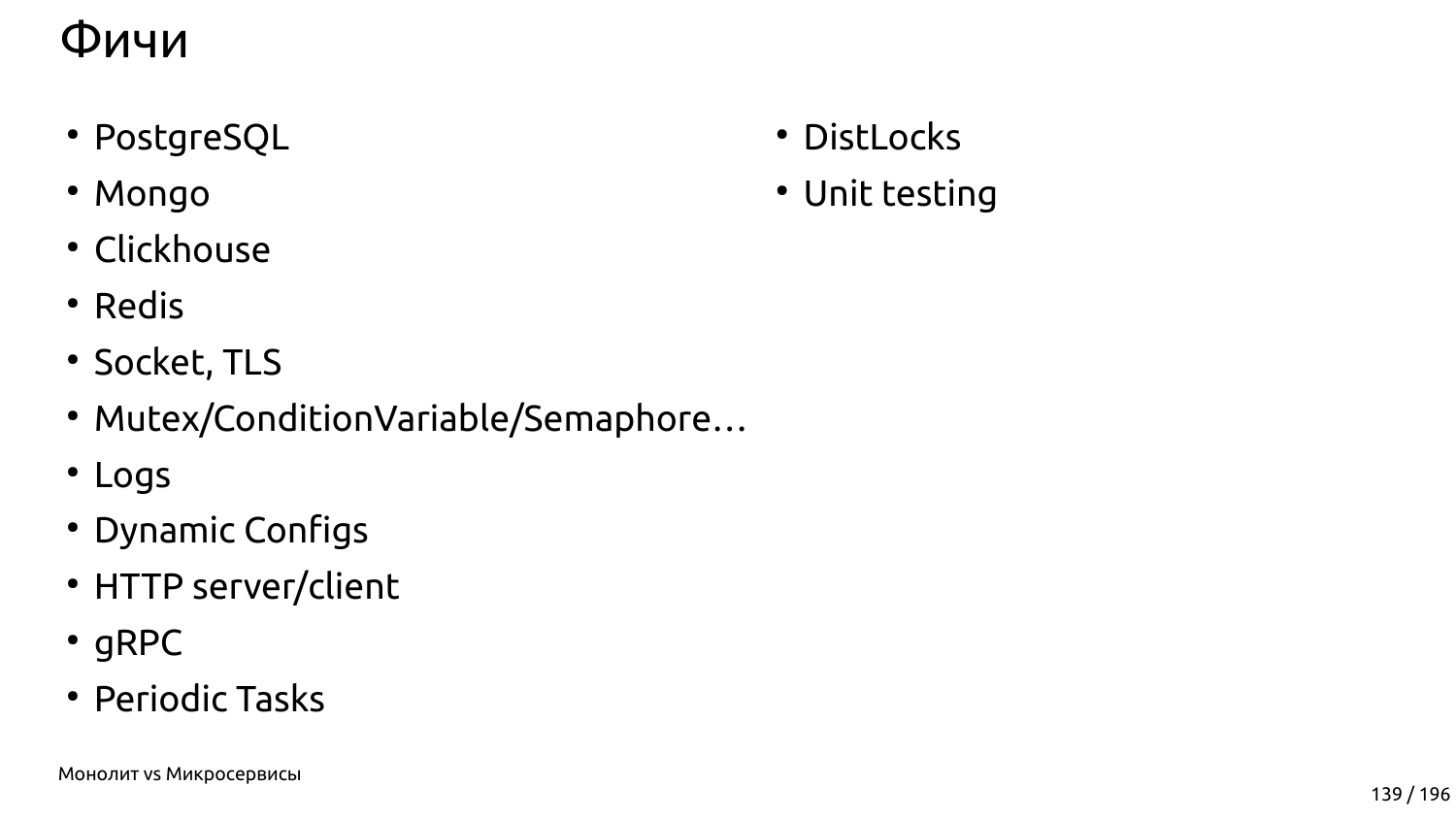- DistLocks
- Unit testing
- Functional Testing (Testuite)



- PostgreSQL
- Mongo
- Clickhouse
- Redis
- Socket, TLS
- Mutex/ConditionVariable/Semaphore...
- Logs
- Dynamic Configs
- HTTP server/client
- gRPC
- Periodic Tasks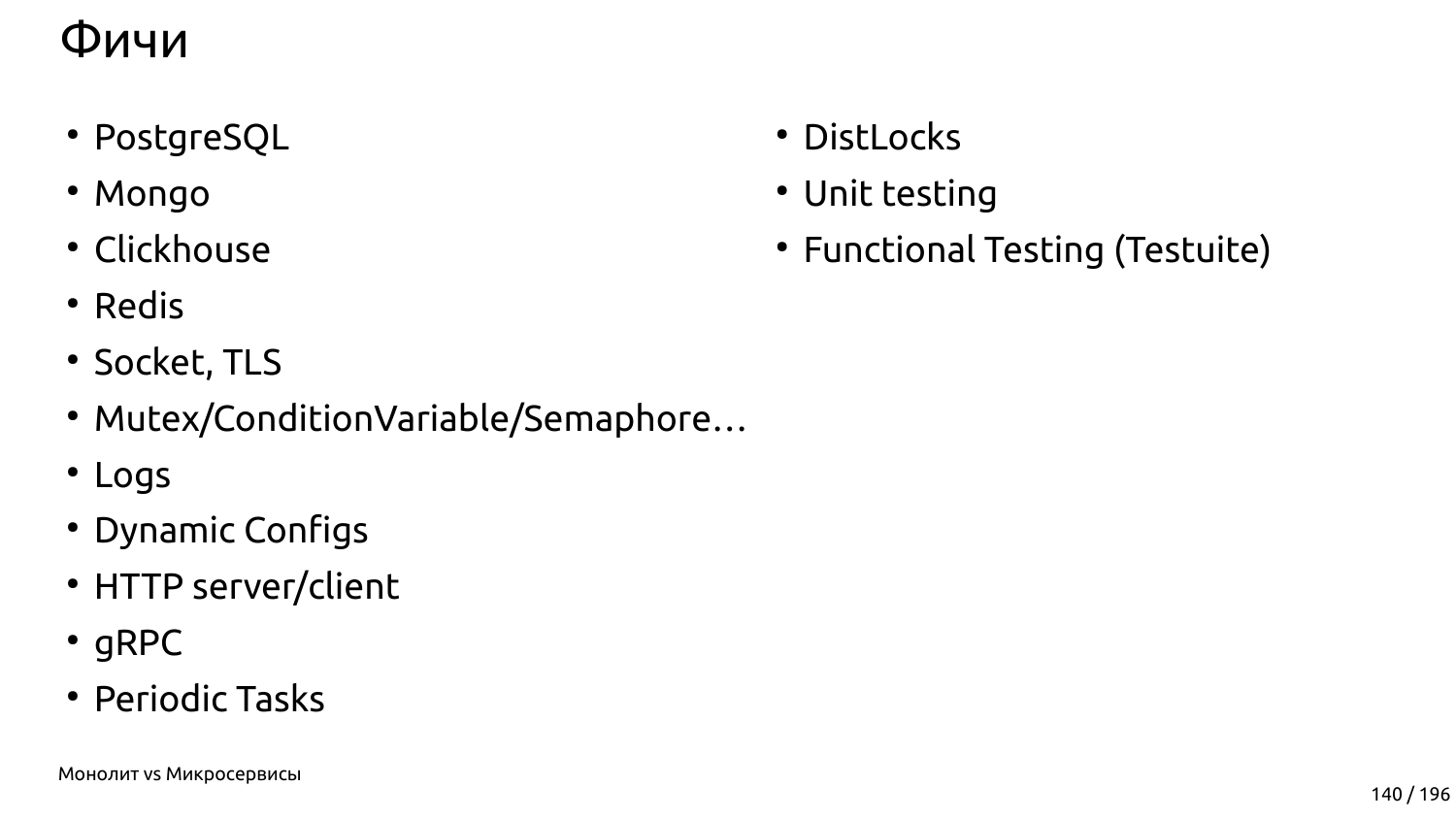- DistLocks
- Unit testing
- Functional Testing (Testuite)
- Formats (JSON, YAML, BSON, ...)



- PostgreSQL
- Mongo
- Clickhouse
- Redis
- Socket, TLS
- Mutex/ConditionVariable/Semaphore...
- Logs
- Dynamic Configs
- HTTP server/client
- gRPC
- Periodic Tasks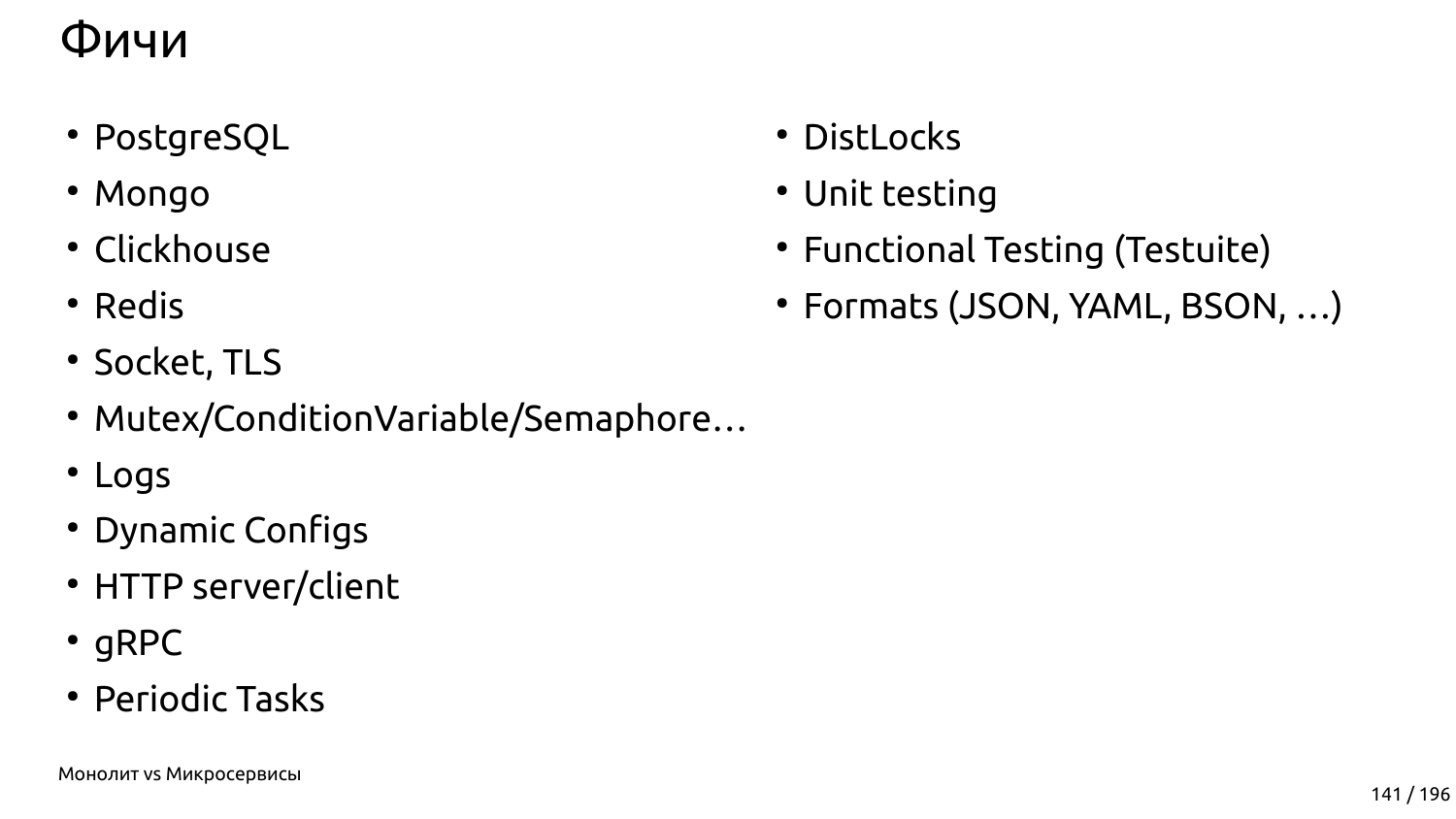- DistLocks
- Unit testing
- Functional Testing (Testuite)
- Formats (JSON, YAML, BSON, ...)
- Tracing, Metrics



- PostgreSQL
- Mongo
- Clickhouse
- Redis
- Socket, TLS
- Mutex/ConditionVariable/Semaphore...
- Logs
- Dynamic Configs
- HTTP server/client
- gRPC
- Periodic Tasks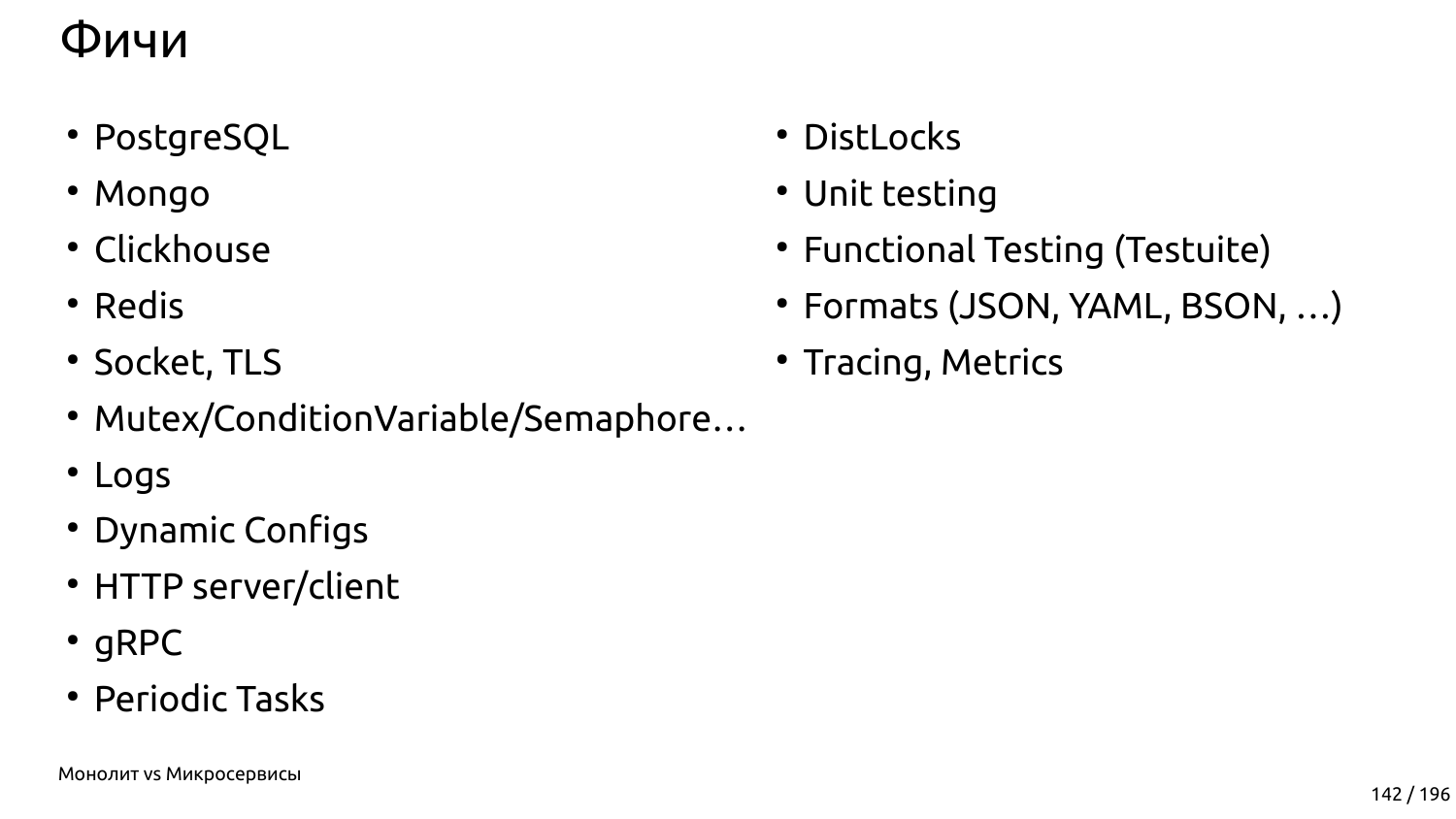- DistLocks
- Unit testing
- Functional Testing (Testuite)
- Formats (JSON, YAML, BSON, ...)
- Tracing, Metrics



- PostgreSQL
- Mongo
- Clickhouse
- Redis
- Socket, TLS
- Mutex/ConditionVariable/Semaphore... Subprocesses
- Logs
- Dynamic Configs
- HTTP server/client
- gRPC
- Periodic Tasks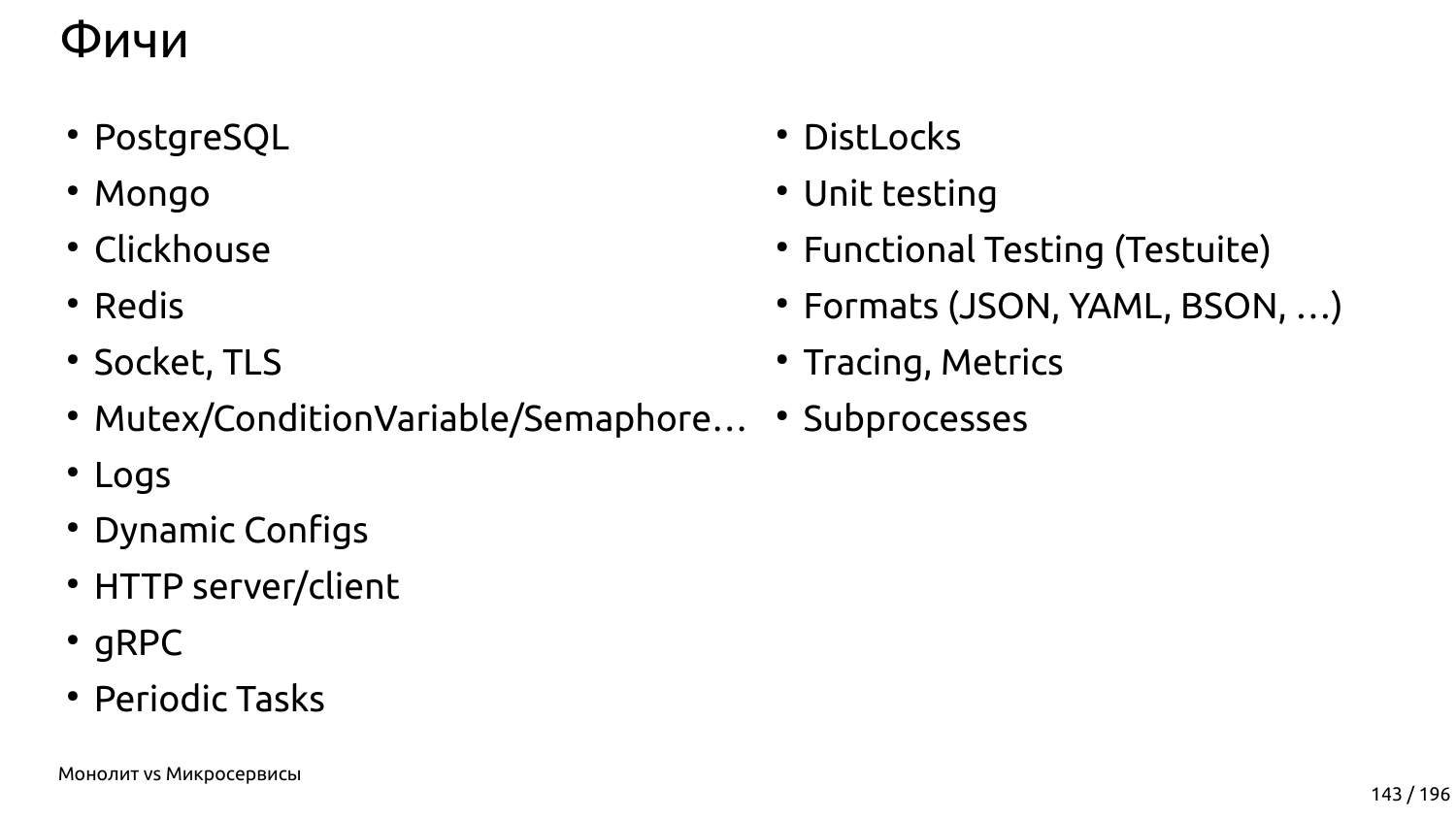- DistLocks
- Unit testing
- Functional Testing (Testuite)
- Formats (JSON, YAML, BSON, ...)
- Tracing, Metrics
- Subprocesses
	- Rcu, Queue, Subscriptions, MutexSet





- PostgreSQL
- Mongo
- Clickhouse
- Redis
- Socket, TLS
- Mutex/ConditionVariable/Semaphore...
- Logs
- Dynamic Configs
- HTTP server/client
- gRPC
- Periodic Tasks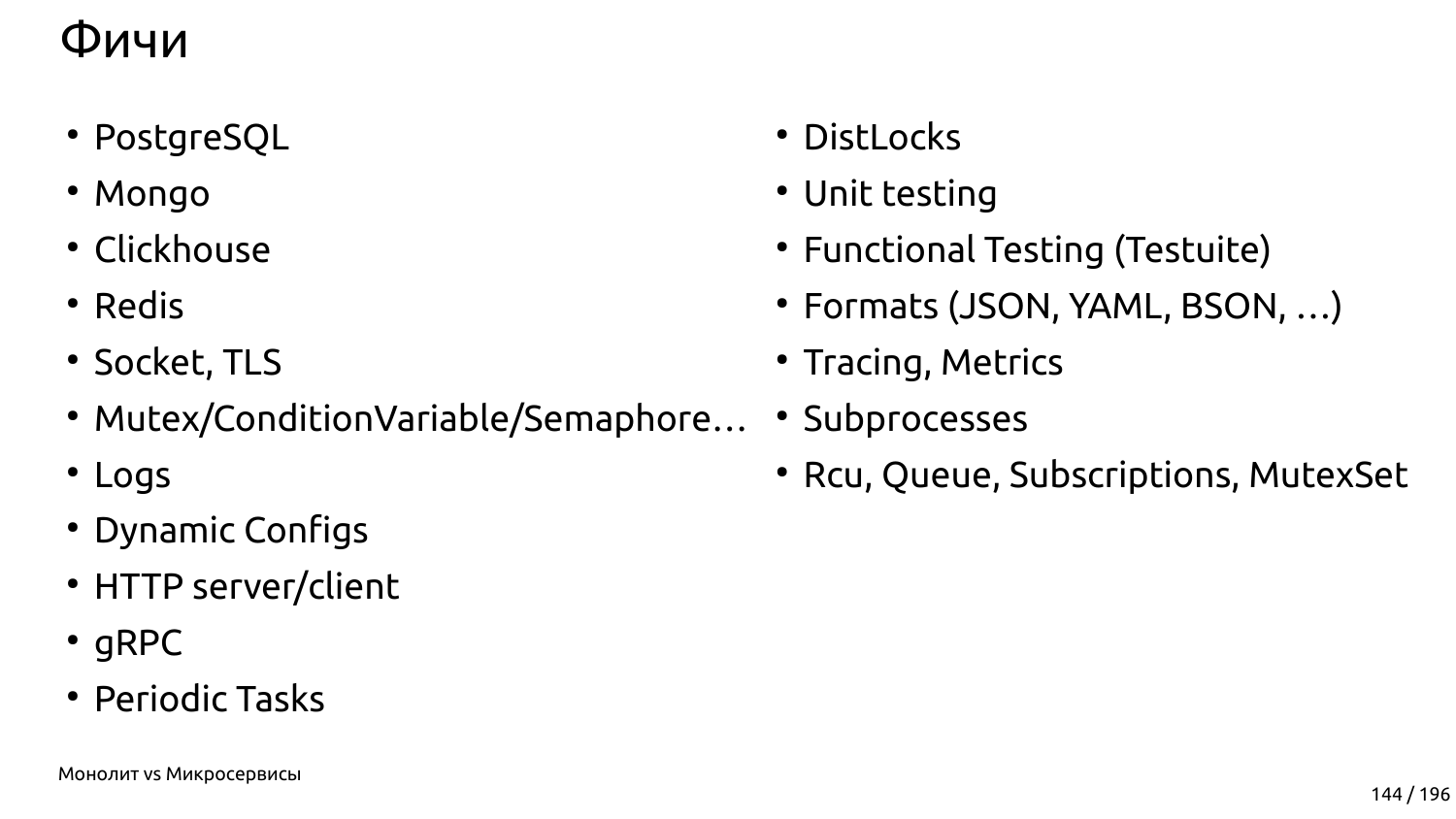- DistLocks
- Unit testing
- Functional Testing (Testuite)
- Formats (JSON, YAML, BSON, ...)
- Tracing, Metrics
- Subprocesses
	- Rcu, Queue, Subscriptions, MutexSet
	- Deadlines / Timeouts





- PostgreSQL
- Mongo
- Clickhouse
- Redis
- Socket, TLS
- Mutex/ConditionVariable/Semaphore...
- Logs
- Dynamic Configs
- HTTP server/client
- $\cdot$  gRPC
- Periodic Tasks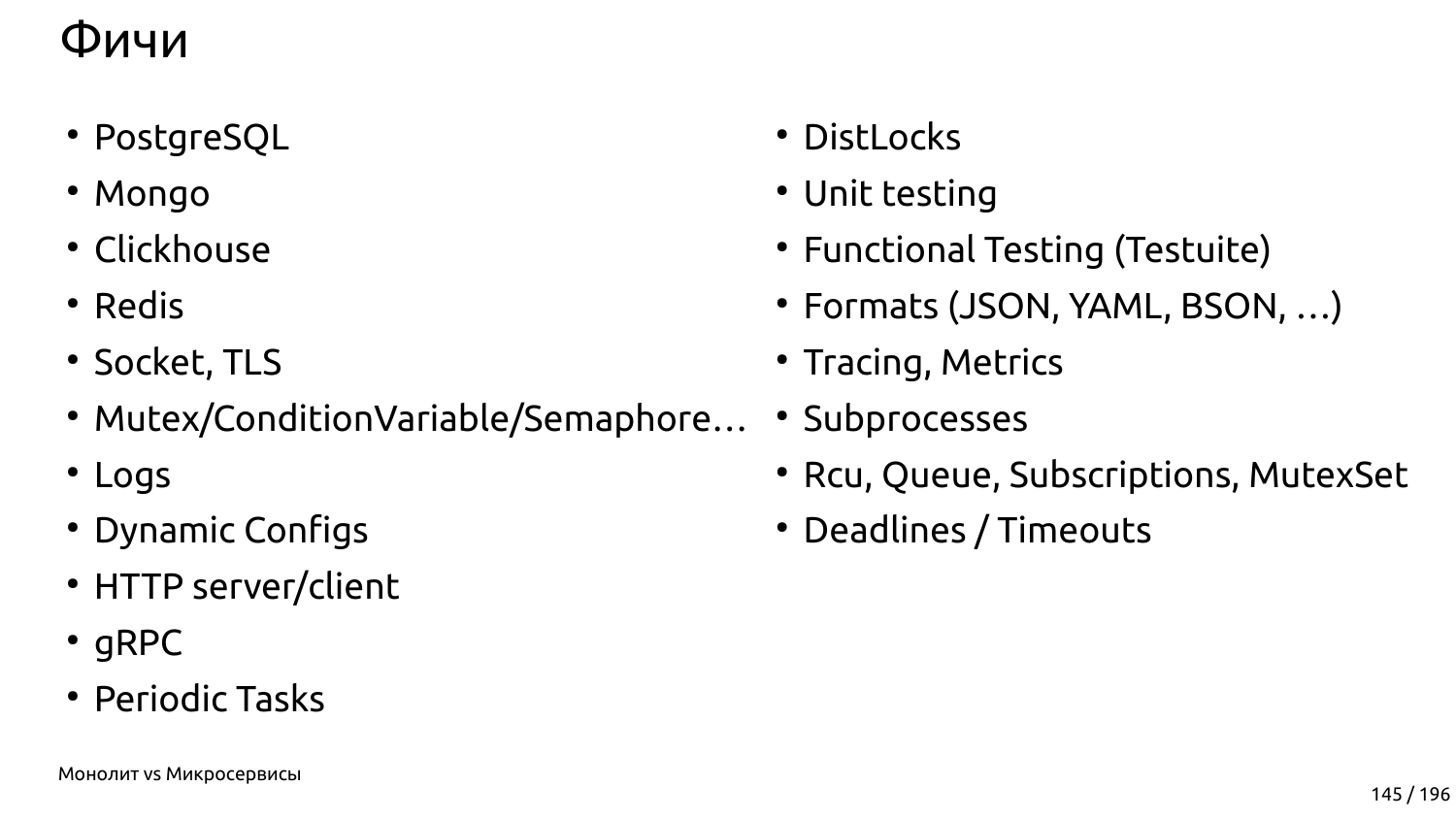- DistLocks
- Unit testing
- Functional Testing (Testuite)
- Formats (JSON, YAML, BSON, ...)
- Tracing, Metrics
- Subprocesses
	- Rcu, Queue, Subscriptions, MutexSet
	- Deadlines / Timeouts
	- Caches and cache dumps





- PostgreSQL
- Mongo
- Clickhouse
- Redis
- Socket, TLS
- Mutex/ConditionVariable/Semaphore...
- Logs
- Dynamic Configs
- HTTP server/client
- $\cdot$  gRPC
- Periodic Tasks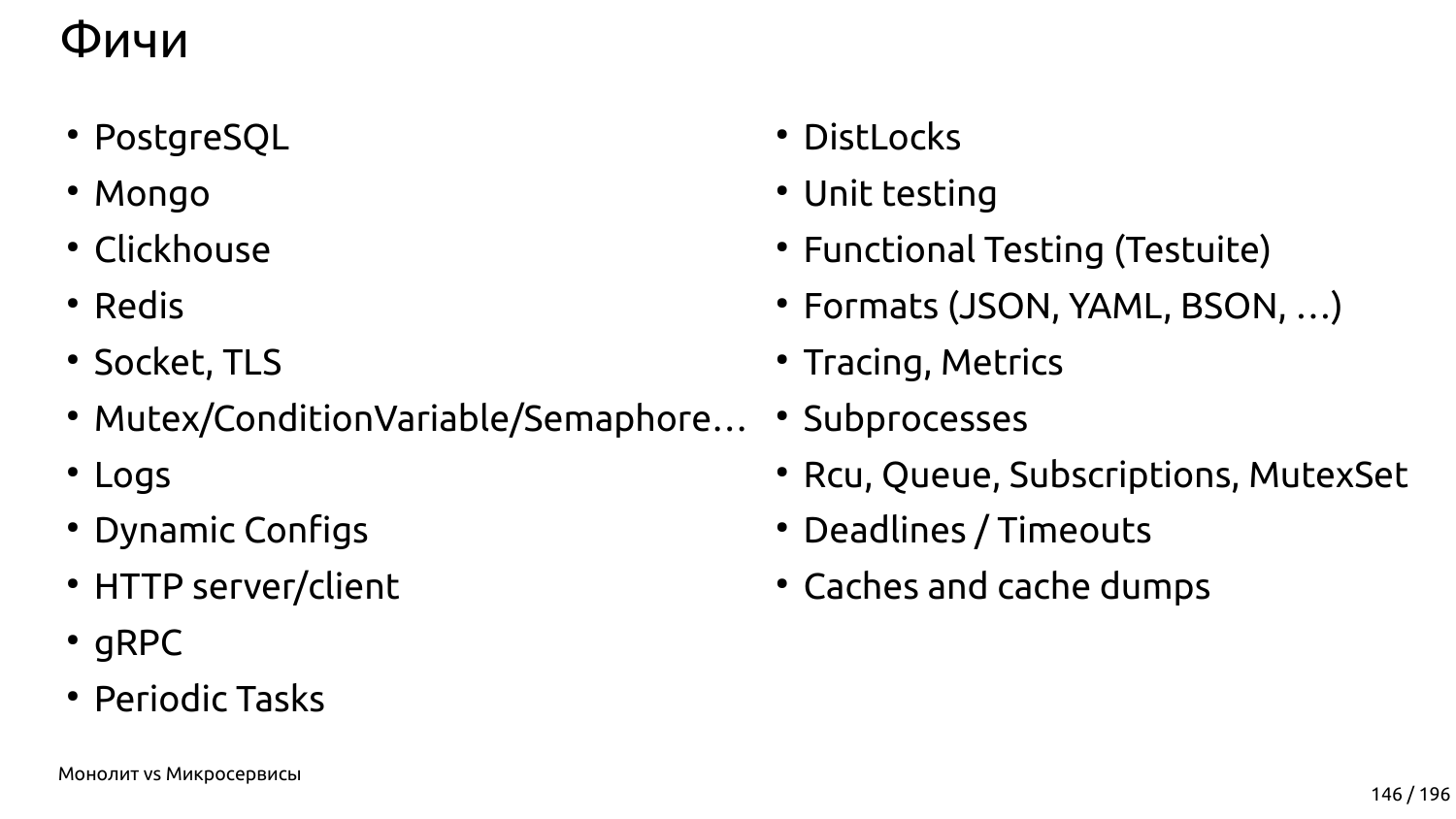- DistLocks
- Unit testing
- Functional Testing (Testuite)
- Formats (JSON, YAML, BSON, ...)
- Tracing, Metrics
- Subprocesses
	- Rcu, Queue, Subscriptions, MutexSet
	- Deadlines / Timeouts
	- Caches and cache dumps
	- Decimal, FastPimpl, Containers





- PostgreSQL
- Mongo
- Clickhouse
- Redis
- Socket, TLS
- Mutex/ConditionVariable/Semaphore...
- Logs
- Dynamic Configs
- HTTP server/client
- $\cdot$  gRPC
- Periodic Tasks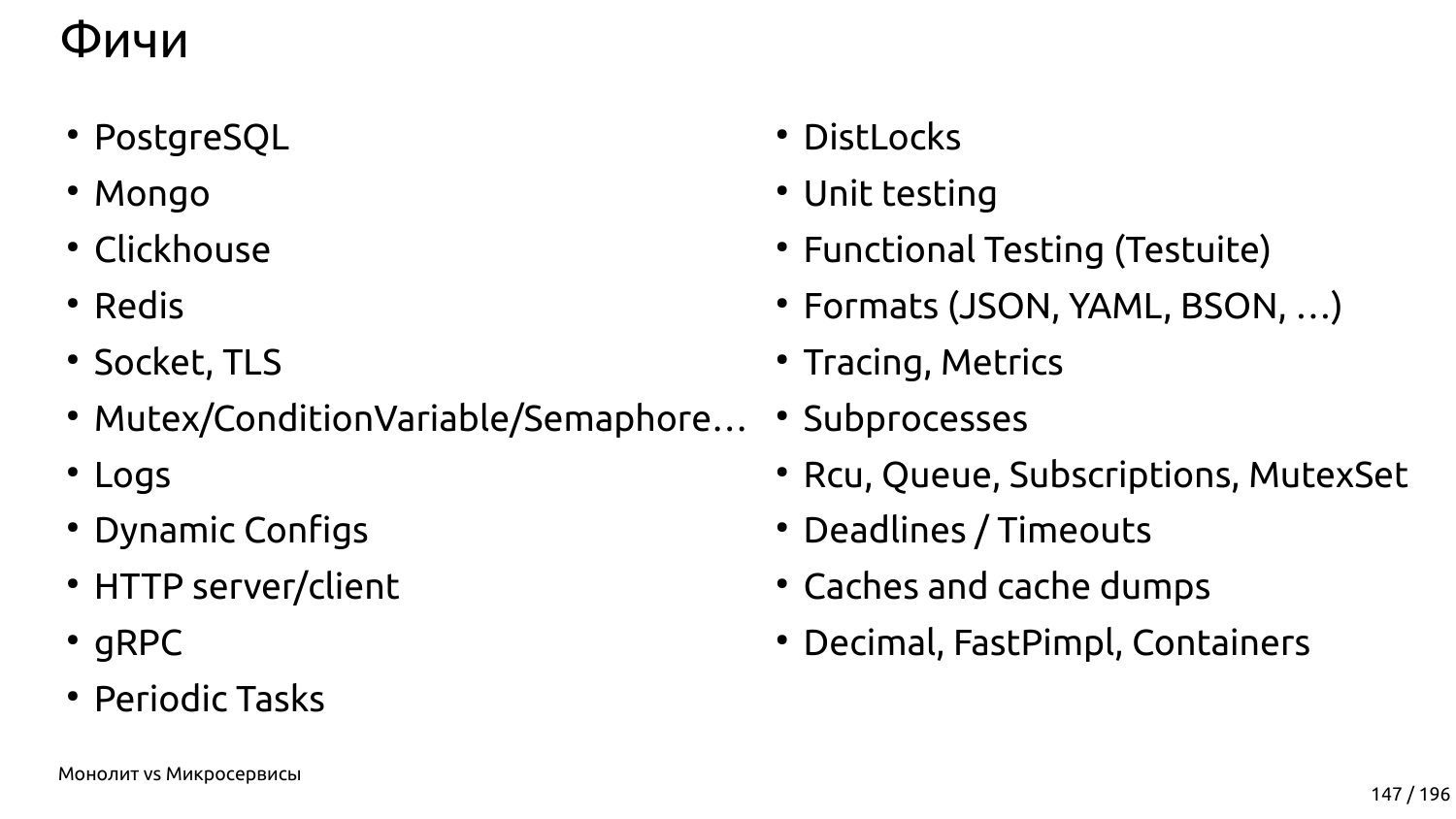- DistLocks
- Unit testing
- Functional Testing (Testuite)
- Formats (JSON, YAML, BSON, ...)
- Tracing, Metrics
- Subprocesses
	- Rcu, Queue, Subscriptions, MutexSet
	- Deadlines / Timeouts
	- Caches and cache dumps
	- Decimal, FastPimpl, Containers
	- Stacktraces, PFR





- PostgreSQL
- Mongo
- Clickhouse
- Redis
- Socket, TLS
- Mutex/ConditionVariable/Semaphore...
- Logs
- Dynamic Configs
- HTTP server/client
- $\cdot$  gRPC
- Periodic Tasks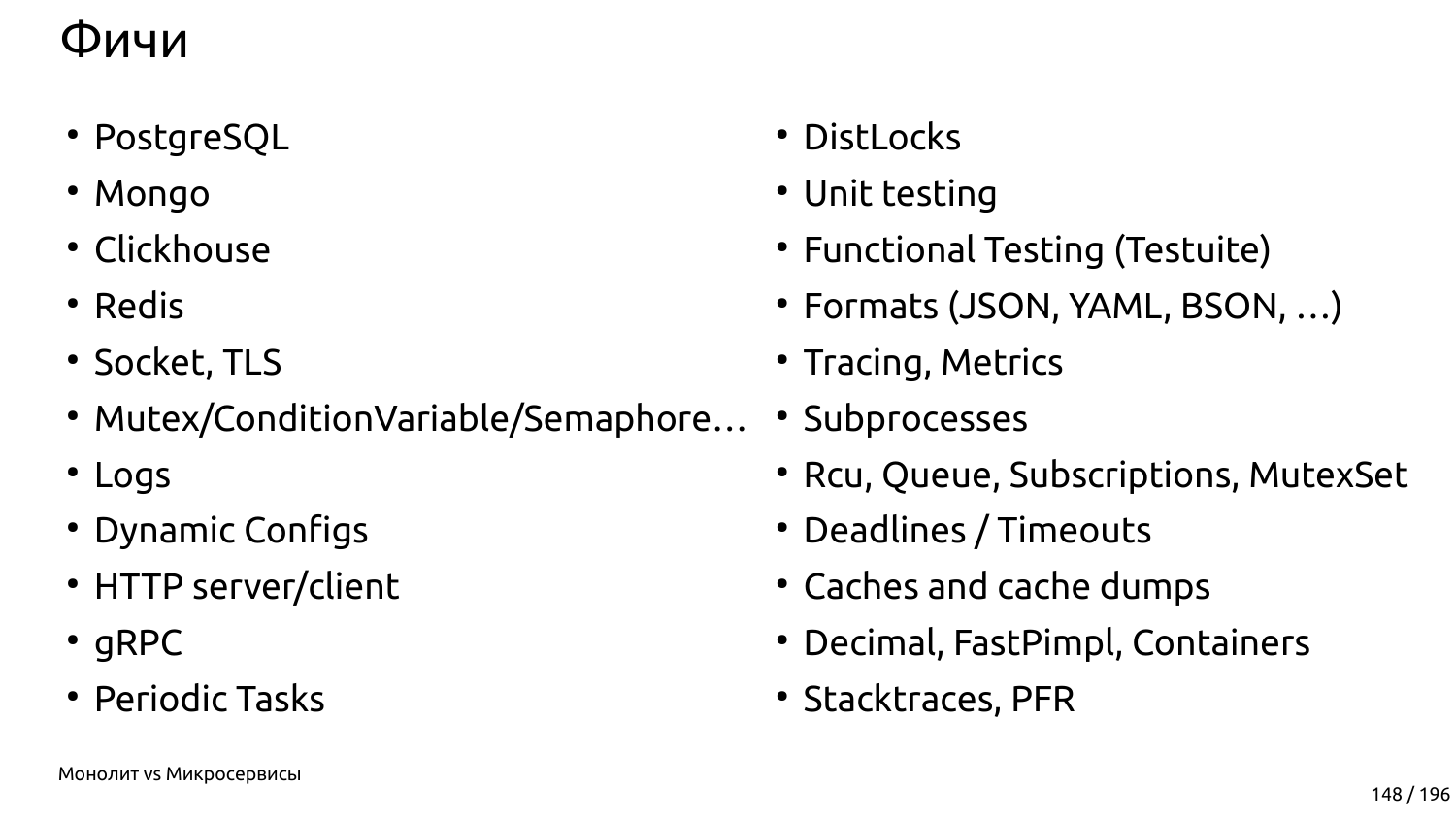# userver: С++ хардкор в логах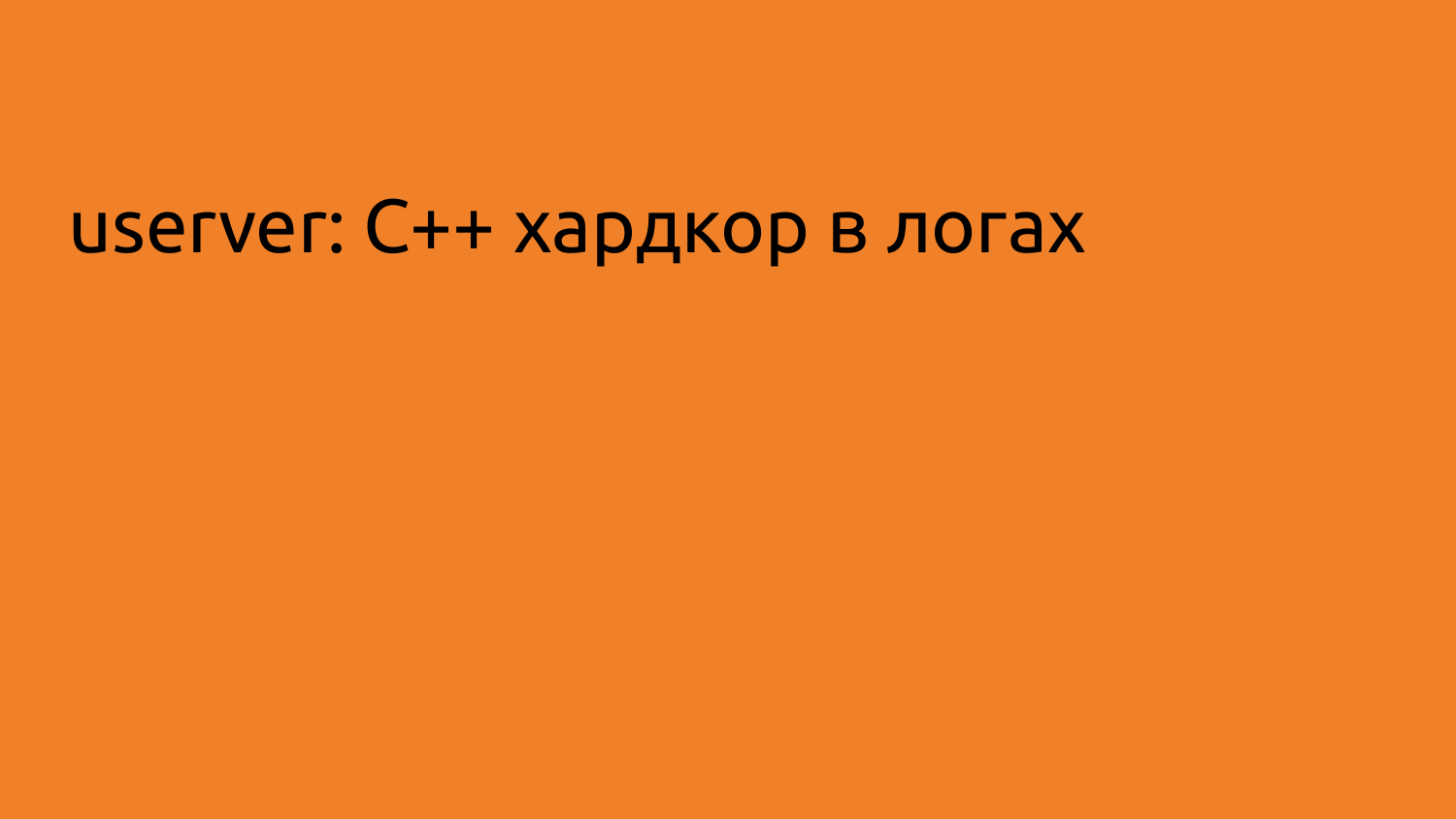

```
#define LOG(lvl) \
     !USERVER_NAMESPACE::logging::ShouldLog(lvl) && []() -> bool { \
      struct NameHolder { \
        static constexpr const char* Get() noexcept { \
         return USERVER_FILEPATH; \
\}}, return !USERVER_NAMESPACE::logging::impl::EntryStorage< \
             NameHolder, LINE_>::entry.ShouldLog();
\}(),
     ? USERVER_NAMESPACE::logging::impl::Noop{} \
     : DO_LOG_TO(USERVER_NAMESPACE::logging::DefaultLoggerOptional(), (lvl))
```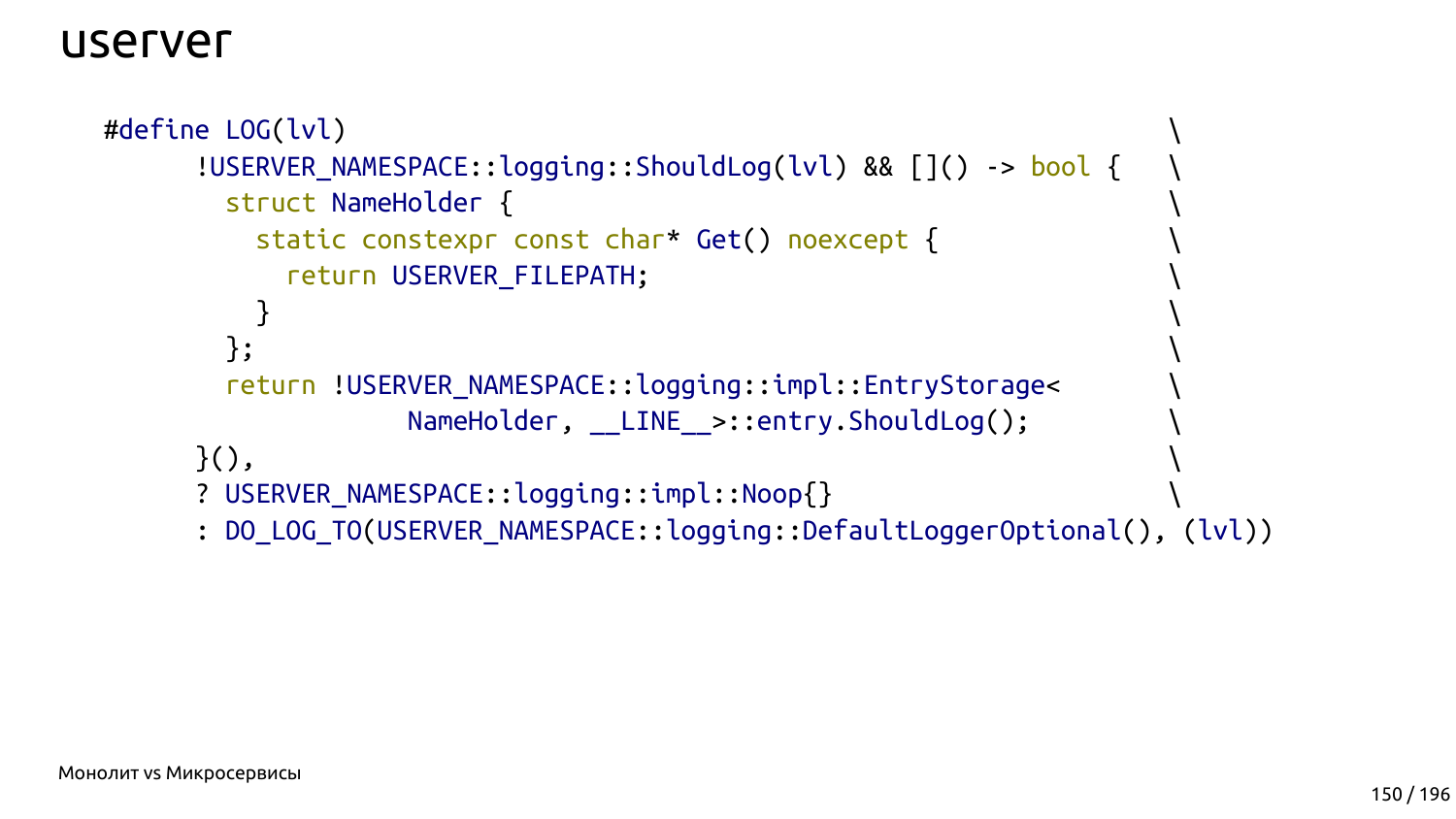

```
#define LOG(lvl) \
     !USERVER_NAMESPACE::logging::ShouldLog(lvl) && []() -> bool { \
      struct NameHolder { \
        static constexpr const char* Get() noexcept { \
         return USERVER_FILEPATH; \
 } \
 }; \
      return !USERVER_NAMESPACE::logging::impl::EntryStorage< \
               NameHolder, __LINE__>::entry.ShouldLog(); \
 }(), \
     ? USERVER_NAMESPACE::logging::impl::Noop{} \
     : DO_LOG_TO(USERVER_NAMESPACE::logging::DefaultLoggerOptional(), (lvl))
```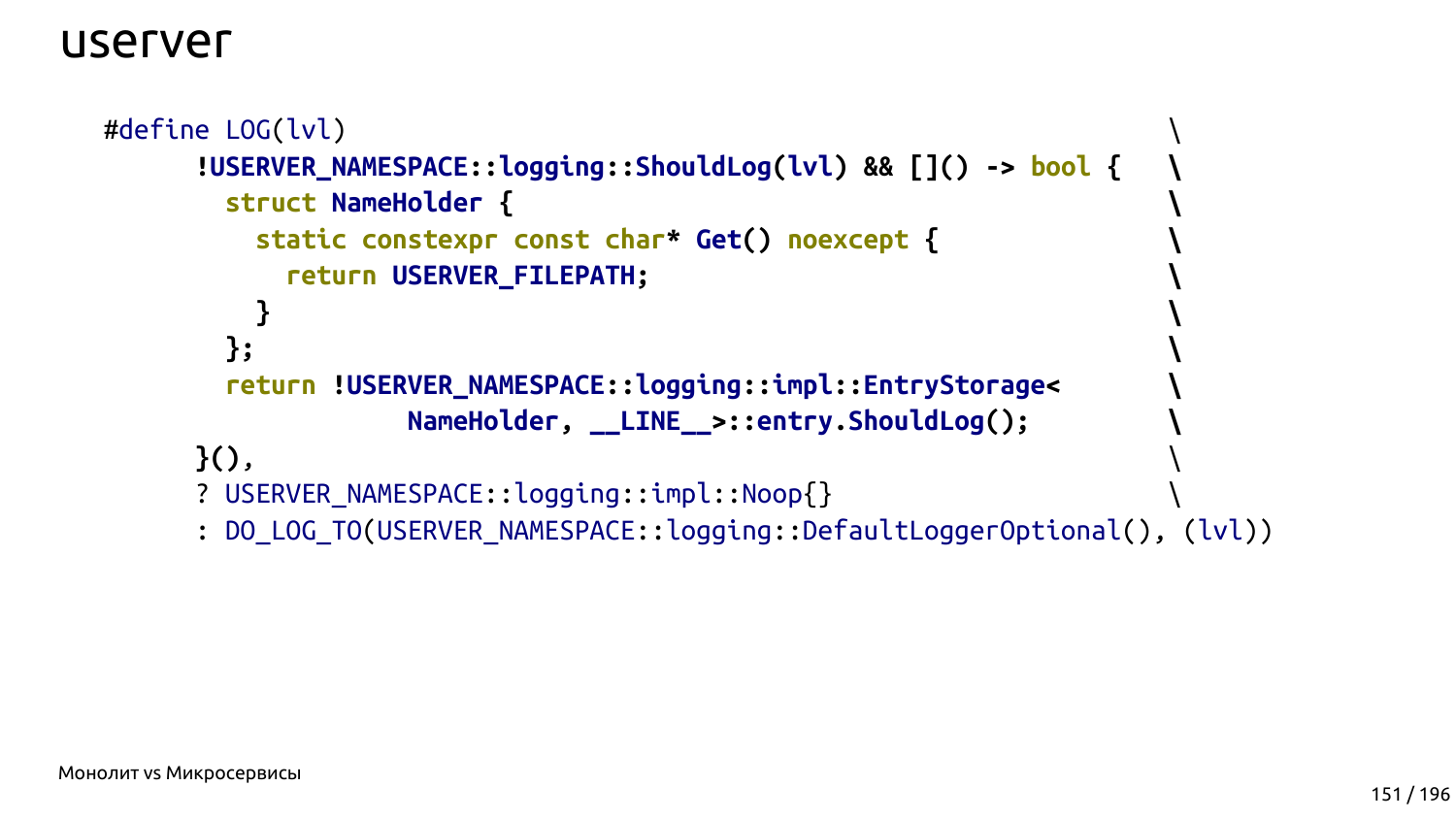

```
#define LOG(lvl) \
     !USERVER_NAMESPACE::logging::ShouldLog(lvl) && []() -> bool { \
      struct NameHolder { \
        static constexpr const char* Get() noexcept { \
         return USERVER_FILEPATH; \
\}}, return !USERVER_NAMESPACE::logging::impl::EntryStorage< \
             NameHolder, LINE_>::entry.ShouldLog();
\}(),
     ? USERVER_NAMESPACE::logging::impl::Noop{} \
     : DO_LOG_TO(USERVER_NAMESPACE::logging::DefaultLoggerOptional(), (lvl))
```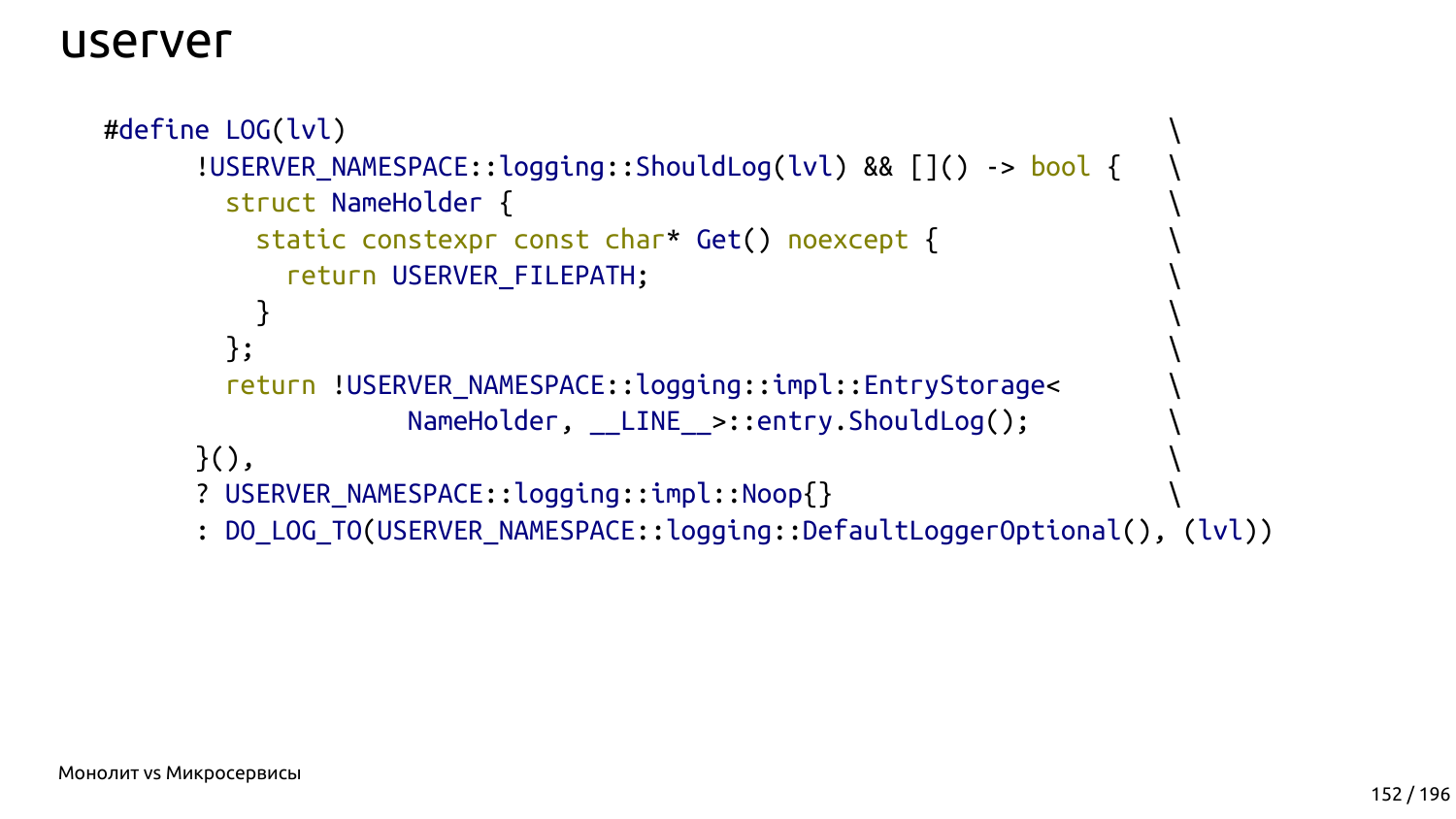

```
#define LOG(lvl) \
     !USERVER_NAMESPACE::logging::ShouldLog(lvl) && []() -> bool { \
      struct NameHolder { \
        static constexpr const char* Get() noexcept { \
         return USERVER_FILEPATH; \
\}}, return !USERVER_NAMESPACE::logging::impl::EntryStorage< \
             NameHolder, LINE_>::entry.ShouldLog();
\}(),
     ? USERVER_NAMESPACE::logging::impl::Noop{} \
     : DO_LOG_TO(USERVER_NAMESPACE::logging::DefaultLoggerOptional(), (lvl))
```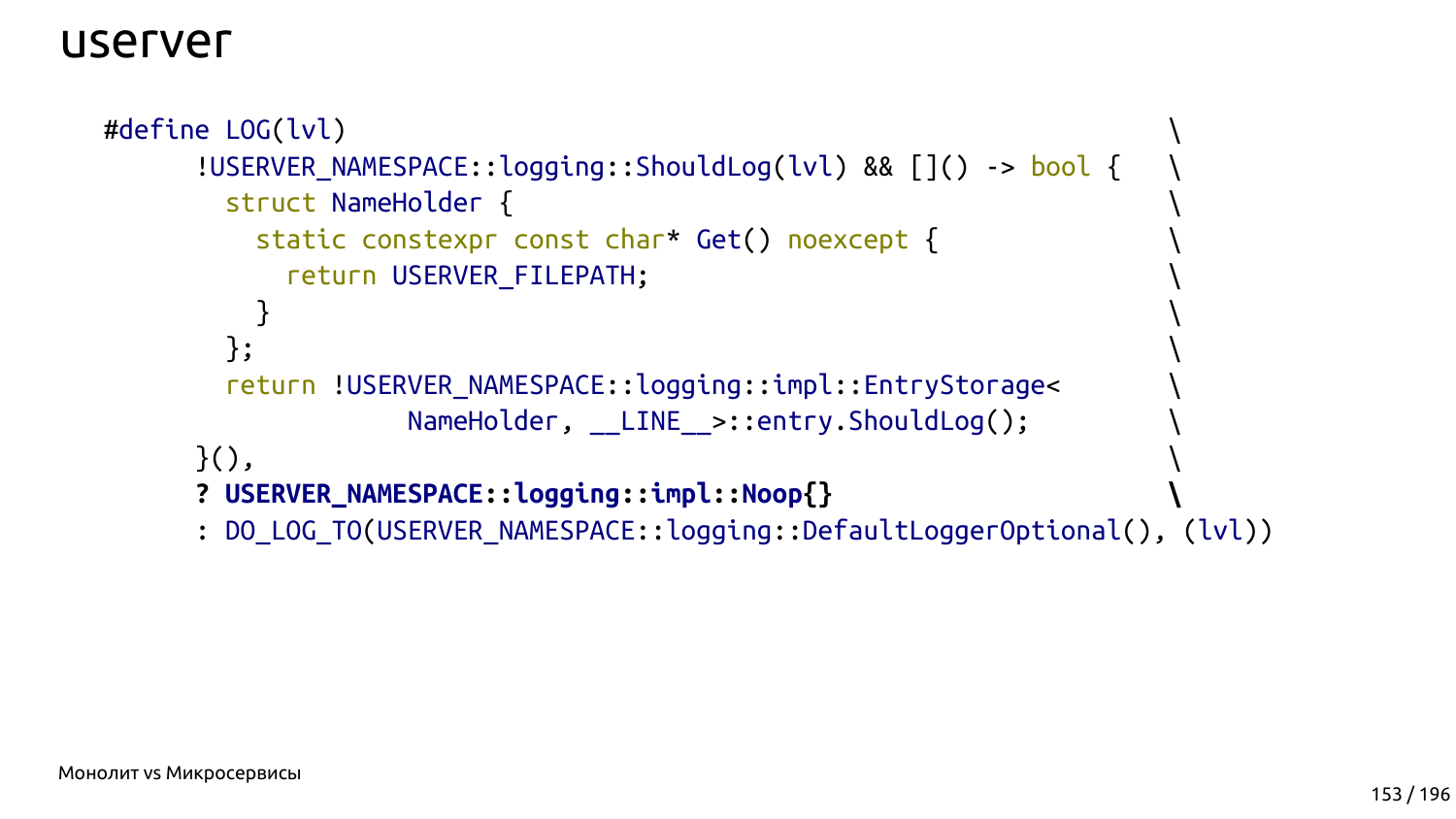

```
#define LOG(lvl) \
     !USERVER_NAMESPACE::logging::ShouldLog(lvl) && []() -> bool { \
      struct NameHolder { \
        static constexpr const char* Get() noexcept { \
         return USERVER_FILEPATH; \
\}}, return !USERVER_NAMESPACE::logging::impl::EntryStorage< \
             NameHolder, LINE_>::entry.ShouldLog();
\}(),
     ? USERVER_NAMESPACE::logging::impl::Noop{} \
     : DO_LOG_TO(USERVER_NAMESPACE::logging::DefaultLoggerOptional(), (lvl))
```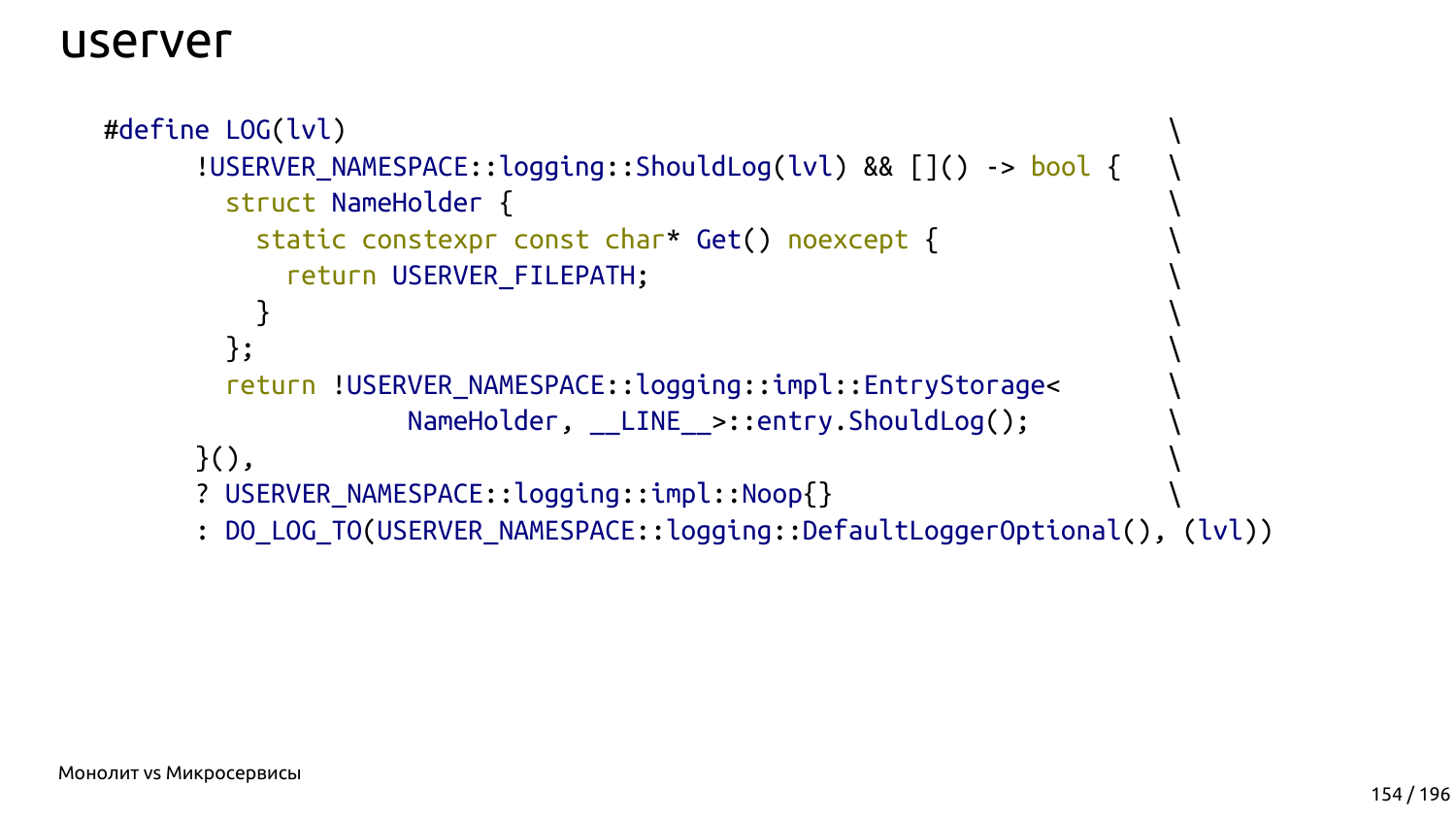

```
#define LOG(lvl) \
     !USERVER_NAMESPACE::logging::ShouldLog(lvl) && []() -> bool { \
      struct NameHolder { \
        static constexpr const char* Get() noexcept { \
         return USERVER_FILEPATH; \
\}}, return !USERVER_NAMESPACE::logging::impl::EntryStorage< \
             NameHolder, __LINE__>::entry.ShouldLog();
\}(),
     ? USERVER_NAMESPACE::logging::impl::Noop{} \
     : DO_LOG_TO(USERVER_NAMESPACE::logging::DefaultLoggerOptional(), (lvl))
```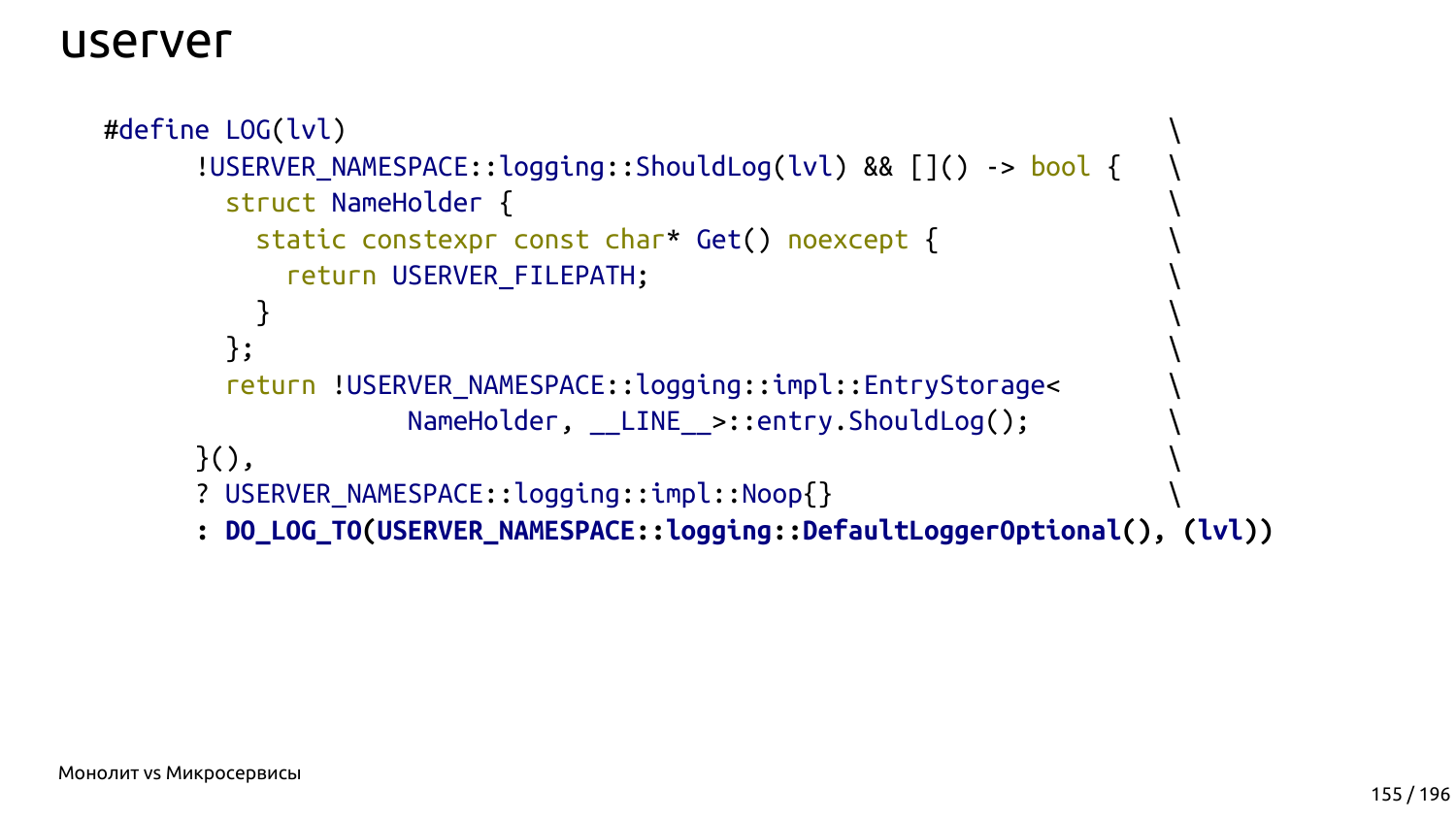

```
userver
```

```
#define LOG(lvl) \
     !USERVER_NAMESPACE::logging::ShouldLog(lvl) && []() -> bool { \
      struct NameHolder { \
        static constexpr const char* Get() noexcept { \
         return USERVER_FILEPATH; \
\}}, return !USERVER_NAMESPACE::logging::impl::EntryStorage< \
             NameHolder, __LINE__>::entry.ShouldLog();
\}(),
     ? USERVER_NAMESPACE::logging::impl::Noop{} \
     : DO_LOG_TO(USERVER_NAMESPACE::logging::DefaultLoggerOptional(), (lvl))
```
**LOG(kInfo) << DebugOutput();**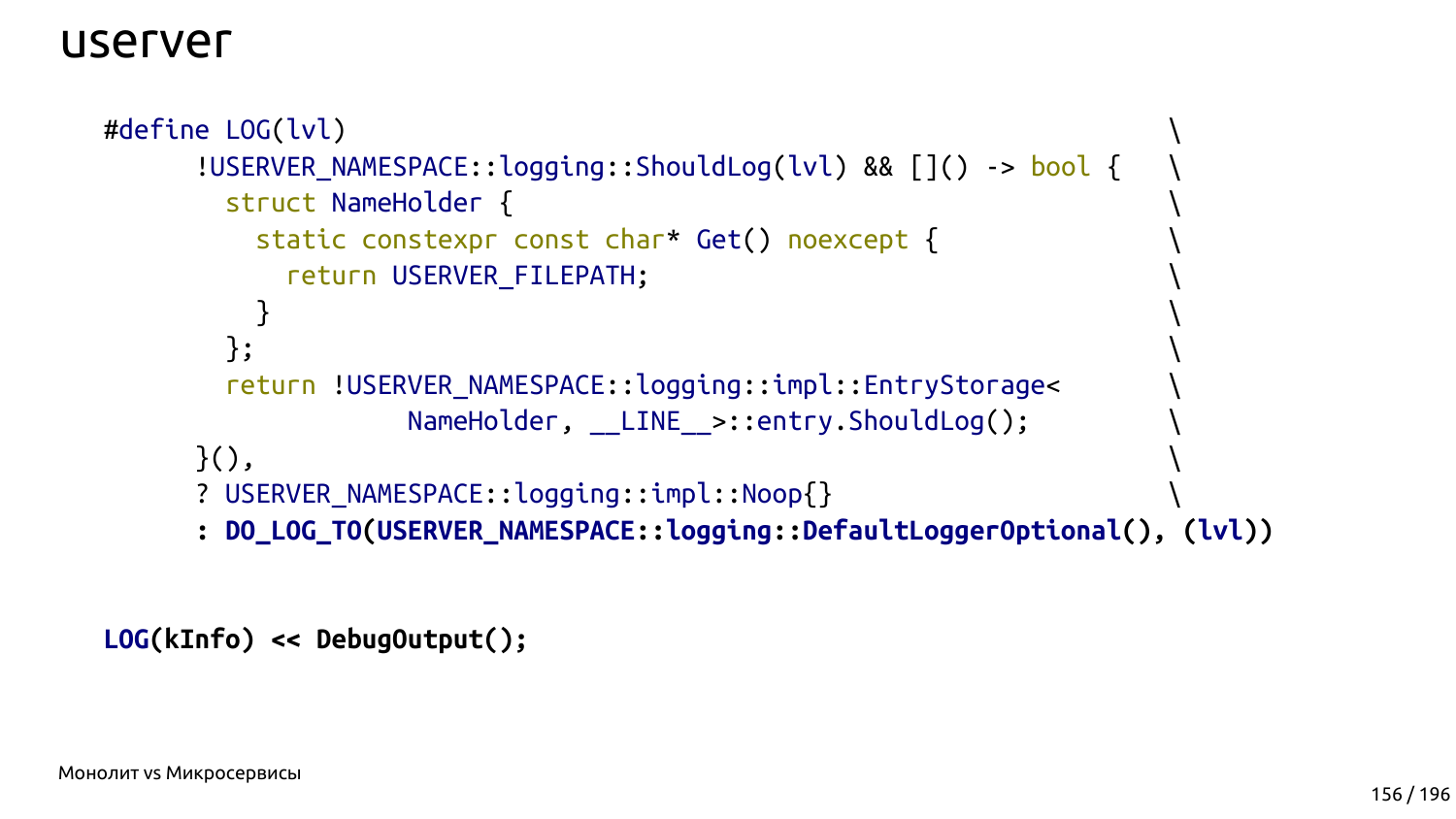

```
#define LOG(lvl) \
     !USERVER_NAMESPACE::logging::ShouldLog(lvl) && []() -> bool { \
      struct NameHolder { \
        static constexpr const char* Get() noexcept { \
         return USERVER_FILEPATH; \
\}}, return !USERVER_NAMESPACE::logging::impl::EntryStorage< \
             NameHolder, LINE_>::entry.ShouldLog();
\}(),
     ? USERVER_NAMESPACE::logging::impl::Noop{} \
     : DO_LOG_TO(USERVER_NAMESPACE::logging::DefaultLoggerOptional(), (lvl))
```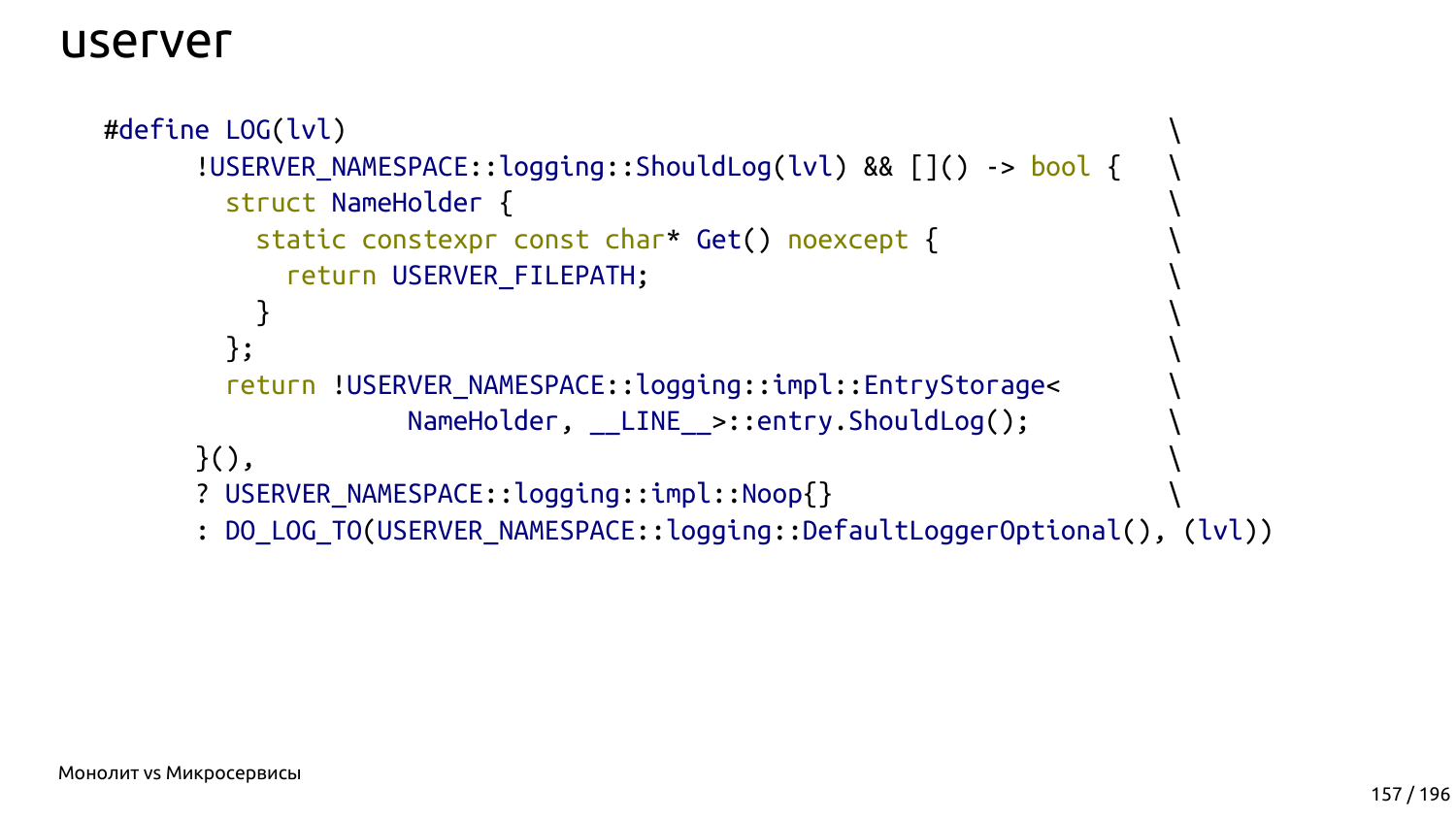

```
#define LOG(lvl) \
     !USERVER_NAMESPACE::logging::ShouldLog(lvl) && []() -> bool { \
      struct NameHolder { \
       static constexpr const char* Get() noexcept { \
         return USERVER_FILEPATH; \
\}}, return !USERVER_NAMESPACE::logging::impl::EntryStorage< \
             NameHolder, LINE_>::entry.ShouldLog();
\}(),
    ? USERVER_NAMESPACE::logging::impl::Noop{}
     : DO_LOG_TO(USERVER_NAMESPACE::logging::DefaultLoggerOptional(), (lvl))
```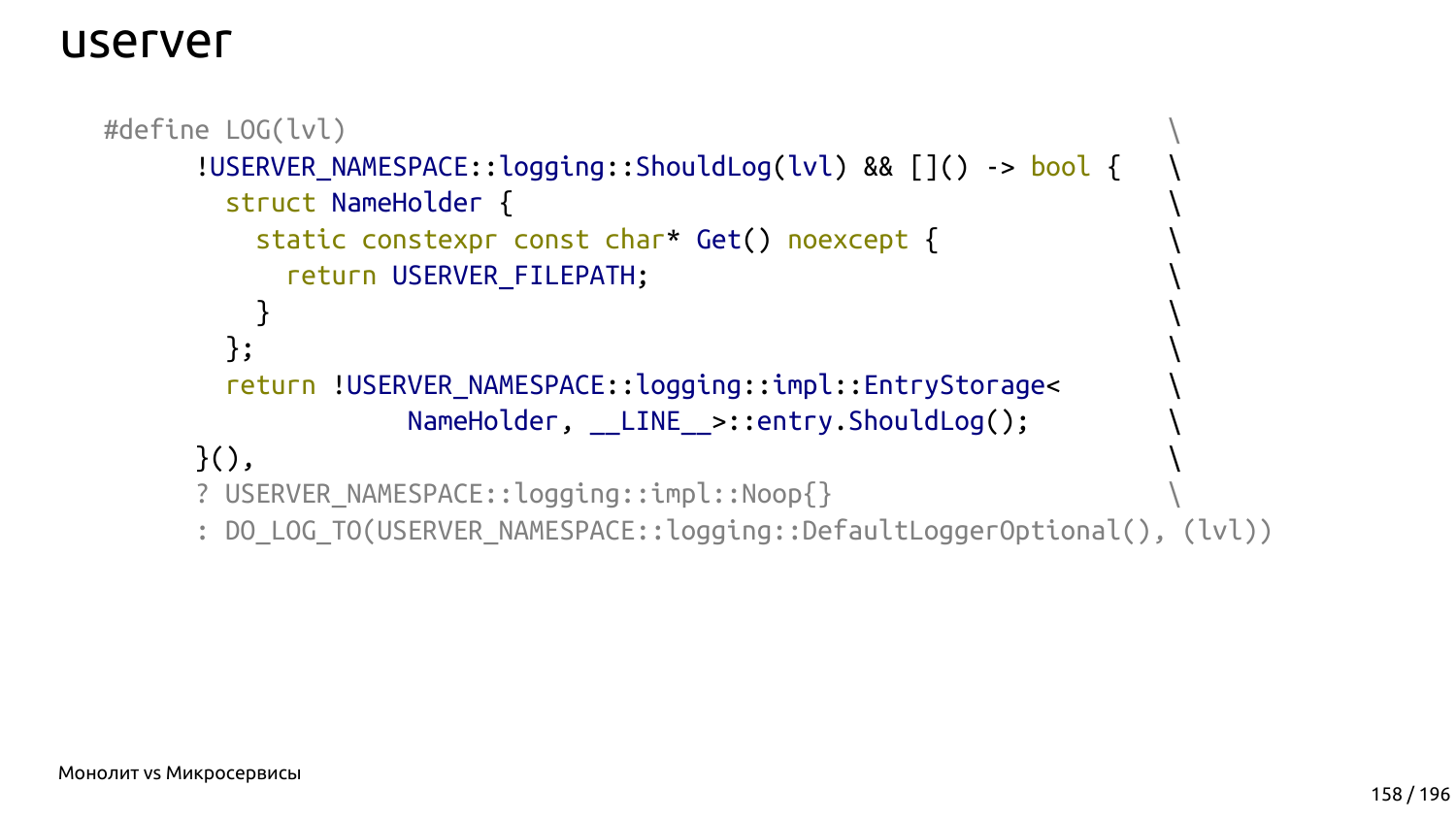

```
#define LOG(lvl) \
     !USERVER_NAMESPACE::logging::ShouldLog(lvl) && []() -> bool { \
      struct NameHolder { \
        static constexpr const char* Get() noexcept { \
         return USERVER_FILEPATH; \
 } \
 }; \
      return !USERVER_NAMESPACE::logging::impl::EntryStorage< \
              NameHolder, __LINE__>::entry.ShouldLog();
\}(),
    ? USERVER_NAMESPACE::logging::impl::Noop{}
     : DO_LOG_TO(USERVER_NAMESPACE::logging::DefaultLoggerOptional(), (lvl))
```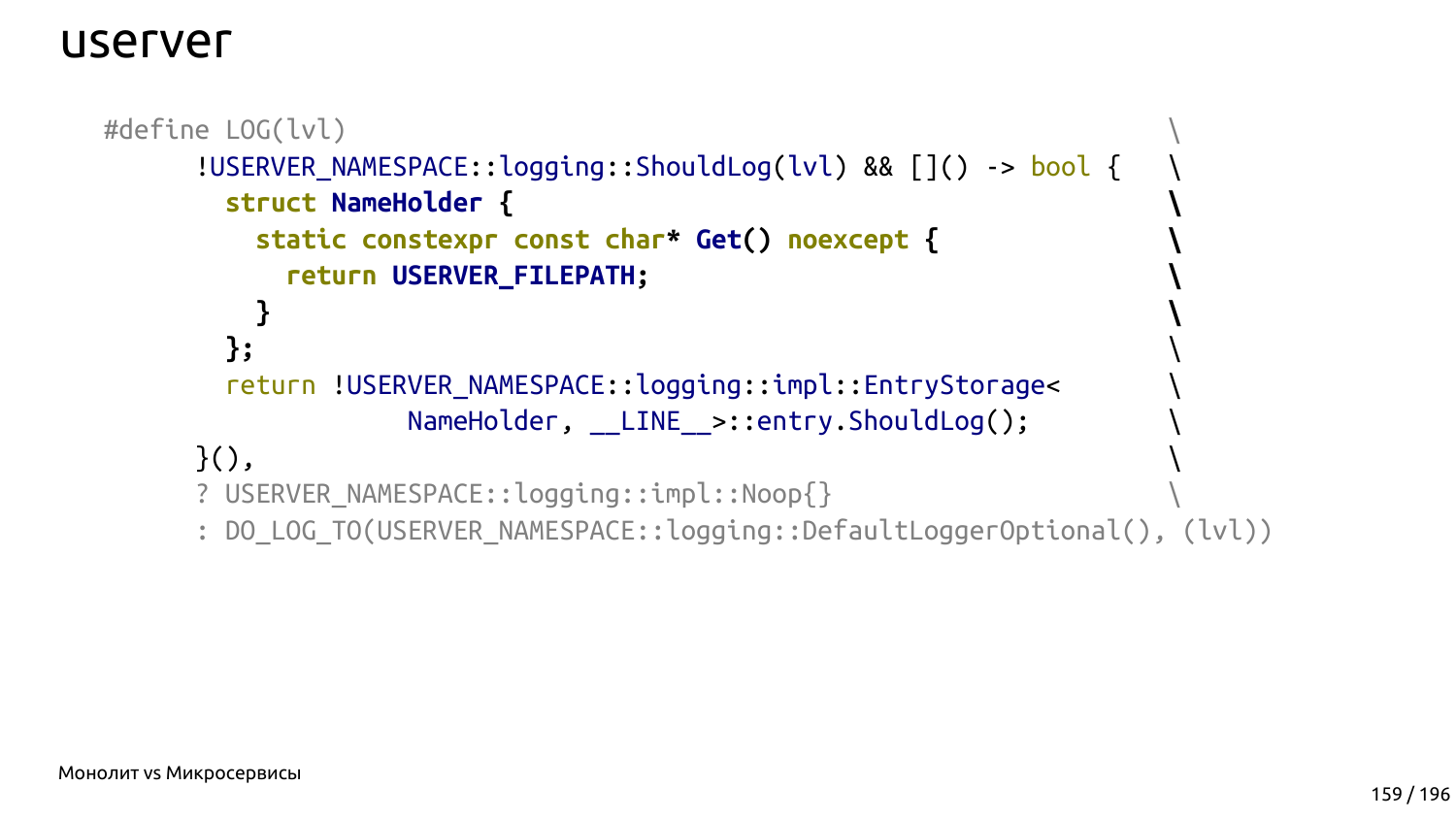

```
#define LOG(lvl) \
     !USERVER_NAMESPACE::logging::ShouldLog(lvl) && []() -> bool { \
      struct NameHolder { \
        static constexpr const char* Get() noexcept { \
         return USERVER_FILEPATH; \
\}}, return !USERVER_NAMESPACE::logging::impl::EntryStorage< \
              NameHolder, __LINE__>::entry.ShouldLog(); \
\}(),
    ? USERVER_NAMESPACE::logging::impl::Noop{}
     : DO_LOG_TO(USERVER_NAMESPACE::logging::DefaultLoggerOptional(), (lvl))
```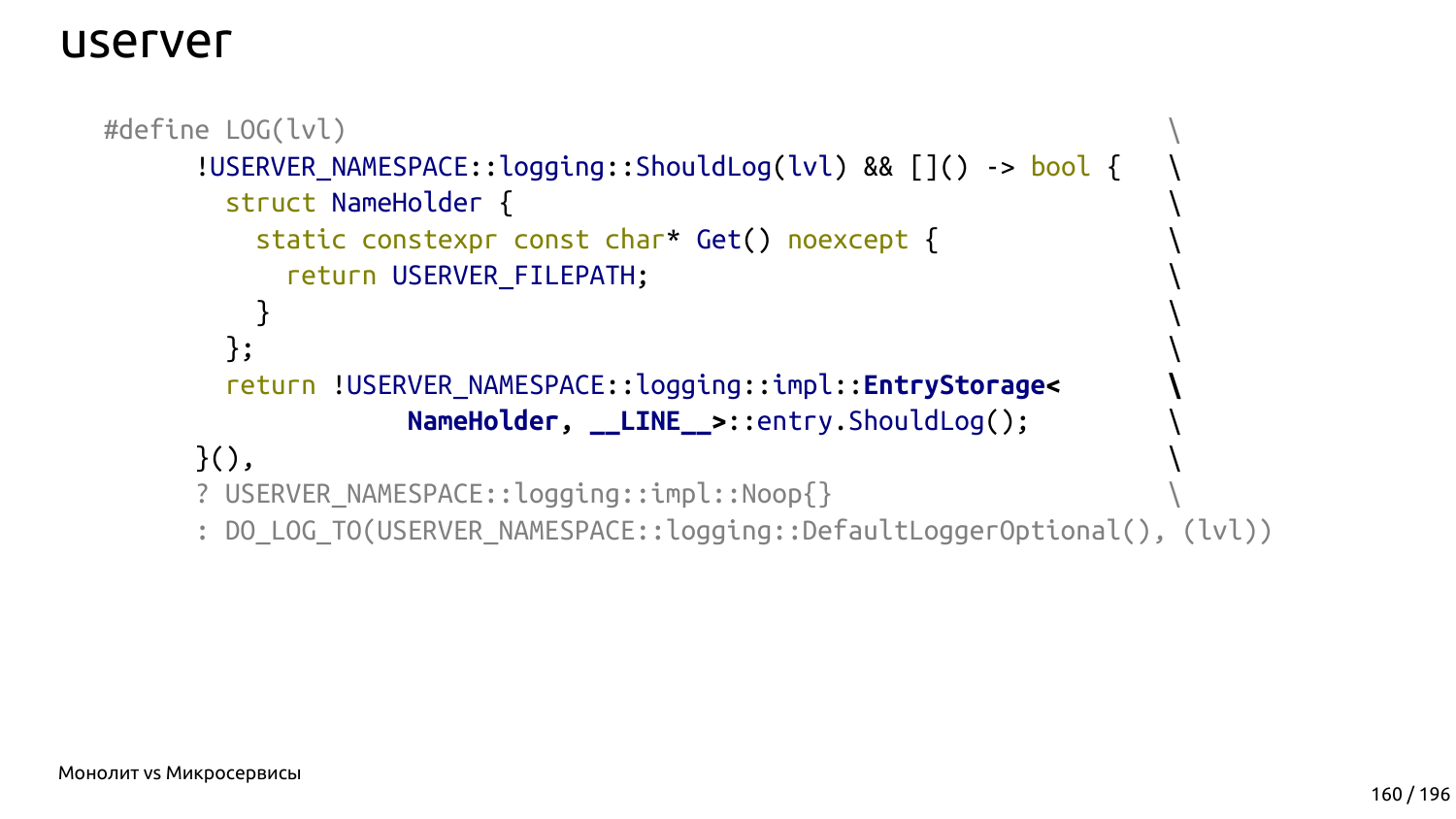

```
#define LOG(lvl) \
     !USERVER_NAMESPACE::logging::ShouldLog(lvl) && []() -> bool { \
      struct NameHolder { \
        static constexpr const char* Get() noexcept { \
         return USERVER_FILEPATH; \
\}\};
      return !USERVER_NAMESPACE::logging::impl::EntryStorage< \
              NameHolder, __LINE__>::entry.ShouldLog();
\}(),
     ? USERVER_NAMESPACE::logging::impl::Noop{} \
     : DO_LOG_TO(USERVER_NAMESPACE::logging::DefaultLoggerOptional(), (lvl))
template <class NameHolder, int Line>
```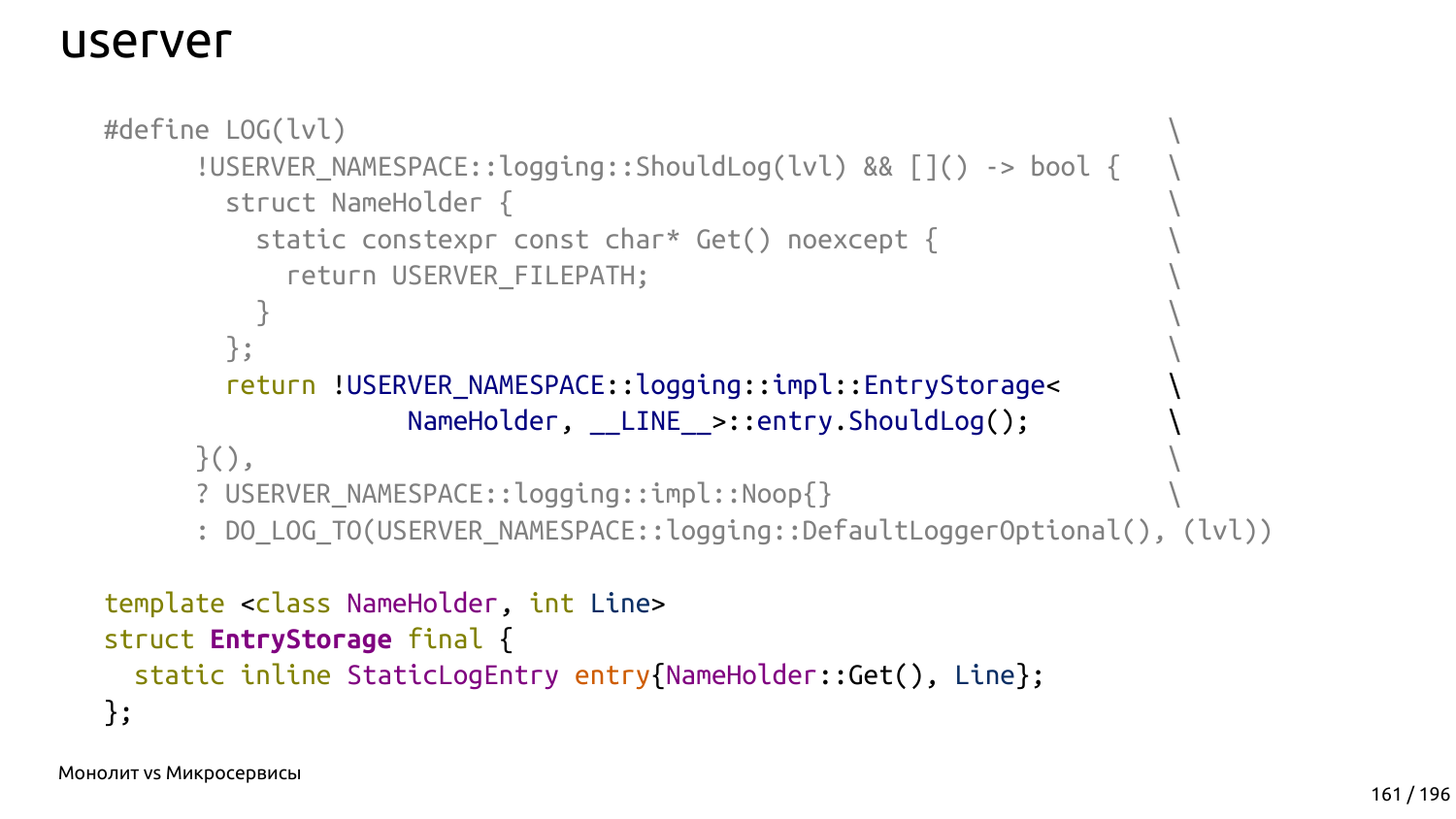

```
#define LOG(lvl) \
     !USERVER_NAMESPACE::logging::ShouldLog(lvl) && []() -> bool { \
      struct NameHolder { \
        static constexpr const char* Get() noexcept { \
         return USERVER_FILEPATH; \
\}\};
      return !USERVER_NAMESPACE::logging::impl::EntryStorage< \
              NameHolder, __LINE__>::entry.ShouldLog();
\}(),
     ? USERVER_NAMESPACE::logging::impl::Noop{} \
     : DO_LOG_TO(USERVER_NAMESPACE::logging::DefaultLoggerOptional(), (lvl))
template <class NameHolder, int Line>
```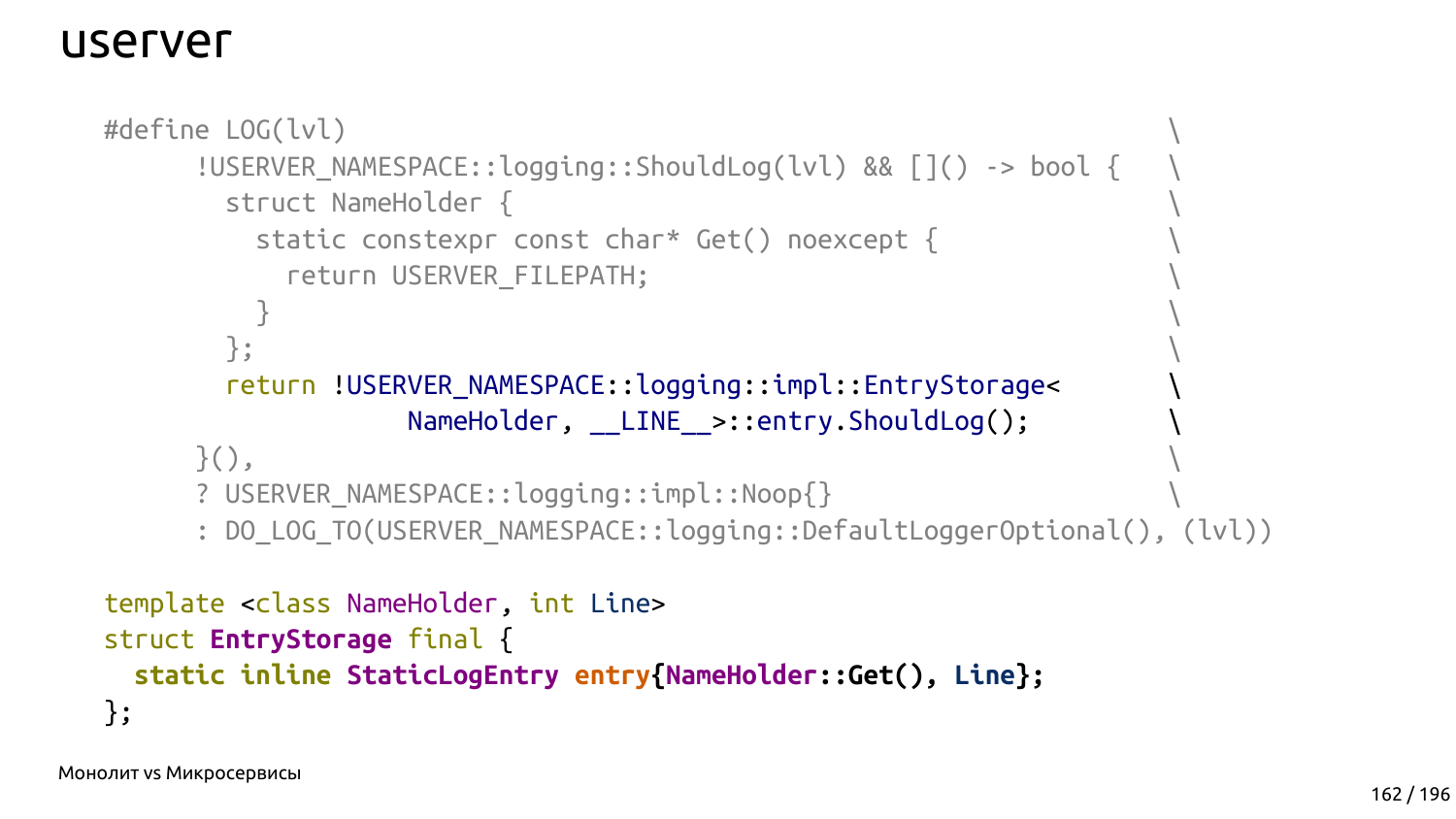

```
#define LOG(lvl) \
     !USERVER_NAMESPACE::logging::ShouldLog(lvl) && []() -> bool { \
      struct NameHolder { \
        static constexpr const char* Get() noexcept { \
         return USERVER_FILEPATH; \
\}\};
      return !USERVER_NAMESPACE::logging::impl::EntryStorage< \
              NameHolder, __LINE__>::entry.ShouldLog();
\}(),
     ? USERVER_NAMESPACE::logging::impl::Noop{} \
     : DO_LOG_TO(USERVER_NAMESPACE::logging::DefaultLoggerOptional(), (lvl))
template <class NameHolder, int Line>
```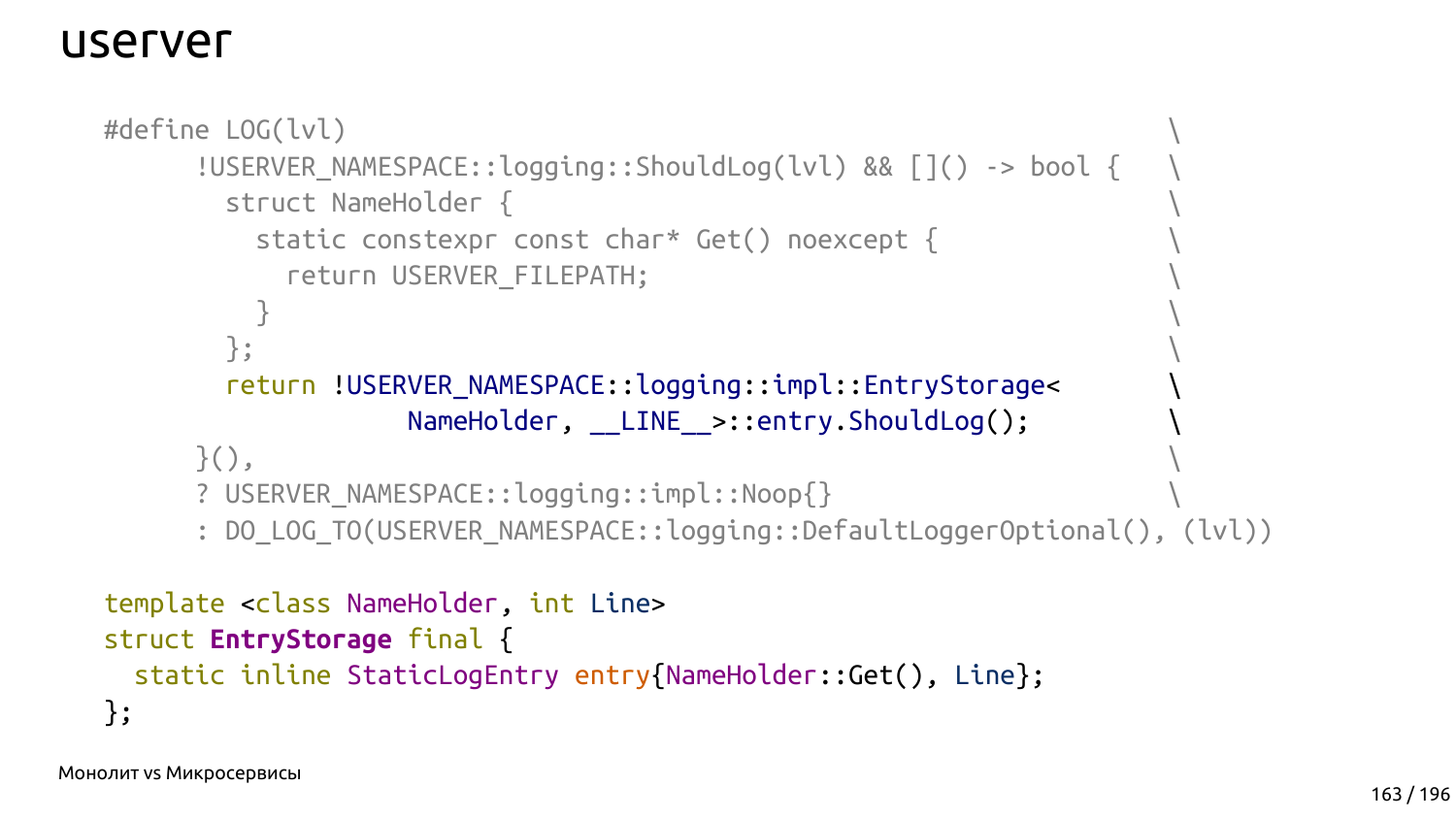

```
#define LOG(lvl) \
     !USERVER_NAMESPACE::logging::ShouldLog(lvl) && []() -> bool { \
      struct NameHolder { \
        static constexpr const char* Get() noexcept { \
         return USERVER_FILEPATH; \
\}\};
      return !USERVER_NAMESPACE::logging::impl::EntryStorage< \
               NameHolder, __LINE__>::entry.ShouldLog(); \
\}(),
     ? USERVER_NAMESPACE::logging::impl::Noop{} \
     : DO_LOG_TO(USERVER_NAMESPACE::logging::DefaultLoggerOptional(), (lvl))
template <class NameHolder, int Line>
```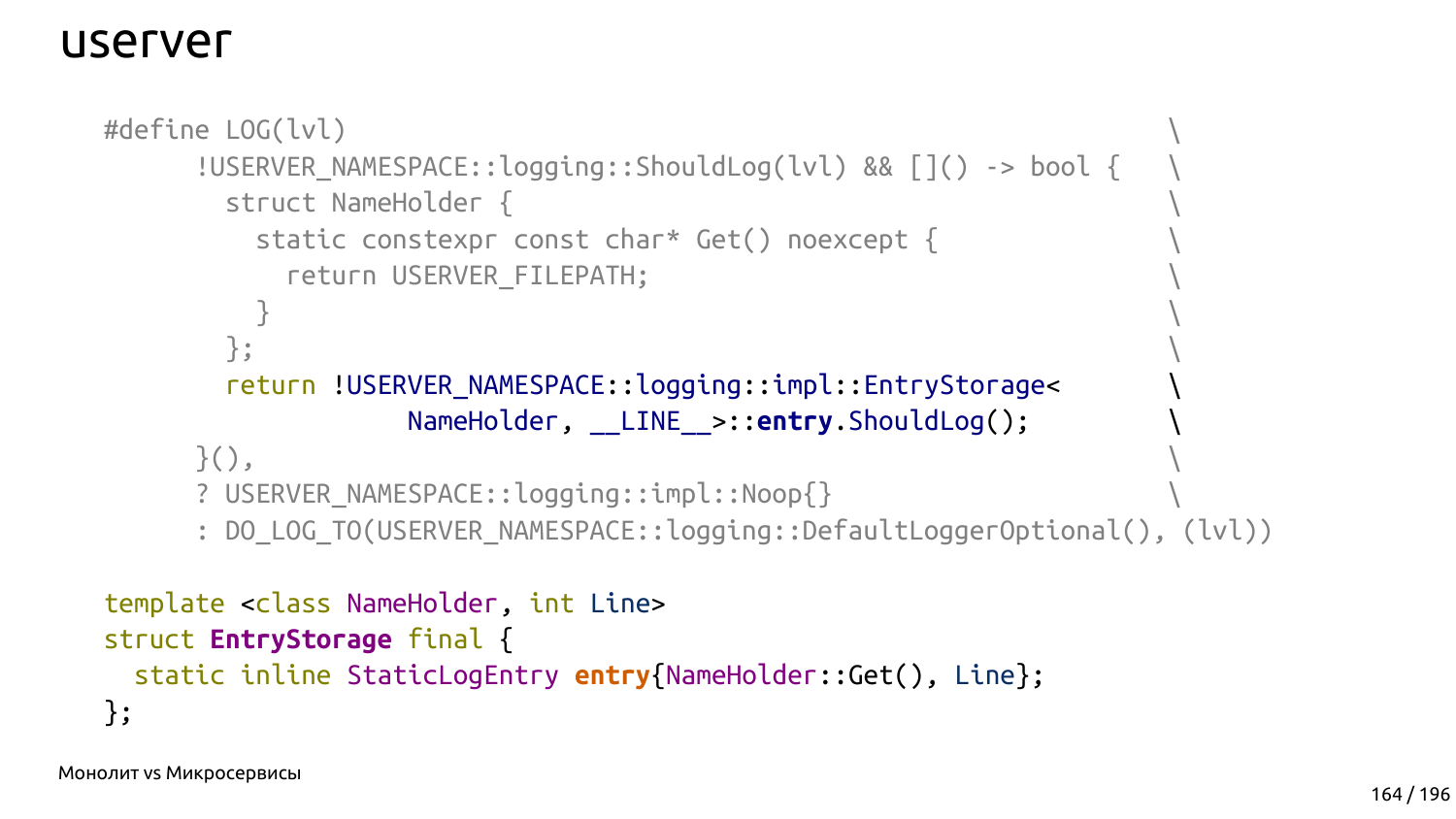

```
#define LOG(lvl) \
     !USERVER_NAMESPACE::logging::ShouldLog(lvl) && []() -> bool { \
      struct NameHolder { \
        static constexpr const char* Get() noexcept { \
         return USERVER_FILEPATH; \
\}\};
      return !USERVER_NAMESPACE::logging::impl::EntryStorage< \
              NameHolder, __LINE__>::entry.ShouldLog();
\}(),
     ? USERVER_NAMESPACE::logging::impl::Noop{} \
     : DO_LOG_TO(USERVER_NAMESPACE::logging::DefaultLoggerOptional(), (lvl))
template <class NameHolder, int Line>
```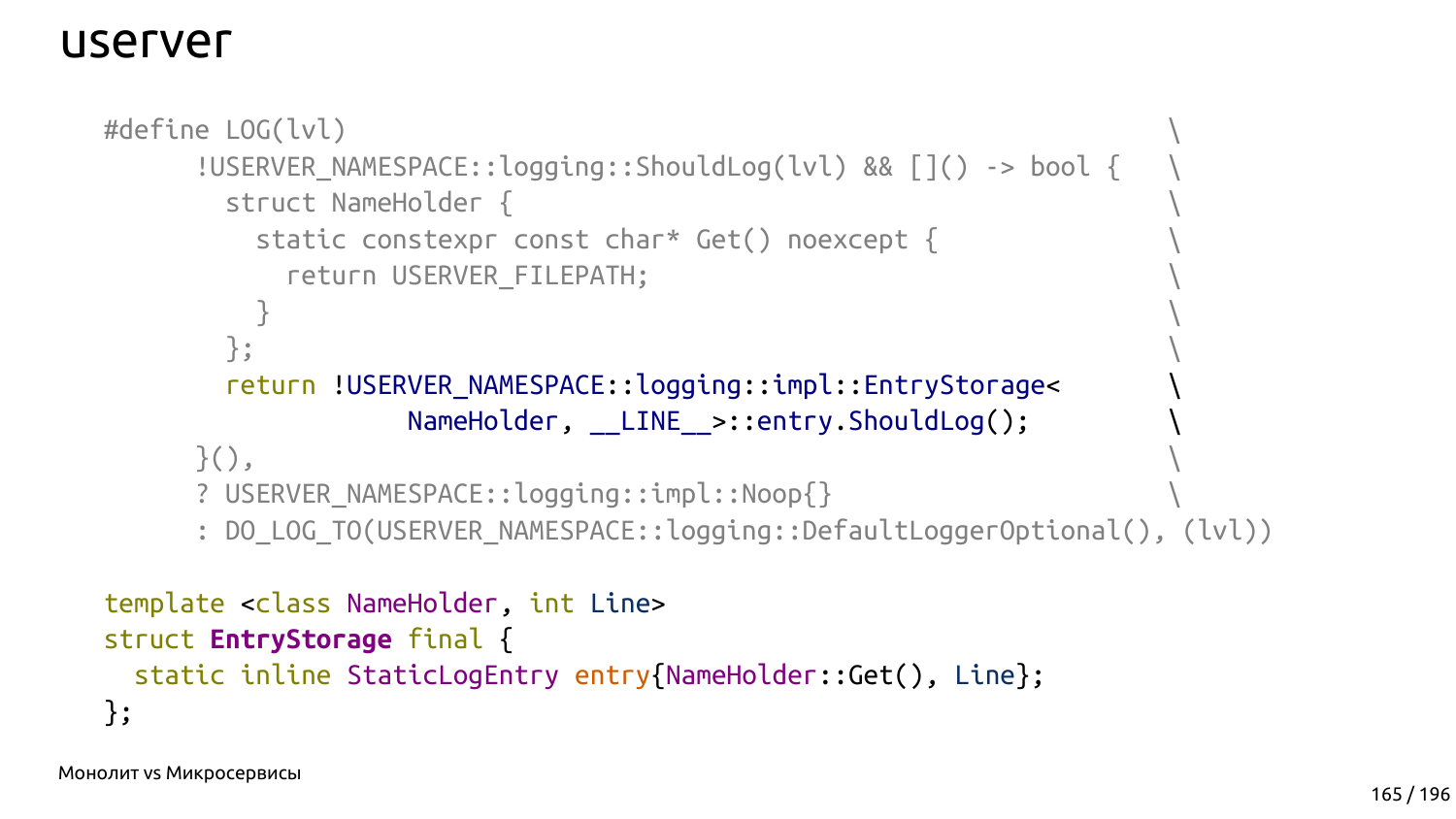Монолит vs Микросервисы



#### userver

```
#define LOG(lvl) \
     !USERVER_NAMESPACE::logging::ShouldLog(lvl) && []() -> bool { \
      struct NameHolder { \
        static constexpr const char* Get() noexcept { \
         return USERVER_FILEPATH; \
\}\};
      return !USERVER_NAMESPACE::logging::impl::EntryStorage< \
              NameHolder, __LINE__>::entry.ShouldLog();
\}(),
     ? USERVER_NAMESPACE::logging::impl::Noop{} \
     : DO_LOG_TO(USERVER_NAMESPACE::logging::DefaultLoggerOptional(), (lvl))
template <class NameHolder, int Line>
```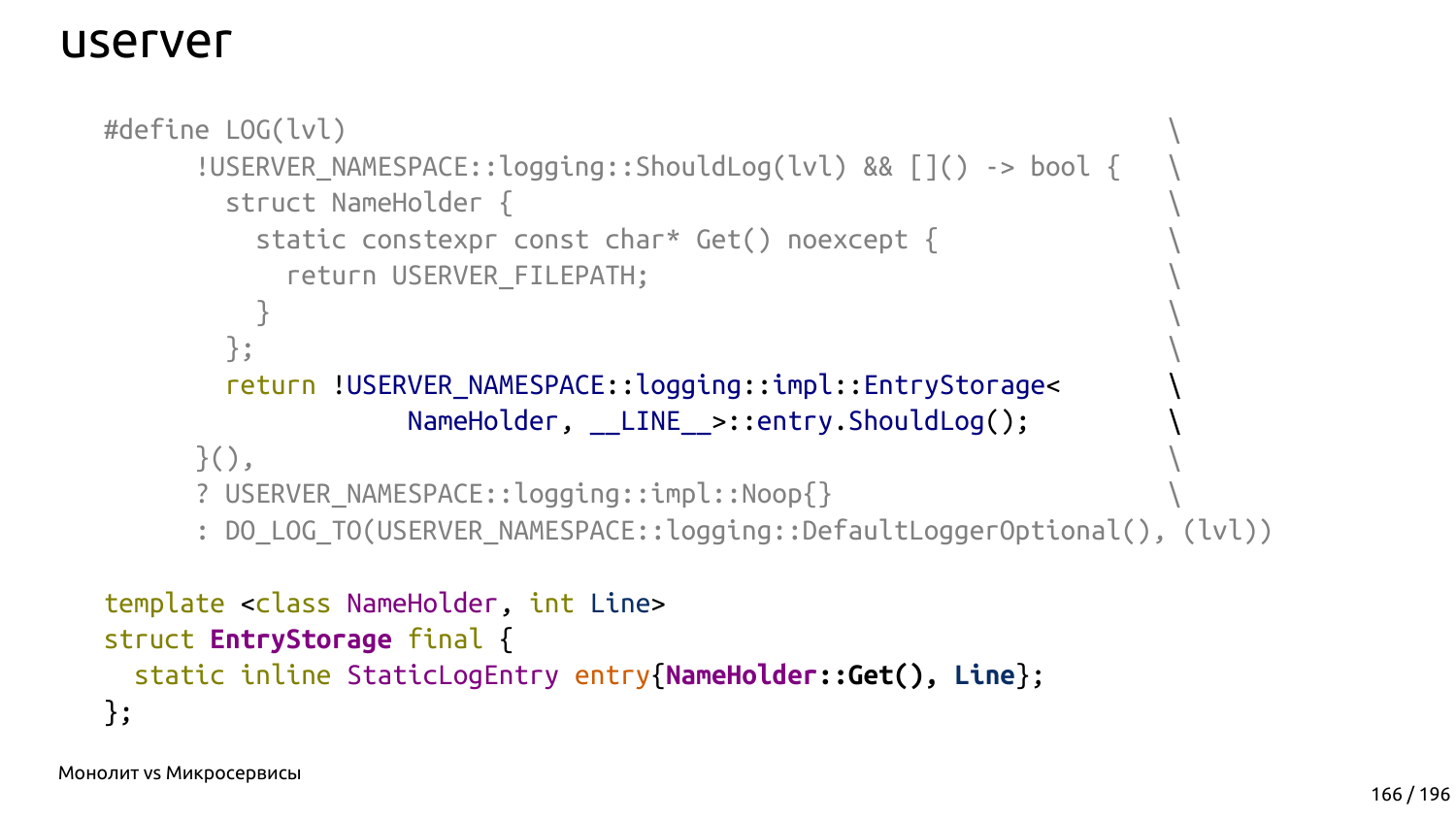

```
#define LOG(lvl) \
     !USERVER_NAMESPACE::logging::ShouldLog(lvl) && []() -> bool { \
      struct NameHolder { \
        static constexpr const char* Get() noexcept { \
         return USERVER_FILEPATH; \
\}\};
      return !USERVER_NAMESPACE::logging::impl::EntryStorage< \
              NameHolder, __LINE__>::entry.ShouldLog();
\}(),
     ? USERVER_NAMESPACE::logging::impl::Noop{} \
     : DO_LOG_TO(USERVER_NAMESPACE::logging::DefaultLoggerOptional(), (lvl))
template <class NameHolder, int Line>
```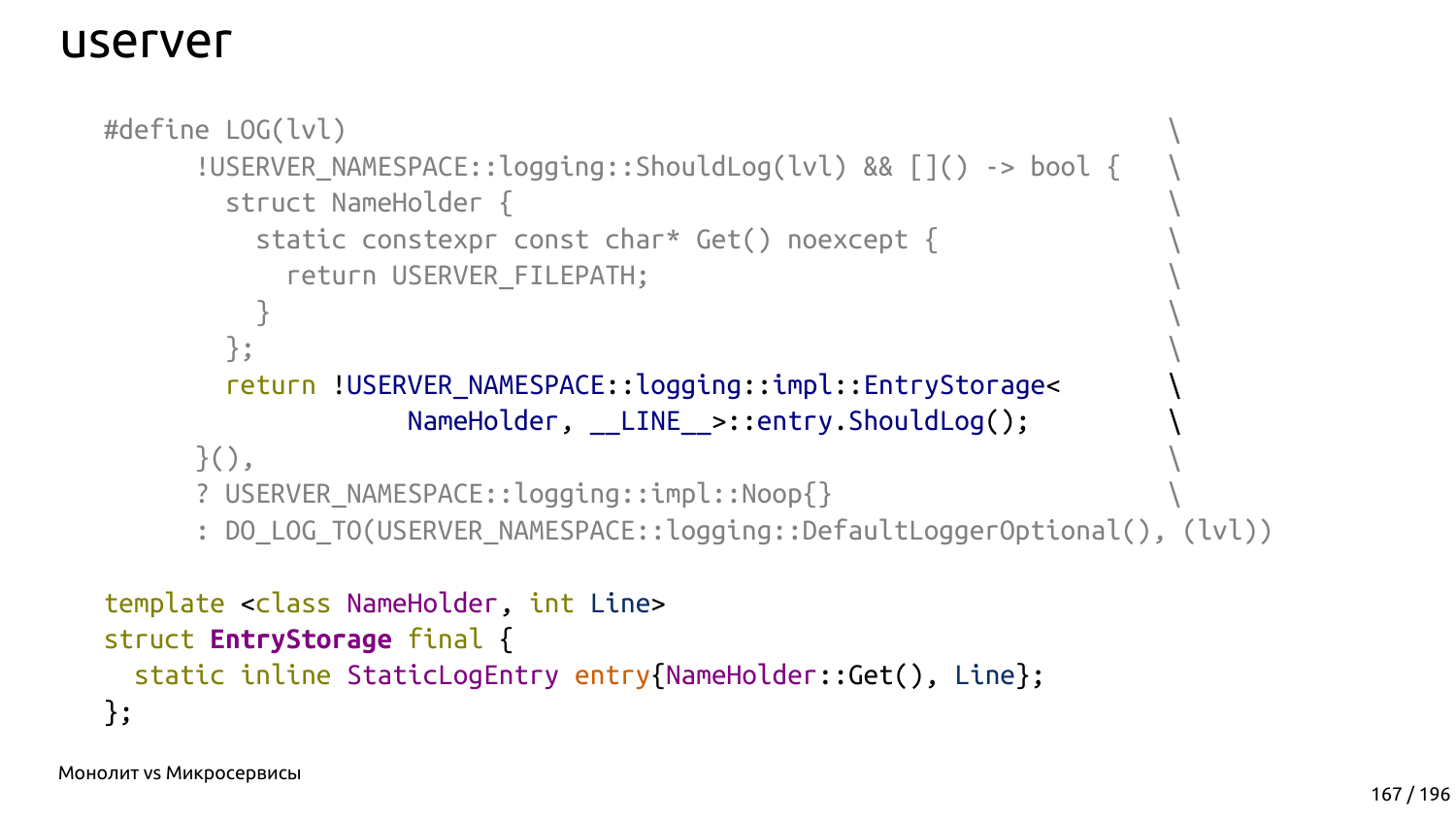

class StaticLogEntry final { public: **StaticLogEntry**(const char\* path, int line) noexcept;

 **StaticLogEntry**(StaticLogEntry&&) = delete; StaticLogEntry& operator=(StaticLogEntry&&) = delete;

```
private:
  static constexpr std::size_t kContentSize =
       compiler::SelectSize().For64Bit(40).For32Bit(24);
  alignas(void*) std::byte content[kContentSize];
};
```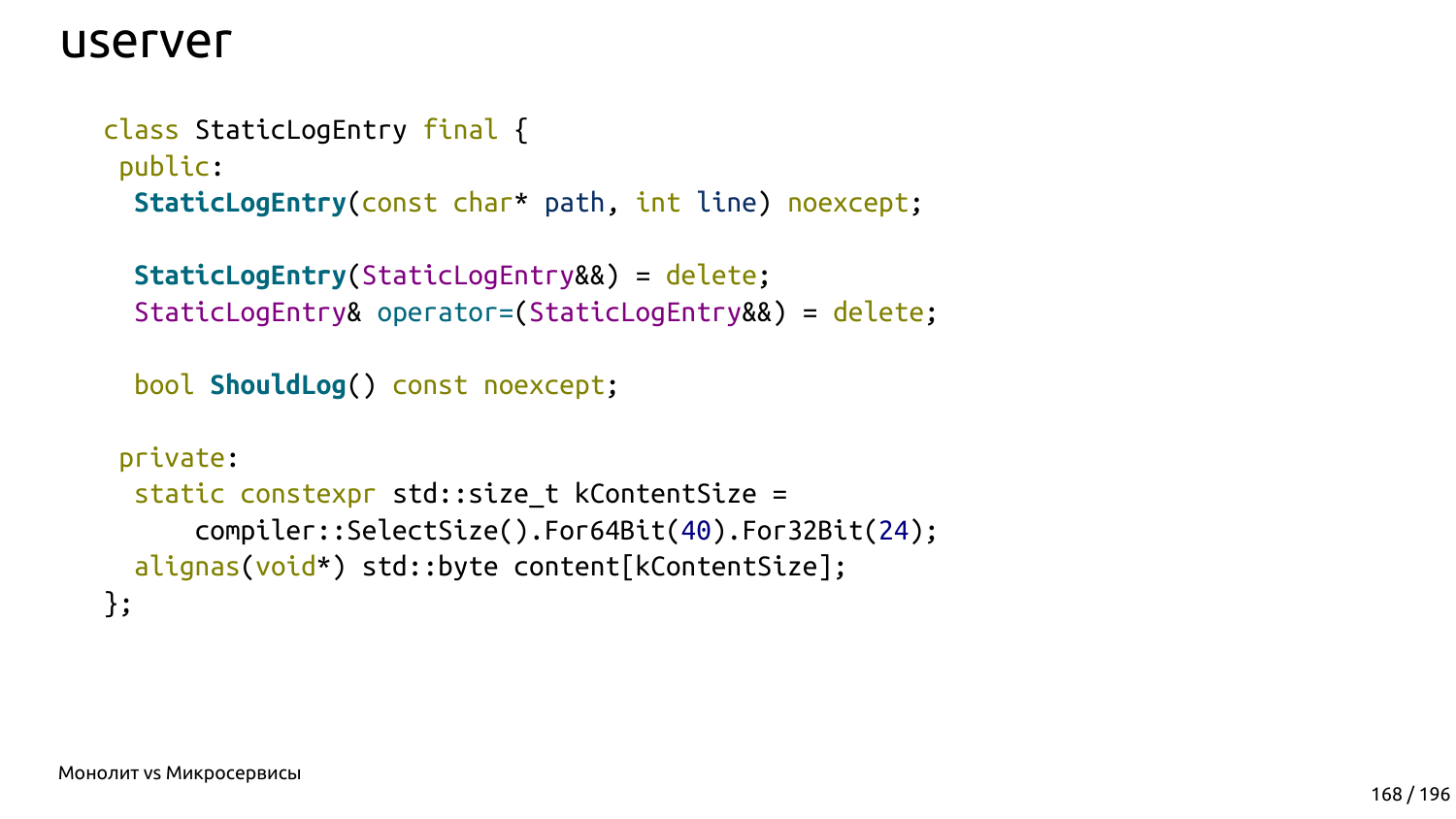

class StaticLogEntry final { public: **StaticLogEntry**(const char\* path, int line) noexcept;

 **StaticLogEntry**(StaticLogEntry&&) = delete; StaticLogEntry& operator=(StaticLogEntry&&) = delete;

```
private:
  static constexpr std::size_t kContentSize =
       compiler::SelectSize().For64Bit(40).For32Bit(24);
  alignas(void*) std::byte content[kContentSize];
};
```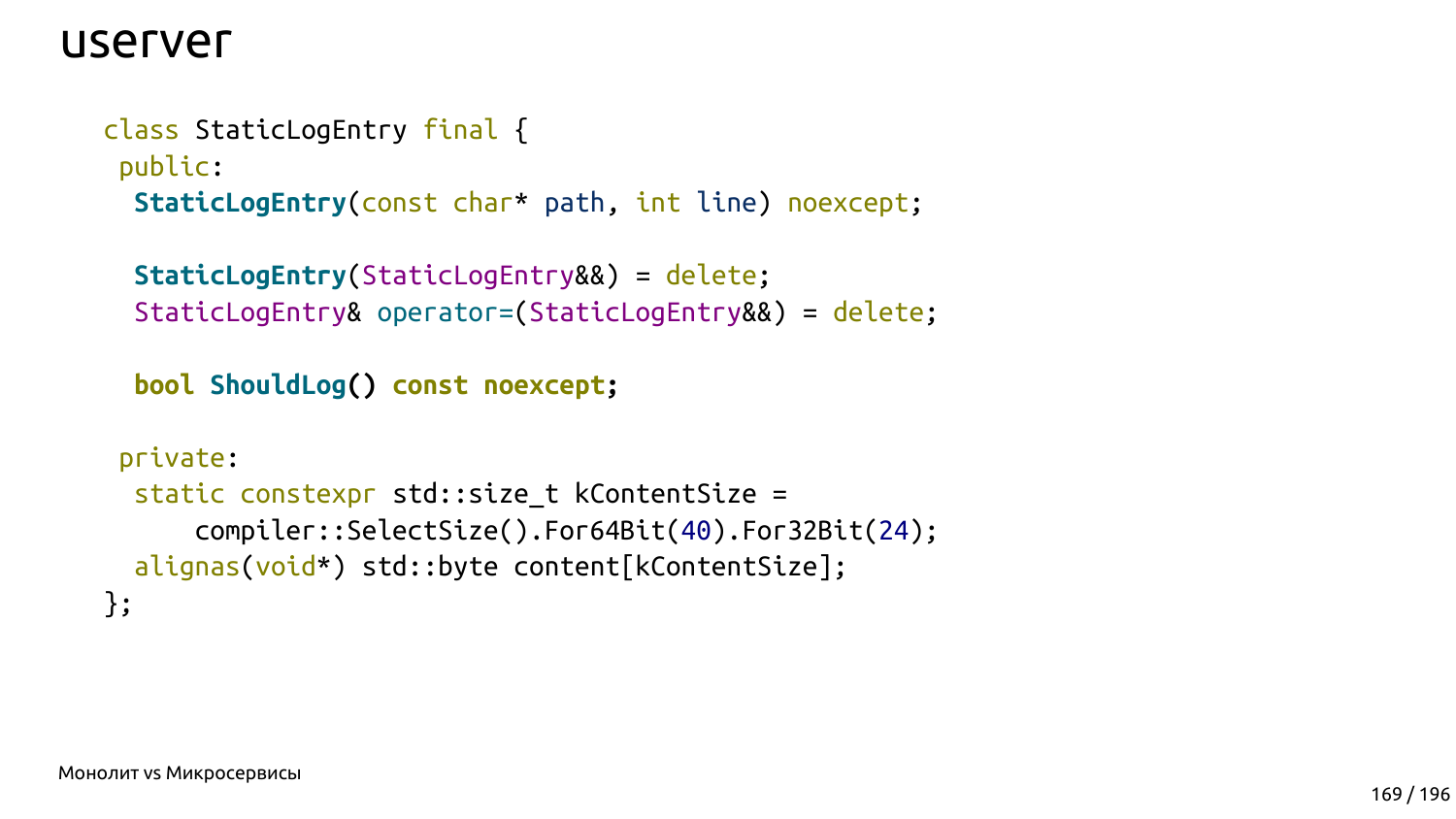

class StaticLogEntry final { public: **StaticLogEntry**(const char\* path, int line) noexcept;

 **StaticLogEntry**(StaticLogEntry&&) = delete; StaticLogEntry& operator=(StaticLogEntry&&) = delete;

```
private:
  static constexpr std::size_t kContentSize =
       compiler::SelectSize().For64Bit(40).For32Bit(24);
  alignas(void*) std::byte content[kContentSize];
};
```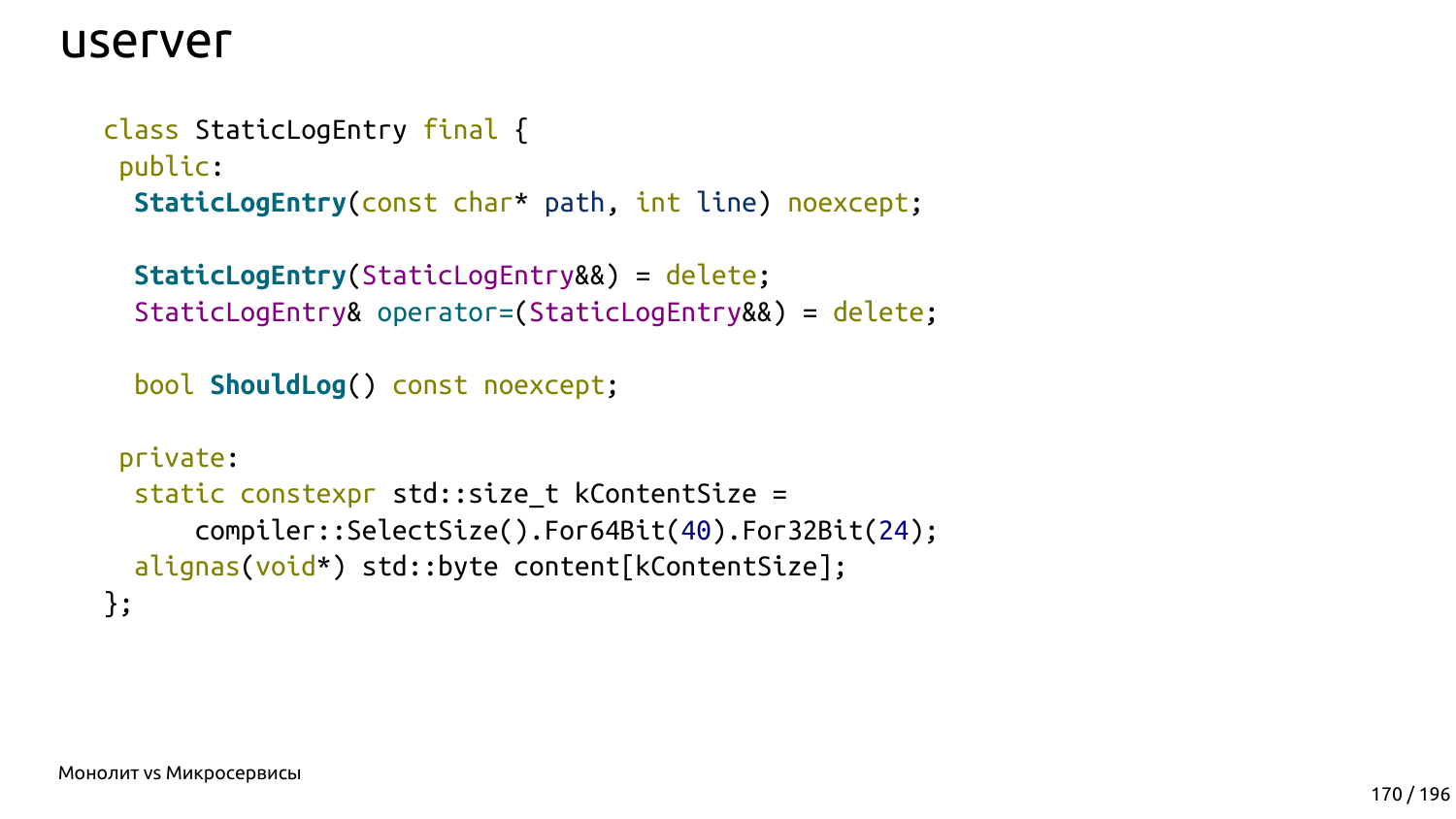

class StaticLogEntry final { public: **StaticLogEntry**(const char\* path, int line) noexcept;

 **StaticLogEntry**(StaticLogEntry&&) = delete; StaticLogEntry& operator=(StaticLogEntry&&) = delete;

```
private:
  static constexpr std::size_t kContentSize =
       compiler::SelectSize().For64Bit(40).For32Bit(24);
  alignas(void*) std::byte content[kContentSize];
};
```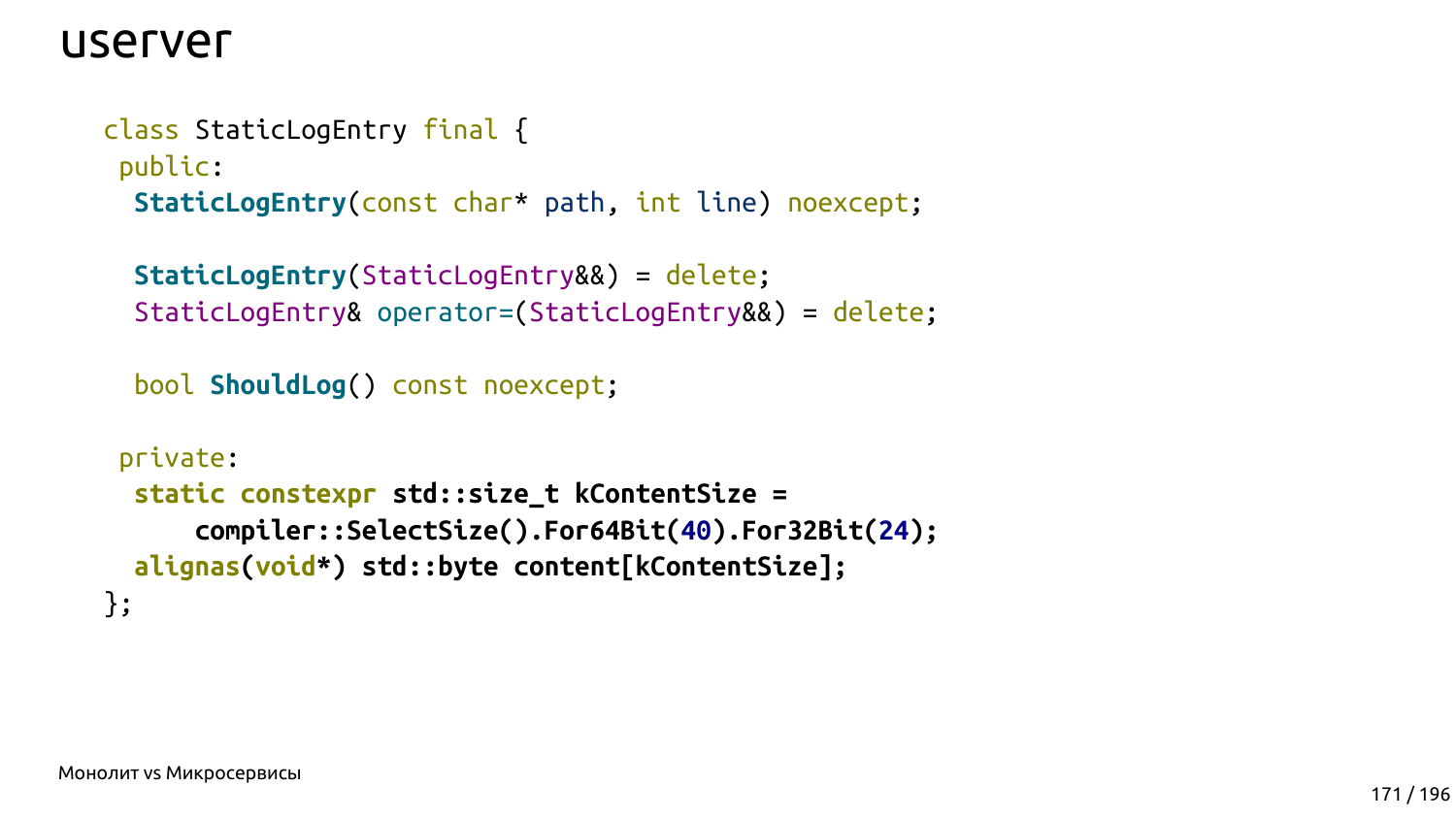

class StaticLogEntry final { public: **StaticLogEntry**(const char\* path, int line) noexcept;

 **StaticLogEntry**(StaticLogEntry&&) = delete; StaticLogEntry& operator=(StaticLogEntry&&) = delete;

```
private:
  static constexpr std::size_t kContentSize =
       compiler::SelectSize().For64Bit(40).For32Bit(24);
  alignas(void*) std::byte content[kContentSize];
};
```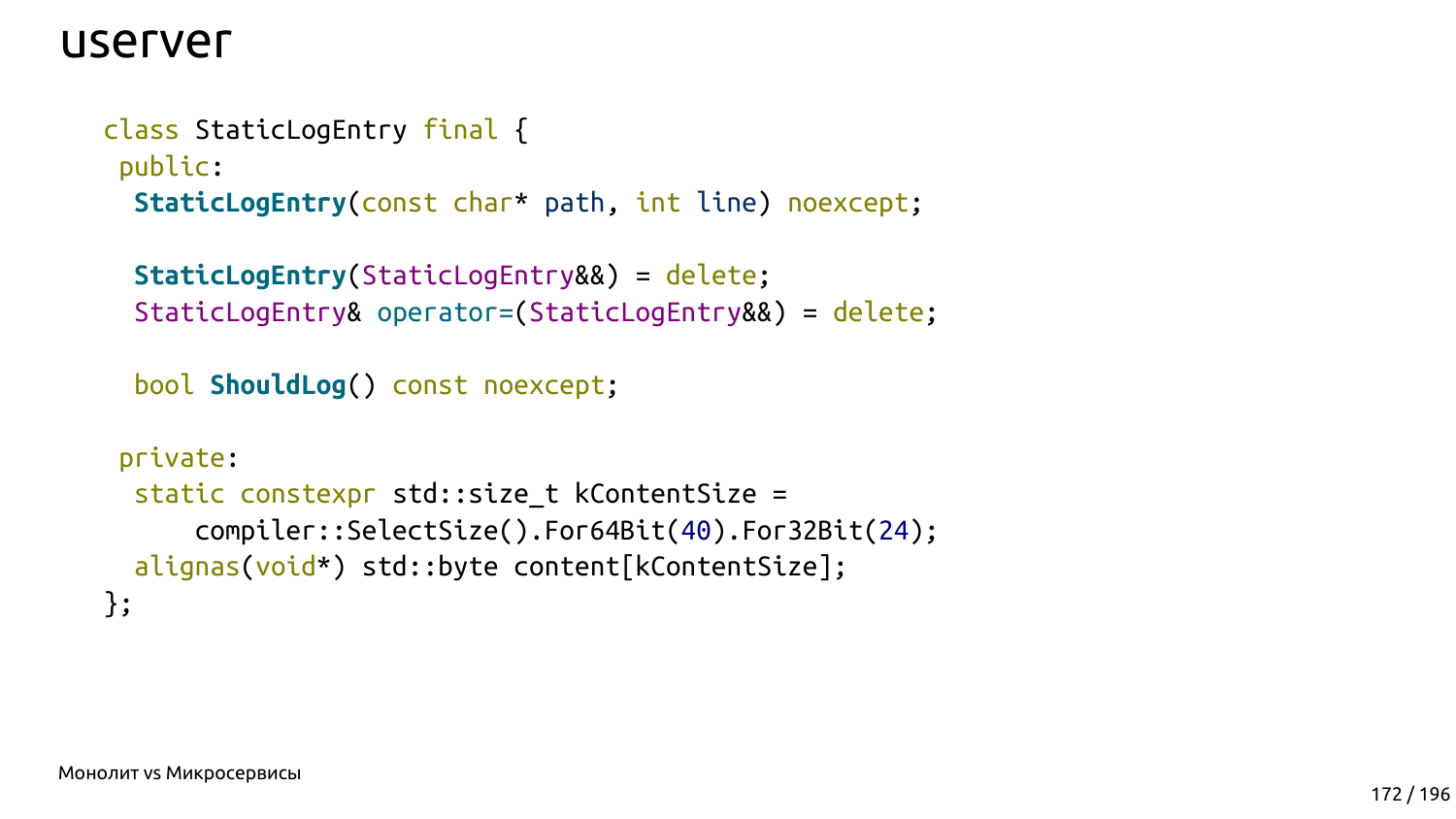

```
StaticLogEntry::StaticLogEntry(const char* path, int line) noexcept {
   utils::impl::AssertStaticRegistrationAllowed();
   UASSERT(path);
   UASSERT(line);
```

```
 auto* item = new (&content) LogEntryContent(path, line);
 GetAllLocations().insert(*item);
```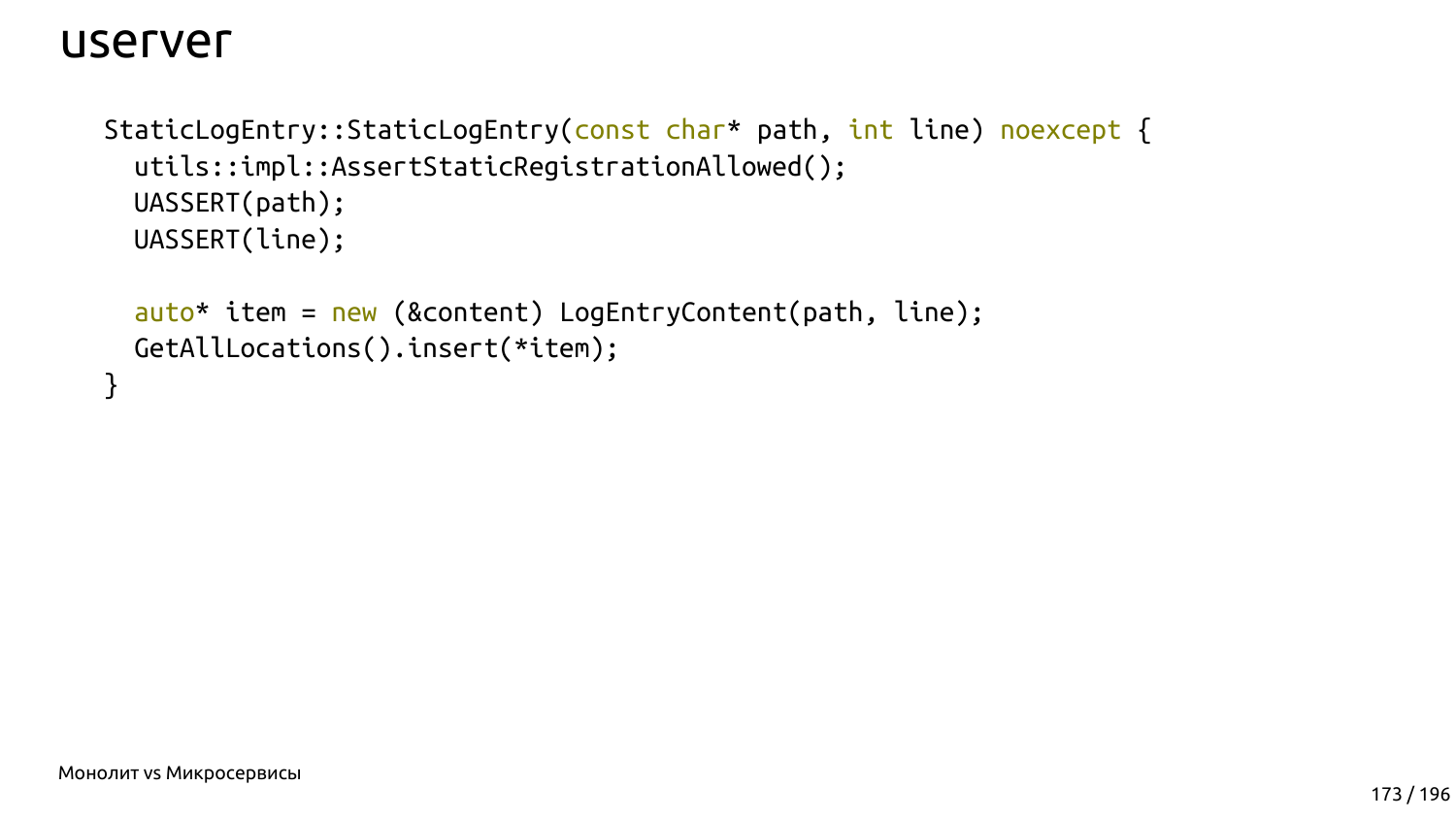

StaticLogEntry::StaticLogEntry(const char\* path, int line) noexcept { utils::impl::AssertStaticRegistrationAllowed(); UASSERT(path); UASSERT(line);

```
 auto* item = new (&content) LogEntryContent(path, line);
 GetAllLocations().insert(*item);
```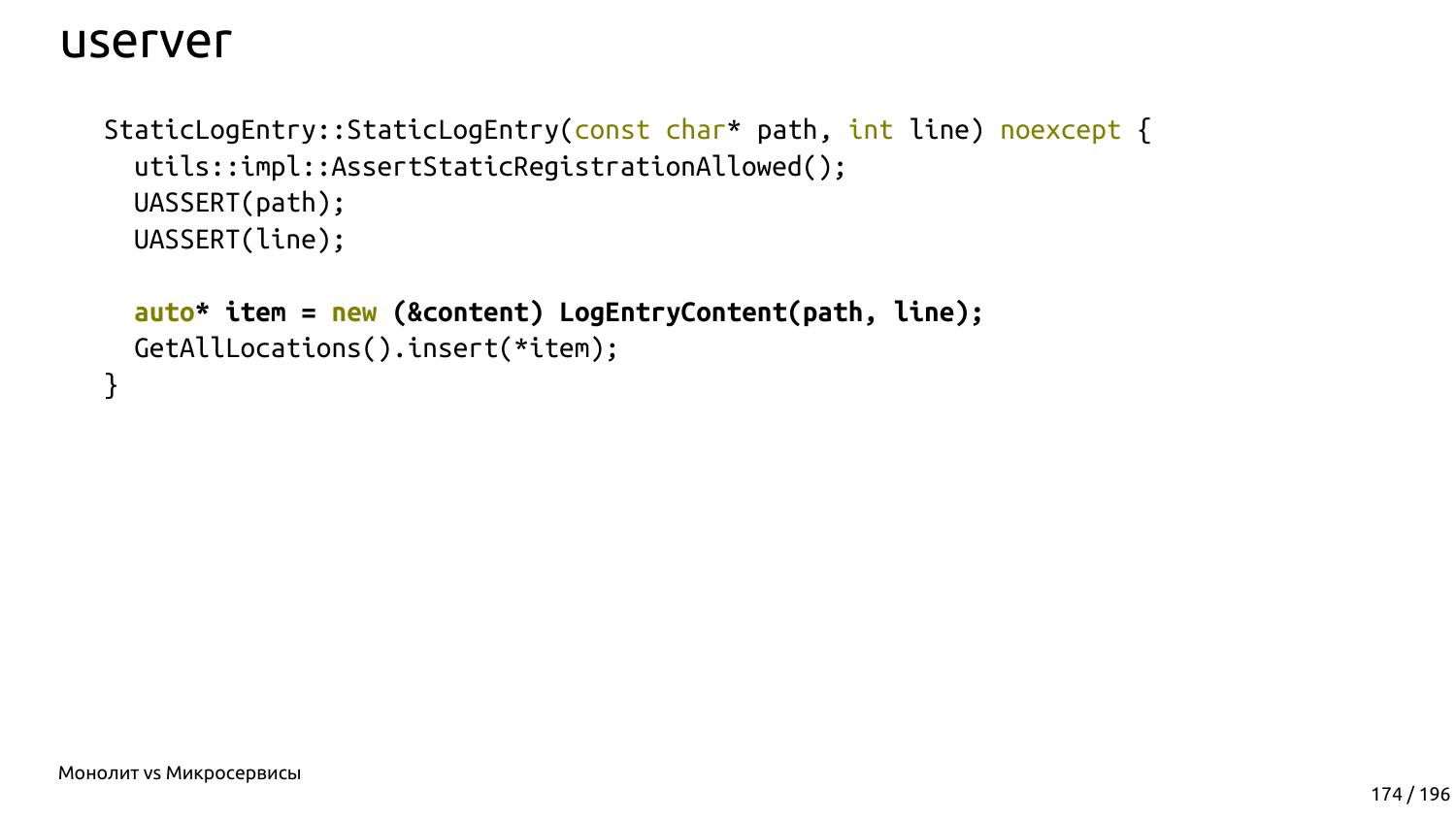

```
StaticLogEntry::StaticLogEntry(const char* path, int line) noexcept {
   utils::impl::AssertStaticRegistrationAllowed();
   UASSERT(path);
   UASSERT(line);
```

```
 auto* item = new (&content) LogEntryContent(path, line);
 GetAllLocations().insert(*item);
```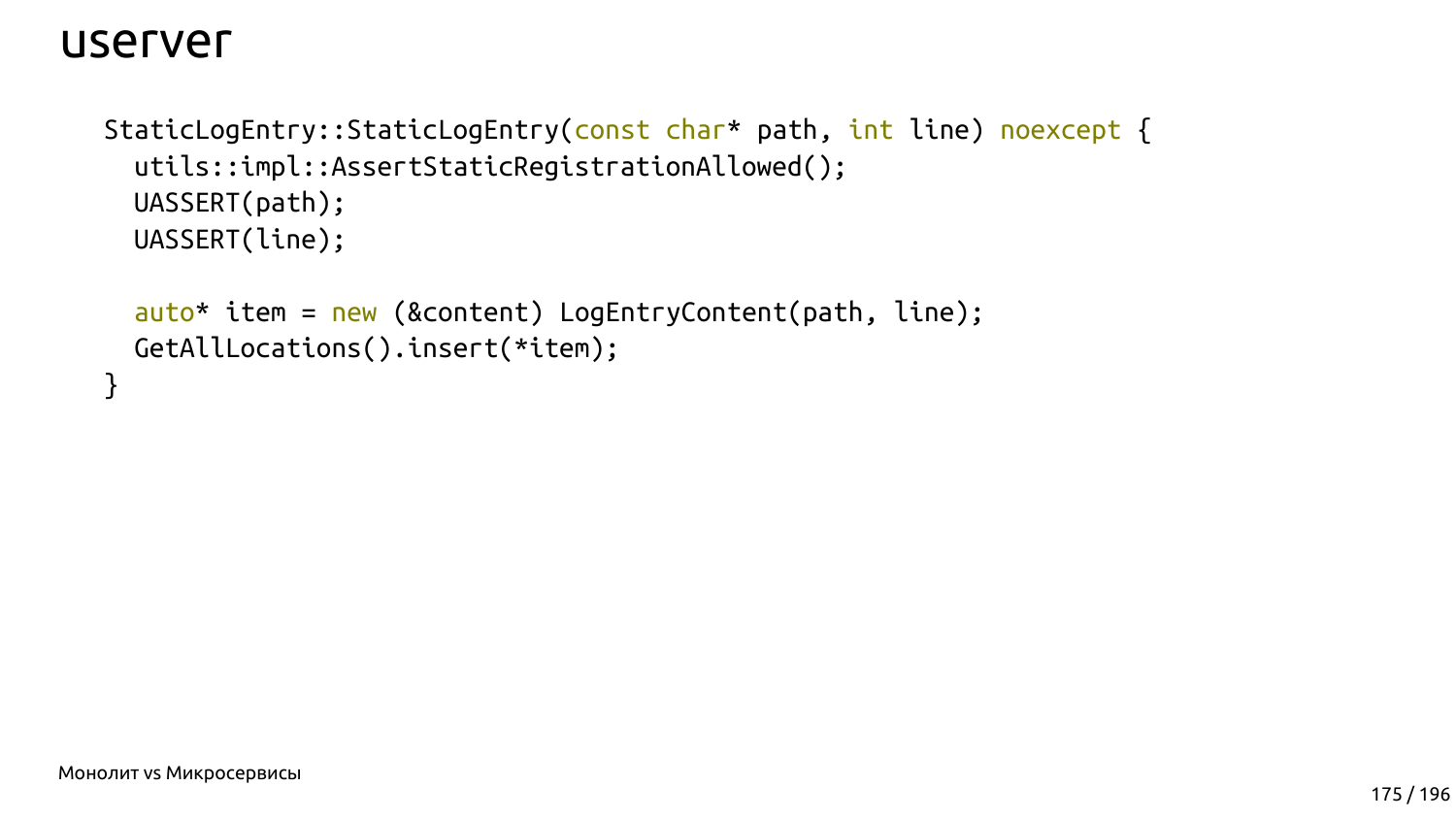

StaticLogEntry::StaticLogEntry(const char\* path, int line) noexcept { utils::impl::AssertStaticRegistrationAllowed(); UASSERT(path); UASSERT(line);

 auto\* item = new (&content) LogEntryContent(path, line);  **GetAllLocations().insert(\*item);**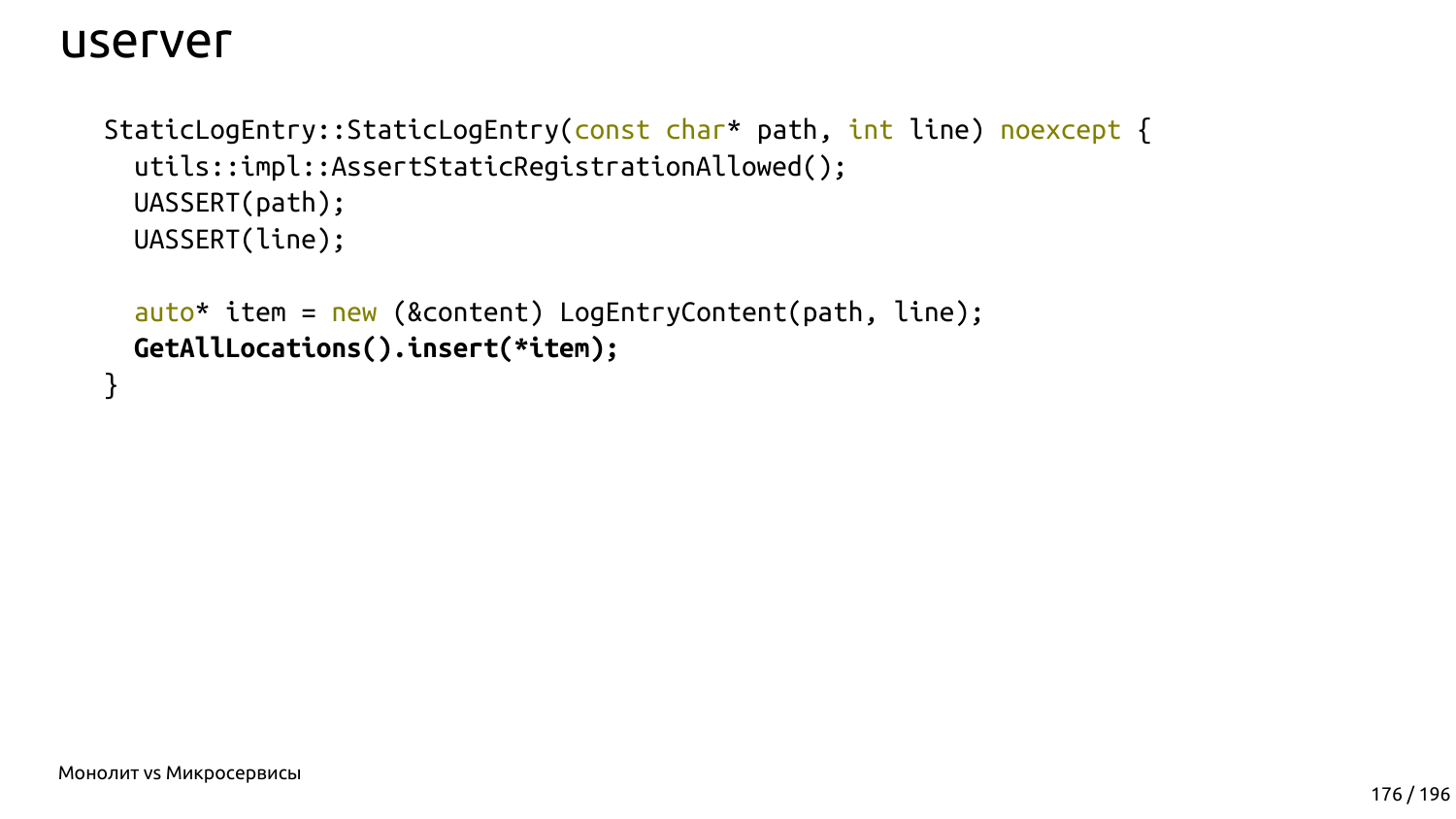

```
StaticLogEntry::StaticLogEntry(const char* path, int line) noexcept {
   utils::impl::AssertStaticRegistrationAllowed();
   UASSERT(path);
   UASSERT(line);
```

```
 auto* item = new (&content) LogEntryContent(path, line);
 GetAllLocations().insert(*item);
```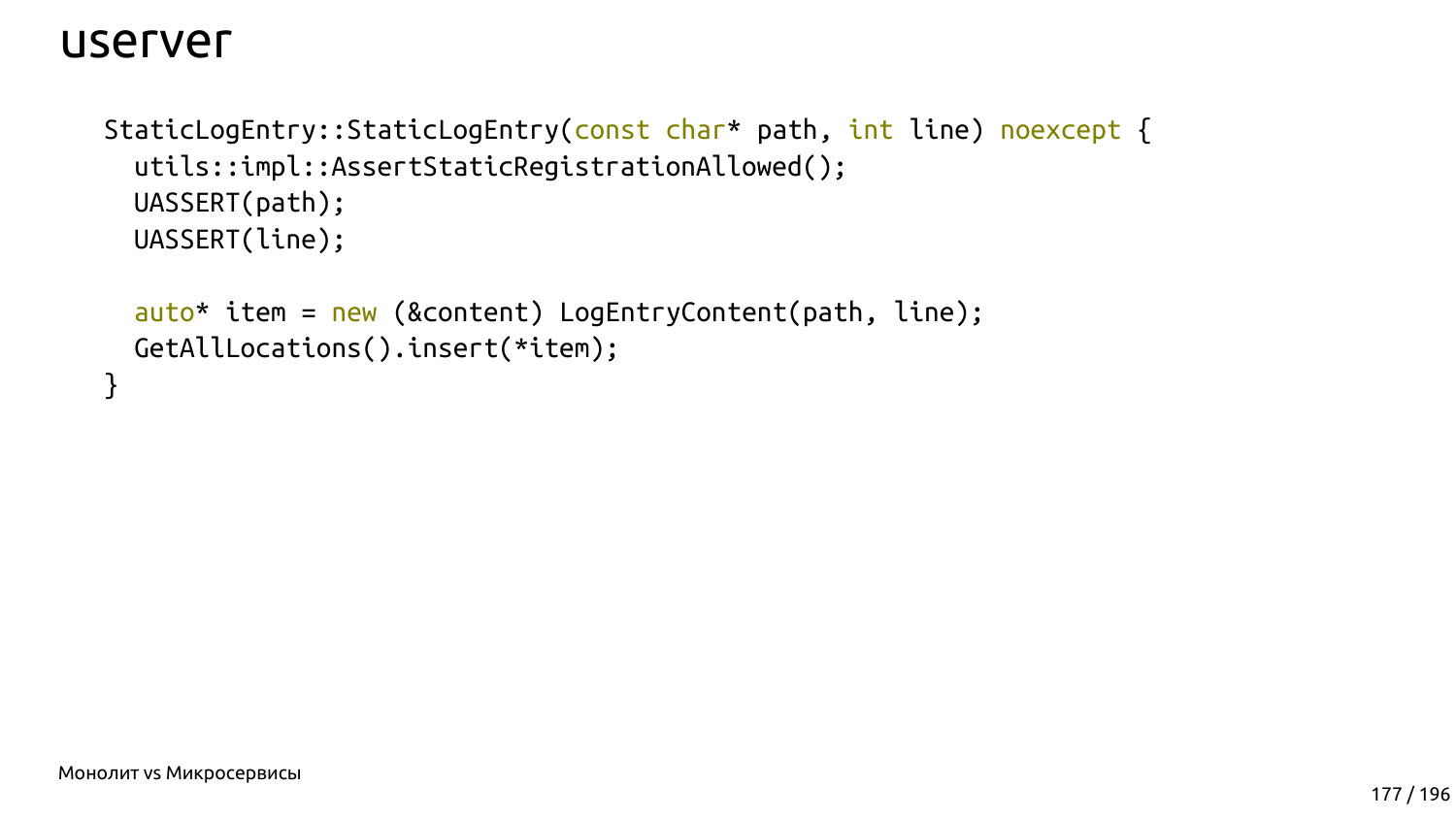

```
StaticLogEntry::StaticLogEntry(const char* path, int line) noexcept {
   utils::impl::AssertStaticRegistrationAllowed();
  UASSERT(path);
  UASSERT(line);
```

```
namespace bi = boost::intrusive;
struct LogEntryContent {
   LogEntryContent(const char* path, int line) : line(line), path(path) {}
  std::atomic<bool> should log{false};
```

```
 auto* item = new (&content) LogEntryContent(path, line);
  GetAllLocations().insert(*item);
}
```

```
Монолит vs Микросервисы
      const int line;
      const char* const path;
   };
```
bi::set\_base\_hook<bi::optimize\_size<true>, bi::link\_mode<bi::normal\_link>> hook;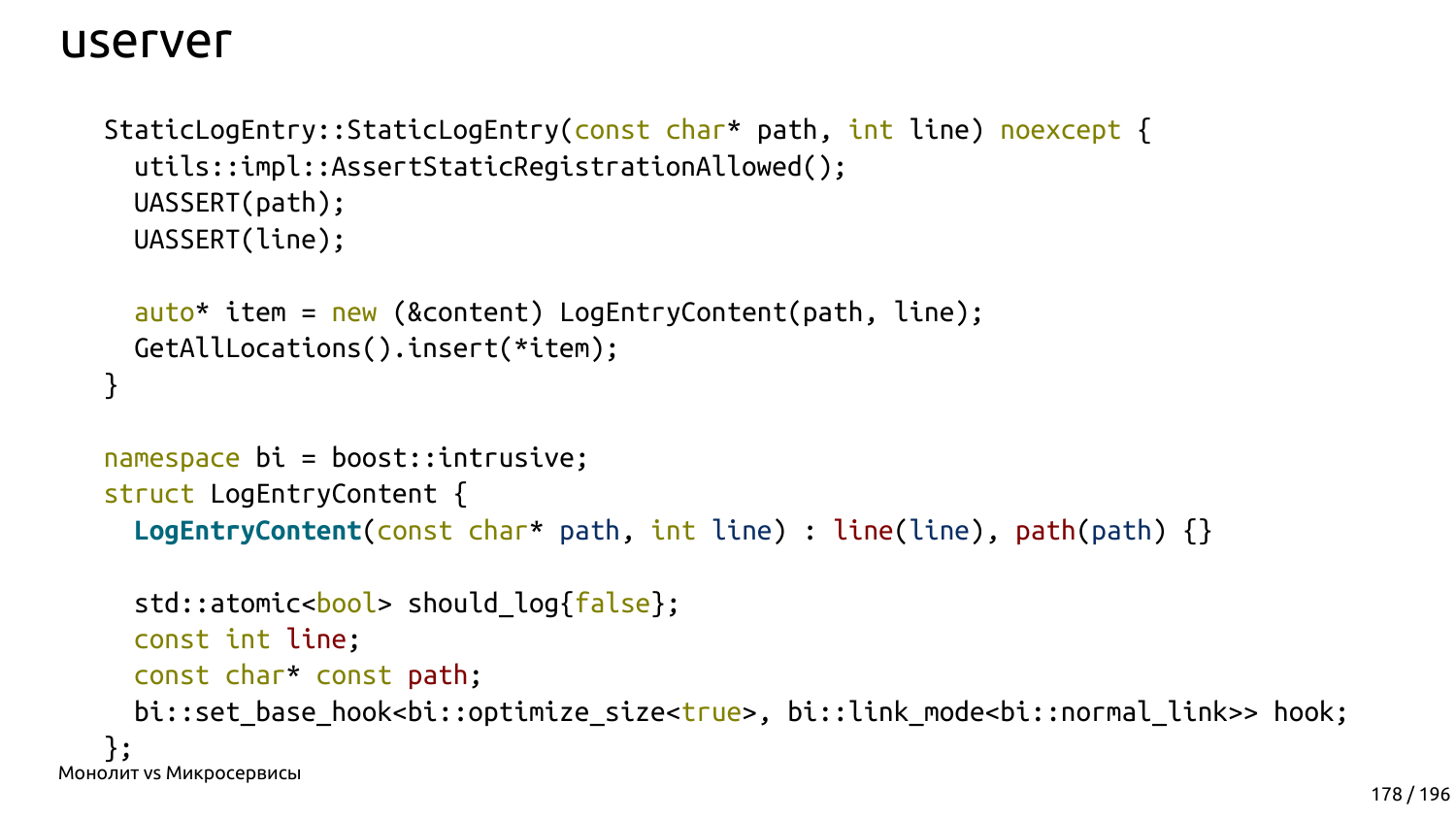

```
StaticLogEntry::StaticLogEntry(const char* path, int line) noexcept {
   utils::impl::AssertStaticRegistrationAllowed();
  UASSERT(path);
  UASSERT(line);
```

```
 auto* item = new (&content) LogEntryContent(path, line);
  GetAllLocations().insert(*item);
}
```

```
Монолит vs Микросервисы
     std::atomic<bool> should log{false};
      const int line;
      const char* const path;
   };
```

```
namespace bi = boost::intrusive;
struct LogEntryContent {
   LogEntryContent(const char* path, int line) : line(line), path(path) {}
```
 **bi::set\_base\_hook<bi::optimize\_size<true>, bi::link\_mode<bi::normal\_link>> hook;**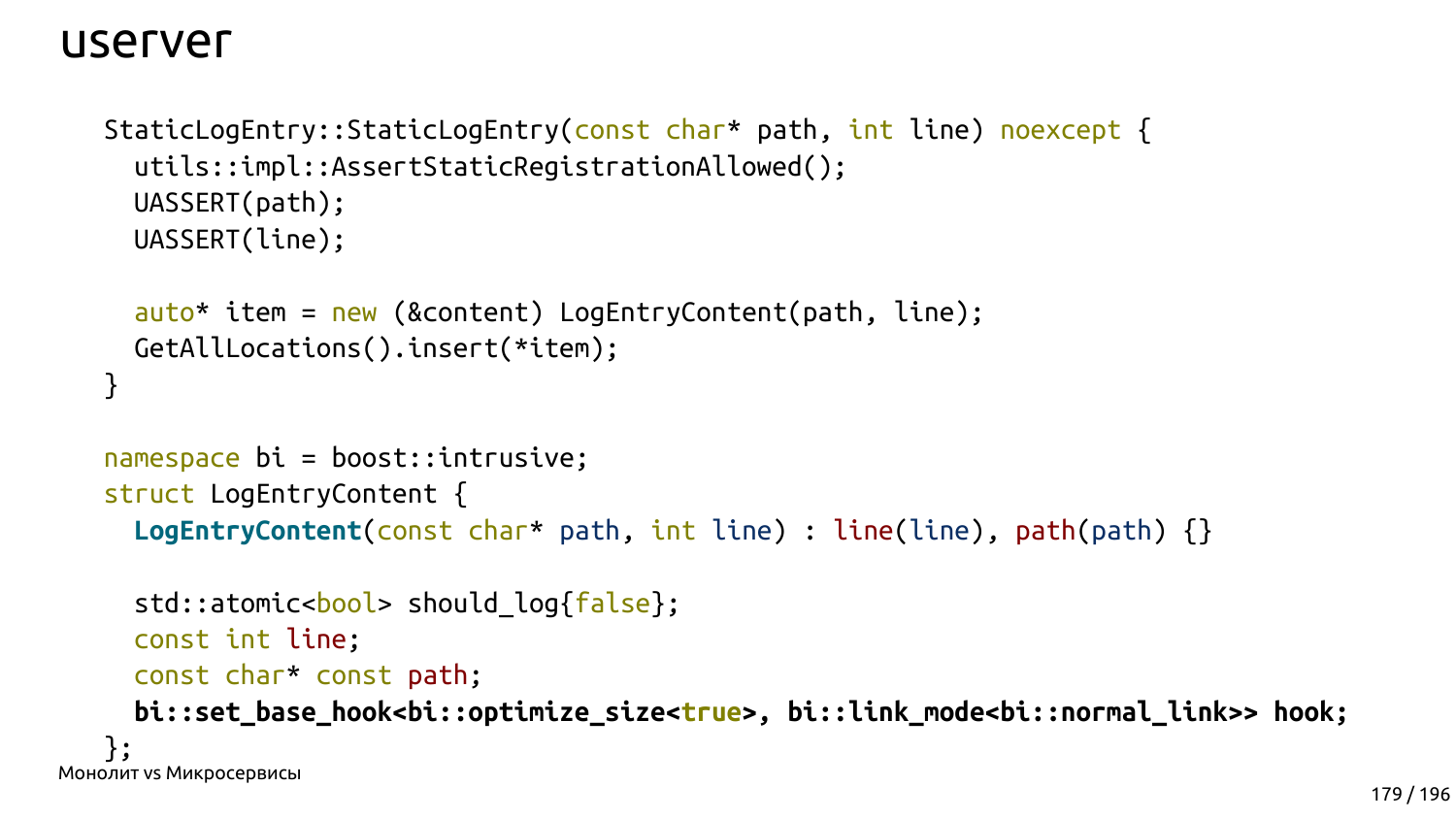

```
StaticLogEntry::StaticLogEntry(const char* path, int line) noexcept {
   utils::impl::AssertStaticRegistrationAllowed();
  UASSERT(path);
  UASSERT(line);
```

```
namespace bi = boost::intrusive;
struct LogEntryContent {
   LogEntryContent(const char* path, int line) : line(line), path(path) {}
  std::atomic<bool> should log{false};
```

```
 auto* item = new (&content) LogEntryContent(path, line);
  GetAllLocations().insert(*item);
}
```

```
Монолит vs Микросервисы
      const int line;
      const char* const path;
   };
```
bi::set\_base\_hook<bi::optimize\_size<true>, bi::link\_mode<bi::normal\_link>> hook;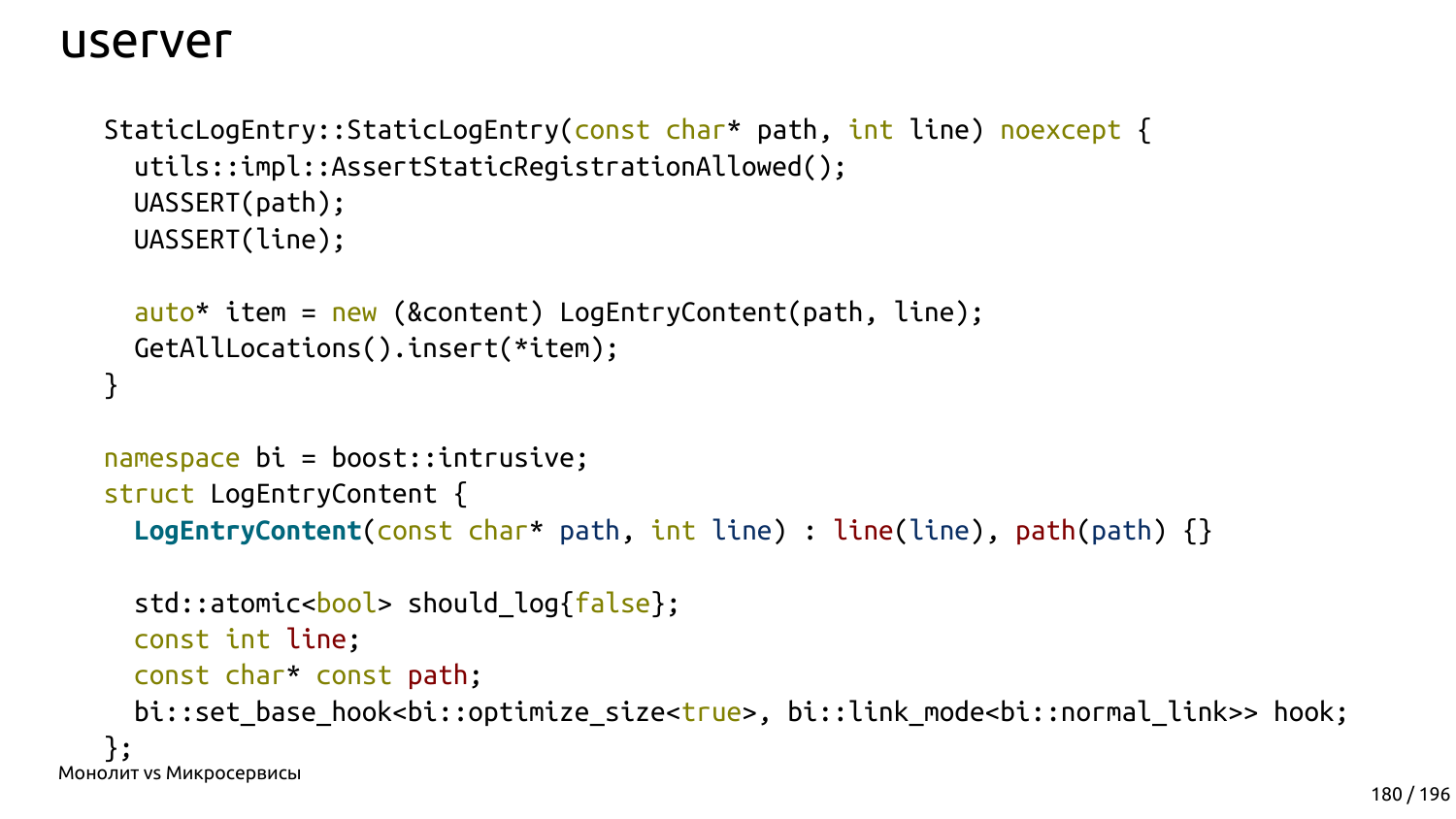

### userver

```
StaticLogEntry::StaticLogEntry(const char* path, int line) noexcept {
   utils::impl::AssertStaticRegistrationAllowed();
  UASSERT(path);
  UASSERT(line);
```

```
 auto* item = new (&content) LogEntryContent(path, line);
  GetAllLocations().insert(*item);
}
```

```
Монолит vs Микросервисы
     std::atomic<bool> should log{false};
      const int line;
      const char* const path;
   };
```

```
namespace bi = boost::intrusive;
struct LogEntryContent {
   LogEntryContent(const char* path, int line) : line(line), path(path) {}
```
bi::set\_base\_hook<bi::optimize\_size<true>, bi::link\_mode<bi::normal\_link>> hook;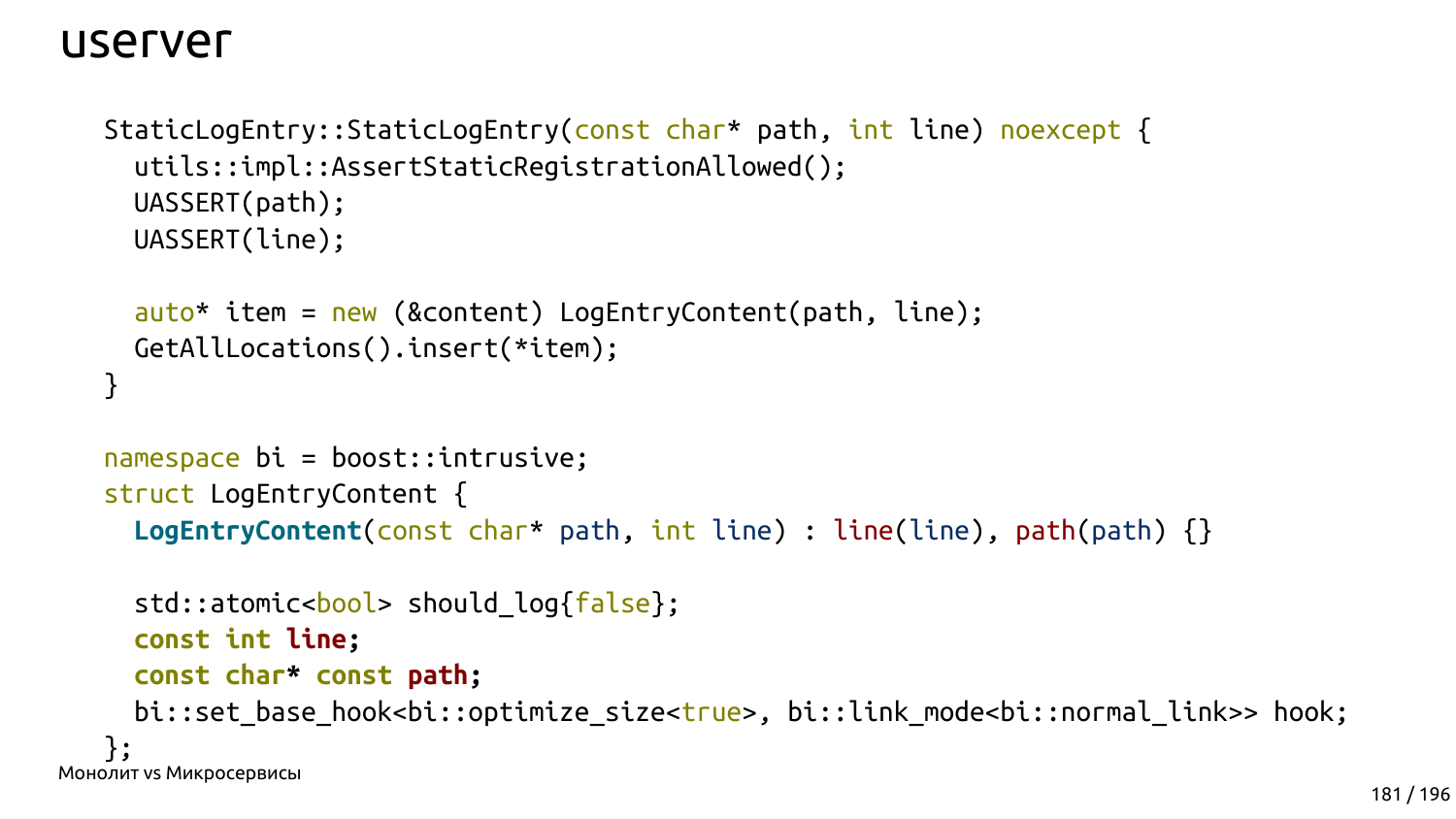

### userver

```
StaticLogEntry::StaticLogEntry(const char* path, int line) noexcept {
   utils::impl::AssertStaticRegistrationAllowed();
  UASSERT(path);
  UASSERT(line);
```

```
namespace bi = boost::intrusive;
struct LogEntryContent {
   LogEntryContent(const char* path, int line) : line(line), path(path) {}
  std::atomic<bool> should log{false};
```

```
 auto* item = new (&content) LogEntryContent(path, line);
  GetAllLocations().insert(*item);
}
```

```
Монолит vs Микросервисы
      const int line;
      const char* const path;
   };
```
bi::set\_base\_hook<bi::optimize\_size<true>, bi::link\_mode<bi::normal\_link>> hook;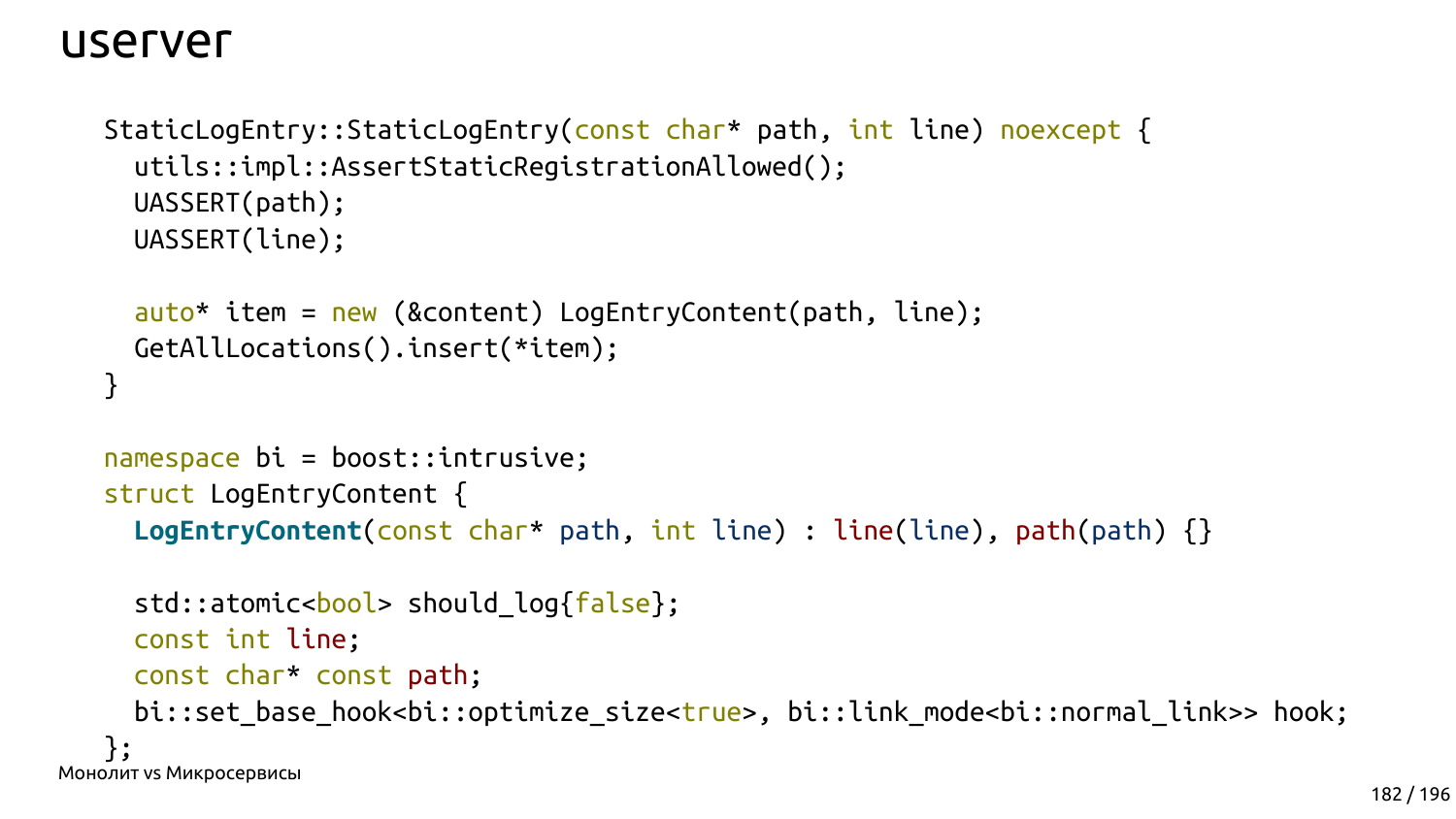# Что в итоге получилось?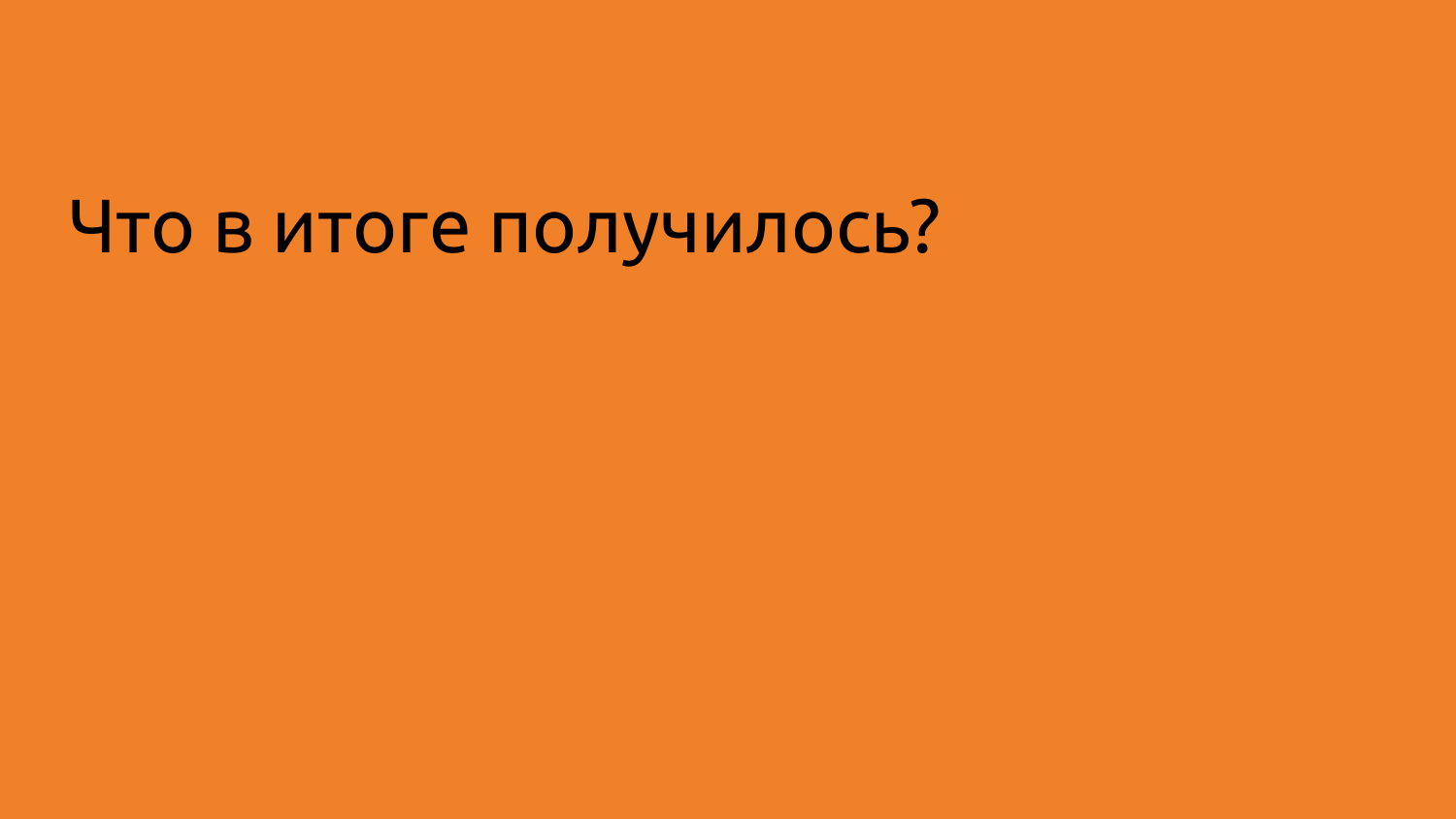

### userver

void AddDynamicDebugLog(const std::string& location\_relative, int line); void RemoveDynamicDebugLog(const std::string& location\_relative, int line); const LogEntryContentSet& GetDynamicDebugLocations();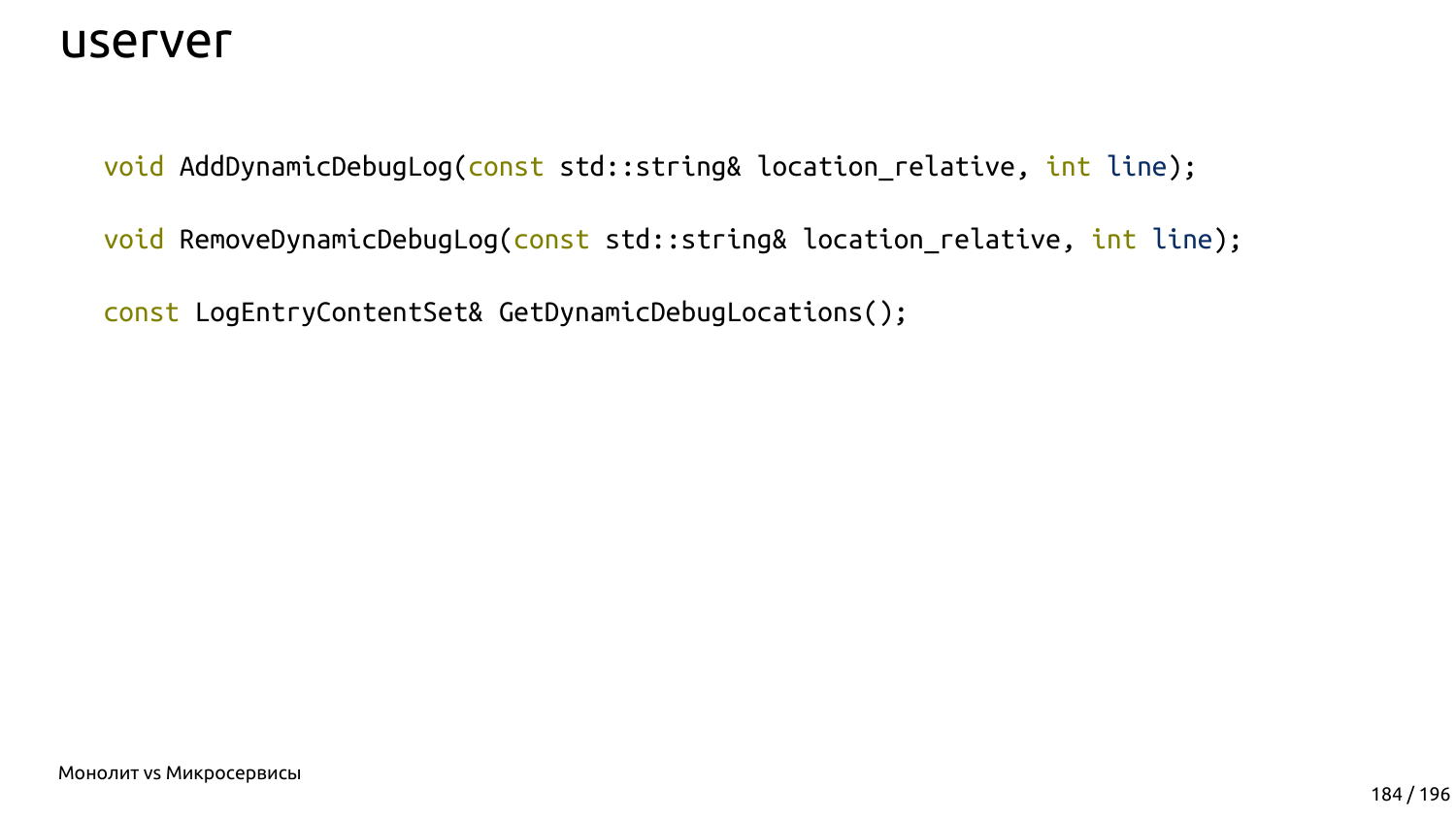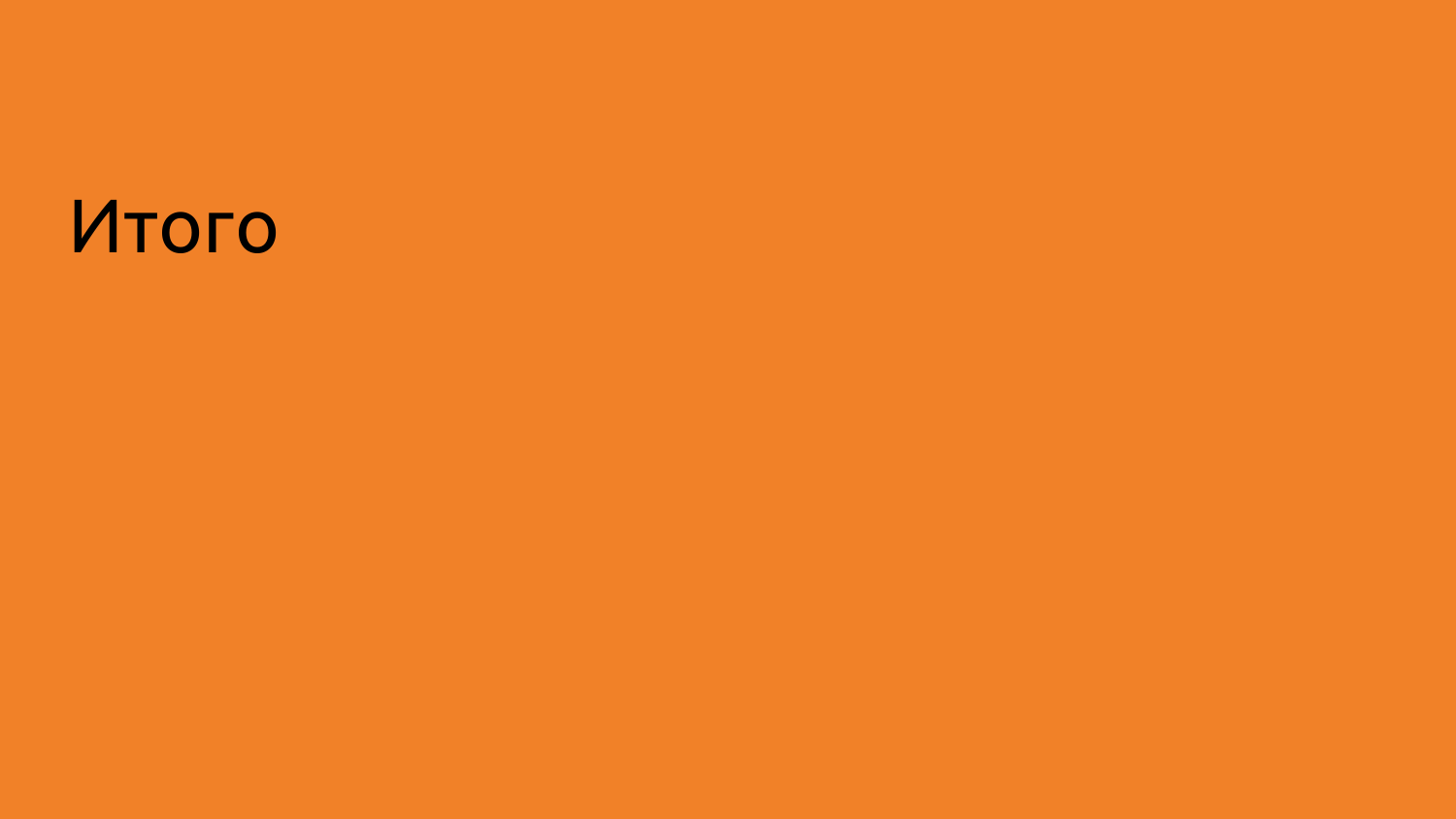## Итоги

Монолит vs Микросервисы

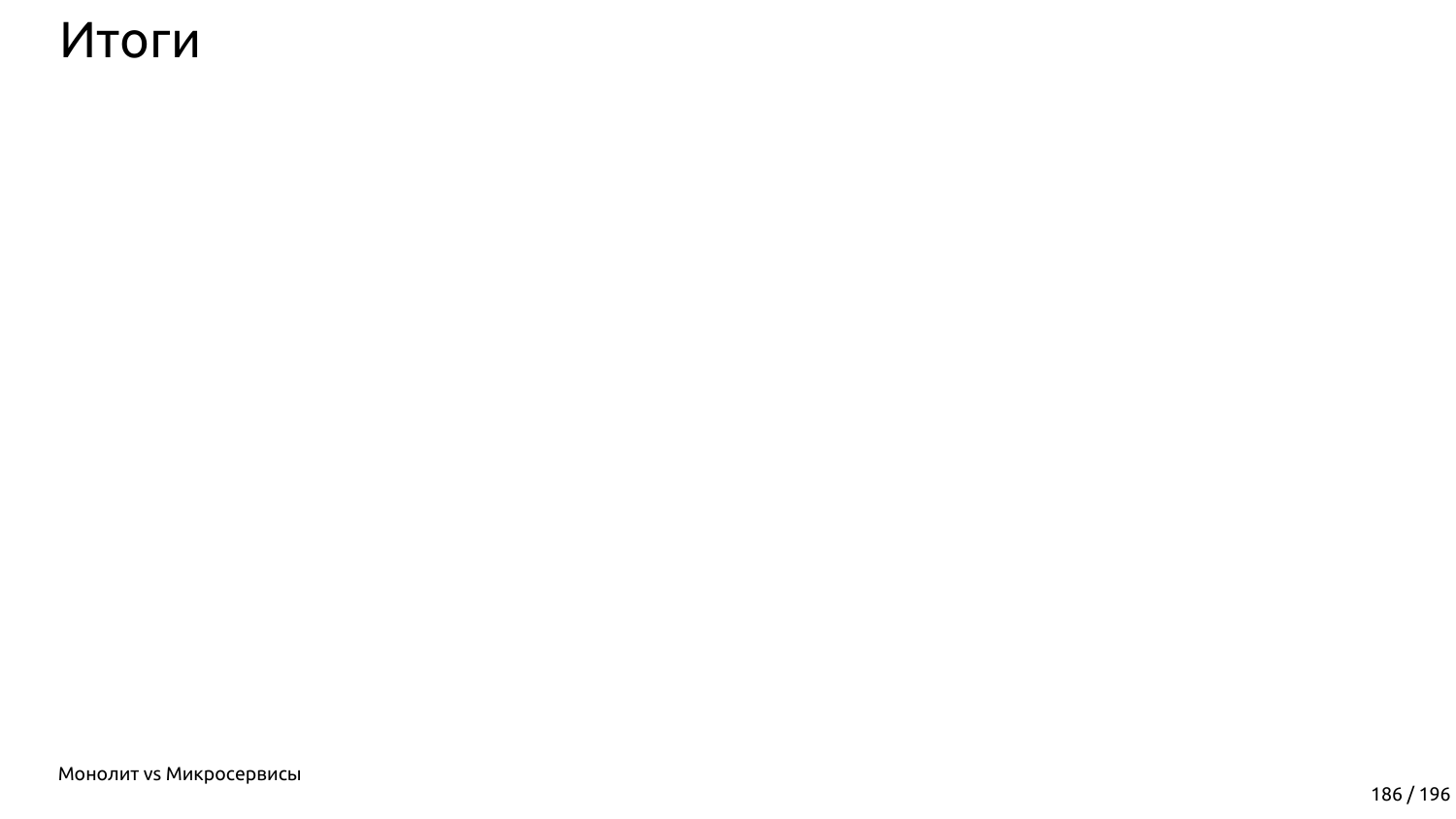Монолит vs Микросервисы

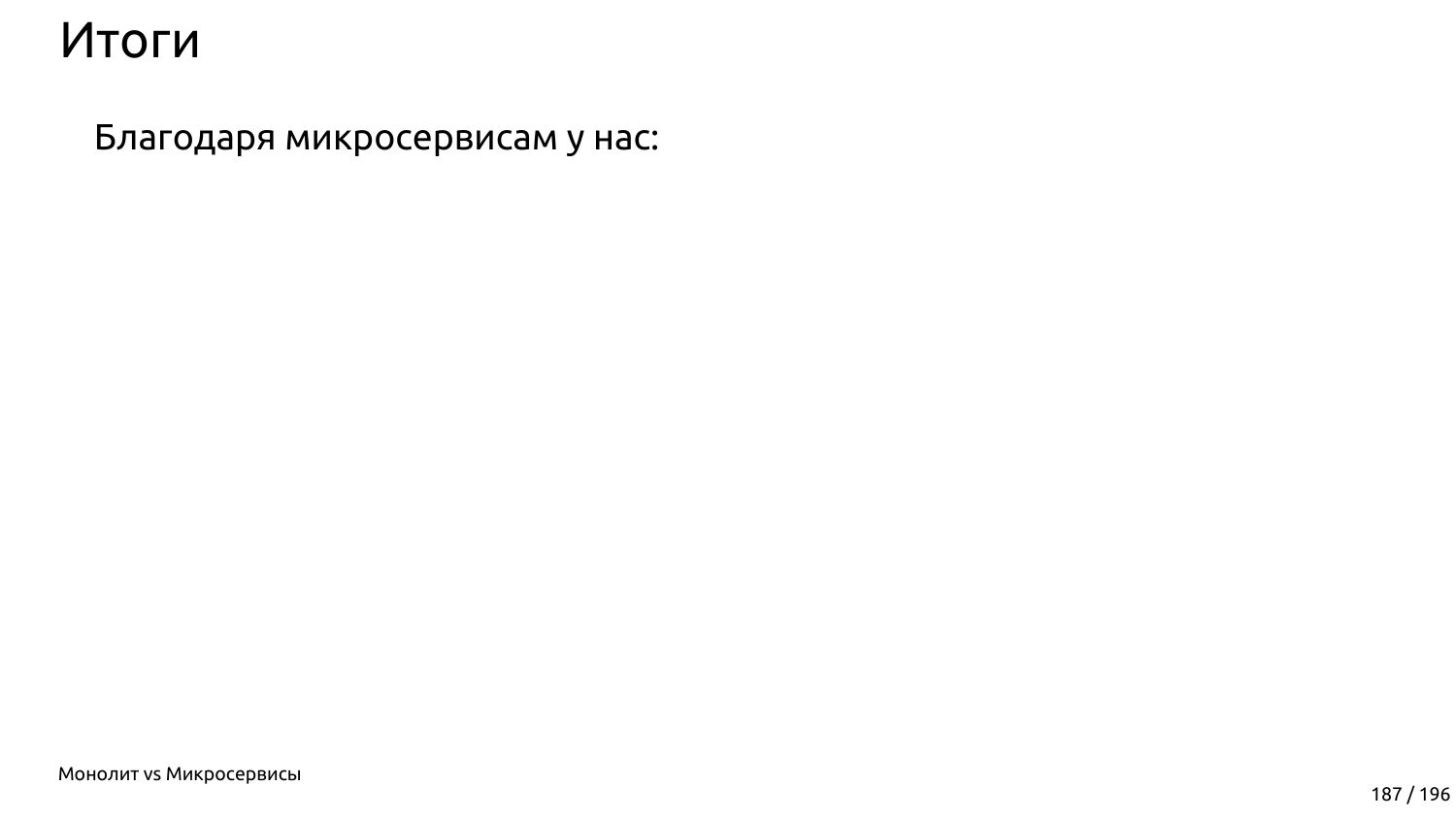• Быстрые выкатки

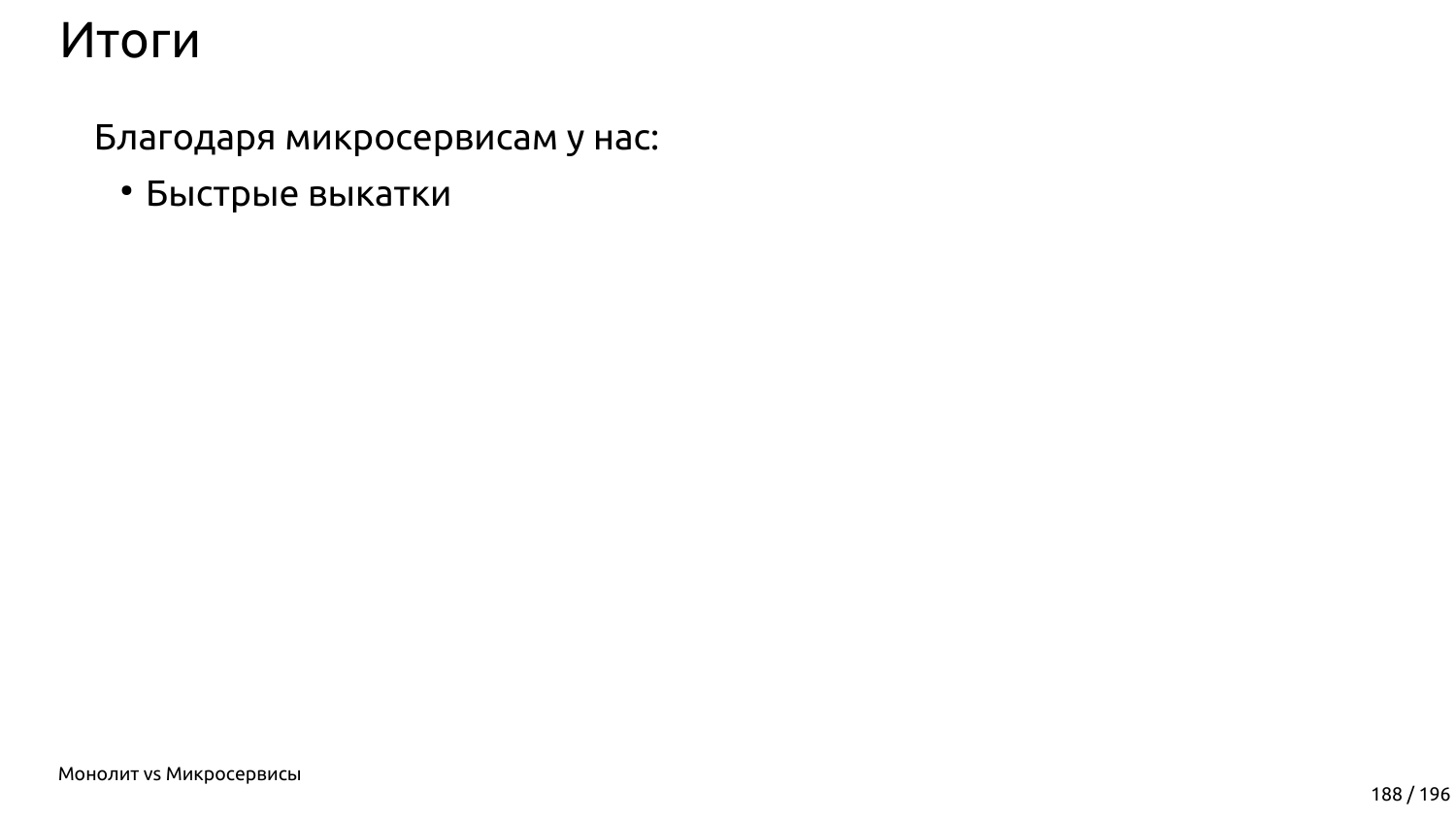- Быстрые выкатки
- Подросла надёжность

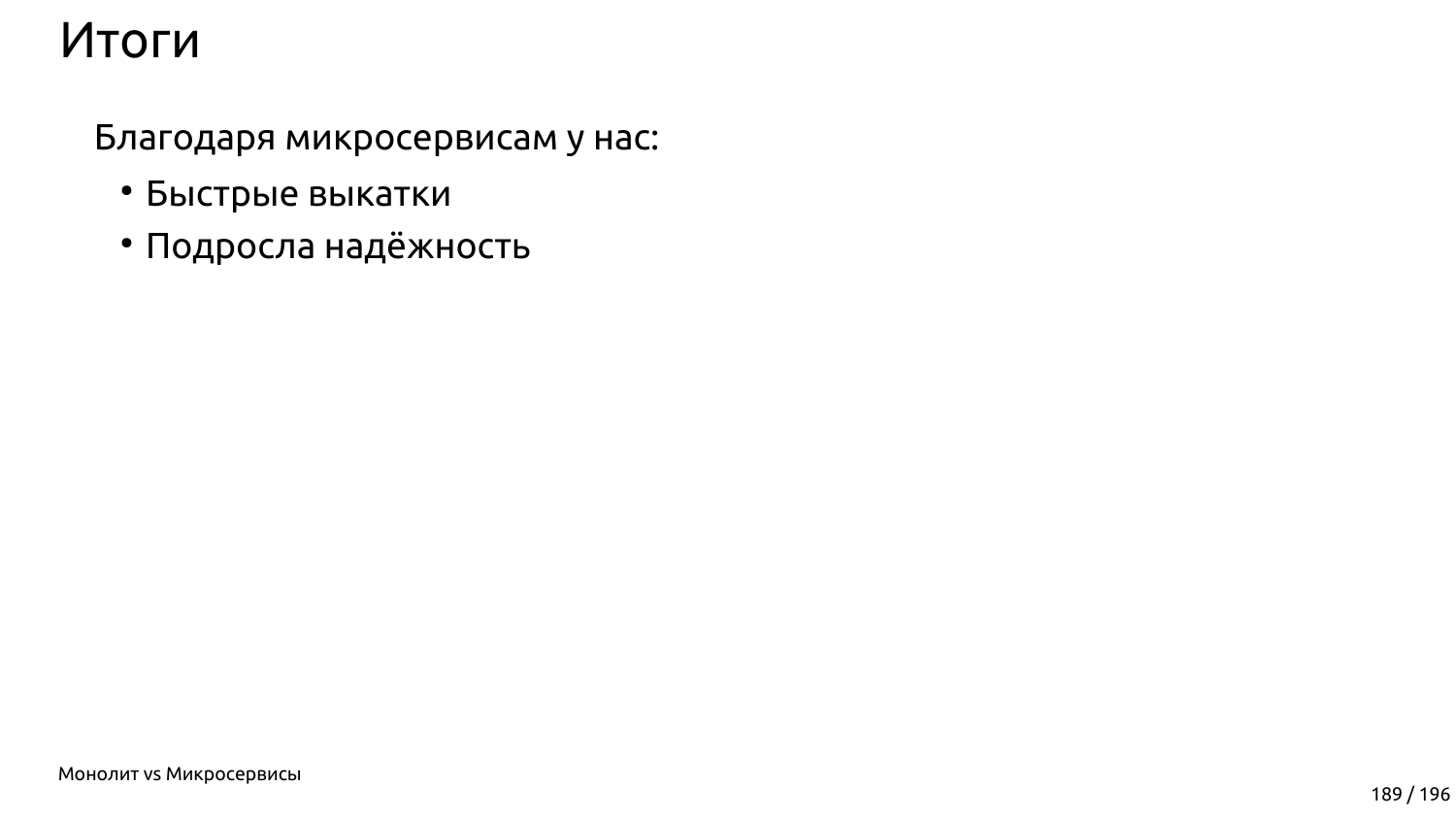- Быстрые выкатки
- Подросла надёжность
- Прогон тестов занимает минуты

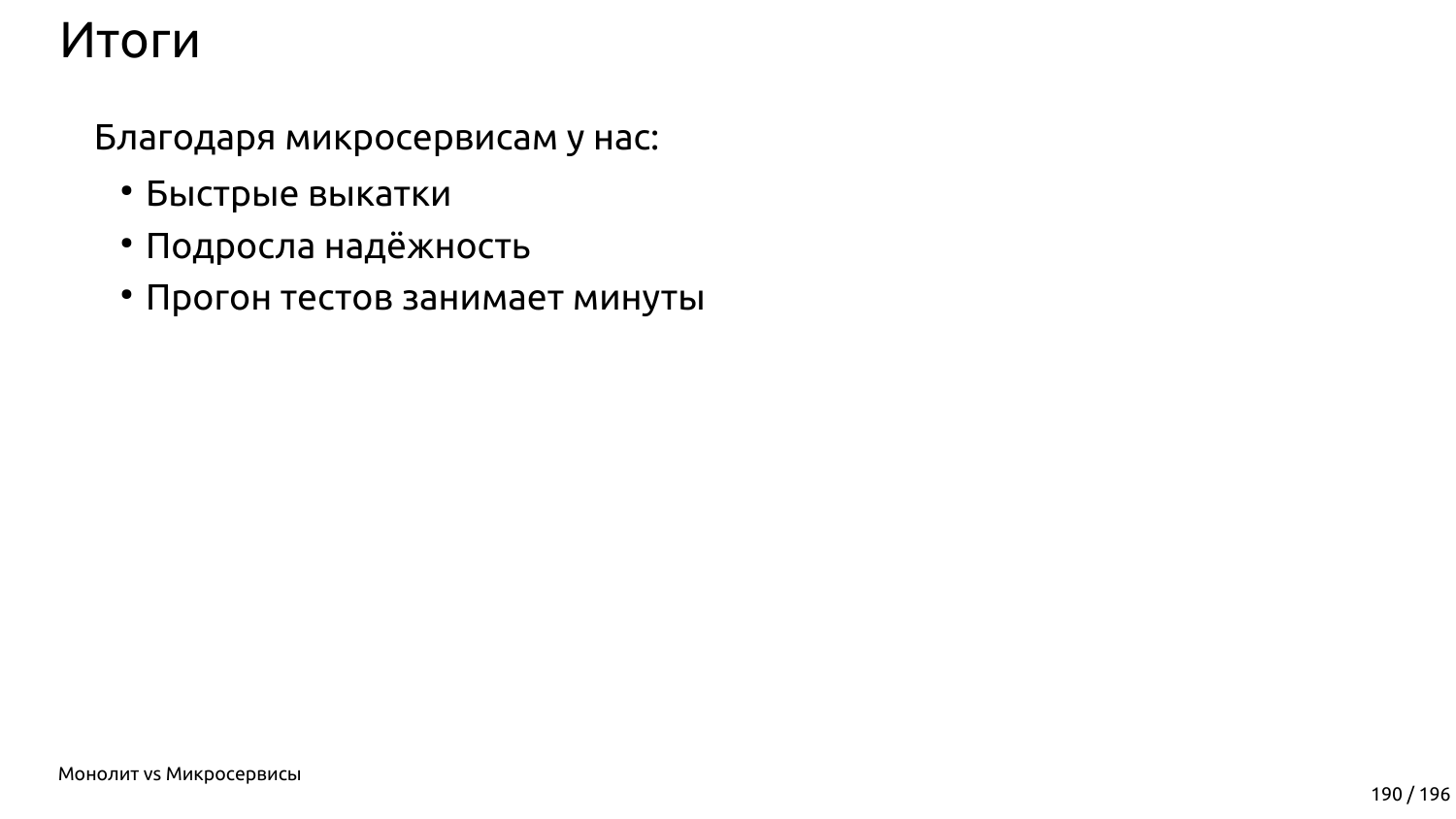## Итоги

#### Благодаря микросервисам у нас:

- Быстрые выкатки
- Подросла надёжность
- Прогон тестов занимает минуты

**USETVET** 

**Монолит vs Микросервисы** 

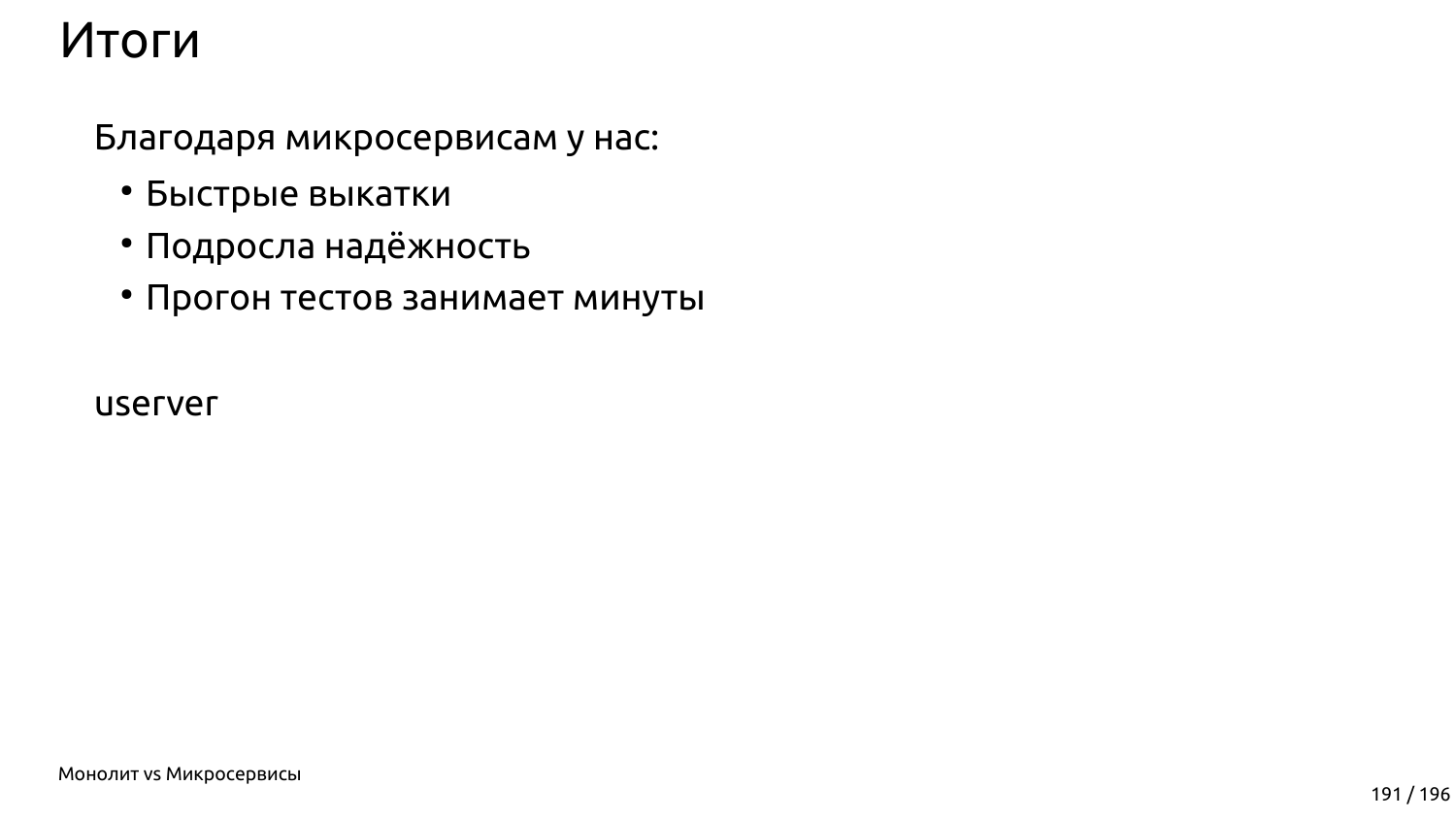- Быстрые выкатки
- Подросла надёжность
- Прогон тестов занимает минуты

#### userver

• Позволил переиспользовать код

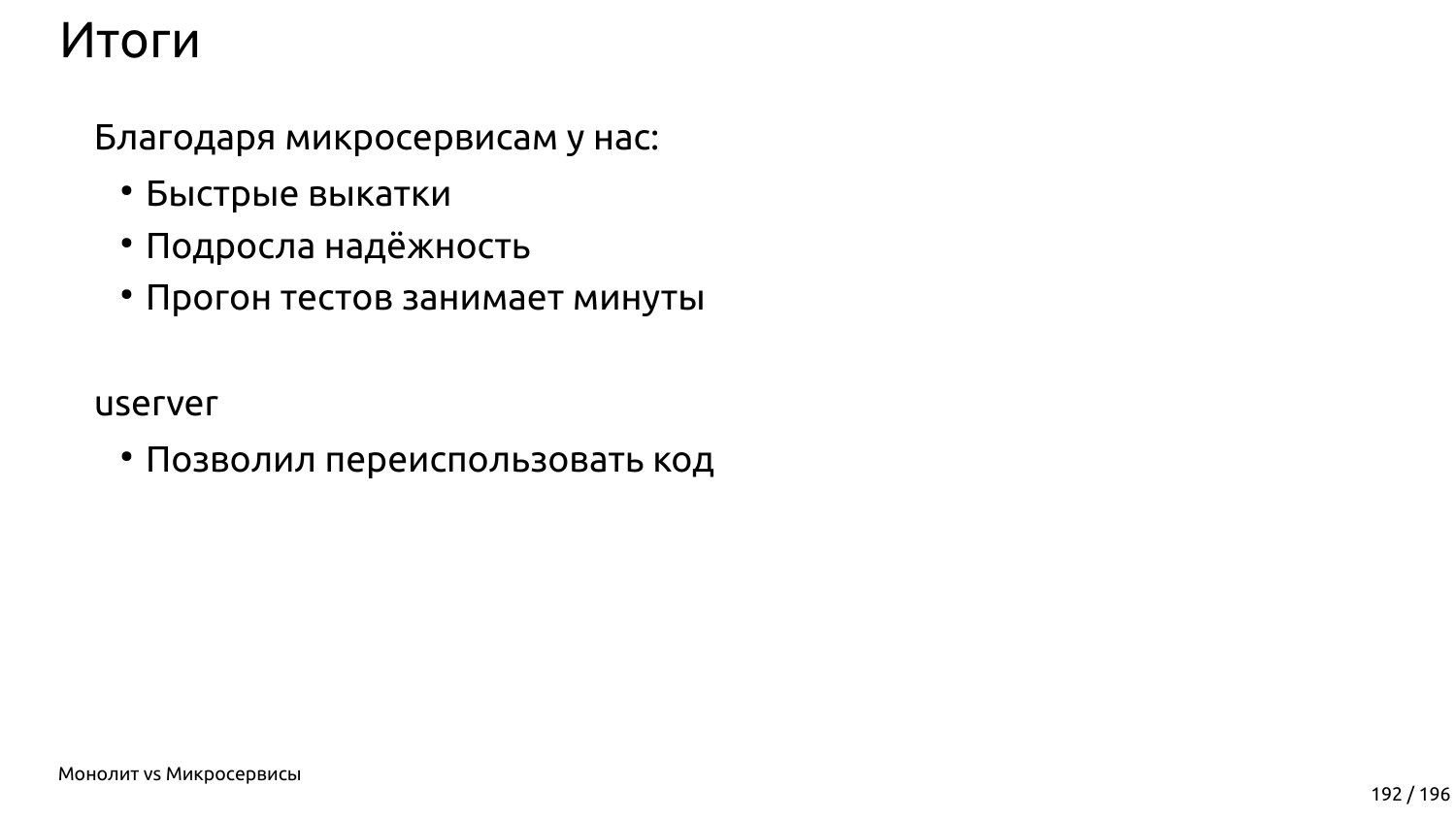- Быстрые выкатки
- Подросла надёжность
- Прогон тестов занимает минуты

#### userver

- Позволил переиспользовать код
- Упрощает и ускоряет разработку

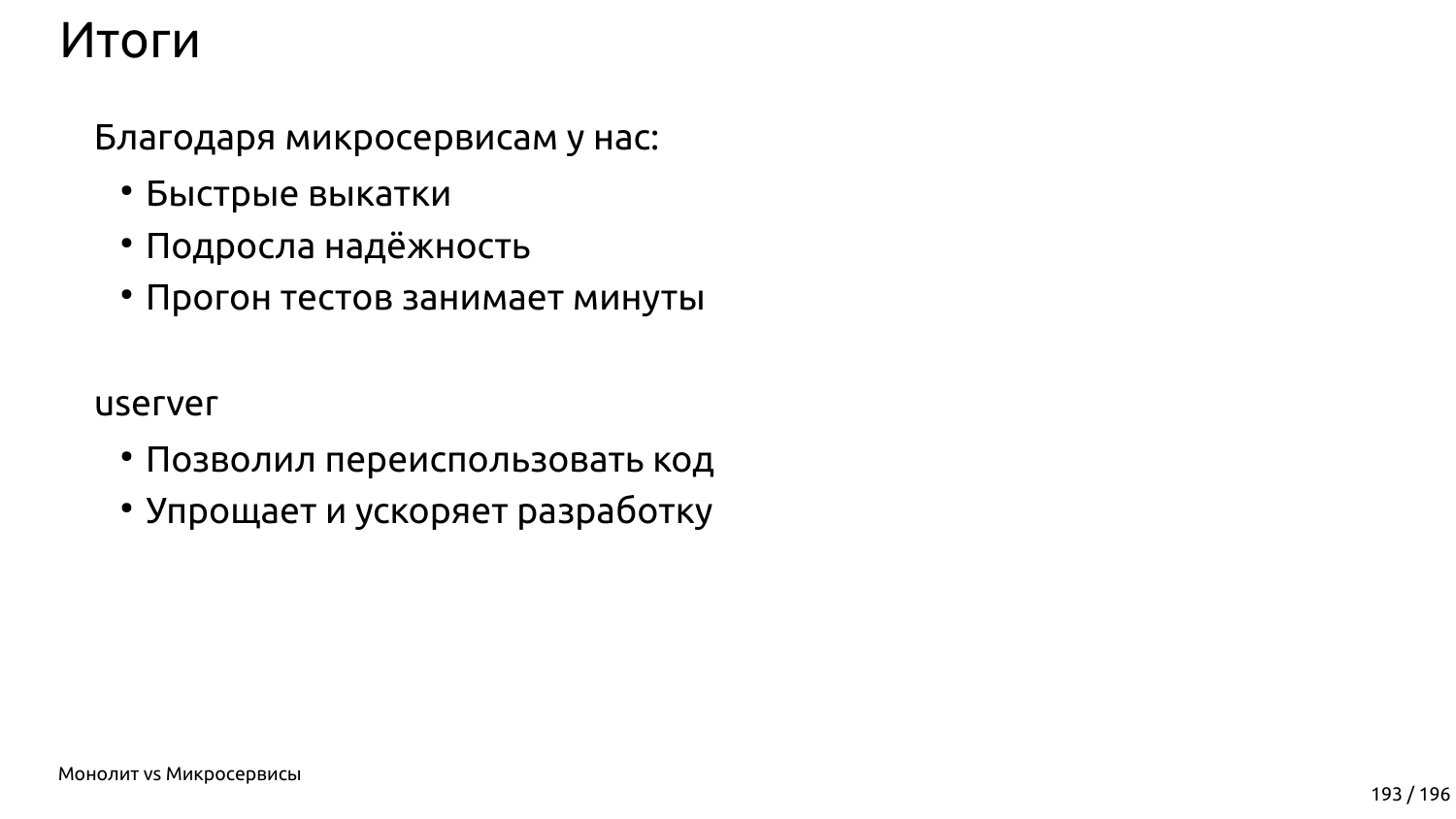## Итоги

#### Благодаря микросервисам у нас:

- Быстрые выкатки
- Подросла надёжность
- Прогон тестов занимает минуты

#### **USETVET**

- Позволил переиспользовать код
- Упрощает и ускоряет разработку
- Содержит под капотом много весёлого и интересноего ©

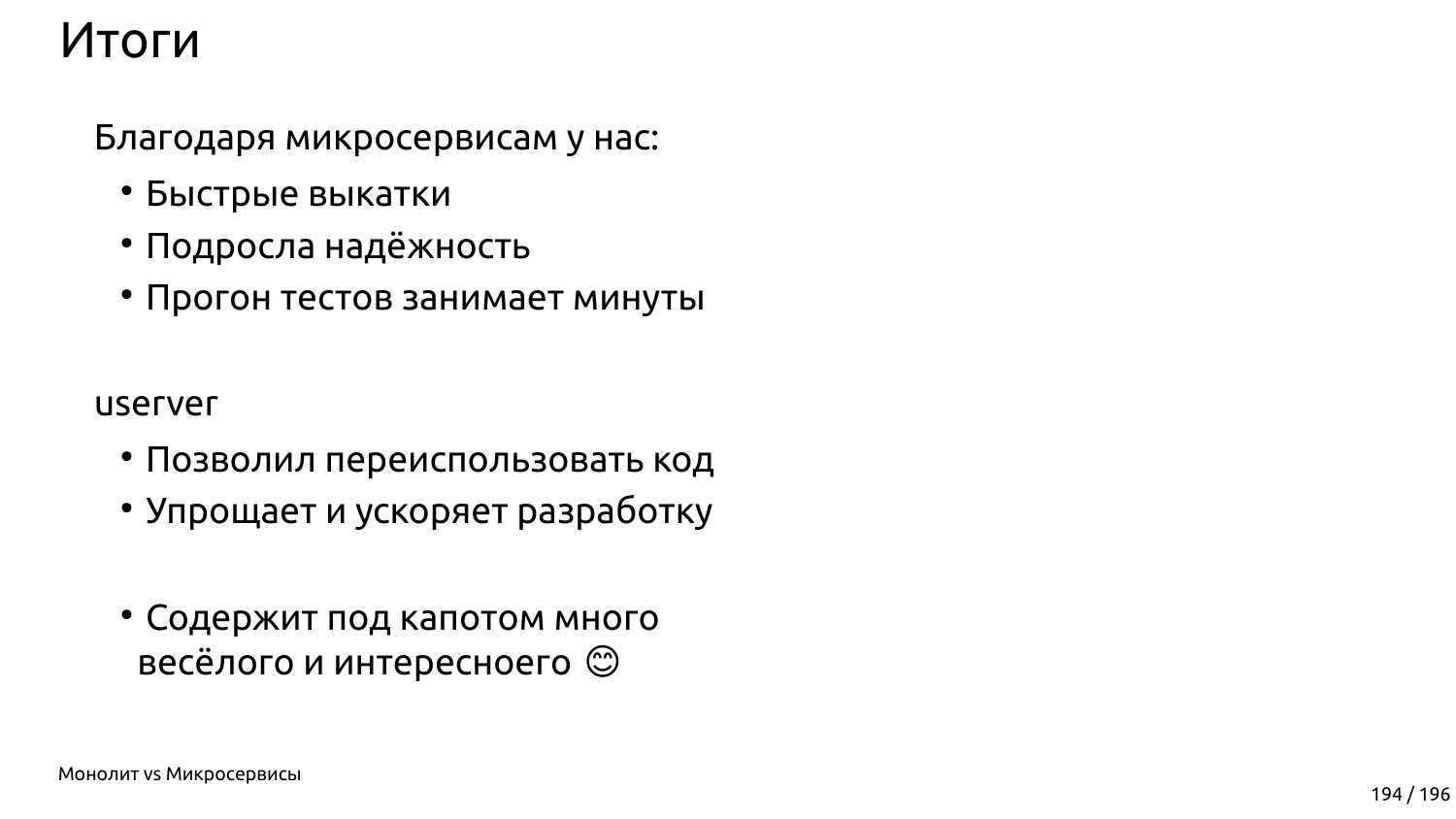Спасибо